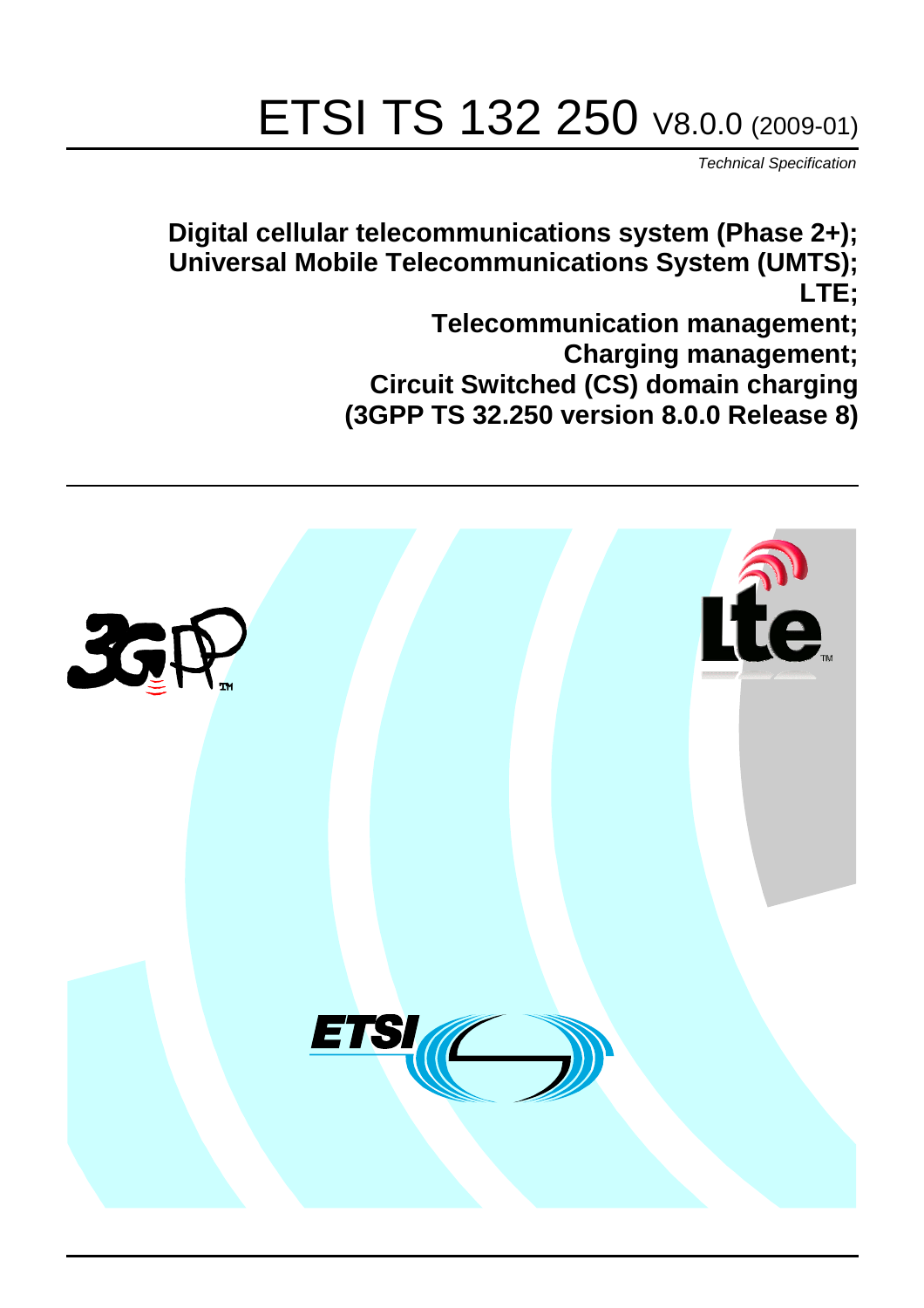Reference RTS/TSGS-0532250v800

Keywords

GSM, LTE, UMTS

#### *ETSI*

#### 650 Route des Lucioles F-06921 Sophia Antipolis Cedex - FRANCE

Tel.: +33 4 92 94 42 00 Fax: +33 4 93 65 47 16

Siret N° 348 623 562 00017 - NAF 742 C Association à but non lucratif enregistrée à la Sous-Préfecture de Grasse (06) N° 7803/88

#### *Important notice*

Individual copies of the present document can be downloaded from: [http://www.etsi.org](http://www.etsi.org/)

The present document may be made available in more than one electronic version or in print. In any case of existing or perceived difference in contents between such versions, the reference version is the Portable Document Format (PDF). In case of dispute, the reference shall be the printing on ETSI printers of the PDF version kept on a specific network drive within ETSI Secretariat.

Users of the present document should be aware that the document may be subject to revision or change of status. Information on the current status of this and other ETSI documents is available at <http://portal.etsi.org/tb/status/status.asp>

If you find errors in the present document, please send your comment to one of the following services: [http://portal.etsi.org/chaircor/ETSI\\_support.asp](http://portal.etsi.org/chaircor/ETSI_support.asp)

#### *Copyright Notification*

No part may be reproduced except as authorized by written permission. The copyright and the foregoing restriction extend to reproduction in all media.

> © European Telecommunications Standards Institute 2009. All rights reserved.

**DECT**TM, **PLUGTESTS**TM, **UMTS**TM, **TIPHON**TM, the TIPHON logo and the ETSI logo are Trade Marks of ETSI registered for the benefit of its Members.

**3GPP**TM is a Trade Mark of ETSI registered for the benefit of its Members and of the 3GPP Organizational Partners. **LTE**™ is a Trade Mark of ETSI currently being registered

for the benefit of its Members and of the 3GPP Organizational Partners.

**GSM**® and the GSM logo are Trade Marks registered and owned by the GSM Association.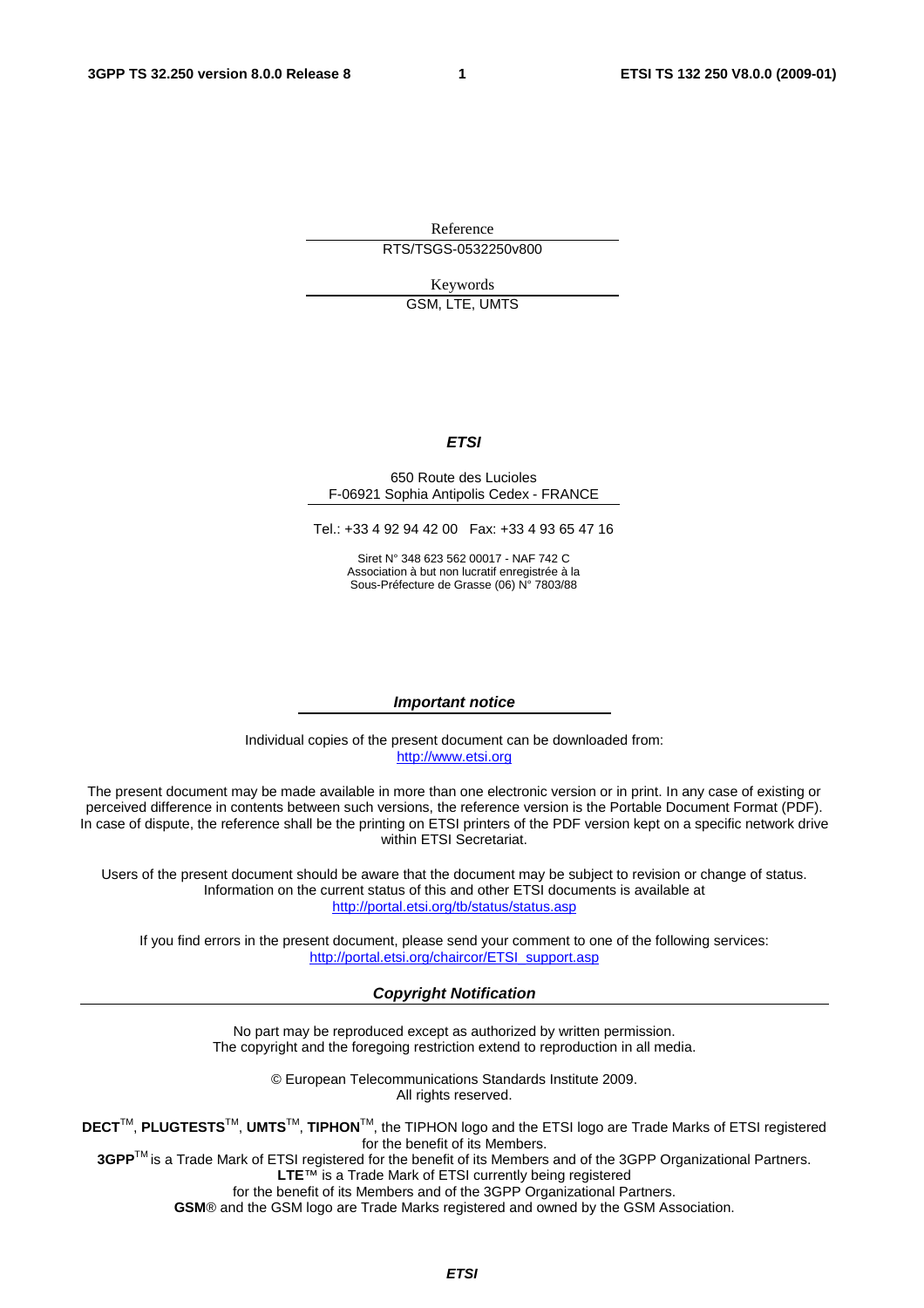### Intellectual Property Rights

IPRs essential or potentially essential to the present document may have been declared to ETSI. The information pertaining to these essential IPRs, if any, is publicly available for **ETSI members and non-members**, and can be found in ETSI SR 000 314: *"Intellectual Property Rights (IPRs); Essential, or potentially Essential, IPRs notified to ETSI in respect of ETSI standards"*, which is available from the ETSI Secretariat. Latest updates are available on the ETSI Web server (<http://webapp.etsi.org/IPR/home.asp>).

Pursuant to the ETSI IPR Policy, no investigation, including IPR searches, has been carried out by ETSI. No guarantee can be given as to the existence of other IPRs not referenced in ETSI SR 000 314 (or the updates on the ETSI Web server) which are, or may be, or may become, essential to the present document.

### Foreword

This Technical Specification (TS) has been produced by ETSI 3rd Generation Partnership Project (3GPP).

The present document may refer to technical specifications or reports using their 3GPP identities, UMTS identities or GSM identities. These should be interpreted as being references to the corresponding ETSI deliverables.

The cross reference between GSM, UMTS, 3GPP and ETSI identities can be found under [http://webapp.etsi.org/key/queryform.asp.](http://webapp.etsi.org/key/queryform.asp)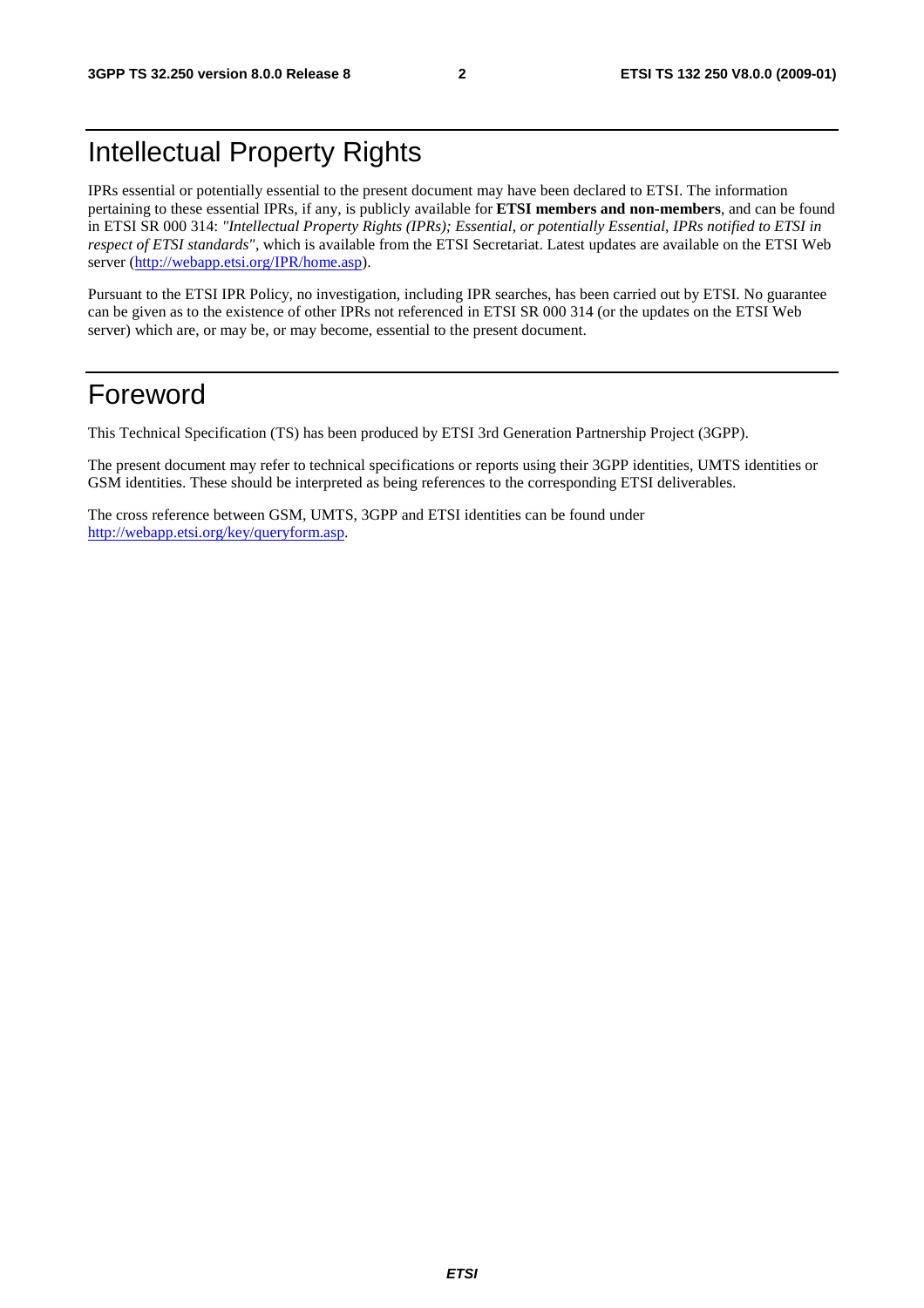$\mathbf{3}$ 

## Contents

| 1                      |                                                                                      |  |
|------------------------|--------------------------------------------------------------------------------------|--|
| 2                      |                                                                                      |  |
| 3                      |                                                                                      |  |
| 3.1                    |                                                                                      |  |
| 3.2                    |                                                                                      |  |
| 3.3                    |                                                                                      |  |
| 4                      |                                                                                      |  |
| 4.1                    |                                                                                      |  |
| 4.2                    |                                                                                      |  |
| 4.3                    |                                                                                      |  |
| 5                      |                                                                                      |  |
| 5.1                    |                                                                                      |  |
| 5.1.1                  |                                                                                      |  |
| 5.1.2                  |                                                                                      |  |
| 5.1.2.1                |                                                                                      |  |
| 5.1.2.2                |                                                                                      |  |
| 5.1.2.2.1              |                                                                                      |  |
| 5.1.2.2.2<br>5.1.2.2.3 |                                                                                      |  |
| 5.1.2.2.4              |                                                                                      |  |
| 5.1.2.3                |                                                                                      |  |
| 5.1.3                  |                                                                                      |  |
| 5.1.3.1                |                                                                                      |  |
| 5.1.3.2                |                                                                                      |  |
| 5.1.3.3                |                                                                                      |  |
| 5.1.3.4                |                                                                                      |  |
| 5.1.3.5                |                                                                                      |  |
| 5.1.3.6<br>5.1.3.7     |                                                                                      |  |
| 5.1.3.8                |                                                                                      |  |
| 5.1.3.9                |                                                                                      |  |
| 5.1.3.10               |                                                                                      |  |
| 5.1.3.11               |                                                                                      |  |
| 5.1.3.12               | Triggers for LCS-MT-CDR, LCS-MO-CDR and LCS-NI-CDR Charging Information Collection22 |  |
| 5.1.3.13               |                                                                                      |  |
| 5.1.3.14               |                                                                                      |  |
| 5.1.3.15               |                                                                                      |  |
| 5.2                    |                                                                                      |  |
| 5.2.1<br>5.2.1.1       |                                                                                      |  |
| 5.2.1.2                |                                                                                      |  |
| 5.2.1.3                |                                                                                      |  |
| 5.2.1.4                |                                                                                      |  |
| 5.2.1.5                |                                                                                      |  |
| 5.2.1.6                |                                                                                      |  |
| 5.2.1.7                |                                                                                      |  |
| 5.2.1.8                |                                                                                      |  |
| 5.2.1.9                |                                                                                      |  |
| 5.2.1.10               |                                                                                      |  |
| 5.2.1.11               |                                                                                      |  |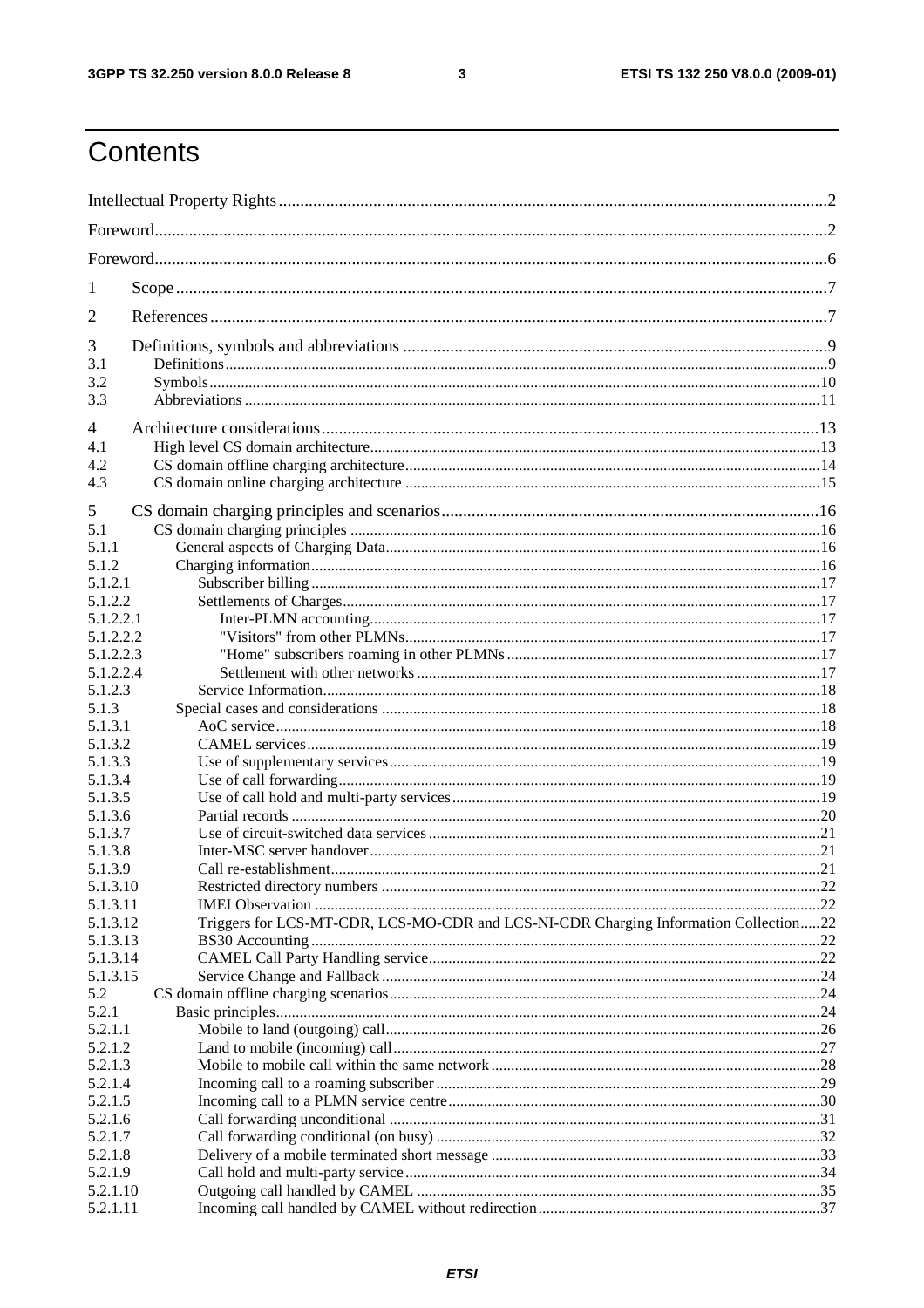| 5.2.1.12       |                                                                                         |  |
|----------------|-----------------------------------------------------------------------------------------|--|
| 5.2.1.13       | Incoming call handled by CAMEL with redirection decided and forwarding leg handled by   |  |
|                |                                                                                         |  |
| 5.2.1.14       | Incoming call handled by CAMEL without redirection and forwarded early using GSM SS but |  |
|                |                                                                                         |  |
| 5.2.1.15       | Incoming call handled by CAMEL without redirection and forwarded late using GSM SS but  |  |
|                |                                                                                         |  |
| 5.2.1.16       |                                                                                         |  |
| 5.2.1.17       |                                                                                         |  |
| 5.2.1.18       | Incoming call handled by CAMEL with redirection initiated by CAMEL feature51            |  |
| 5.2.1.19       |                                                                                         |  |
| 5.2.1.20       |                                                                                         |  |
| 5.2.1.21       | Incoming call handled by CAMEL with redirection decided and forwarding leg handled by   |  |
|                |                                                                                         |  |
| 5.2.1.22       |                                                                                         |  |
| 5.2.1.23       |                                                                                         |  |
| 5.2.1.24       |                                                                                         |  |
| 5.2.2          |                                                                                         |  |
| 5.2.3          |                                                                                         |  |
| 5.2.4          |                                                                                         |  |
| 5.2.5          |                                                                                         |  |
| 5.3            |                                                                                         |  |
| 5.3.1<br>5.3.2 |                                                                                         |  |
|                |                                                                                         |  |
| 6              |                                                                                         |  |
| 6.1            |                                                                                         |  |
| 6.1.1          |                                                                                         |  |
| 6.1.2          |                                                                                         |  |
| 6.1.3          |                                                                                         |  |
| 6.1.3.1        |                                                                                         |  |
| 6.1.3.2        |                                                                                         |  |
| 6.1.3.3        |                                                                                         |  |
| 6.1.3.4        |                                                                                         |  |
| 6.1.3.5        |                                                                                         |  |
| 6.1.3.6        |                                                                                         |  |
| 6.1.3.7        |                                                                                         |  |
| 6.1.3.8        |                                                                                         |  |
| 6.1.3.9        |                                                                                         |  |
| 6.1.3.10       |                                                                                         |  |
| 6.1.3.11       |                                                                                         |  |
| 6.1.3.12       |                                                                                         |  |
| 6.1.3.13       |                                                                                         |  |
| 6.1.3.14       |                                                                                         |  |
| 6.1.3.15       |                                                                                         |  |
| 6.1.3.16       |                                                                                         |  |
| 6.1.3.17       |                                                                                         |  |
| 6.1.3.18       |                                                                                         |  |
| 6.1.3.19       |                                                                                         |  |
| 6.1.3.20       |                                                                                         |  |
| 6.1.3.21       |                                                                                         |  |
| 6.1.3.22       |                                                                                         |  |
| 6.1.3.23       |                                                                                         |  |
| 6.1.3.24       |                                                                                         |  |
| 6.1.3.25       |                                                                                         |  |
| 6.1.3.26       |                                                                                         |  |
| 6.1.3.27       |                                                                                         |  |
| 6.2            |                                                                                         |  |
| 6.2.1          |                                                                                         |  |
|                |                                                                                         |  |

Annex A (informative): CDR File Transfer compliant with earlier 3GPP releases.......................105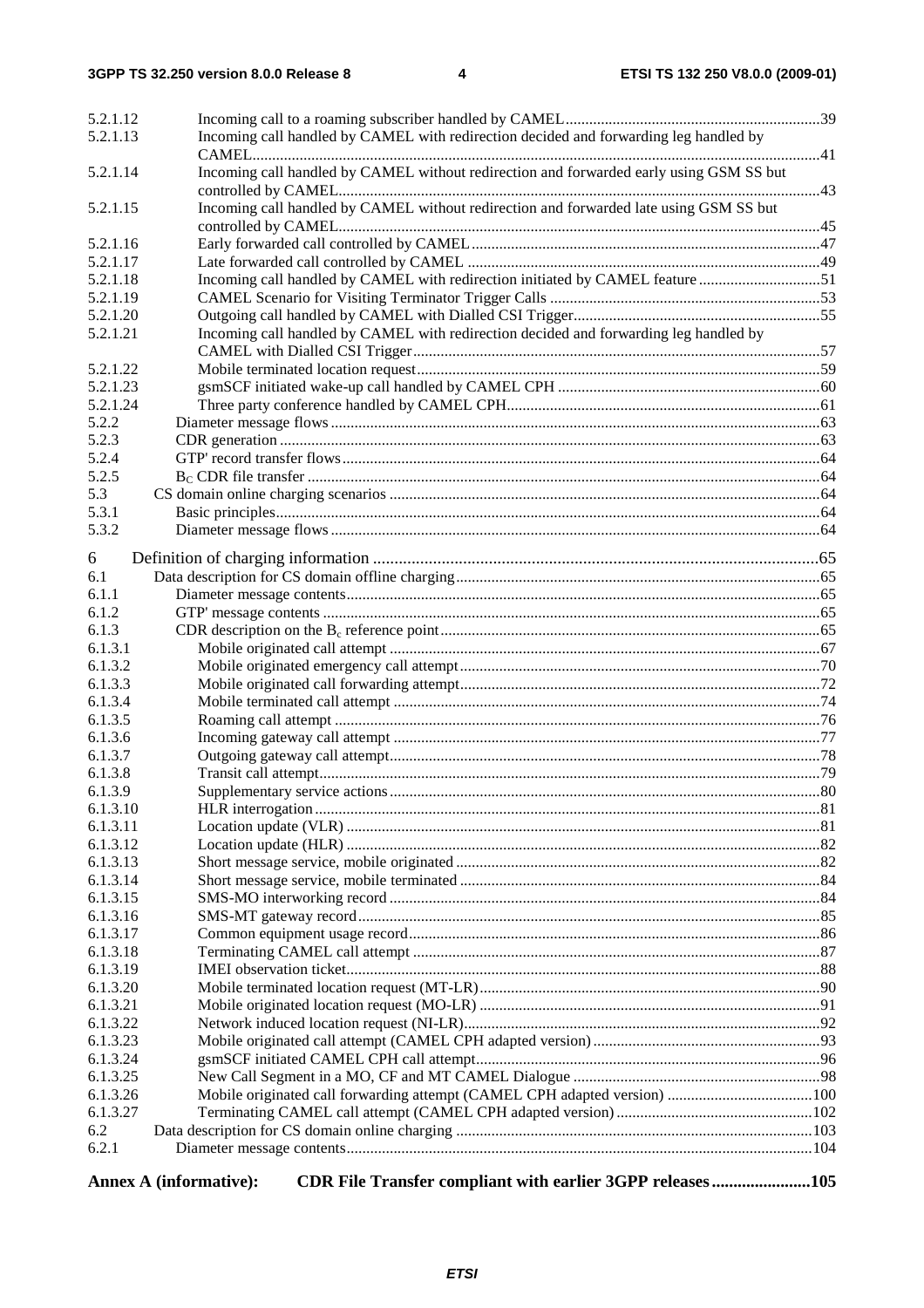| <b>Annex B (informative):</b> |  |
|-------------------------------|--|
|                               |  |
|                               |  |
|                               |  |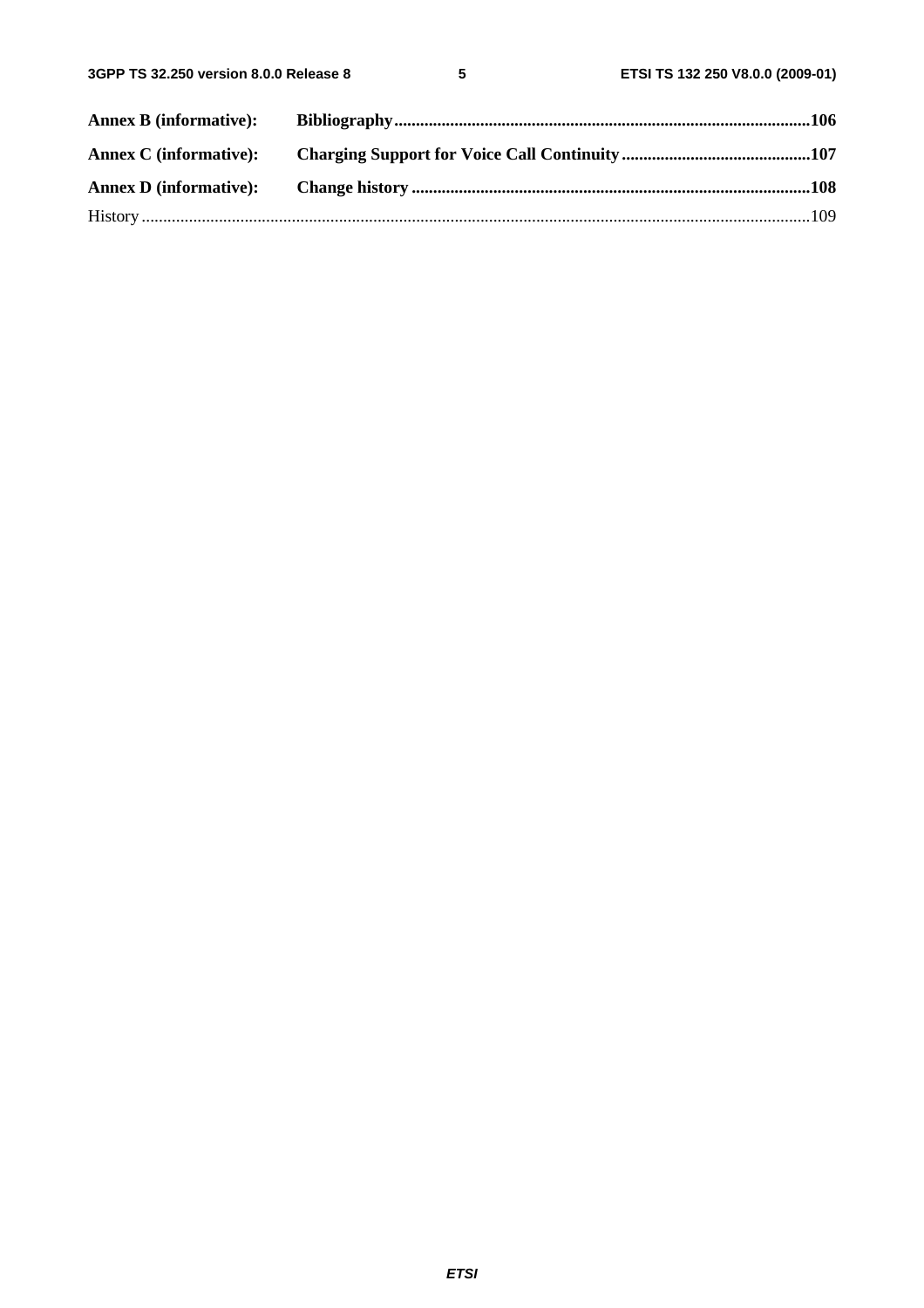### Foreword

This Technical Specification has been produced by the 3<sup>rd</sup> Generation Partnership Project (3GPP).

The contents of the present document are subject to continuing work within the TSG and may change following formal TSG approval. Should the TSG modify the contents of the present document, it will be re-released by the TSG with an identifying change of release date and an increase in version number as follows:

Version x.y.z

where:

- x the first digit:
	- 1 presented to TSG for information;
	- 2 presented to TSG for approval;
	- 3 or greater indicates TSG approved document under change control.
- y the second digit is incremented for all changes of substance, i.e. technical enhancements, corrections, updates, etc.
- z the third digit is incremented when editorial only changes have been incorporated in the document.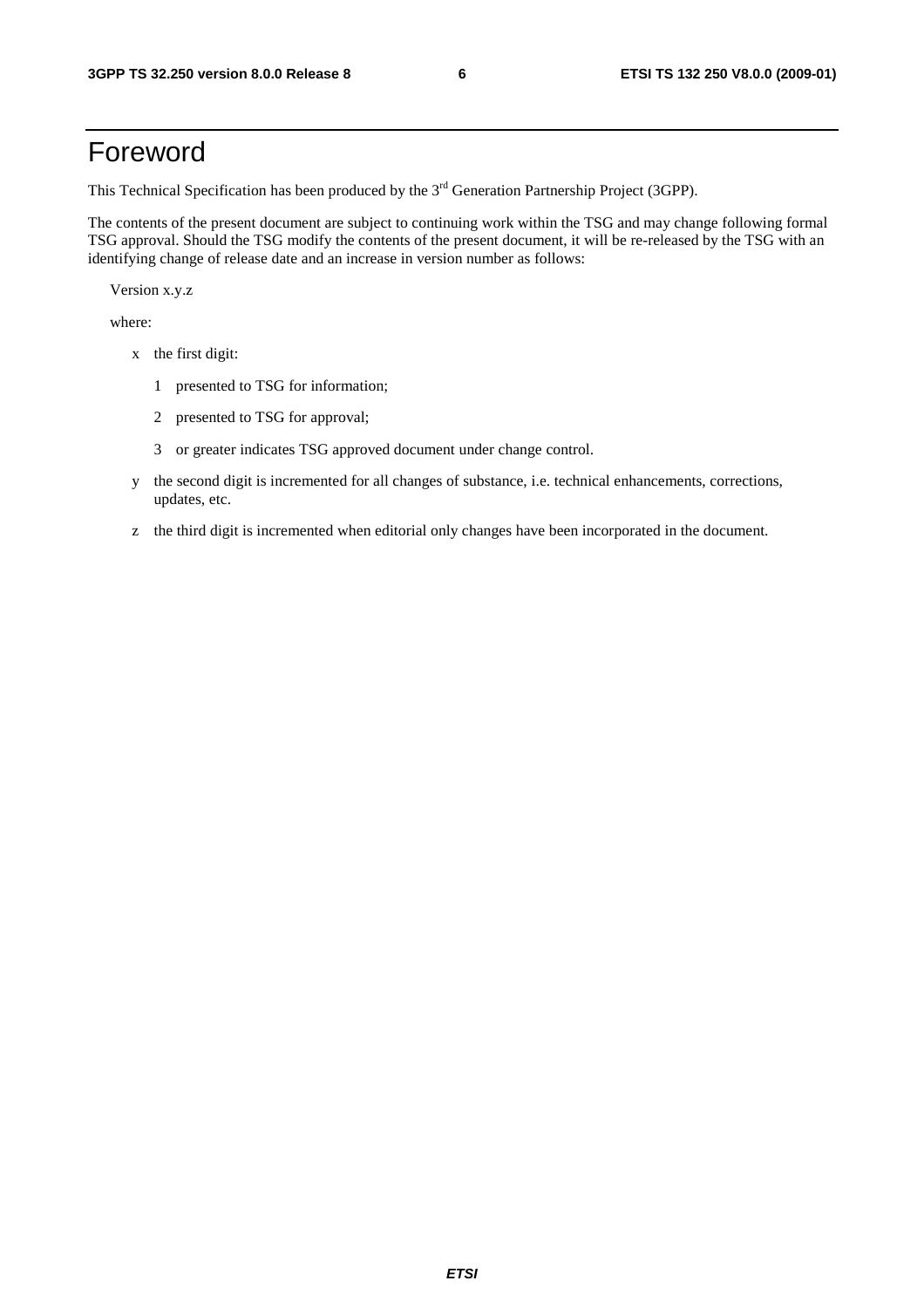### 1 Scope

The present document is part of a series of documents that specify charging functionality and charging management in GSM/UMTS networks. The GSM/UMTS core network charging architecture and principles are specified in 3GPP TS 32.240 [1], which provides an umbrella for other charging management TSs that specify:

- the content of the CDRs per domain and subsystem (offline charging);
- the content of real-time charging messages per domain / subsystem (online charging);
- the functionality of online and offline charging for those domains and subsystems;
- the interfaces that are used in the charging framework to transfer the charging information (i.e. CDRs or charging events).

The complete document structure for these TSs is defined in 3GPP TS 32.240 [1].

The present document specifies the Offline Charging description for the 3GPP Circuit Switched domain, based on the functional descriptions of the 3GPP bearer-, tele- and supplementary services in 3GPP TS 22.002 [200], 3GPP TS 22.003 [201] and 3PP TS 22.004 [202], respectively. This charging description includes the offline charging architecture and scenarios specific to the CS domain, as well as the mapping of the common charging architecture specified in 3GPP TS 32.240 [1] onto the CS domain. It further specifies the structure and content of the CDRs for offline charging. The present document is related to other 3GPP charging TSs as follows:

- The common 3GPP charging architecture is specified in 3GPP TS 32.240 [1];
- The parameters, abstract syntax and encoding rules for these CDR types are specified in 3GPP TS 32.298 [51].
- The file based mechanism used to transfer the CDRs from the network to the operator's billing domain (e.g. the billing system or a mediation device) is specified in 3GPP TS 32.297 [52].

Note that online charging for the CS domain is solely based on CAMEL (3GPP TS 23.078 [207] and 3GPP TS 29.078 [213]) and therefore outside the scope of the 32 series of charging specifications.

All terms, definitions and abbreviations used in the present document, that are common across 3GPP TSs, are defined in 3GPP TR 21.905 [100]. Those that are common across charging management in GSM/UMTS domains, services or subsystems are provided in the umbrella document 3GPP TS 32.240 [1] and are copied into clause 3 of the present document for ease of reading. Finally, those items that are specific to the present document are defined exclusively in the present document.

Furthermore, requirements that govern the charging work are specified in 3GPP TS 22.115 [102].

### 2 References

The following documents contain provisions which, through reference in this text, constitute provisions of the present document.

- References are either specific (identified by date of publication, edition number, version number, etc.) or non-specific.
- For a specific reference, subsequent revisions do not apply.
- For a non-specific reference, the latest version applies. In the case of a reference to a 3GPP document (including a GSM document), a non-specific reference implicitly refers to the latest version of that document *in the same Release as the present document*.
- [1] 3GPP TS 32.240: "Telecommunication management; Charging management; Charging architecture and principles".
- [2]-[22] Void.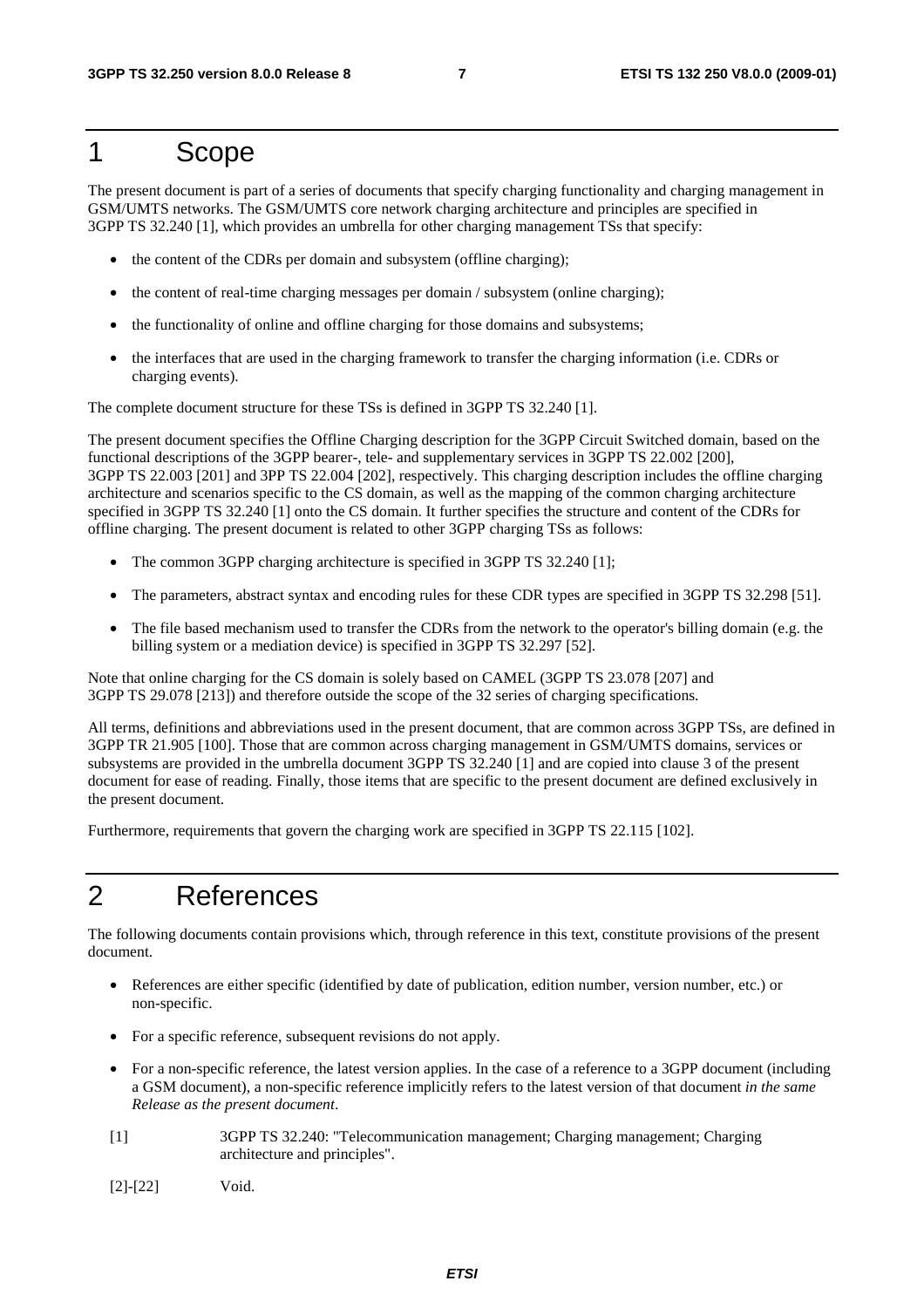| $[23]$            | 3GPP TS 24.086: "Advice of Charge (AoC) Supplementary Service; Stage 3".                                                                                                                                   |
|-------------------|------------------------------------------------------------------------------------------------------------------------------------------------------------------------------------------------------------|
| $[24] - [49]$     | Void.                                                                                                                                                                                                      |
| $[50]$            | 3GPP TS 32.299: "Telecommunication management; Charging management; Diameter charging<br>application".                                                                                                     |
| $[51]$            | 3GPP TS 32.298: "Telecommunication management; Charging management; Charging Data<br>Record (CDR) encoding rules description".                                                                             |
| $[52]$            | 3GPP TS 32.297: "Telecommunication management; Charging management; Charging Data<br>Records (CDR) file format and transfer".                                                                              |
| $[53]$            | Void.                                                                                                                                                                                                      |
| $[54]$            | 3GPP TS 32.295: "Telecommunication management; Charging management; Charging Data<br>Record (CDR) transfer".                                                                                               |
| $[55]$            | 3GPP TS 32.260: "Telecommunication management; Charging management; IP Multimedia<br>Subsystem (IMS) charging".                                                                                            |
| $[56]-[99]$       | Void.                                                                                                                                                                                                      |
| $[100]$           | 3GPP TR 21.905: "Vocabulary for 3GPP Specifications".                                                                                                                                                      |
| $[101]$           | Void.                                                                                                                                                                                                      |
| $[102]$           | 3GPP TS 22.115: "Service aspects; Charging and billing".                                                                                                                                                   |
| [103]             | 3GPP TS 23.002: "Network architecture".                                                                                                                                                                    |
| $[104]$ - $[199]$ | Void.                                                                                                                                                                                                      |
| $[200]$           | 3GPP TS 22.002: "Circuit Bearer Services (BS) supported by a Public Land Mobile Network<br>$(PLMN)$ ".                                                                                                     |
| $[201]$           | 3GPP TS 22.003: "Circuit Teleservices supported by a Public Land Mobile Network (PLMN)".                                                                                                                   |
| $[202]$           | 3GPP TS 22.004: "General on supplementary services".                                                                                                                                                       |
| $[203]$           | 3GPP TS 22.024: "Description of Charge Advice Information (CAI)".                                                                                                                                          |
| [204]             | 3GPP TS 22.086: "Advice of Charge (AoC) supplementary services; Stage 1".                                                                                                                                  |
| $[205]$ - $[206]$ | Void.                                                                                                                                                                                                      |
| $[207]$           | 3GPP TS 23.078: "Customized Applications for Mobile network Enhanced Logic (CAMEL);<br>Stage 2".                                                                                                           |
| $[208]$           | 3GPP TS 24.008: "Mobile radio interface Layer 3 specification; Core Network protocols; Stage 3".                                                                                                           |
| $[209]$           | 3GPP TS 23.172: "Technical realization of Circuit Switched (CS) multimedia service; UDI/RDI<br>fallback and service modification; Stage 2".                                                                |
| $[210]$           | 3GPP TS 23.206: " Voice Call Continuity between CS and IMS; Stage 2".                                                                                                                                      |
| $[211]$           | 3GPP TS 23.228: " Functional stage 2 description of IMS"                                                                                                                                                   |
| $[212]$           | 3GPP TS 29.078: "Customized Applications for Mobile network Enhanced Logic (CAMEL);<br>CAMEL Application Part (CAP) specification".                                                                        |
| [213]             | 3GPP TS 29.007: "General requirements on interworking between the Public Land Mobile<br>Network (PLMN) and the Integrated Services Digital Network (ISDN) or Public Switched<br>Telephone Network (PSTN)". |
|                   |                                                                                                                                                                                                            |

[214]-[299] Void.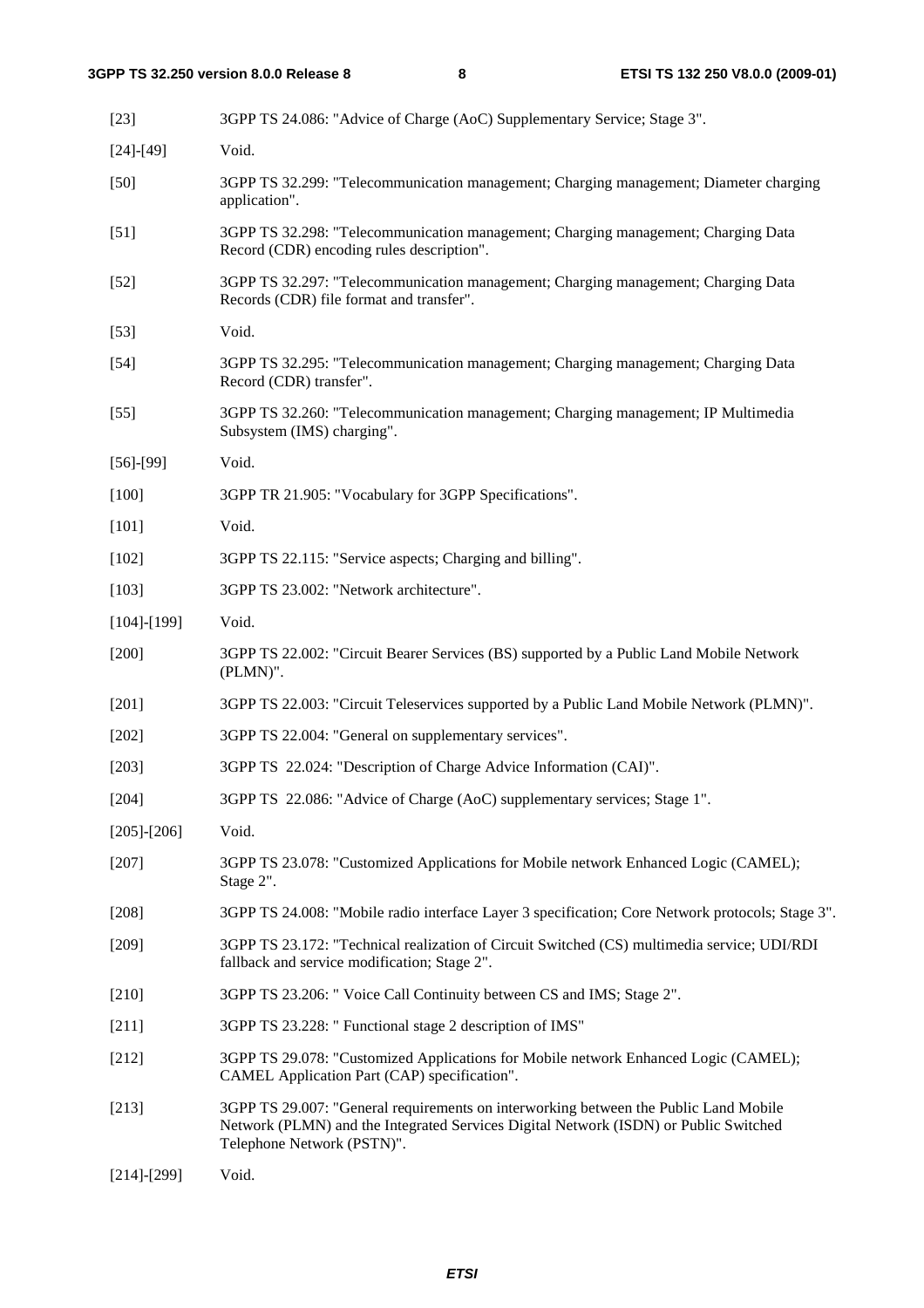| [300]             | ITU-T Recommendation D.93: "Charging and accounting in the international land mobile<br>telephone service (provided via cellular radio systems)". |
|-------------------|---------------------------------------------------------------------------------------------------------------------------------------------------|
| $[301]$ - $[399]$ | Void.                                                                                                                                             |
| [400]             | IETF RFC 0959 (1985): "File Transfer Protocol".                                                                                                   |
| [401]             | Void.                                                                                                                                             |
| [402]             | Void.                                                                                                                                             |
| [403]             | <b>IETF RFC 01350: "TFTP Protocol".</b>                                                                                                           |
| [404]             | Void.                                                                                                                                             |
| [405]             | GSM 12.01: "Network Management (NM); Part 2: Common aspects of GSM/DCS 1800 network<br>management".                                               |

### 3 Definitions, symbols and abbreviations

### 3.1 Definitions

For the purposes of the present document, the terms and definitions given in 3GPP TR 21.905 [50], 3GPP TS 32.240 [1] and the following apply:

**accounting:** process of apportioning charges between the Home Environment, Serving Network and User

**advice of charge:** real-time display of the network utilization charges incurred by the Mobile Station The charges are displayed in the form of charging units. If a unit price is stored by the MS then the display may also include the equivalent charge in the home currency.

**Advice of Charge (AoC) service:** combination of one or more services, both basic and supplementary, together with a number of other charging relevant parameters to define a customized service for the purpose of Advice of Charge

**billing:** function whereby CDRs generated by the charging function are transformed into bills requiring payment

**Billing Domain:** part of the operator network, which is outside the core network, that receives and processes charging information from the core network charging functions

It includes functions that can provide billing mediation and billing end applications.

**CAMEL:** network feature that provides the mechanisms to support operator specific services even when roaming outside HPLMN

**CAMEL subscription information:** identifies a subscriber as having CAMEL services

**CDR field categories:** Defined in 3GPP TS 32.250. They are divided into the following categories:

- **Mandatory:** field that shall be present in the CDR.
- **Conditional:** field that shall be present in a CDR if certain conditions are met.
- **Operator Provisionable: Mandatory:** A field that operators have provisioned to be included in the CDR for all conditions.
- **Operator Provisionable: Conditional:** A field that operators have provisioned to be included in the CDR if certain conditions are met.

**Charging Data Record (CDR):** record generated by a network element for the purpose of billing a subscriber for the provided service

It includes fields identifying the user, the session and the network elements as well as information on the network resources and services used to support a subscriber session. In the traditional circuit domain, CDR has been used to denote "Call Detail Record", which is subsumed by "Charging Data Record" hereafter.

**charged party:** user involved in a chargeable event who has to pay parts or the whole charges of the chargeable event,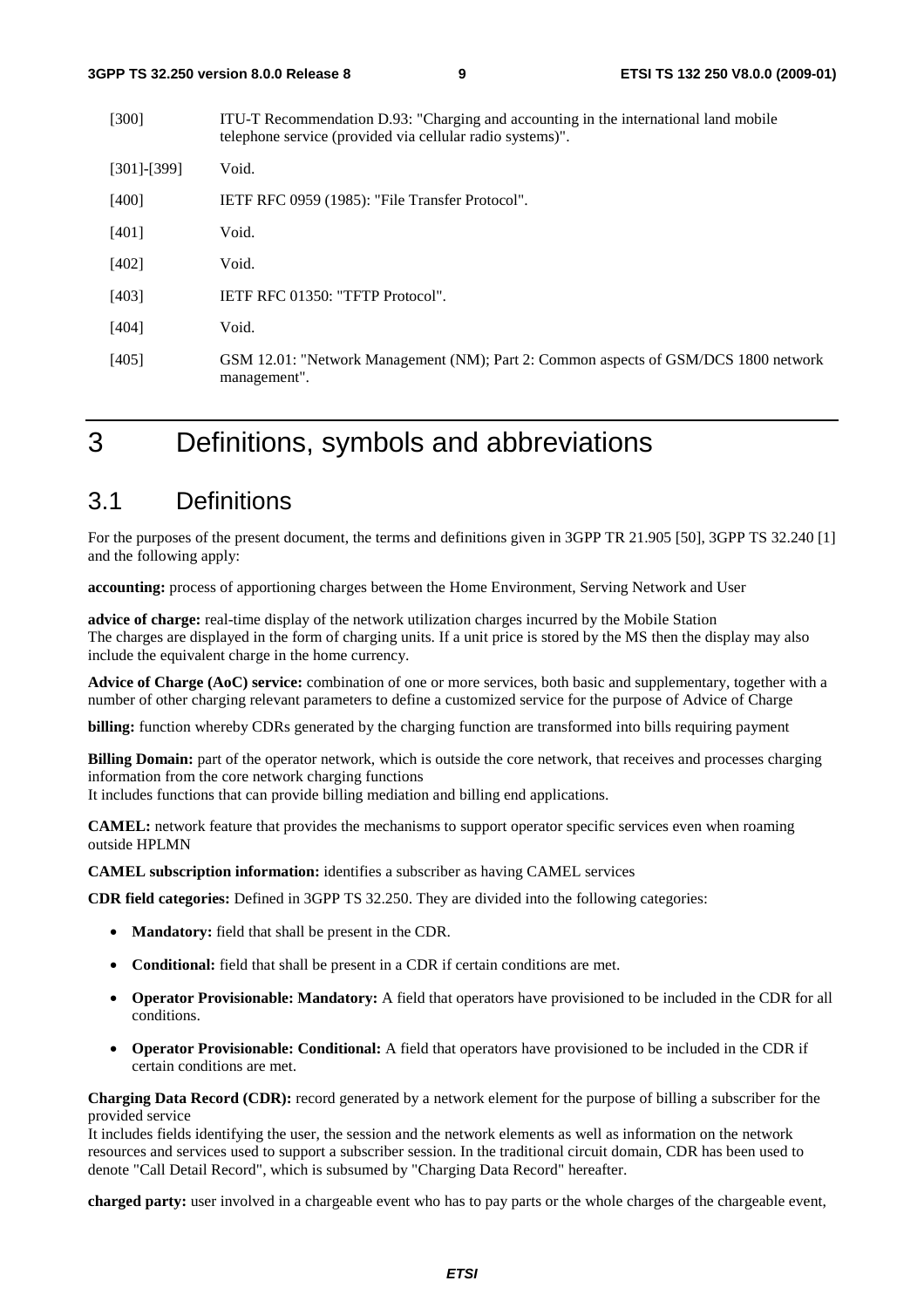or a third party paying the charges caused by one or all users involved in the chargeable event, or a network operator

**charging:** function whereby information related to a chargeable event is formatted and transferred in order to make it possible to determine usage for which the charged party may be billed

**charging destination:** also referred to as a destination for charging, this is a nominal reference defining the point of termination of a connection for charging purposes

**charging origin:** nominal reference defining the point of origin of a connection for charging purposes

**circuit switched domain:** domain within UMTS in which information is transferred in circuit mode

**GSM only:** indicates that this clause or paragraph applies only to a GSM system For multi-system cases this is determined by the current serving radio access network.

**inter-system change:** change of radio access between different radio access technologies such as GSM and UMTS

**in GSM,...:** qualifier indicating that this paragraph applies only to GSM System

**in UMTS,...:** qualifier indicating that this paragraph applies only to UMTS System

**near real time:** near real time charging and billing information is to be generated, processed, and transported to a desired conclusion in less than 1 minute

**observed IMEI ticket:** record used to describe an EIR relevant event e.g. a blacklisted IMEI

**offline charging:** charging mechanism where charging information **does not** affect, in real-time, the service rendered

**online charging:** charging mechanism where charging information can affect, in real-time, the service rendered and therefore a direct interaction of the charging mechanism with session/service control is required

**real time:** real time charging and billing information is to be generated, processed, and transported to a desired conclusion in less than 1 s

**successful call:** connection that reaches the communication or data transfer phase e.g. the "answered" state for speech connections

All other connection attempts are regarded as unsuccessful.

**tariff period:** part of one (calendar) day during which a particular tariff is applied Defined by the time at which the period commences (the switch-over time) and the tariff to be applied after switch-over.

**tariff:** set of parameters defining the network utilization charges for the use of a particular service

**UMTS only:** indicates that this clause or paragraph applies only to a UMTS system For multi-system cases this is determined by the current serving radio access network.

### 3.2 Symbols

For the purposes of the present document, the following symbols apply:

| A            | Interface between an MSC and a BSC                                                         |
|--------------|--------------------------------------------------------------------------------------------|
| Bc           | Reference point for the CDR file transfer from the Circuit Switched CGF to the BD.         |
| Gd           | Interface between an SMS-GMSC and an SGSN, and between a SMS-IWMSC and an SGSN             |
| <b>Gs</b>    | Interface between an SGSN and an MSC/VLR.                                                  |
| Iu           | Interface between the RNS and the core network. It is also considered as a reference point |
| kbit/s       | Kilobits per second. 1 kbit/s = $2^{10}$ bits per second.                                  |
| Mbit/s       | Megabits per second. 1 Mbit/s = $2^{20}$ bits per second.                                  |
| Mc           | Interface between the MGW and (G)MSC server                                                |
| $\mathbf{R}$ | Reference point between a non-ISDN compatible TE and MT. Typically this reference point    |
|              | supports a standard serial interface.                                                      |
| Um           | Interface between the Mobile Station (MS) and the GSM fixed network part.                  |
| Uu           | Interface between the Mobile Station (MS) and the UMTS fixed network part.                 |
| <b>PS</b>    | Packet Switched                                                                            |
| <b>TAP</b>   | <b>Transferred Account Procedure</b>                                                       |
| <b>CFB</b>   | Call Forwarding on Busy                                                                    |
| <b>CFNRY</b> | Call Forwarding on No ReplY                                                                |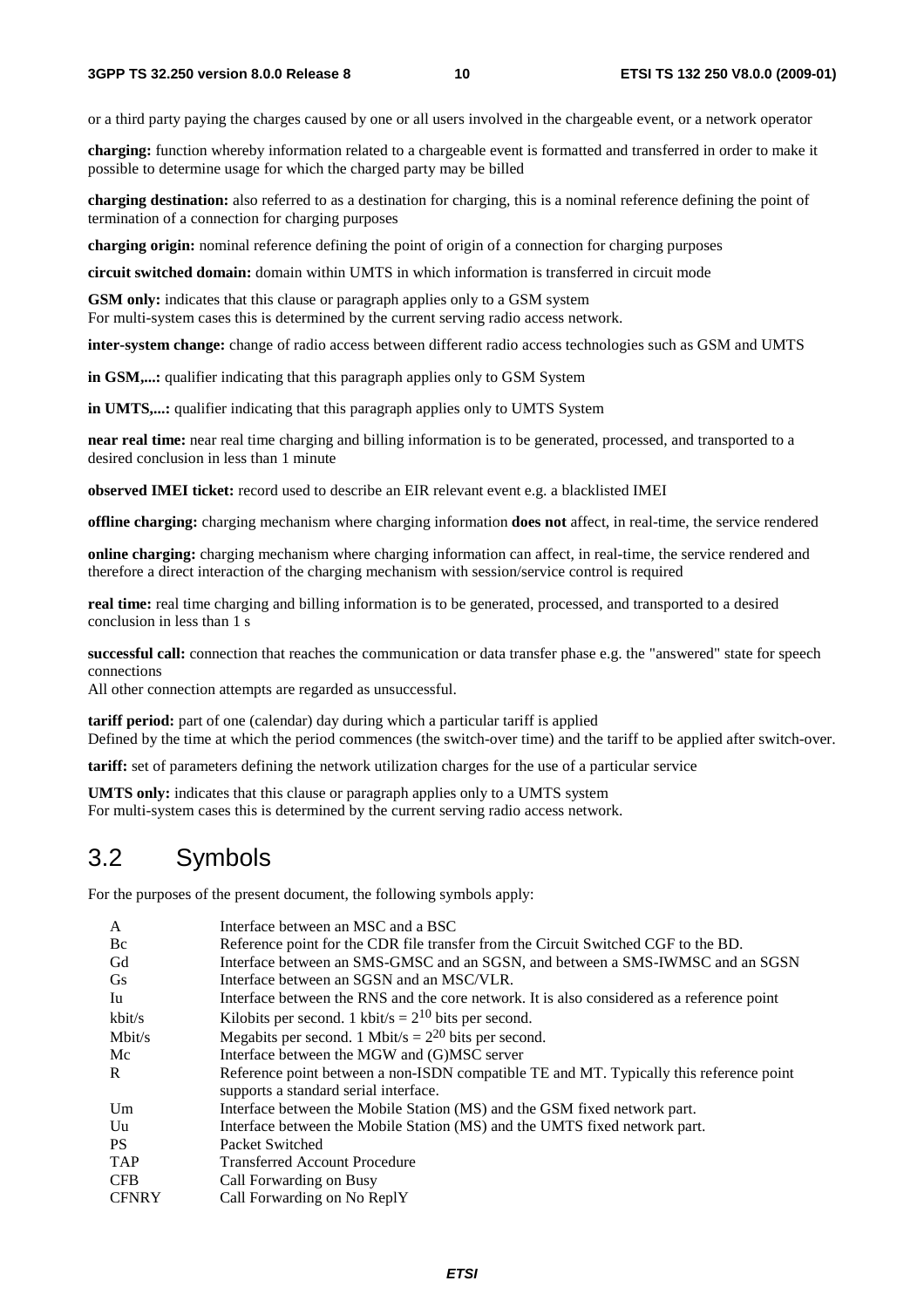ANM ANswer Message

### 3.3 Abbreviations

For the purposes of the present document, the abbreviations given in 3GPP TR 21.905 [50], 3GPP TS 32.240 [1] and the following apply:

| 3G                   | 3 <sup>rd</sup> Generation                                                        |
|----------------------|-----------------------------------------------------------------------------------|
| 3GPP                 | 3 <sup>rd</sup> Generation Partnership Project                                    |
| A <sub>0</sub> C     | Advice of Charge                                                                  |
| BD                   | <b>Billing Domain</b>                                                             |
| <b>BS</b>            | <b>Billing System</b>                                                             |
| <b>CAI</b>           | Charge Advice Information                                                         |
| <b>CAMEL</b>         | Customized Applications for Mobile network Enhanced Logic                         |
| <b>CCF</b>           | <b>Charging Collection Function</b>                                               |
| <b>CDF</b>           | <b>Charging Data Function</b>                                                     |
| <b>CDR</b>           | Charging Data Record                                                              |
| CGF                  | <b>Charging Gateway Function</b>                                                  |
| <b>CPH</b>           | Call Party Handling                                                               |
| <b>CS</b>            | Circuit Switched                                                                  |
| <b>CTF</b>           | <b>Charging Trigger Function</b>                                                  |
| DP                   | <b>Detection Point</b>                                                            |
| EDP                  | <b>Event Detection Point</b>                                                      |
| <b>EIR</b>           | <b>Equipment Identity Register</b>                                                |
| <b>EMS-Digits</b>    | North American Emergency Service Routing Digits                                   |
| EMS-Key              | North American Emergency Service Routing Key                                      |
| <b>FCI</b>           | Furnish Charging Information                                                      |
| <b>FTAM</b>          | File Transfer, Access and Management                                              |
| <b>GMSC</b>          | Gateway MSC                                                                       |
|                      | <b>GSM Service Control Function</b>                                               |
| gsmSCF               |                                                                                   |
| gsmSSF<br><b>HLR</b> | <b>GSM Service Switching Function</b>                                             |
|                      | Home Location Register                                                            |
| <b>HPLMN</b>         | Home PLMN                                                                         |
| <b>HSCSD</b>         | High Speed Circuit Switched Data                                                  |
| <b>ICA</b>           | Initiate Call Attempt                                                             |
| IMEI                 | International Mobile Equipment Identity                                           |
| <b>IMSI</b>          | <b>International Mobile Subscriber Identity</b>                                   |
| <b>ISDN</b>          | <b>Integrated Services Digital Network</b>                                        |
| ITU-T                | International Telecommunication Union - Telecommunications standardization sector |
| JIP                  | Jurisdiction Information Parameter                                                |
| LAC                  | <b>Location Area Code</b>                                                         |
| <b>LCS</b>           | <b>LoCation Service</b>                                                           |
| LR                   | <b>Location Request</b>                                                           |
| LRN                  | <b>Location Routing Number</b>                                                    |
| MAP                  | Mobile Application Part                                                           |
| <b>MLC</b>           | <b>Mobile Location Center</b>                                                     |
| <b>MOC</b>           | Mobile Originated Call (attempt)                                                  |
| MO-LR                | Mobile Originated - Location Request                                              |
| MS                   | <b>Mobile Station</b>                                                             |
| <b>MSC</b>           | Mobile Switching Centre                                                           |
| <b>MSRN</b>          | <b>Mobile Station Roaming Number</b>                                              |
| <b>MTC</b>           | Mobile Terminated Call (attempt)                                                  |
| MT-LR                | Mobile Terminated - Location Request                                              |
| NE                   | Network Element                                                                   |
| NI-LR                | Network Induced - Location Request                                                |
| <b>OCS</b>           | <b>Online Charging System</b>                                                     |
| O-CSI                | Originating - CAMEL Subscription Information                                      |
| <b>PLMN</b>          | Public Land Mobile Network                                                        |
| <b>PSTN</b>          | Public Switched Telephony Network                                                 |
| <b>RDI</b>           | <b>Restricted Digital Information</b>                                             |
| <b>RNC</b>           | Radio Network Controller                                                          |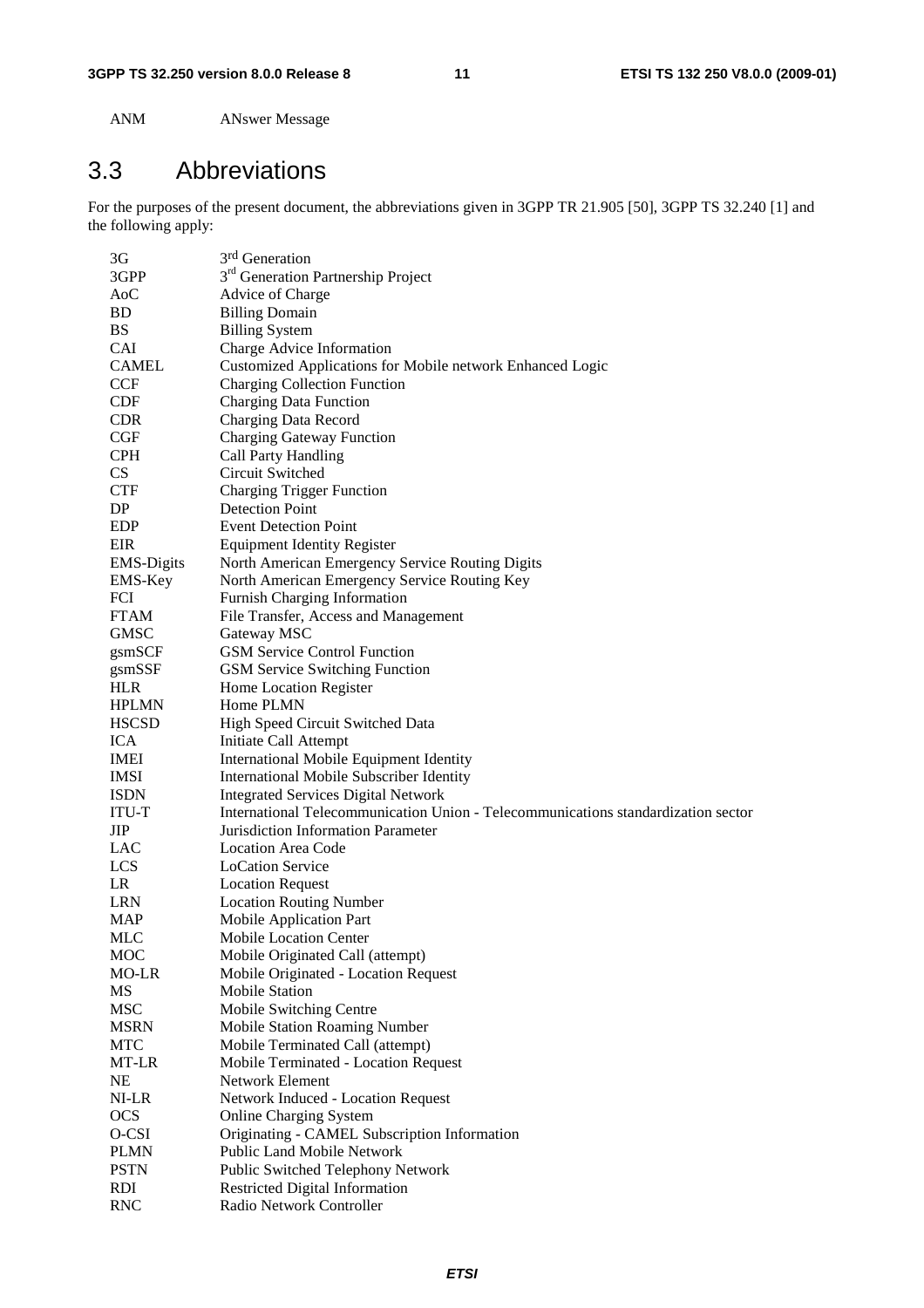| <b>SAC</b>    | Service Area Code                                    |
|---------------|------------------------------------------------------|
| <b>SCF</b>    | <b>Service Control Function</b>                      |
| SCI           | Subscriber Controlled Input                          |
| SCI           | Send Charging Information                            |
| <b>SCUDIF</b> | Service Change and UDI/RDI Fallback                  |
| <b>SMS</b>    | <b>Short Message Service</b>                         |
| <b>SRF</b>    | Specialised Resource Function                        |
| T-CSI         | Terminating - CAMEL Subscription Information         |
| <b>TDP</b>    | <b>Trigger Detection Point</b>                       |
| UI            | User Interaction                                     |
| <b>UMTS</b>   | Universal Mobile Telecommunications System           |
| <b>USSD</b>   | Unstructured Supplementary Service Data              |
| <b>UDI</b>    | Unrestricted Digital Information                     |
| <b>UTRAN</b>  | Universal Terrestrial Radio Access Network           |
| <b>VAS</b>    | Value Added Service                                  |
| <b>VCC</b>    | Voice Call Continuity                                |
| <b>VLR</b>    | Visitor Location Register                            |
| <b>VMSC</b>   | Visited MSC                                          |
| <b>VPLMN</b>  | Visited PLMN                                         |
| VT-CSI        | Visited Terminating - CAMEL Subscription Information |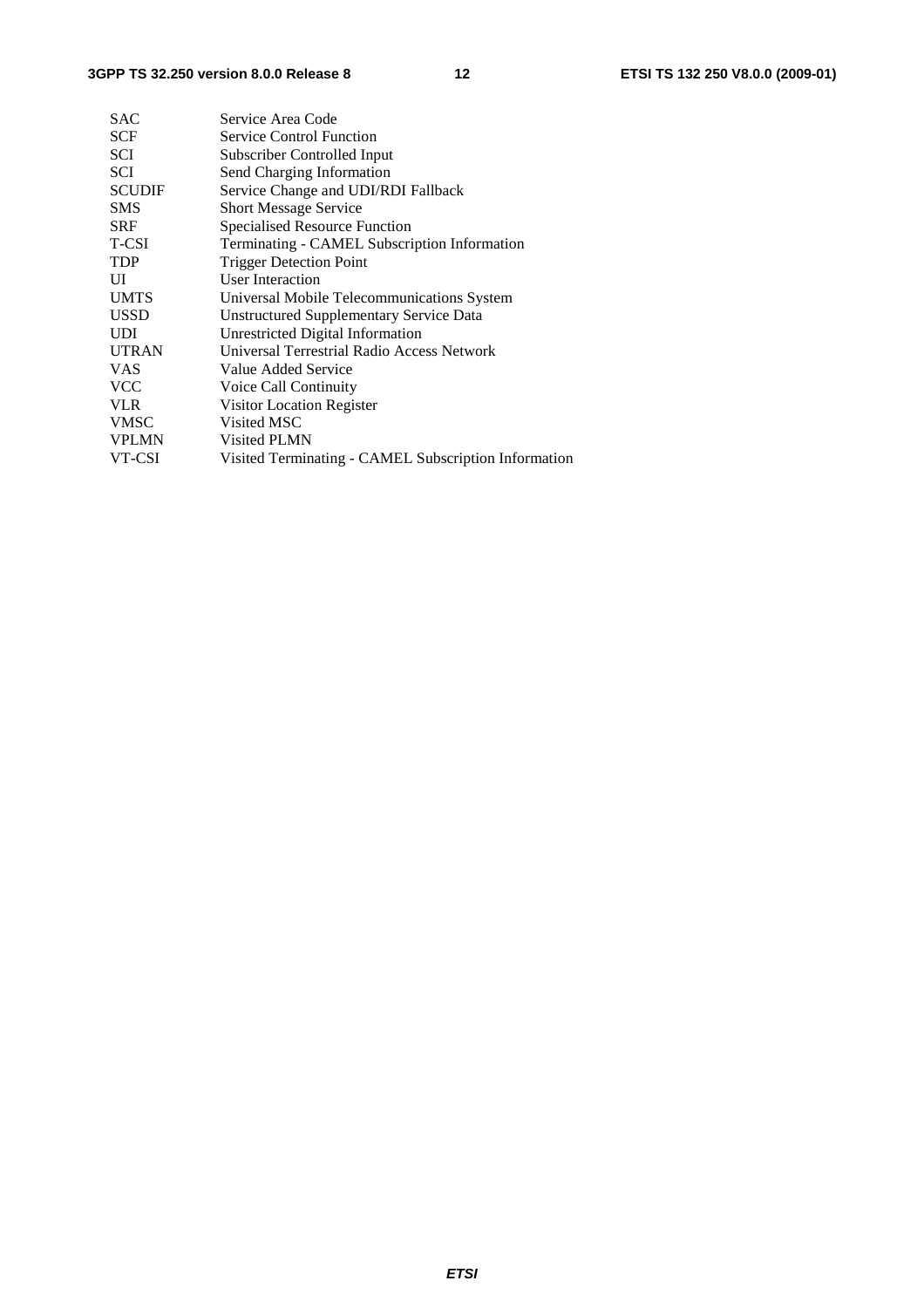### 4 Architecture considerations

### 4.1 High level CS domain architecture

Figure 4.1 shows the 3G logical architecture as described in 3GPP TS 23.002 [103]. Refer to 3GPP TS 23.002 [103] for a description of the reference points not covered in the present document.



**Figure 4.1: Overview of the 3G CS and PS logical architecture**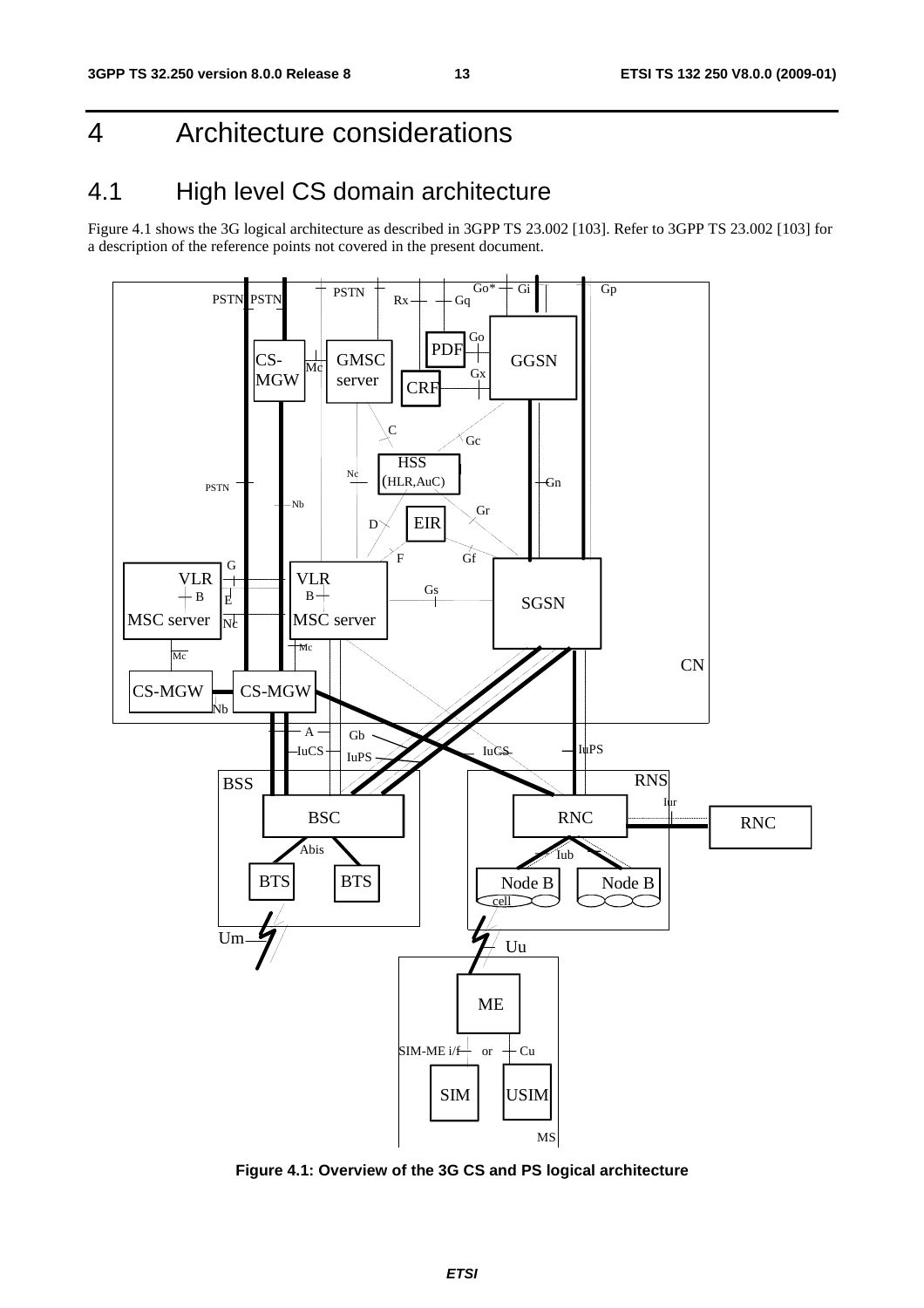The  $3<sup>rd</sup>$  Generation Mobile system is logically implemented on the GSM/GPRS structure through the addition of a new air interface supported by two network nodes, the RNC and the Node B. No inference should be drawn about the physical configuration on an interface from figure 4.1.

The CAMEL entities are not shown in figure 4.1. For the relationship ship of the CAMEL entities to the core network entities illustrated above, refer to3GPP TS 23.002 [103].

### 4.2 CS domain offline charging architecture

Figure 4.2.1 illustrates the  $3<sup>rd</sup>$  Generation charging logical architecture, which is subdivided by the two transmission planes, the Circuit Switched (CS) domain and the Packet Switched (PS) domain. The entities of the CS domain are encircled by the related box on the left hand side of the figure.



**Figure 4.2.1 : 3G charging logical architecture** 

The components grouped in the grey boxes constitute what was referred to as the "MSC" prior to 3GPP Release 4. The boxes which show red lines are those that are relevant for CS domain charging. While not shown explicitly in figure 4.2.1, the VLR may also generate CDRs (cf. figure 4.1 for the relationship between VLR and MSC server). In addition, the gsmSCF may also produce CDRs, however, these are not subject to 3GPP standardization.

Figure 4.2.2 specifies the mapping of the 3GPP common charging architecture, as laid down in 3GPP TS 32.240 [1], onto the CS domain.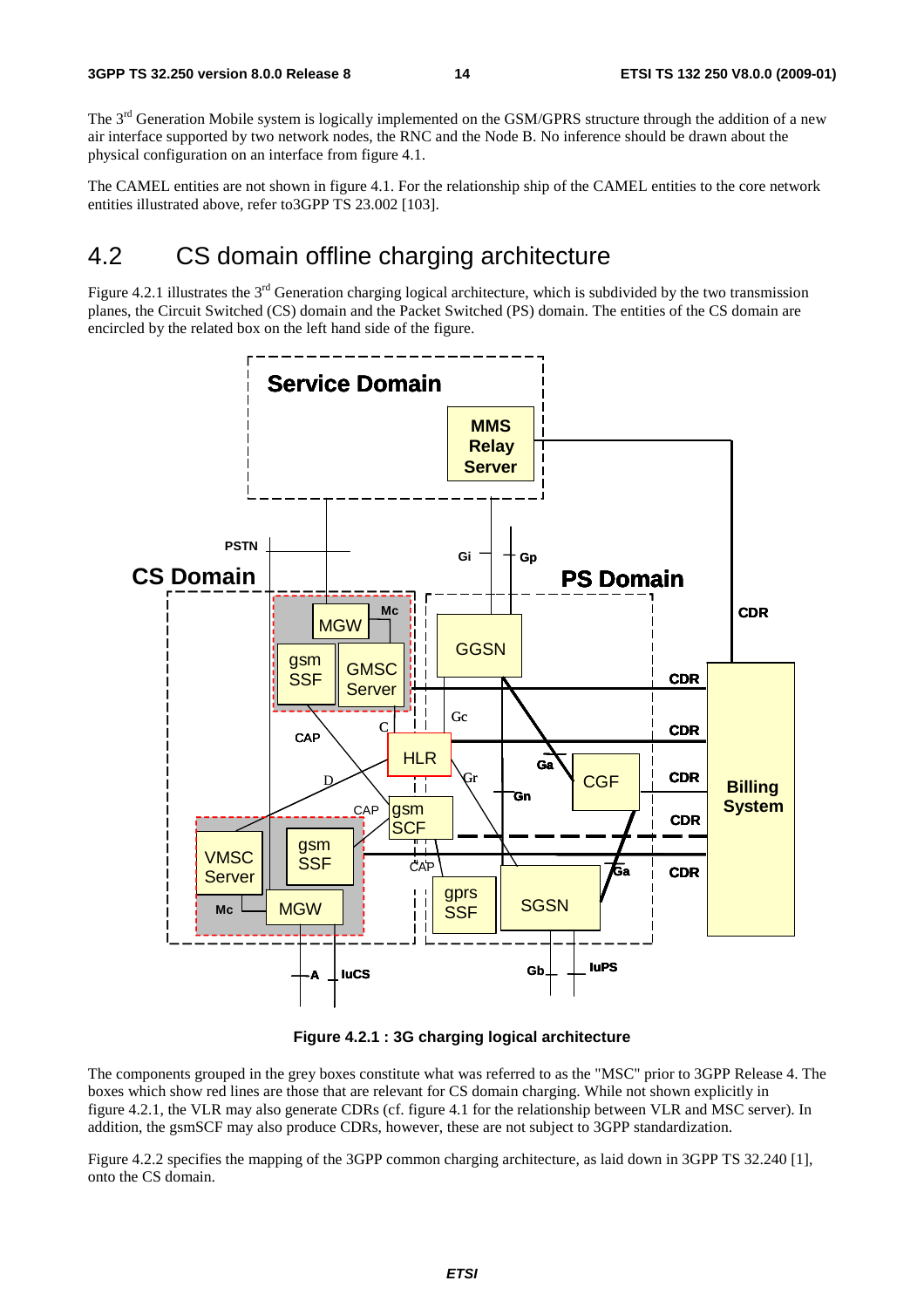As depicted in figure 4.2.2, all charging functions (CTF, CDF and CGF) reside within each CS Network Element (i.e. the MSC server, the VLR, and the HLR). Thus, the CS nodes are connected directly to the Billing Domain via the Bc reference point. This implies that there exists no separate CDF and CGF for the CS domain, and no corresponding open interfaces between any such functions, within the 3GPP standards.

However, vendors may choose to implement separate CDF and CGF for the CS domain. In that case, the interfaces between these functions should comply with the definition of the Rf and Ga reference points (3GPP TS 32.299 [50] and 3GPP TS 32.295 [54], respectively) as much as possible.



**Figure 4.2.2: CS offline charging architecture** 

### 4.3 CS domain online charging architecture

CS domain online charging is implemented by CAMEL techniques as described in 3GPP TS 23.078 [207] and 3GPP TS 29.078 [212], i.e. outside the scope of the 32 series of charging TSs.

NOTE: that the CDRs described in the present document do contain CAMEL information. This is because some of that information is relevant to offline charging in case of CAMEL control of (part of) the call, and thus needs to be captured in the offline charging information. However, this is not related to the online charging functions for the CS domain.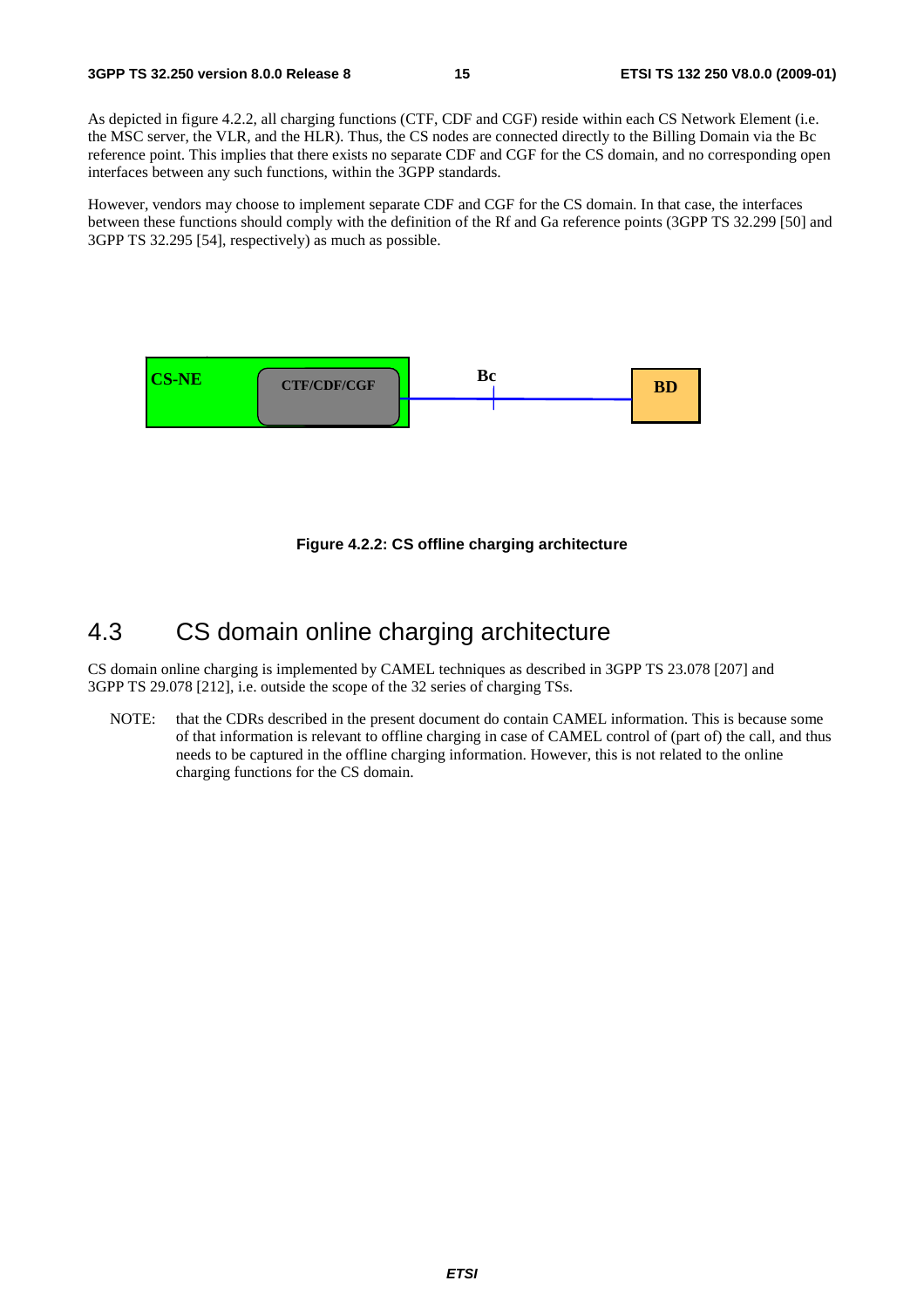### 5 CS domain charging principles and scenarios

### 5.1 CS domain charging principles

The following high-level requirements summarize the more detailed requirements of 3GPP TS 22.115 [102].

- 1. to provide a CDR for all charges incurred and requiring settlement between the different commercial roles;
- 2. to allow itemized billing for all services (including CAMEL) charged to each subscription, including voice and data calls, and services offered by home environments, taking into account:
	- information provided by the user (including authentication parameters, etc.);
	- information provided by the serving network (including Serving Network Id, timestamps, etc.);
	- information provided by the service (including charged party, long calling, multimedia, etc.).
- 3. to allow fraud control by the Home Environment and the Serving network.

### 5.1.1 General aspects of Charging Data

Charging Data Record (CDR) generation and contents should be flexible and unnecessary redundancy in data should be avoided. Charging data are collected for successful and selected unsuccessful subscriber transactions. The subscriber transaction is seen as being successful in the MSC server (where the CDR is generated) either if a call is answered or if the Short Message Service Centre has confirmed the successful receipt of a mobile originated short message.

Unsuccessful call attempts are recorded in the case of partial record generation due to CAMEL FollowOnCalls. If in such a call constellation the answer state is reached at least once, subsequent unsuccessful set-up of a connection configuration is also recorded in order to provide a complete sequence of FIRST, INTERMEDIATE and LAST records.

At termination of the subscriber transaction these data are formatted into CDRs. These records are forwarded onto MSC server's CGF which constitutes the source for further transportation of that data to the Billing Domain via the Bc reference point, see 3GPP TS 32.297 [52]. For the purpose of the present document, the CDRs are considered to be collected, in near real-time, by the following network elements: the MSC servers, MGWs, and location registers (VLR/HLR).

The data collected by the network elements are sent to ("pushed"), or collected by ("pulled"), the Billing Domain for storage and further processing. The CDR transfer across the Bc reference point is specified in detail in 3GPP TS 32.297 [52].

Similarly, the tariff data required by the network elements to provide on-line charging information are distributed by the appropriate management system. This function, however, is outside the scope of 3GPP standardization.

#### 5.1.2 Charging information

The MSC server and Gateway MSC server are responsible for the collection of all charging relevant information for each MS and PSTN connection and for the storage of this information in the form of CDRs.

Circuit switched calls can be charged in one MSC server (the anchor MSC server) where all relevant data is available. That is guaranteed by routing all signalling information though the anchor MSC server even if the traffic channel of a call is routed through another MSC server due to handover.

The Gateway MSC server acts as a gateway into other PLMNs or fixed networks. Within the PLMN, the GMSC server is responsible for the generation of CDRs for calls routed from or into other networks.

If subscribed CAMEL services apply to MS, the (G)MSC servers contain CAMEL subscription data providing the information required for invocation of the CAMEL dialogues for controlling the MS terminating and MS originating calls. Charging data record parameters resulting from the CAMEL treatment applying to MS calls is derived from the CAMEL subscription data.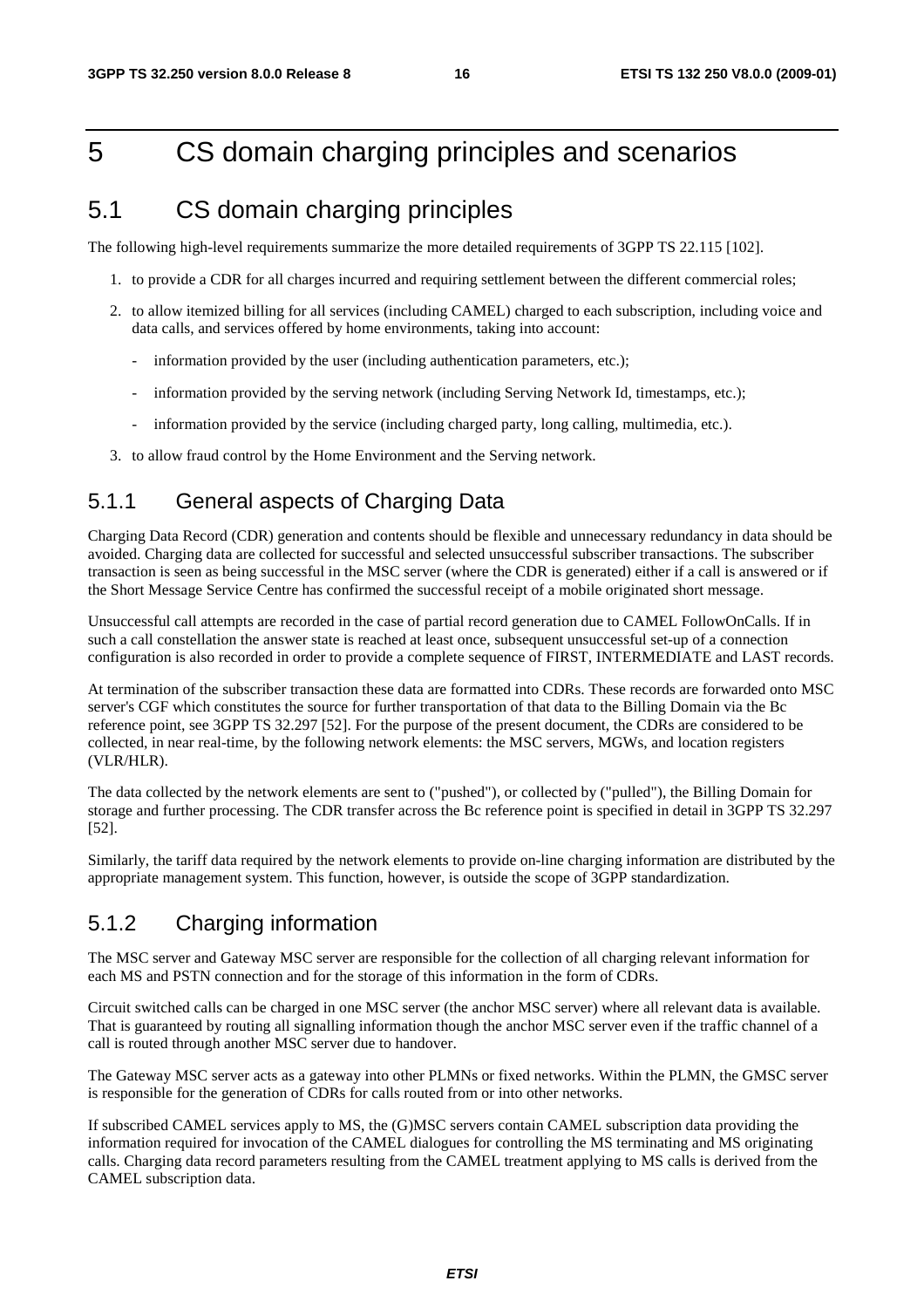In addition to user subscribed services, specific dialled CAMEL services might be invoked which also influence existing records or even trigger the generation of separate records steered by service logic.

Each CDR captures all charging information relevant to the call, or in case of partial CDRs (see clause 5.1.3.6), the portion of a call that the CDR covers. Depending on the type of CDR and the node producing it, this includes information on tele- and bearer services (which may include radio resource usage) and supplementary service invocation / termination. As far as tele- and bearer services are concerned, all service information is embedded in the appropriate CS CDR, i.e. there are no specific "service CDRs" in the CS domain. For Supplementary Services, the exact treatment is specified in clause 5.1.3.3.

In addition to the information collected from the network elements, network management functions are required for the administration of on-line charging data stored in the MSC servers. This data is employed to drive the charge display in the Mobile Station (MS) as required by the Advice of Charge (AoC) service and defined by 3GPP TS 22.086 [204] and 3GPP TS 22.024 [203].

#### 5.1.2.1 Subscriber billing

The charging data collected from the HPLMN, interrogating PLMN, and/or VPLMN network elements is employed to determine the network utilization charges for the basic and supplementary services utilized by the home subscribers of the PLMN. The charges calculated are then combined with the network access (subscription) charges and billed to those customers directly serviced by the PLMN.

For those subscribers handled by Service Providers, the billing information is employed for both wholesale (Network Operator to Service Provider) and retail (Service Provider to Subscriber) billing. Consequently, having been processed by the PLMN Billing System, the charging data collected from the network elements may also be sent to the Service Provider for further processing.

#### 5.1.2.2 Settlements of Charges

#### 5.1.2.2.1 Inter-PLMN accounting

Inter-PLMN accounts for roaming traffic are determined in accordance with ITU-T principles (see ITU-T Recommendation D.93 [300]) and are settled by means of the GSM Association's Transferred Account Procedure (TAP).

#### 5.1.2.2.2 "Visitors" from other PLMNs

The CDRs collected from the network also include details of the services employed by visiting (roaming) subscribers. The charges for Mobile Originated Calls (MOCs) and for supplementary services used are calculated as for home subscribers, converted to an agreed accounting currency and included in the CDRs for the TAP. Even if Mobile Terminated Calls (MTCs) are zero-priced in the visited network (VPLMN), in the absence of "optimized routing" the MTC TAP records are still required by the home network (HPLMN) in order to determine the re-routing charges from the HPLMN to the VPLMN.

The TAP records generated are exchanged with each HPLMN on a regular basis. These TAP records form the basis of the invoice submitted by the VPLMN for the traffic carried.

#### 5.1.2.2.3 "Home" subscribers roaming in other PLMNs

The HPLMN receives TAP records from each VPLMN for services employed by home subscribers whilst roaming. These records are employed to verify the invoices from the VPLMN and to bill the home subscribers for the services used. The charges contained in the TAP records are converted from the accounting currency to the local currency and a handling surcharge (mark-up) is added if required. The TAP records are subsequently passed to the subscriber billing process described in clause 5.1.2.1.

#### 5.1.2.2.4 Settlement with other networks

The settlement of accounts with the operators of other networks (fixed / mobile) for traffic carried, is generally performed on a bulk basis according to the principles outlined in the ITU-T Recommendations D-series.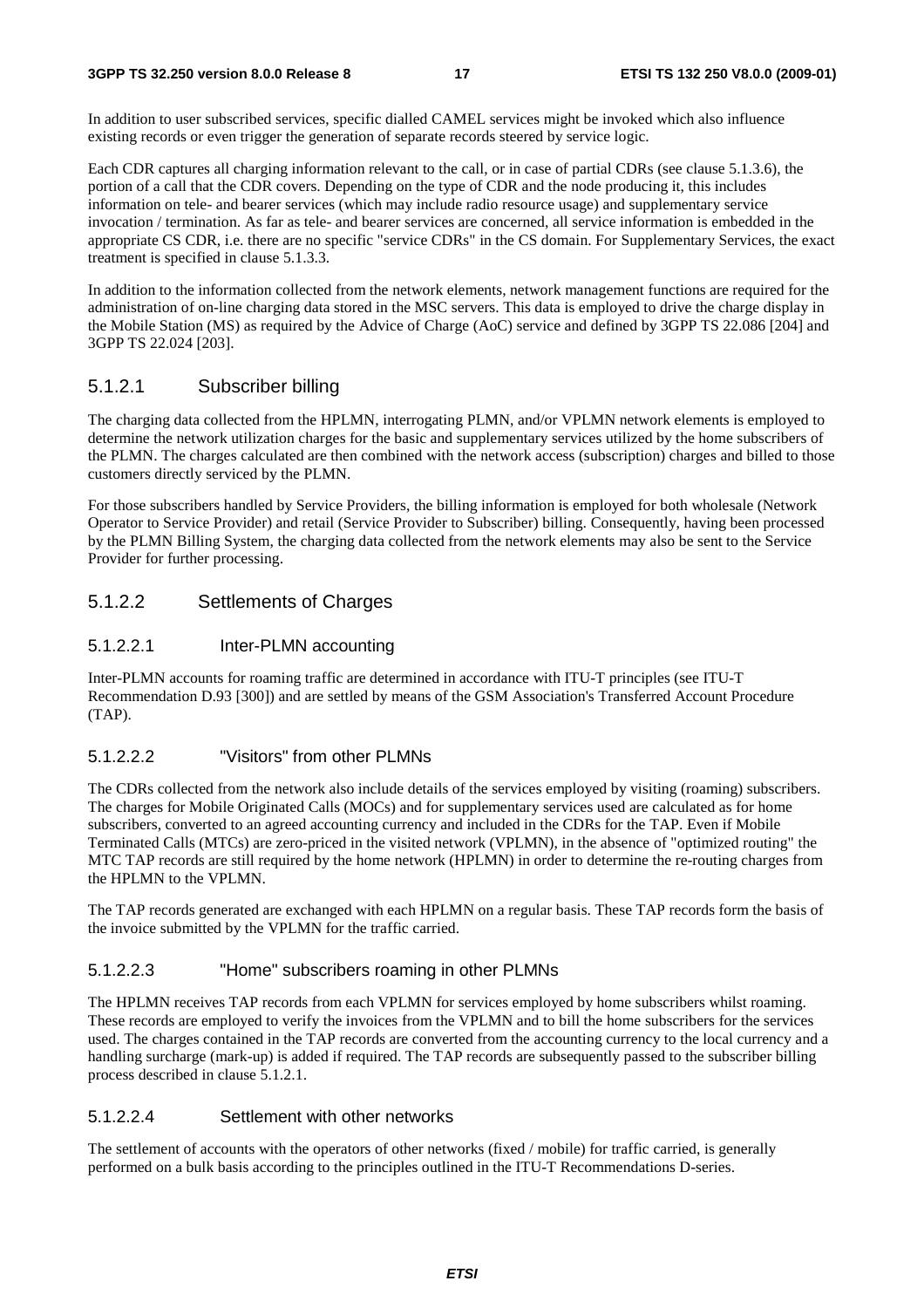The traffic accounted for in this manner may include:

- outgoing (Mobile to Mobile/Land) traffic;
- incoming (Land/Mobile to Mobile) traffic;
- transit traffic, carried by intermediate networks;
- signalling (MAP/SCCP, CAP/SCCP) traffic such as location updates.

Accounting information may also be required for the use of services provided by other operators such as short message service centres and other Value Added Service (VAS) providers.

The charges for the various traffic shares may be determined on the basis of the CDRs generated by the network elements or on the basis of bulk counters (accounting meter records) in the gateway MSC servers (GMSC servers). For the purpose of the present document, the management information required is assumed to be derived from CDRs. The management of accounting meters is outside the scope of the present document.

In GSM, the radio resources used for various connection types are roughly identical, hence no differentiation of the connection types is needed for the purpose of inter-network accounting. In UMTS, however, the radio bandwidth allocated to a connection may be much higher compared to GSM, even though the connection looks identical from the perspective of the gateway MSC server. Therefore it is necessary that the gateway CDRs capture the cases where "higher-than-normal" radio bandwidth is occupied. An example of a narrow band radio connection is the standard AMR voice call. An example of a wideband service, using the same landline channel but much more radio resources, is the use of BS30 for video telephony.

Given that - in contrast to the serving MSC server - the gateway MSC server cannot distinguish the cases described above, the serving MSC server is capable of returning information on the bearer capability back to the GMSC server so that this information can be added to the gateway CDR for incoming connections. For further details of this functionality, refer to 3GPP TS 29.007 [213].

#### 5.1.2.3 Service Information

The charging data collected from the network elements may be used to provide statistical information concerning the use of services, by both home and visiting subscribers, within the network. In addition, the introduction of new services and / or modifications to the tariffs of existing services may also require the distribution of the appropriate tariff information to the network elements for Advice of Charge purposes.

#### 5.1.3 Special cases and considerations

The following clauses provide detailed consideration on CS domain specific items and topics.

#### 5.1.3.1 AoC service

In addition to the information collected from these Network Elements, network management functions are required for the administration of on-line charging data stored in the MSC server. Two levels of AoC service are available: information level and charging level. The information level is used only to provide AoC information to the user. For the charging level, if no approval of the AoC information by the MS is received in the MSC server, the call is released immediately.

This data is employed to drive the charge display in the Mobile Station (MS) as required by the advice of charge (AoC) service and defined by 3GPP TS 22.086 [64] and 3GPP TS 22.024 [63]. Information used by the AoC service shall include a combination of the following:

- one or more basic services; and/or
- one or more supplementary services; and/or
- one or more network specific services; and/or
- one or more power capability classes (MS classmark); and/or
- the type of radio traffic channel used/ requested;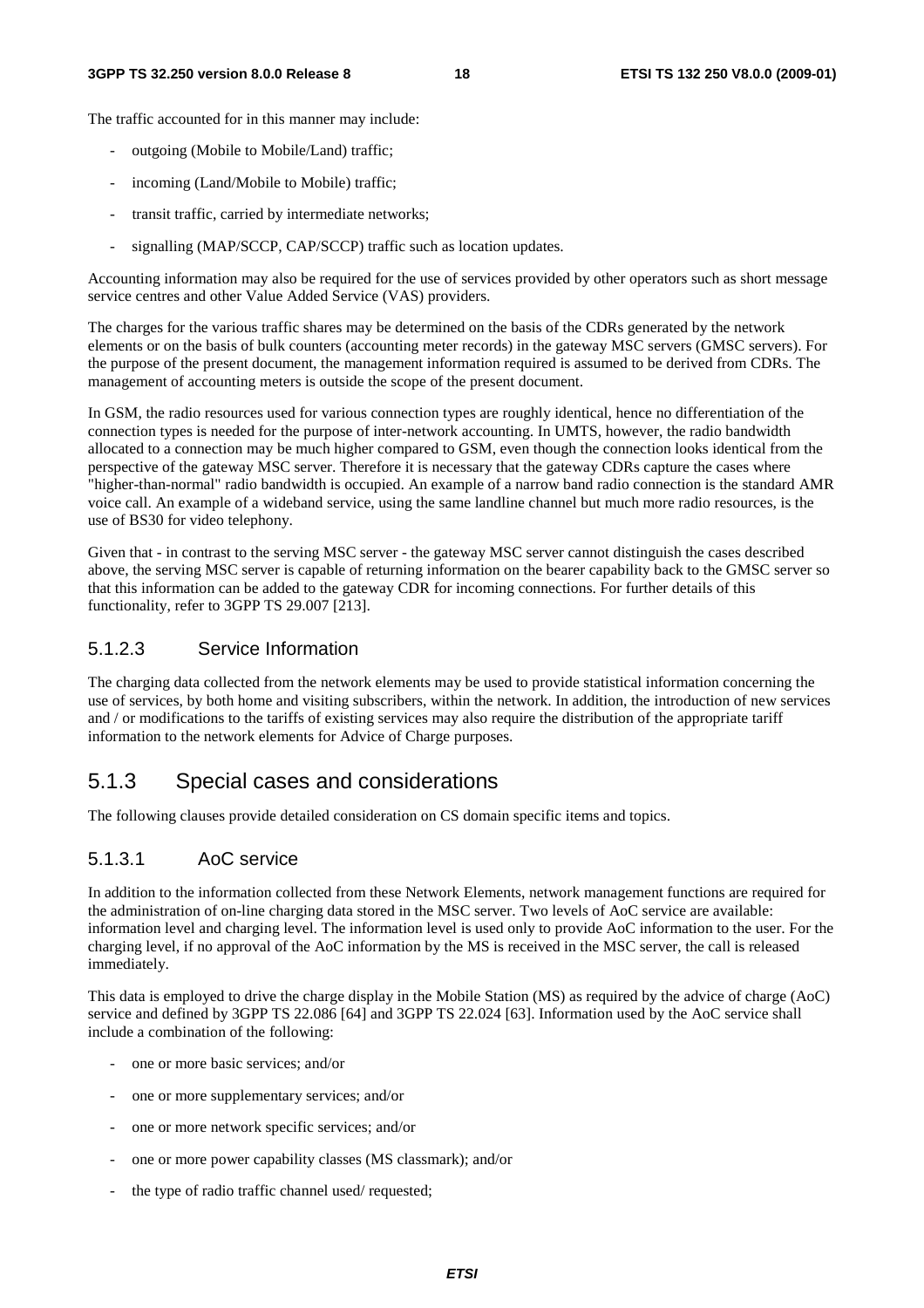- the transparency mode of the basic service employed (transparent/non-transparent);
- the type of call or connection (e.g. MOC/MTC).

This list may also be extended to include additional network specific parameters.

Parameters sent to the mobile station during the operation of the AoC service are recorded in the appropriate CDRs.

#### 5.1.3.2 CAMEL services

A CAMEL service can be activated for originating, forwarded and terminated calls and originating SMS. Several fields describing CAMEL subscription and free format data are recorded to appropriate CDR. For originating and forwarded calls two different CAMEL services can be active and part of stored information is different depending on the CAMEL call model and which triggers occur. CAMEL fields describing usage level of service, CAMEL modified parameters and CAMEL initiated call forwarding include information for one call leg including impacts on all CAMEL services.

#### 5.1.3.3 Use of supplementary services

The recording of supplementary service usage permits the Billing Domain (BD) to specify the supplementary service actions (invocation, registration, etc.).

In addition to specifying the actions to be recorded, the BD may also determine how these events are to be recorded. Non-call related events, such as the administration of supplementary services by the subscriber via the MMI of the MS, shall result in the production of supplementary service action records. Call related events (e.g. invocation of supplementary services) shall be recorded "in-line" in the appropriate CDR and / or in a separate SS-action record depending on the configuration specified by the BD.

Where the use of a supplementary service results in the production of further connections (e.g. call forwarding, multi-party service etc.) additional CDRs shall be produced to describe the relevant connections. The use of such services is described in more detail both in this clause and in the example scenarios.

#### 5.1.3.4 Use of call forwarding

When one of the call forwarding services is used, the charging function of the MSC server that forwards the call, shall produce the MOC record for the forwarded part of the call.

For further information concerning the recording of call forwarding services see the example scenarios in clauses 5.2.1.6 and 5.2.1.7.

#### 5.1.3.5 Use of call hold and multi-party services

The use of the call hold service shall be recorded either in-line in the appropriate CDR or in a separate supplementary service "invocation" record as described above. The duration for which the call is held, i.e. is inactive, is not recorded.

The use of the multi-party service requires a minimum of 3 subscribers and the use of a conference circuit. For the purpose of the following description the subscriber invoking the service is referred to as the conference originator ("A") and the conference call is regarded as consisting of a number of individual "legs" between the conference originator and the other parties ("B", "C", etc.) in the call.

Normal MOC and MTC CDRs shall be generated for each party and each leg of the call. In addition, if common equipment records are enabled, a common equipment record shall be produced for the conference originator in order to record the use of a conference bridge and to record the total duration of the conference connection.

EXAMPLE: Subscriber "C" calls subscriber "A". Subscriber "A" places the call from "C" on hold and makes a second call to subscriber "B". Subscriber "A" then invokes the multi-party service in order to set-up a conference call with "B" and "C".

Assuming that the appropriate types of record are enabled, the following CDRs shall be produced:

- An MOC record for subscriber "C" and the "C"->"A" leg of the call;
- An MTC record for subscriber "A" and the "C"->"A" leg of the call;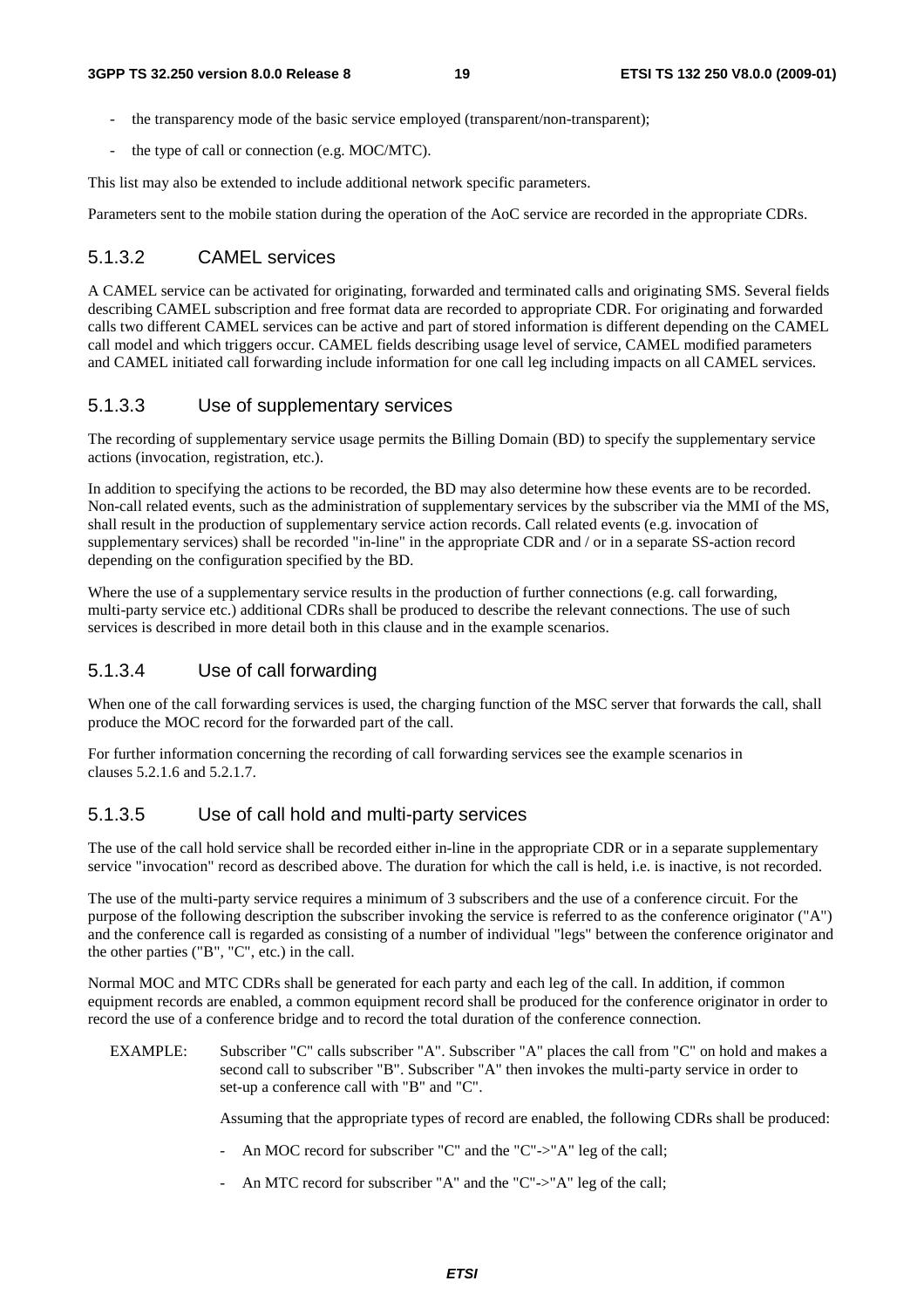- An MOC record for subscriber "A" and the "A"->"B" leg of the call:
- An SS-Action record for the invocation of the call hold service by subscriber "A";
- An MTC record for subscriber "B" and the "A"->"B" leg of the call;
- An SS-Action record for the invocation of the multi-party service by subscriber "A";
- A common equipment record for the use of the conference bridge by subscriber "A".

Each of the MOC/MTC records for the conference originator ("A") shall include the supplementary service code for the multi-party service.

Any subsequent action affecting only one leg of the connection shall be recorded either in a separate supplementary service action record or in-line in the appropriate CDR. Any action affecting the conference as a whole e.g. the originator holding the conference shall be recorded either in a separate supplementary service action record or in the common equipment usage record.

For further information concerning the recording of multi-party services see the example scenario in clause 5.2.1.9.

#### 5.1.3.6 Partial records

In order to increase the security of the recording process and to simplify post-processing, it may be desirable to generate a sequence of CDRs to describe a single connection or transaction.

In case of connections of extended duration, the loss of a single CDR may result in an unacceptable loss of revenue. If the connection is, for example, recorded in a number of consecutive partial records generated at say hourly intervals, then the maximum loss of revenue is the equivalent of a one hour continuous connection.

Most modern billing systems employ some form of cumulative credit-limit checking based on the stream of input CDRs. If however, a CDR is only produced at the end of the connection then a subscriber may avoid such credit checking by employing a connection for days, weeks or even months without a single CDR being produced.

All of the records defined in the present document are of variable length and some at least are potentially unlimited in size (SET OF, SEQUENCE OF, etc.). However, the storage capacity of the internal records within the network element is normally subject to strict size limitations. Under such conditions a partial record may be required in order to circumvent internal resource limitations. For example, if an internal MOC record can only support the use of four supplementary service invocations then the use of a fifth may result in the generation of a partial record.

Alternatively, for those manufacturers whose systems are based on fixed length records, partial records may be employed instead of the various lists contained within the present document definitions. In such cases a partial record will be produced each time one of the key fields alters during the connection.

Finally, in case of radio link failure and subsequent call re-establishment partial records shall be generated to record the duration of the call prior to the radio link failure and the subsequent duration of the call once the call has been reestablished.

To summarize, the following events may result in the generation of a partial record:

- expiry of the partial record timer;
- change of basic service during a connection;
- change of location (MCC+MNC+ LAC or Cell Id. or the Service Access Code, for UMTS) during a connection;
- change of MS classmark during a connection;
- change of AoC Parameters during a call;
- change of Radio Channel Type (full/half rate) during a call;
- radio link failure and subsequent call re-establishment;
- change of HSCSD Parameters (for GSM only) during a call;
- change of CAMEL destination (CAMEL controlled/initiated) during a call;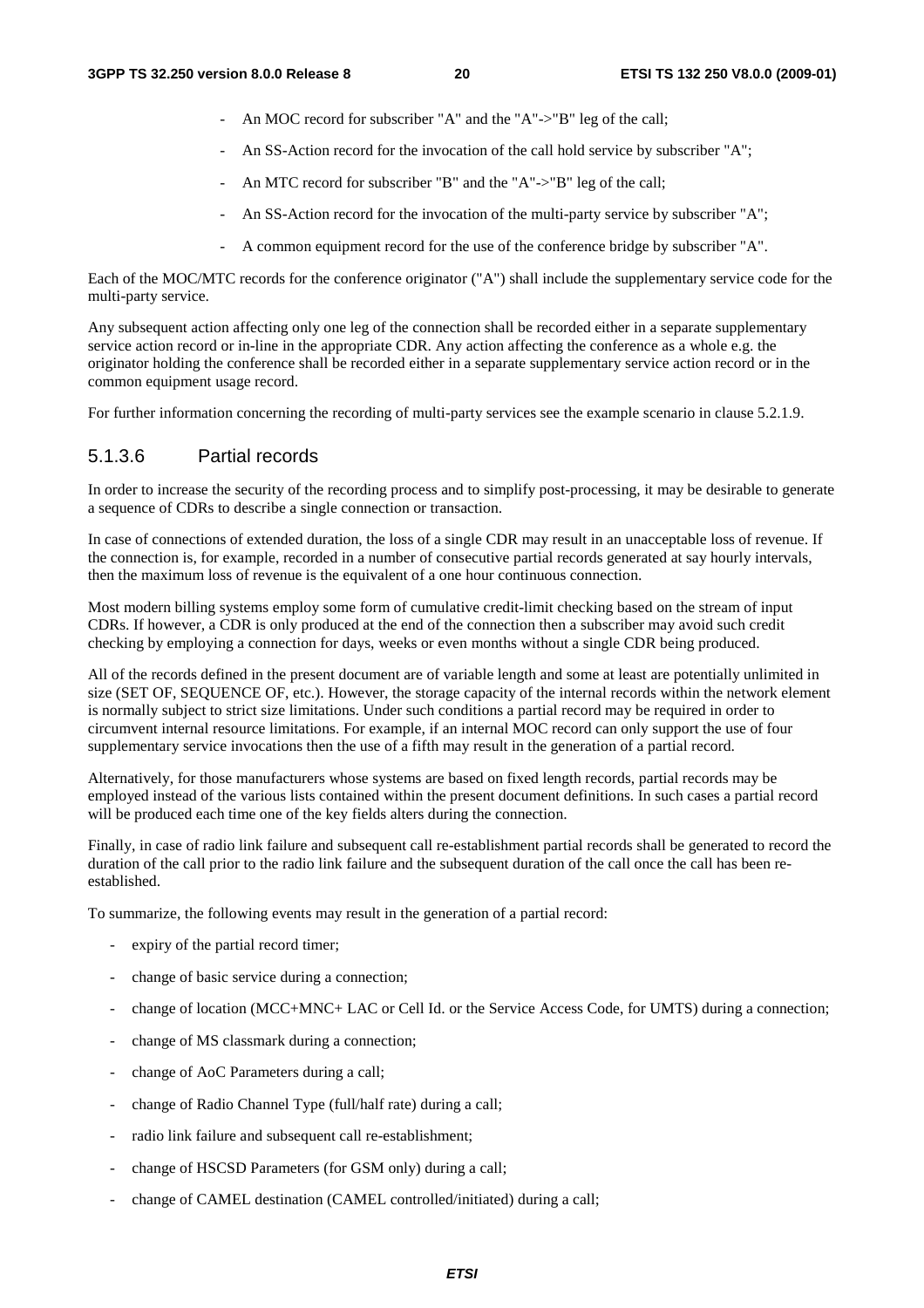CAMEL CPH operations on call legs.

All partial records for the same connection shall contain the same call reference and shall be ordered via a running sequence number. The time stamps involved shall apply to the individual partial records rather than the connection as a whole i.e. the "end" time stamp (duration) of one record shall, in general, coincide with the "start" time stamp (answer time) of the next. Each time a new partial record is created the cause for termination field of the previous record shall contain the value "partial record". The cause for termination of the final partial record shall contain the true cause for termination of the connection.

It should be noted that the records produced in case of call re-establishment are not contiguous and that the value of the cause for term field in the record that is closed on radio link failure contains the value "partial record call reestablishment".

The partial records generated may repeat each of the non-varying fields contained in the original record. Alternatively, a form of reduced partial record may be generated which includes only those fields required to identify the original record together with the field(s) that actually change.

#### 5.1.3.7 Use of circuit-switched data services

If data services are employed in conjunction with a Packet-Switched Public Data Network (PSPDN) then an MOC/MTC CDR may be produced in the originating/terminating MSC server and a gateway record in the gateway/interworking MSC server. If the packet volume is not available within the PLMN then this information may also be provided in the form of a CDR from the PSPDN. In such cases the Billing System is responsible for the correlation of the various records describing the connection. The definition of such PSPDN CDRs is outside the scope of the present document.

#### 5.1.3.8 Inter-MSC server handover

In the case of an inter-MSC server handover the controlling MSC server, as defined by 3GPP TS 23.009 [65], remains in control of the connection and shall therefore, produce the CDR. For the avoidance of doubt, it is not necessary to produce CDRs in the subsequent MSC server(s).

#### 5.1.3.9 Call re-establishment

In case of radio link failure as described in 3GPP TS 24.008 [68], the MS may attempt to re-establish the call using the procedures described in 3GPP TS 24.008 [68].

For the time period between the detection of the radio link failure by the mobile station and the successful re-establishment of the call, the advice of charge function in the MS is suspended as described in 3GPP TS 24.086 [23]. In order to minimize the difference in charges between the on-line calculations performed by the MS and the off-line processing on the basis of the CDRs, it is necessary to exclude the time taken for the re-establishment phase from the chargeable duration stored in the CDRs.

If the re-establishment attempt fails then an ordinary CDR (MOC/MTC) shall be produced with the cause for termination value "stable call abnormal termination". The chargeable duration stored in this record covers the time period from "Answer" to the detection of the radio link failure by the MSC server.

If, the attempt to re-establish the call succeeds then the current CDR shall be closed with the cause for termination value "partial record call re-establishment" and a new partial record shall be opened for the re-established call. The chargeable duration stored in the original record is once again the time period from "answer" to detection of the radio link failure by the MSC server. Both the "seizure" and "answer" times of the subsequent partial record correspond to the time at which the new traffic channel is allocated for the re-established call.

Further radio link failures during the re-established call may result in the generation of additional partial records as described above. All of the partial records belonging to the same connection are identified by the same call reference and a running sequence number.

NOTE: As the MS and MSC server may detect the radio link failure at different points in time, it is not possible to guarantee that the duration used for the AOC display corresponds to that recorded in the CDRs. The purpose of the above procedure is merely to minimize any discrepancies that may occur.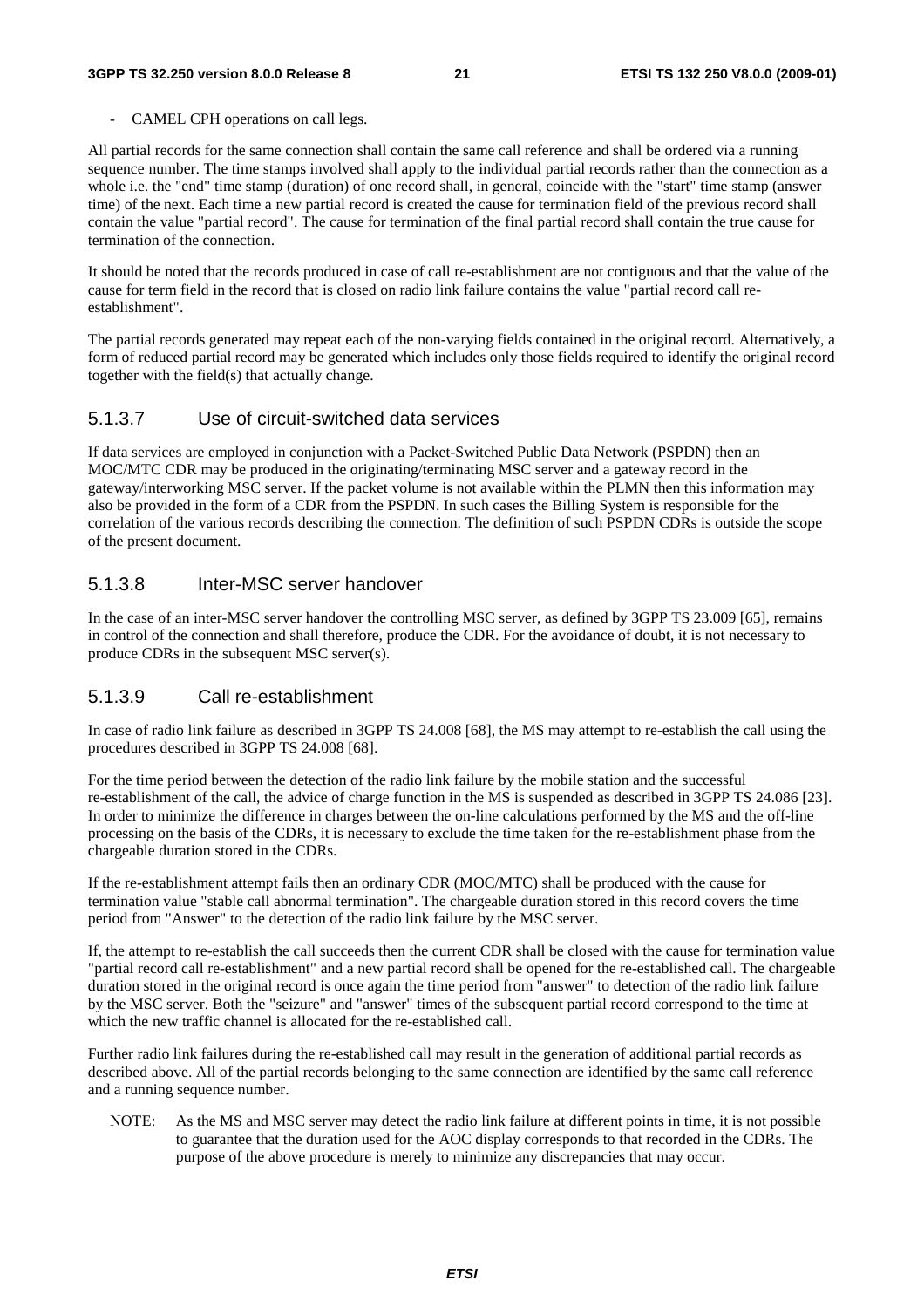#### 5.1.3.10 Restricted directory numbers

In addition to the information pertaining to the served mobile subscriber (IMSI, MSISDN, etc.), the CDRs defined in the present document also contain the directory numbers of other parties involved in the recorded connections or transactions. In order to comply with data protection legislation, it is necessary to distinguish between those numbers that may be passed on to third parties and those that needs to be handled confidentially. As a result, each of the number fields (e.g. calling/connected number) contains the presentation and screening information defined in both TS 24.008 [68] and ISUP signalling. If this information is supported by the network, then even restricted numbers may be included in the appropriate records and suppressed off-line by the administration or billing system. If this information is not supported then the entire directory number shall be suppressed by the MSC server/VLR.

#### 5.1.3.11 IMEI Observation

In order to provide the data required by the mobile equipment management activities outlined in the previous clauses, the MSC server shall be capable of producing IMEI tickets for each of the following events:

- usage of a blacklisted IMEI;
- usage of a greylisted IMEI;
- usage of an IMEI not found on the white list.

An observed IMEI ticket is generated whenever greylisted, blacklisted or non-white listed mobile equipment is detected during an IMEI check. The purpose of the ticket is to link the mobile equipment under observation with its current user (IMSI). The ticket also includes information describing when and where the equipment was used to enable the tracking of such equipment. Finally, if the ticket was triggered by a call attempt, a call reference is provided in order to locate the corresponding CDR.

The IMEI tickets are generated by the MSC server performing the IMEI check.

#### 5.1.3.12 Triggers for LCS-MT-CDR, LCS-MO-CDR and LCS-NI-CDR Charging Information Collection

The LCS CDRs (LCS-MT-CDR, LCS-MO-CDR and LCS-NI-CDR) are used to collect charging information related to the LCS features that the PLMN provides in the Packet-Switched domain.

These records include details such as Record Type, Served IMSI, Sequence Number etc. The LCS records are generated based on the following trigger conditions:

- the LCS-MO-CDR, when the MSC receives the RANAP "Location report" message from the RNC;
- the LCS-MT-CDR, when the MSC receives the RANAP "Location report" message from the RNC;
- the LCS-NI-CDR, when the MSC receives the RANAP "Location report" message from the RNC.

#### 5.1.3.13 BS30 Accounting

BS30 is an example where the serving network may use a substantially higher radio bandwidth than for a standard voice call. While the invocation of this service, including the used radio resources, can be captured in the serving MSC server, this is not possible in the GMSC server. However, if the inter-network accounting is done based on GMSC CDRs, this information is needed by the GMSC server in order to provide the required CDR information. To that end, the serving MSC server can provide this information back to the GMSC server. See clause 5.1.2.2.4 for further details.

#### 5.1.3.14 CAMEL Call Party Handling service

The following applies to MSCs that are capable of CAMEL Call Party Handling (CPH):

For calls where CAMEL Call Party Handling (CPH) is involved, one separate record is generated per call segment. The CAMEL CPH service may be applied to originating, forwarded and terminated calls as well as SCP initiated calls.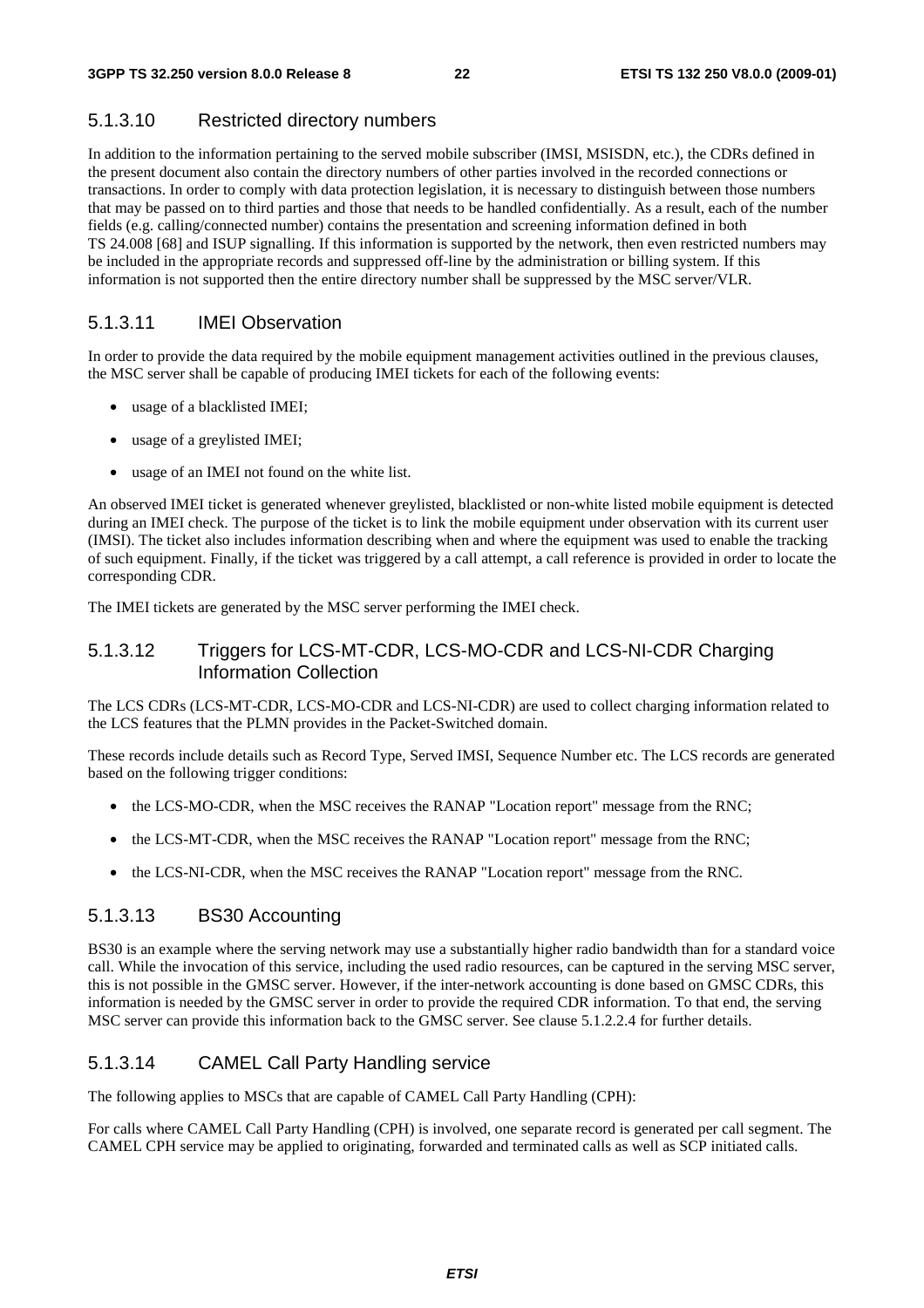For MO, MT and CF call attempts, the fields related to the incoming leg are recorded in the main body. The fields related to the outgoing legs of that call segment are recorded in the respective grouped field (CAMEL call leg information) per outgoing leg. User Interactions (UI) are recorded in a separate grouped field like outgoing legs.

Records for gsmSCF initiated call attempts differ to MO, MT and CF records in the following way: no leg information shall be recorded in the main body.

Where the use of CPH result in the creation of further call legs in one call segment, additional grouped fields shall be added to the respective CDR.

Where the use of CPH result in the creation of further call legs in a new call segment, a further CDR shall be generated.

A CDR is closed when the last leg of the call segment disappeared (moved out, disconnected, etc. ) from the call segment.

When a call leg is moved from one call segment to another, the grouped field for that call leg is closed in the respective CDR and a new grouped field is opened in the CDR of the call segment the call leg was moved to.

When the incoming leg (recorded in the main body), is moved from one call segment to another, the grouped field(s) for the outgoing call leg(s) is/are aligned to reflect the new call constellation.

User interactions (announcements etc.) are recorded in the CDR of the related call segment as a separate grouped field similar to call legs.

The leg specific fields listed below shall be recorded in the grouped field 'CAMEL Call Leg Information' instead of using the counterpart in the main body. The counterparts of those fields in the main body are maintained for compatibility reasons to earlier releases.

- CAMEL Destination Number
- Translated Number
- Connected Number
- Roaming Number
- Outgoing TKGP (in 'CAMLEL Call Leg Information' this item is called MSC outgoing TKGP)
- Additional Chg. Info
- Default call handling 2
- GsmSCF address 2
- Service key 2
- Free format data 2 (in 'CAMEL Call Leg Information' this item is called Free format data incoming 2)
- Free format data append indicator 2 (in 'CAMEL Call Leg Information' this item is called Free format data append incoming 2)

Editor's note: both parameters from the second FCI operation should be clarified, also in the CDR table

- Location Routing Number (LRN)
- LRN Source Indicator
- LRN Query Status Indicator
- JIP Parameter
- JIP Source Indicator
- JIP Query Status Indicator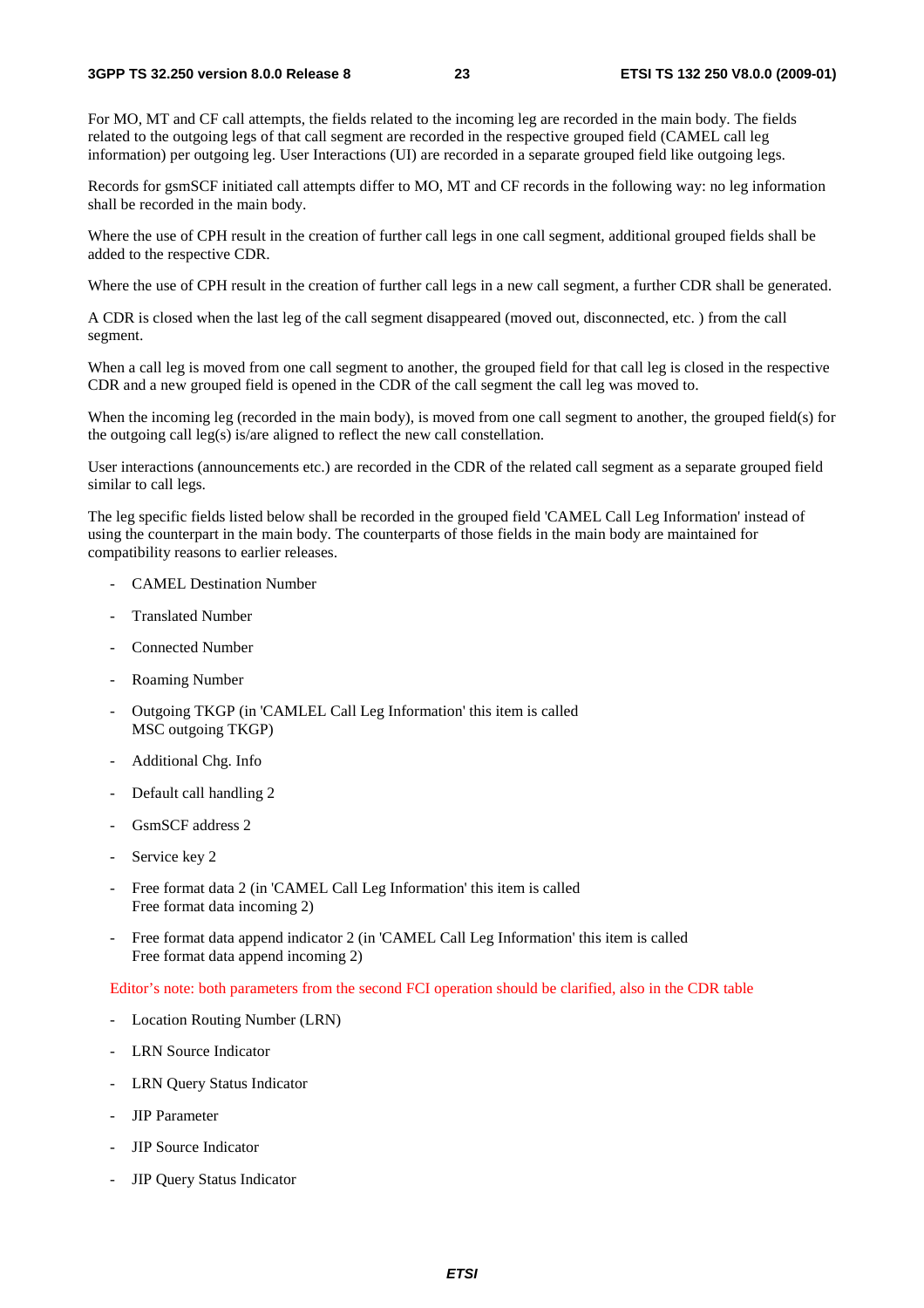#### 5.1.3.15 Service Change and Fallback

Service Change and UDI/RDI Fallback (SCUDIF) provides the possibility of changing the transport bearer capabilities for circuit switched multimedia applications using 64 kbit/s UDI refer 3GPP TS 23.172 [209].

It allows users to achieve successful call establishment when end to end circuit-switched (CS) multimedia is not possible (fallback to speech) or when signalling of the feature is not possible in the network (fallback to preferred service). Furthermore, it allows the users to swap between a multimedia service and basic speech during an established call.

SCUDIF functionality encloses two sub-functionalities:

- Service-Change: when two services (multimedia and speech) are available during the active call, users may request a Service-Change to switch between the two services.
- Fallback: when two services (multimedia and speech and visa versa) are proposed but only one of them is available or wanted, only the available service is selected, e.g. fallback from multimedia to speech.

Editor's note: More details for the charging description are needed.

### 5.2 CS domain offline charging scenarios

#### 5.2.1 Basic principles

This clause contains a number of example scenarios illustrating the purpose and practical usage of the various types of records defined in the previous clauses. These examples are by no means exhaustive.

For the purpose of these examples, the following assumptions have been made:

- that the MSC server and VLR are co-located:
- that the records are sent to a post-processing system;
- that the generation of all of the record types described in this clause has been enabled;
- that the HLR interrogation records are produced in the HLR and not the interrogating MSC server;
- that supplementary service actions are recorded in separate CDRs.

The following conventions have been used for the figures contained within this clause:

- 1) Network connections and signalling transactions are illustrated by means of solid lines and referenced by number e.g. (1);
- 2) Operation & Maintenance actions, such as the transfer of CDRs, are represented by means of dotted lines and referenced by letter e.g. (A);
- 3) The Billing System has been included in some, but not all, of the examples. The only reason for this decision is to simplify the resulting figures. The presence of a Billing System is assumed even if not explicitly included.

The following examples are included:

- 1) Mobile to Land (outgoing) call;
- 2) Land to Mobile (incoming) call;
- 3) Mobile to Mobile call within the same network;
- 4) Incoming call to a roaming subscriber;
- 5) Incoming call to a PLMN Service Centre;
- 6) Call Forwarding Unconditional;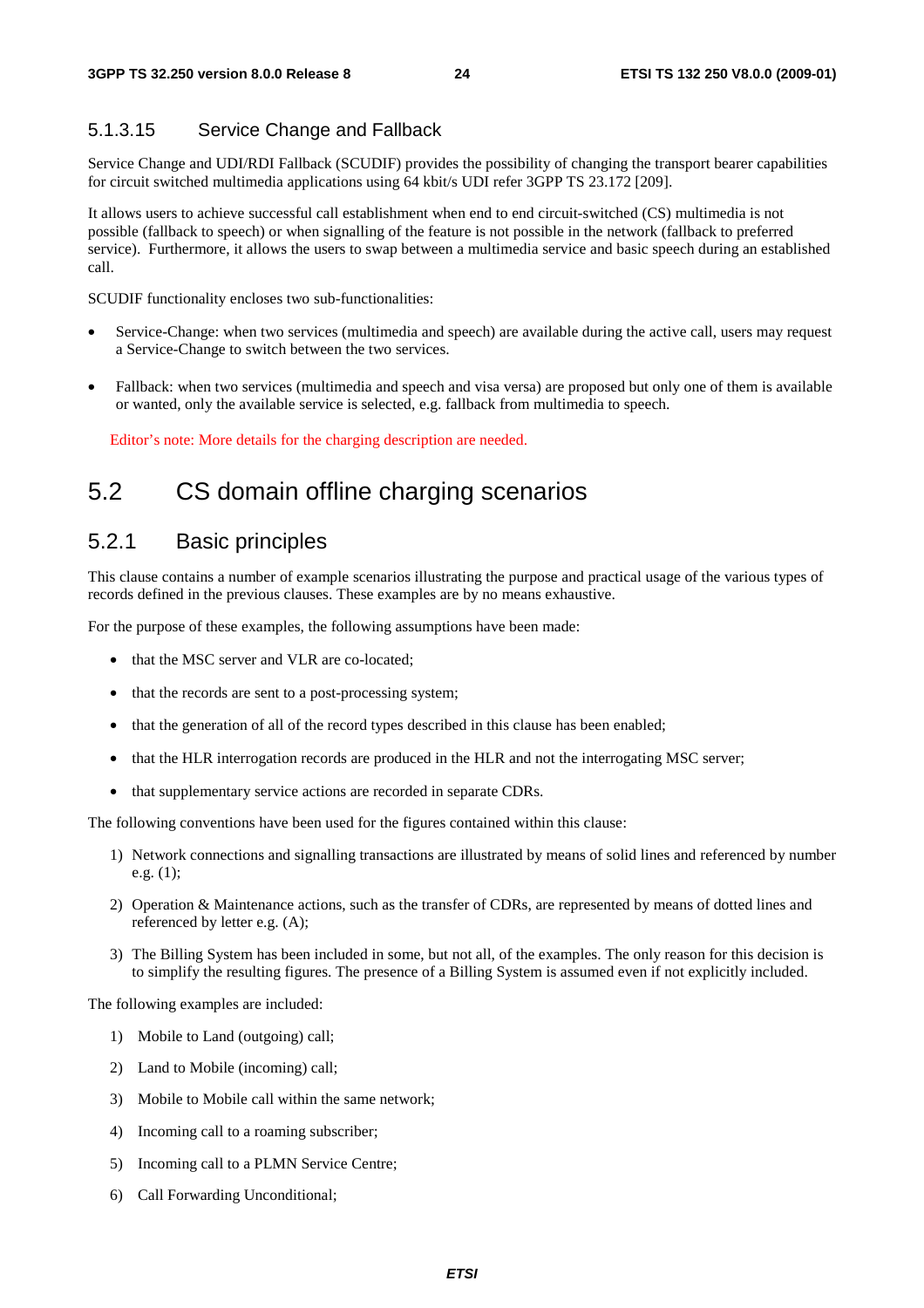- 7) Call Forwarding conditional (on Busy);
- 8) Delivery of a Mobile Terminated Short Message;
- 9) Call Hold and Multi-party services;
- 10) Outgoing call handled by CAMEL;
- 11) Incoming call handled by CAMEL without redirection;
- 12) Incoming call to a roaming subscriber handled by CAMEL;
- 13) Incoming call handled by CAMEL with redirection decided and forwarding leg handled by CAMEL;
- 14) Incoming call handled by CAMEL without redirection and forwarded early using GSM SS but controlled by CAMEL;
- 15) Incoming call handled by CAMEL without redirection and forwarded late using GSM SS but controlled by CAMEL;
- 16) Early forwarded call controlled by CAMEL;
- 17) Late forwarded call controlled by CAMEL;
- 18) Incoming call handled by CAMEL with redirection initiated by CAMEL feature;
- 19) Incoming call handled by CAMEL in MSC Server without redirection;
- 20) Outgoing call handled by CAMEL Dialled CSI Trigger;
- 21) Incoming call handled by CAMEL with redirection decided and forwarding leg handled by CAMEL;
- 22) gsmSCF initiated wake-up call handled by CAMEL CPH;
- 23) Three party conference handled by CAMEL CPH;
- 24) Mobile terminated location request.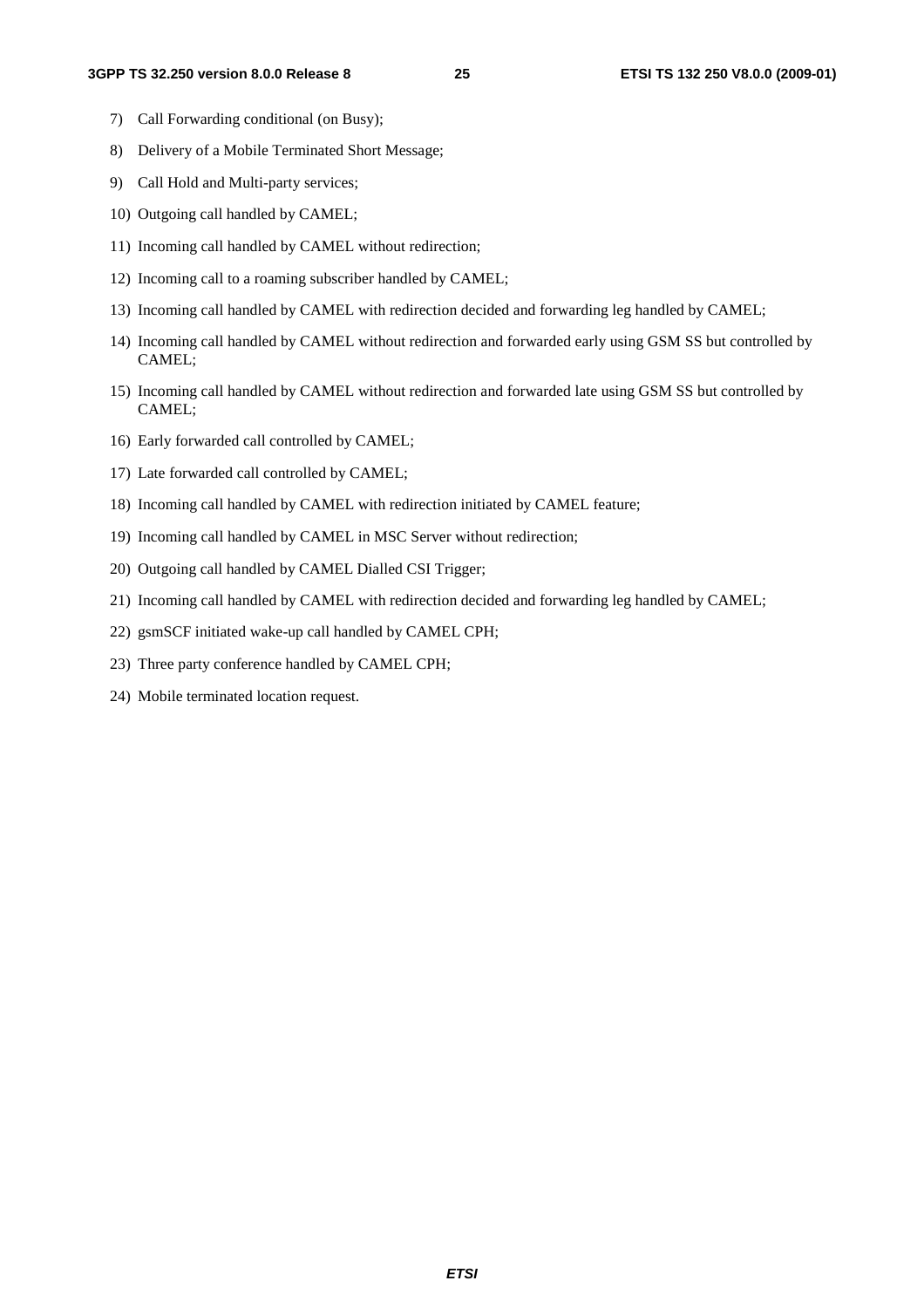#### 5.2.1.1 Mobile to land (outgoing) call

Figure 5.2.1.1 illustrates a simple outgoing call from a PLMN subscriber "A" to a fixed network subscriber "B" (1).

The originating MSC server (MSC-A) shall generate an MOC record for subscriber "A".

The GMSC server shall create an outgoing gateway record for accounting with the fixed network including details of the point at which the call left the PLMN i.e. the GMSC server id. and outgoing trunk group. This record also includes time stamps to determine both the holding time of the outgoing trunk and the duration of the conversation.

Even if the MSC server and GMSC server are co-located both records shall be produced.

The records generated are subsequently transferred to the Billing System of the PLMN (A).



**Figure 5.2.1.1: Mobile to land (outgoing) call**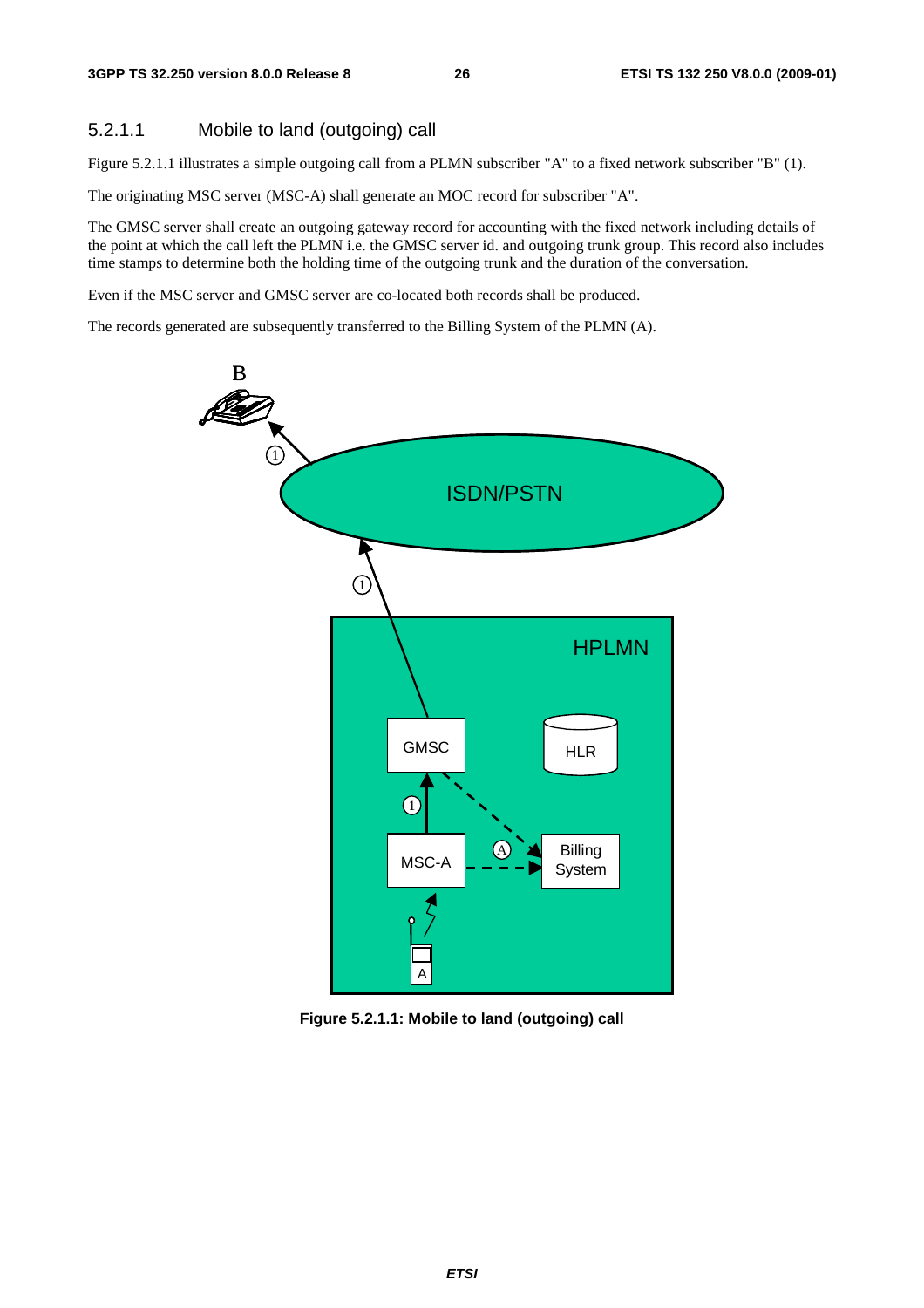#### 5.2.1.2 Land to mobile (incoming) call

Figure 5.2.1.2 illustrates a simple incoming call from a fixed network subscriber "A" to a PLMN subscriber "B".

The incoming call is first routed to a GMSC server (1). The GMSC server shall create an incoming gateway record for fixed network accounting purposes to record the point at which the call entered the network together with the time stamps required to calculate the holding time of the incoming trunk and the conversation duration. This gateway record shall contain the IMSI of the called subscriber.

The GMSC server interrogates the HLR of the called subscriber in order to determine his current location (2). The HLR shall create an HLR interrogation CDR.

The GMSC server routes the call to the MSC server at which the subscriber is currently registered (3). This terminating MSC server (MSC-B) shall create an MTC record for subscriber "B".

Even if the MSC server and GMSC server are co-located both the MTC and gateway records shall be produced.

The records generated are subsequently transferred to the Billing System of the PLMN (A).



**Figure 5.2.1.2: Land to mobile (incoming) call**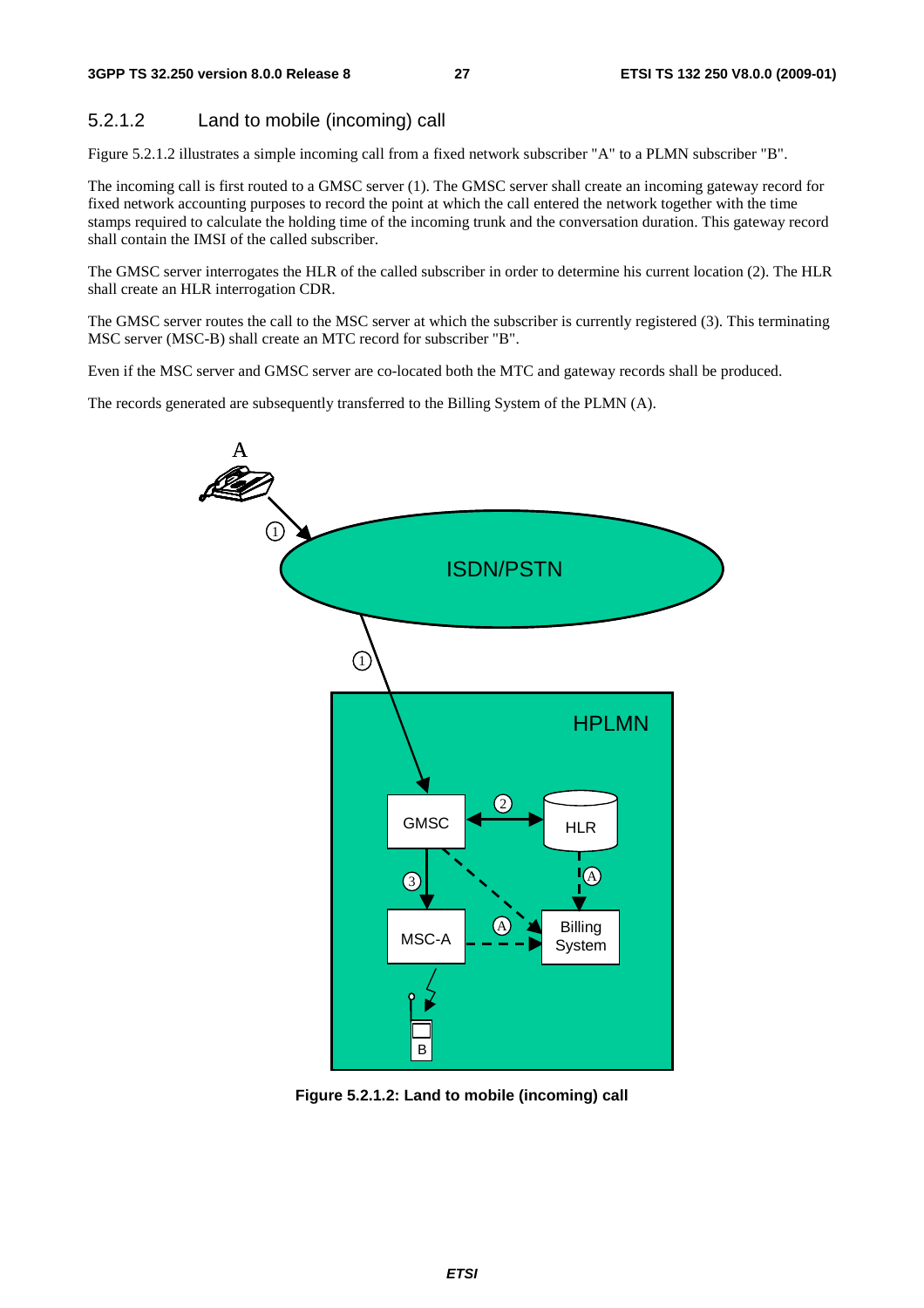#### 5.2.1.3 Mobile to mobile call within the same network

Figure 5.2.1.3 illustrates a simple mobile to mobile call from subscriber "A" to subscriber "B" both within the same PLMN.

The originating MSC server (MSC-A) shall produce an MOC record for the call to subscriber "B".

Having received a set-up request from subscriber "A" (1), MSC-A interrogates the HLR of the called subscriber in order to determine his current location (2). The HLR shall create an HLR interrogation CDR.

MSC-A routes the call to the MSC server at which subscriber is currently registered (3). This terminating MSC server (MSC-B) shall create an MTC record for subscriber "B". If MSC-A and MSC-B are co-located, then both the MOC and the MTC records shall be produced in the same MSC for this call.

The records generated are subsequently transferred to the Billing System of the PLMN.



**Figure 5.2.1.3: Mobile to mobile call**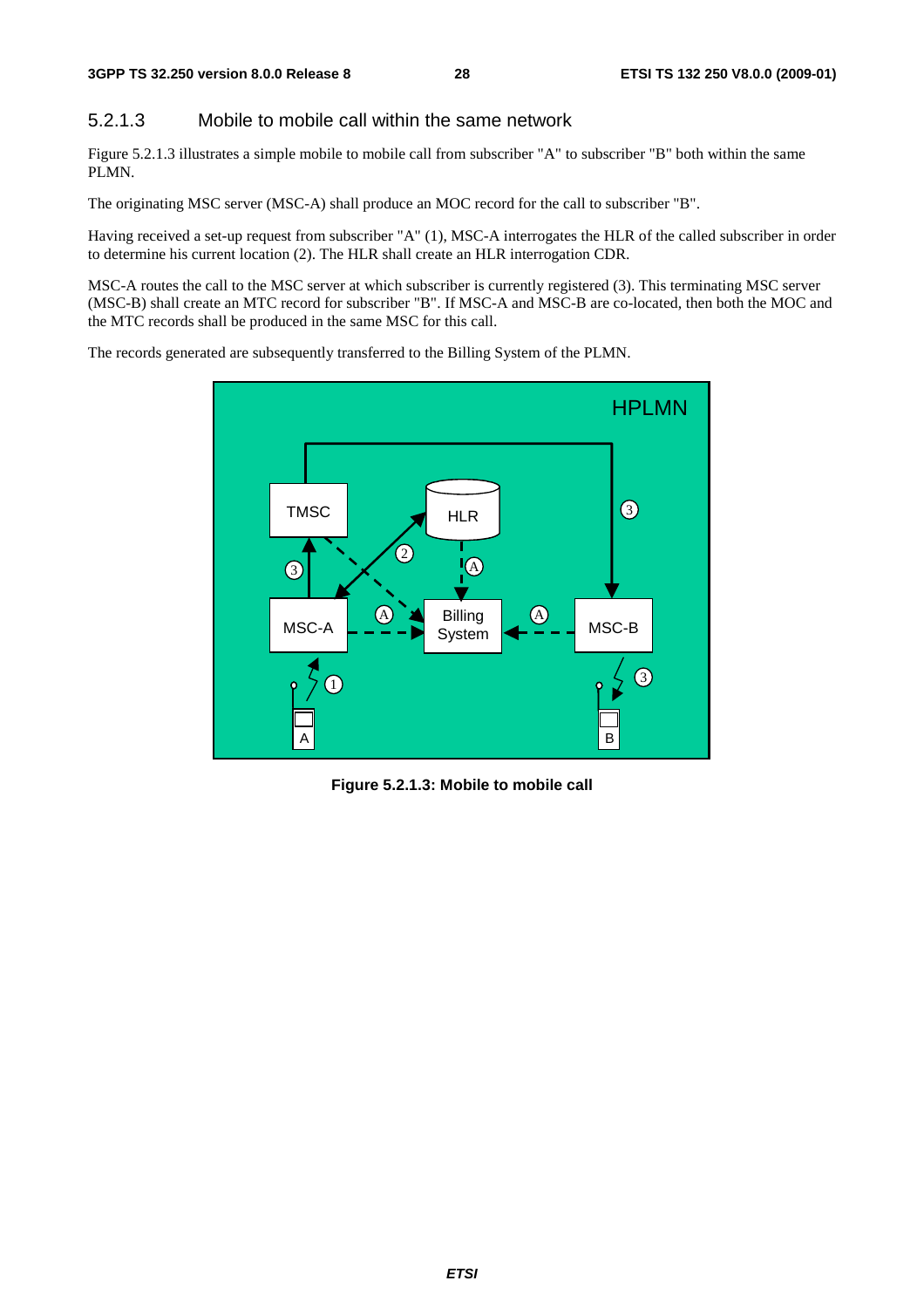#### 5.2.1.4 Incoming call to a roaming subscriber

Figure 5.2.1.4 illustrates an incoming call from a fixed network subscriber "A" to a PLMN subscriber "B" who is currently roaming in another PLMN.

The call is first routed to a GMSC server (1) and the GMSC server shall create an incoming gateway record for accounting purposes as described in clause 5.2.1.2. The GMSC server interrogates the HLR of the called subscriber in order to determine his current location (2). The HLR shall create an Interrogation event record.

The GMSC server routes the call to the VPLMN in which subscriber "B" is currently located (3). The GMSC server shall create an outgoing gateway record for accounting purposes. The GMSC server shall also create a roaming record. This record includes the IMSI of the "B" subscriber and may be used as a cross-check for the TAP information received from the VPLMN.

The call is then routed by the VPLMN to the MSC server at which the subscriber is currently located (4). The GMSC server of the VPLMN shall produce an incoming gateway record and the terminating MSC server shall create an MTC record for the call to "B".

The records generated are subsequently transferred to the Billing System of the appropriate PLMN (A). The MTC record generated by the terminating MSC server shall be employed to create the appropriate MTC TAP record. The TAP records shall be included in a TAP file and transmitted to the HPLMN (B).



**Figure 5.2.1.4: Incoming call to a roaming subscriber**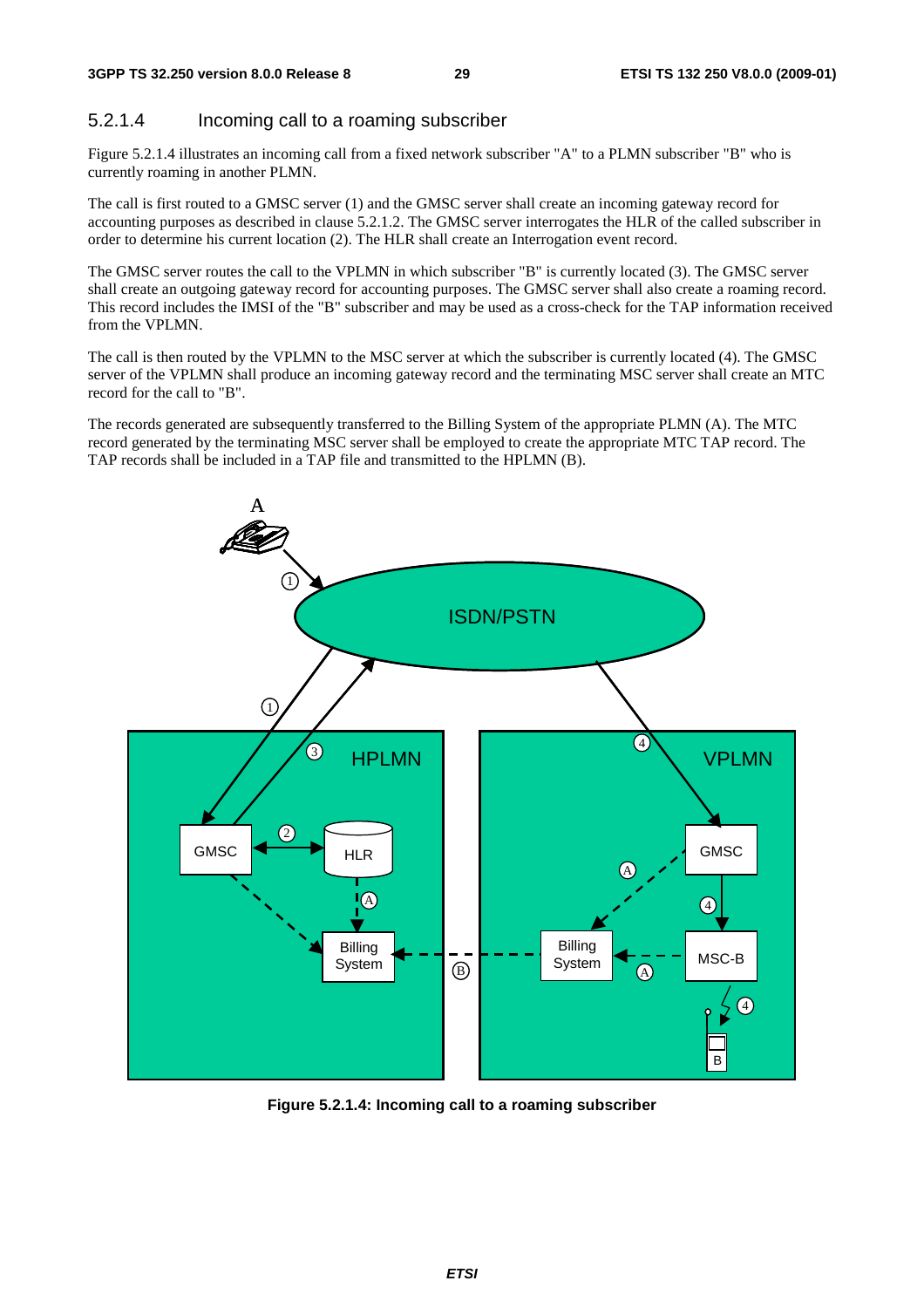#### 5.2.1.5 Incoming call to a PLMN service centre

Figure 5.2.1.5 illustrates an incoming call from a fixed network subscriber "A" to a Service Centre directly connected to an MSC server within a PLMN network. Examples for services provided by such a Service Centre include Voice Mail services, Operator services, etc.

The call is routed to a GMSC server within the PLMN (1). The GMSC server analyses the dialled digits and routes the call directly to the MSC server to which the Service Centre is connected (2).

As HLR interrogation is not required, there will be no HLR Interrogation record. The GMSC server shall however, create an incoming gateway record based on the point at which the call entered the network and the destination (Service Centre) of the call.

The MSC server then connects the calling subscriber to the service centre. As no mobile subscriber is involved, the MSC server will not create an MTC record, however, the MSC server shall create a transit record describing the destination of the call.

The records generated are subsequently transferred to the Billing System of the PLMN (A).

It should be noted that without the transit record, the MSC server would not generate a record for this connection.



**Figure 5.2.1.5: Incoming call to a PLMN service centre**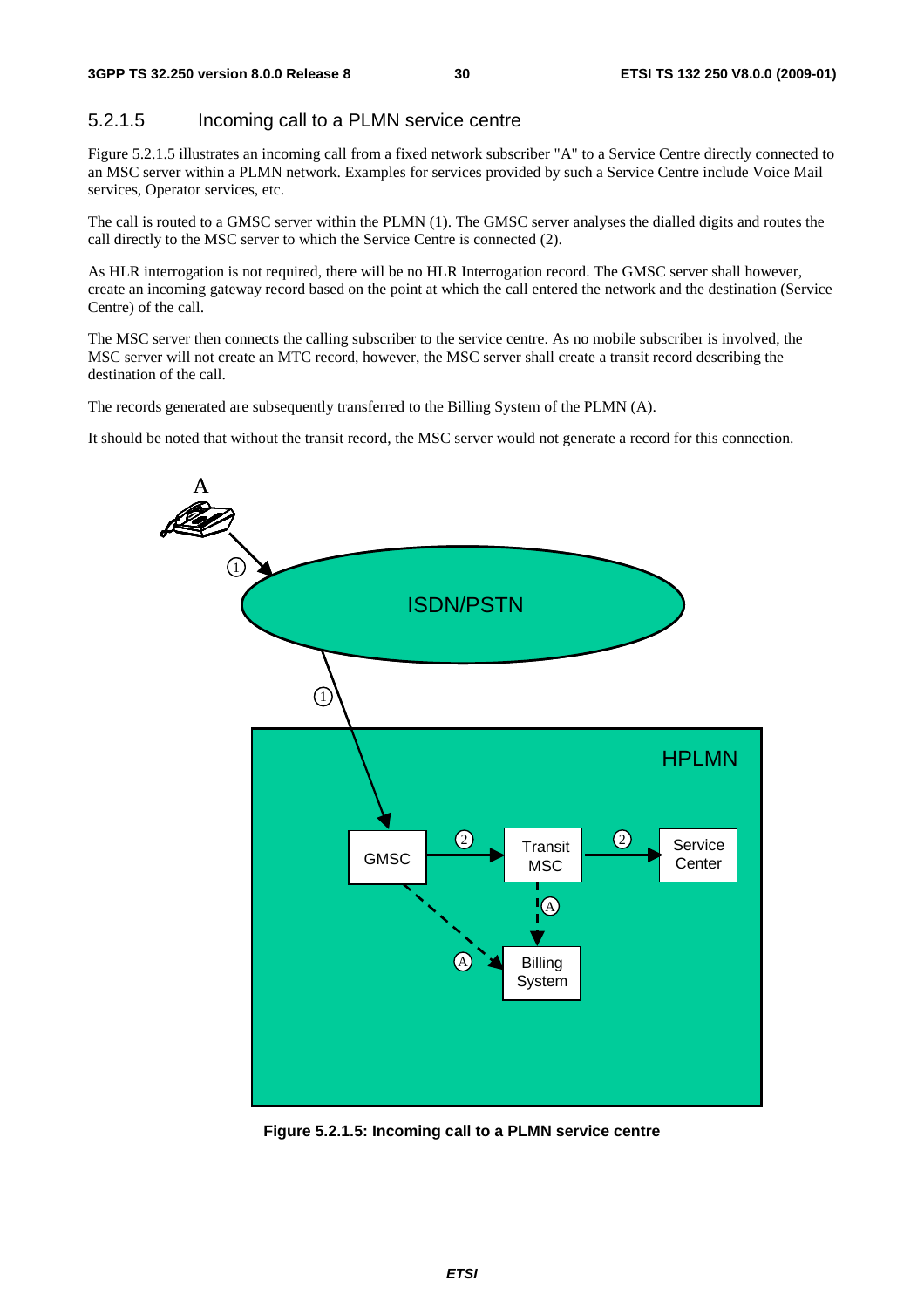#### 5.2.1.6 Call forwarding unconditional

Figure 5.2.1.6 illustrates an incoming call from a fixed network subscriber "A" to a mobile subscriber "B" who has registered and activated Call Forwarding Unconditional (CFU) for the appropriate service. The call is subsequently forwarded to a second fixed network subscriber "C".

For simplicity the registration and activation of CFU have not been included in the diagram. These actions shall of course be recorded in the appropriate supplementary service records.

The incoming call is routed to a GMSC server (1). This part of the connection is identical to the scenario outlined in clause 5.2.1.2.

The GMSC server interrogates the HLR of the called subscriber in order to determine his current location (2). The HLR shall create an HLR interrogation CDR. The HLR informs the GMSC server that "B" has activated CFU to subscriber "C".

The GMSC server forwards the call to the fixed network subscriber "C" (3). The GMSC server shall create an MTC record for the "B" subscriber for the call from "A" and an MOC (call forwarding) record for the "B" subscriber for the call to "C". Both records shall contain the supplementary service employed (CFU). The GMSC server shall also produce an outgoing gateway record as described in clause 5.2.1.1.

The records generated are subsequently transferred to the Billing System of the HPLMN (A).



**Figure 5.2.1.6: Call forwarding unconditional**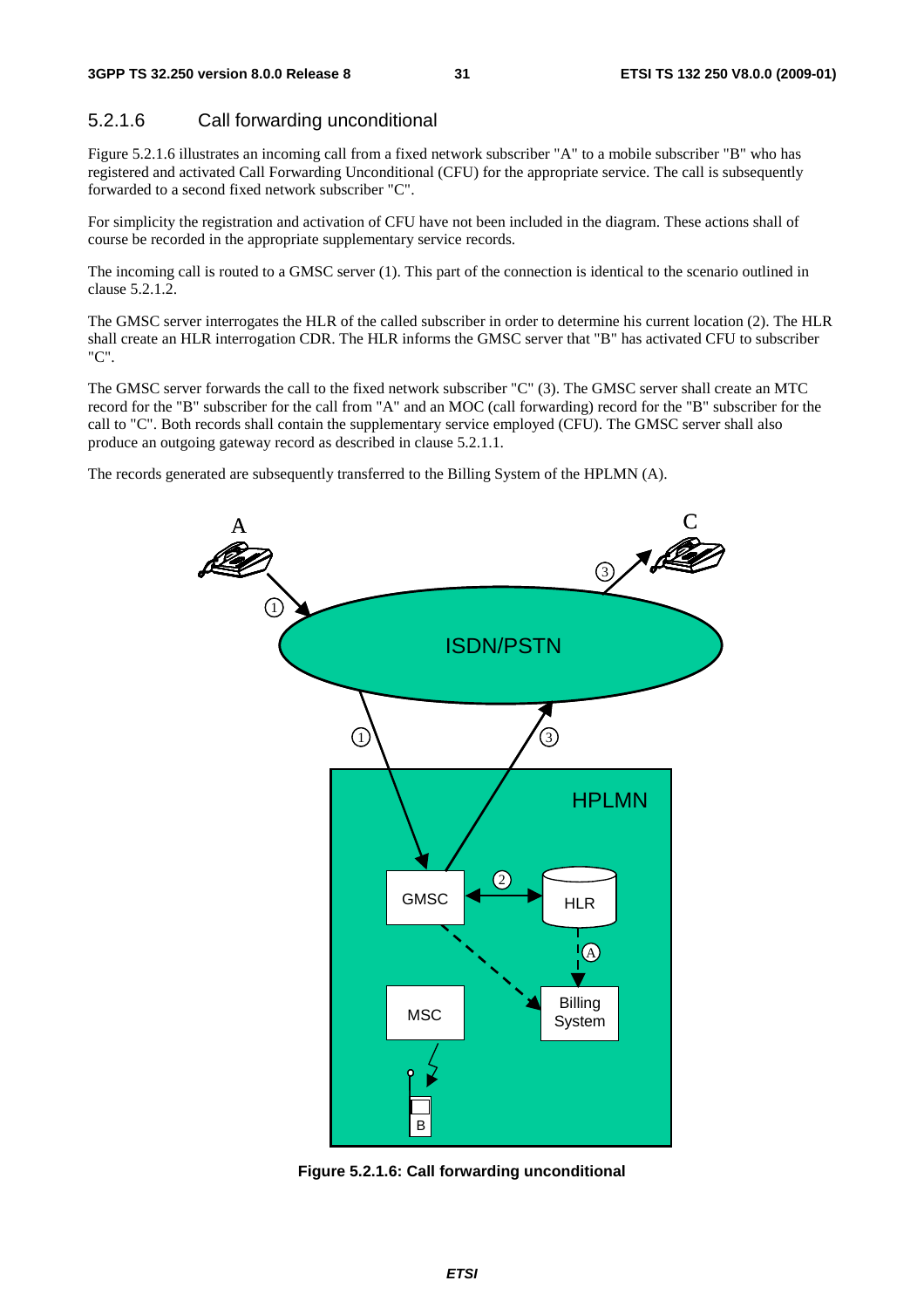#### 5.2.1.7 Call forwarding conditional (on busy)

Figure 5.2.1.7 illustrates a mobile originated call from subscriber "A" to a second mobile subscriber "B" who has registered and activated Call Forwarding on Busy (CFB) for the appropriate service. The call is subsequently forwarded to a third mobile subscriber "C". In this example, all three subscribers are currently located within the same (the home) network.

For simplicity the registration and activation of CFB have not been included in the diagram.

Having received a set-up request from subscriber "A" (1), the originating MSC server (MSC-A) interrogates the HLR of subscriber "B" in order to determine his current location (1a). The call is then routed to MSC-B (2).

MSC-A shall create an MOC record for subscriber "A" containing details of the call to "B". The HLR shall produce an HLR interrogation record.

On determining that subscriber "B" is busy and that CFB is active, the forwarding MSC server/VLR (MSC-B) interrogates the HLR of subscriber "C" to determine his current location (2a) and forwards the call accordingly (3).

MSC-B shall produce an MTC record for the "B" subscriber for the call from "A" and an MOC record for the "B" subscriber for the call to "C". Both records shall include the supplementary service employed (CFB). The HLR shall produce an Interrogation record.

The terminating MSC server (MSC-C) shall create a normal MTC record for subscriber "C".

The records generated are subsequently transferred to the Billing System of the PLMN.



**Figure 5.2.1.7: Call forwarding conditional (busy)**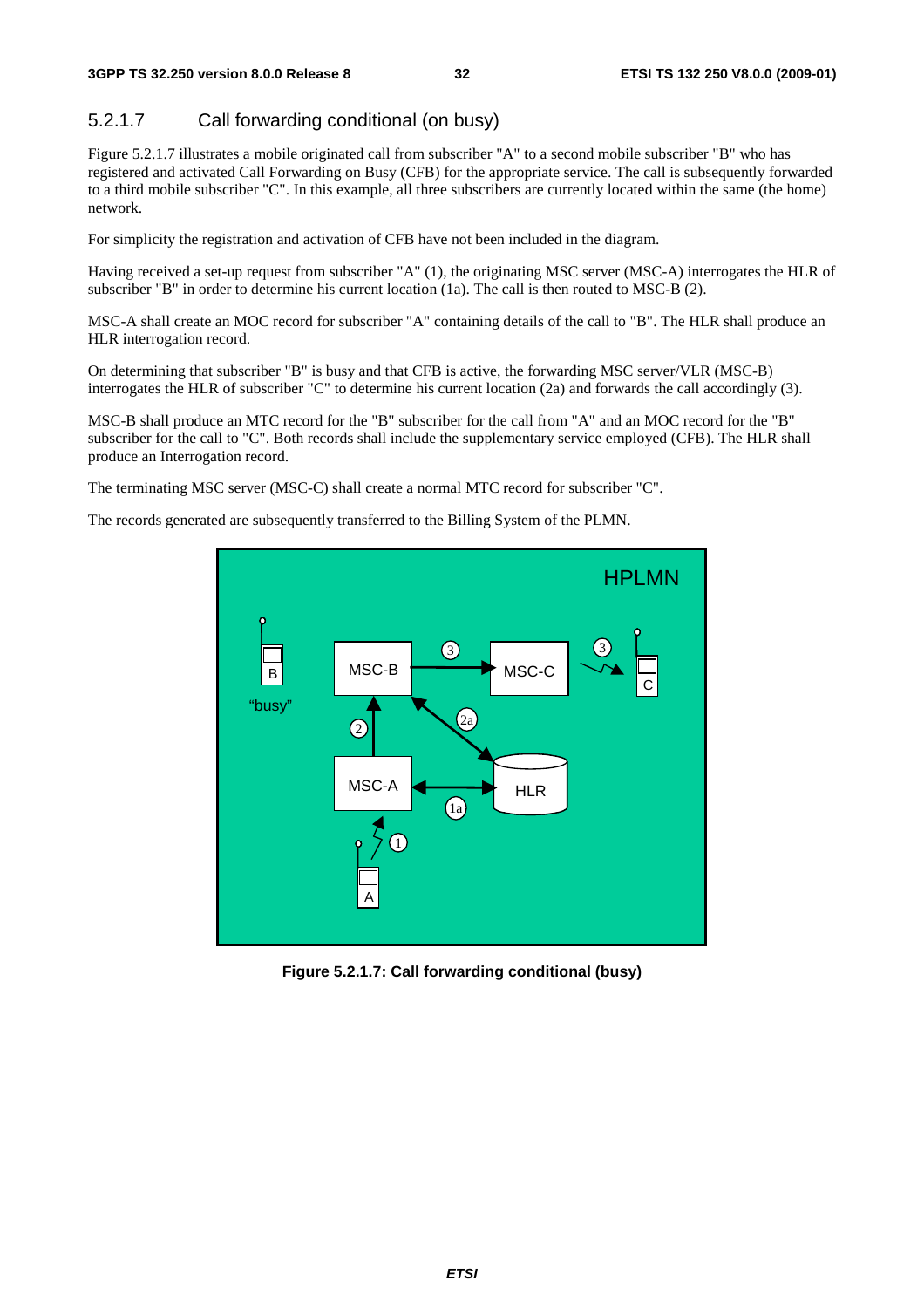#### 5.2.1.8 Delivery of a mobile terminated short message

Figure 5.2.1.8 illustrates the delivery of a short message to a mobile subscriber.

The short message service centre delivers the message to a GMSC server or gateway function (1). The GMSC server shall create an SMS gateway MT record.

The GMSC server then interrogates the HLR of the subscriber to determine his current location (2). The HLR shall create an HLR interrogation record.

The message is subsequently transmitted to the MSC server serving the mobile subscriber and finally to the mobile station of that subscriber (3). The MSC server shall create an SMS MT record.

The records generated are subsequently transferred to the post-processing system of the HPLMN (A).



**Figure 5.2.1.8: Delivery of a short message to a mobile subscriber**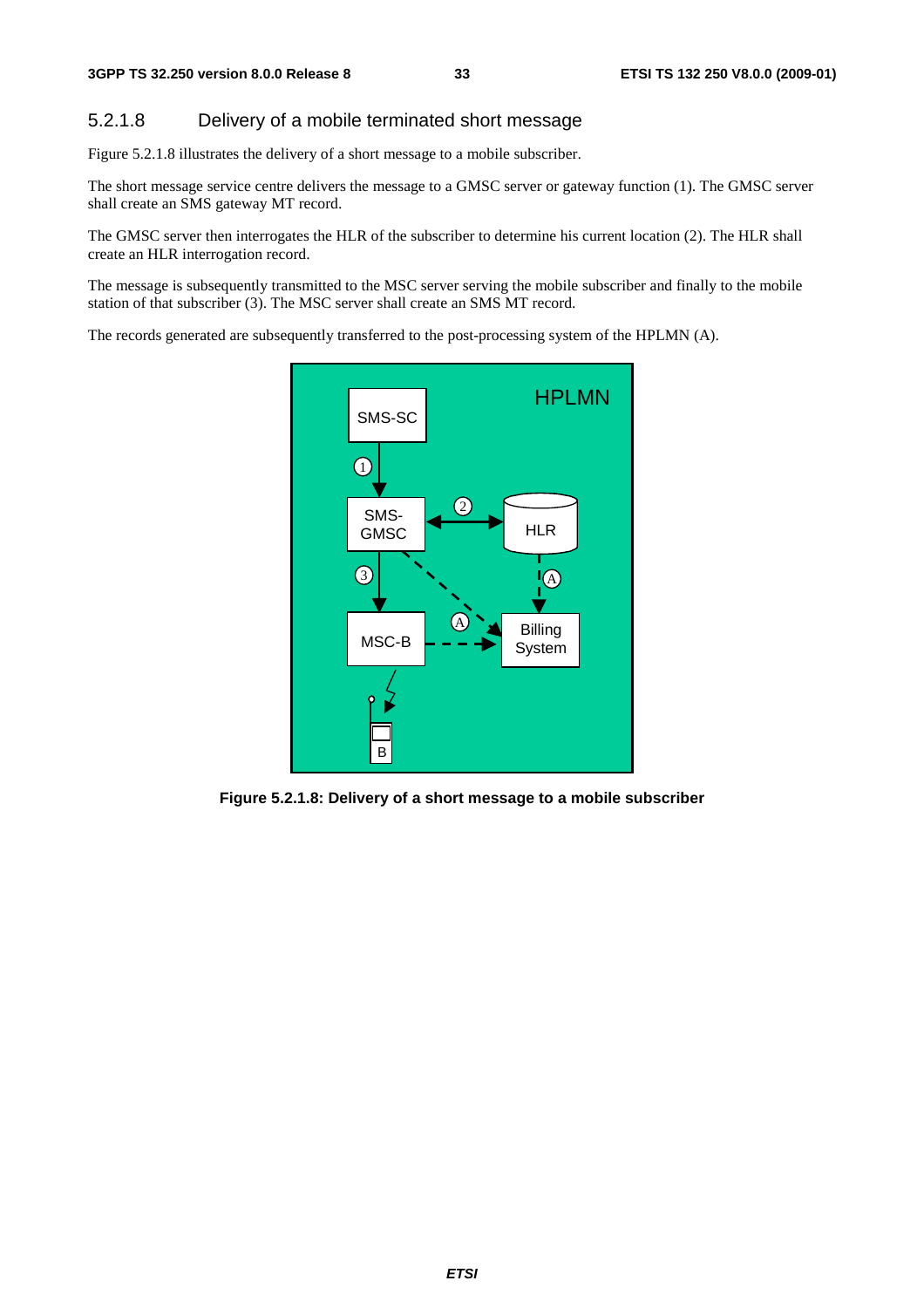#### 5.2.1.9 Call hold and multi-party service

Figure 5.2.1.9 illustrates the use of the call hold and multi-party services.

A mobile subscriber ("A") sets up an outgoing call (1) to an ISDN subscriber ("B"). This call is recorded as outlined in clause 5.2.1.1.

Subscriber "A" then invokes the call hold service. MSC-A shall produce a supplementary service action record for the invocation.

Subscriber "A" then sets up a side-call (2) to a second mobile subscriber ("C") within the same network. This call is recorded as outlined in clause 5.2.1.3.

Subscriber "A" subsequently invokes the multi-party service in order to set up a three-party conference with "B" and "C". MSC-A shall produce a common equipment record for the use of a conference circuit by subscriber "A". This record shall record the duration of the whole conference irrespective of the number of parties subsequently added to, or removed from the conference connection.

Note that the MOC records produced by MSC-A for both the A  $\rightarrow$  B and A  $\rightarrow$  C legs of the conference shall contain the supplementary service code for multi-party.



**Figure 5.2.1.9: Call hold and multi-party service**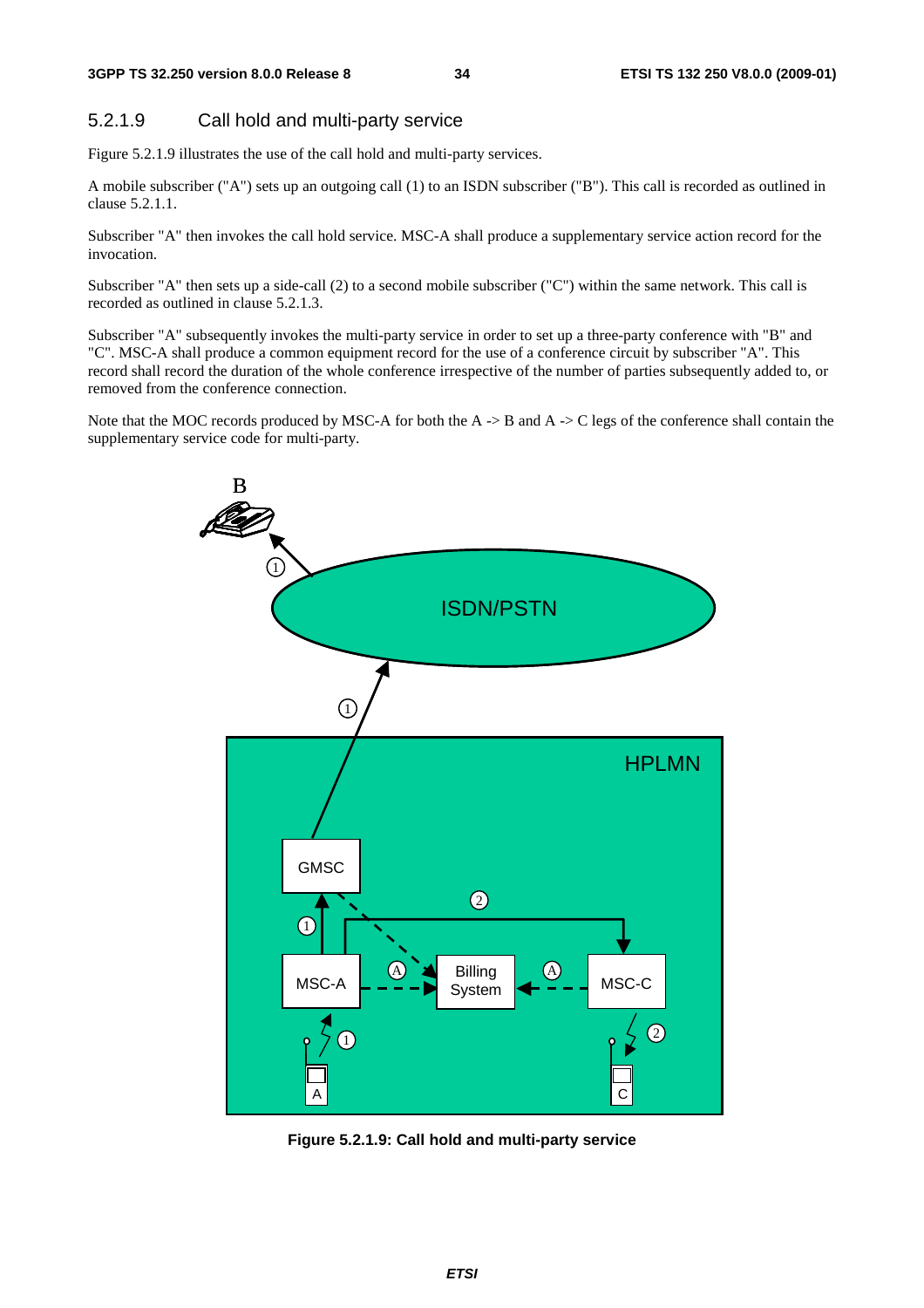### 5.2.1.10 Outgoing call handled by CAMEL

Figure 5.2.1.10 illustrates an outgoing CAMEL call from a mobile CAMEL subscriber "A" to a fixed network subscriber "B" (1).

The "A" subscriber has an active O-CSI (stored in the VLR). Therefore MSC server-A requests instructions from the gsmSSF which passes the CAMEL service key to the gsmSCF to indicate which service logic it should apply (2).

The gsmSCF may interrogate the HLR for subscriber information. As a network option, the operator may refuse to provide the requested information.

When gsmSCF processing is complete the call control is returned to MSC-A.

MSC server-A generates an MOC record for the "A" subscriber. This record may be linked to an optional SCF-record. The record includes O-CSI data.

The GMSC server routes the call to the "B" subscriber (3). The GMSC server shall create an outgoing gateway record as described in clause 5.2.1.1.

The generated records are subsequently transferred to the Billing System of the HPLMN (A).

The following records are generated in HPLMN in this call scenario.

#### **Table 5.2.1.10: Records Generated for an Outgoing Call Handled by CAMEL**

| <b>GMSC server</b>          | <b>MSC server</b>    | ח∟ו |
|-----------------------------|----------------------|-----|
| aateway record<br>oinc<br>и | <b>MOC</b><br>record |     |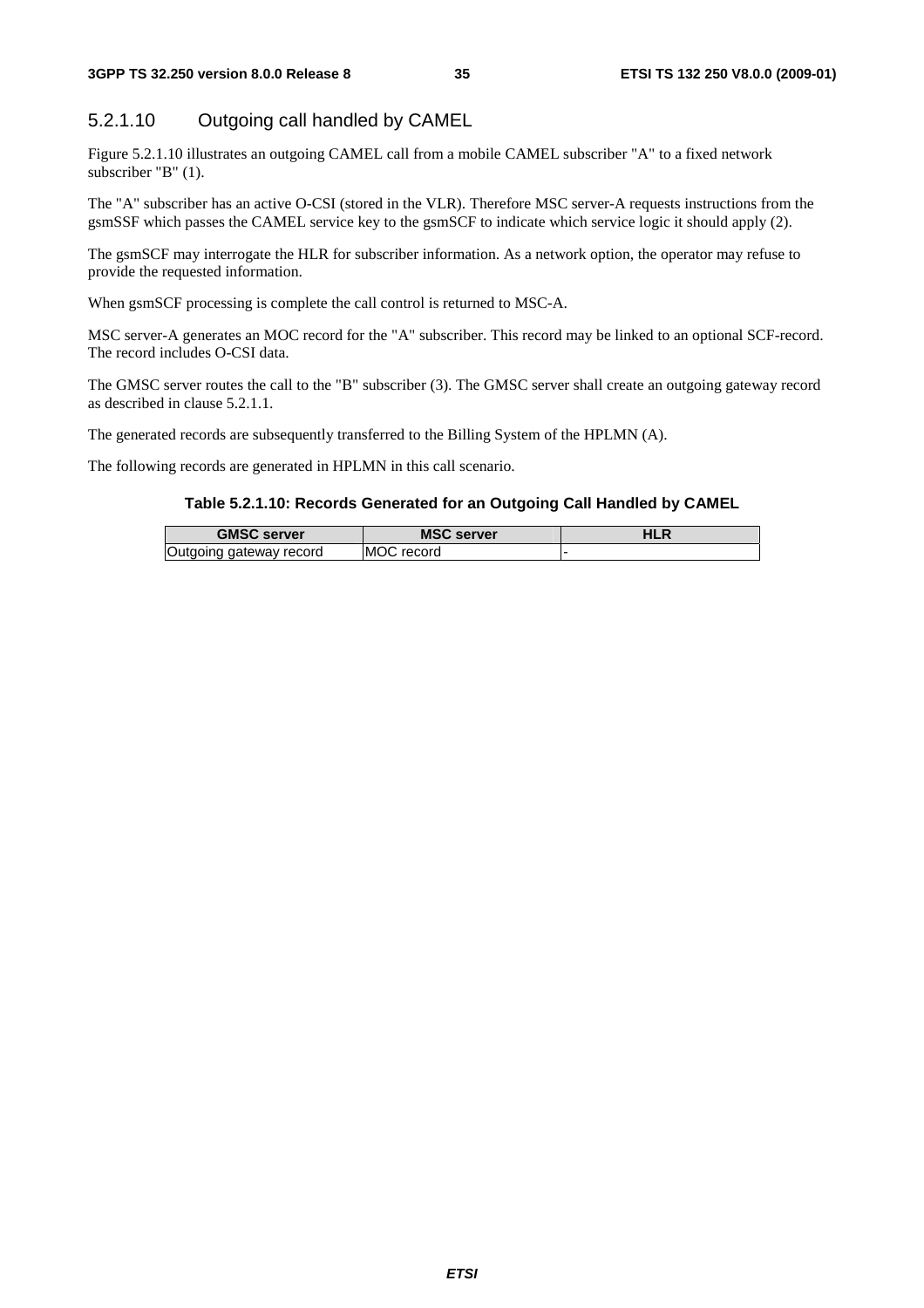

**Figure 5.2.1.10: Outgoing call handled by CAMEL**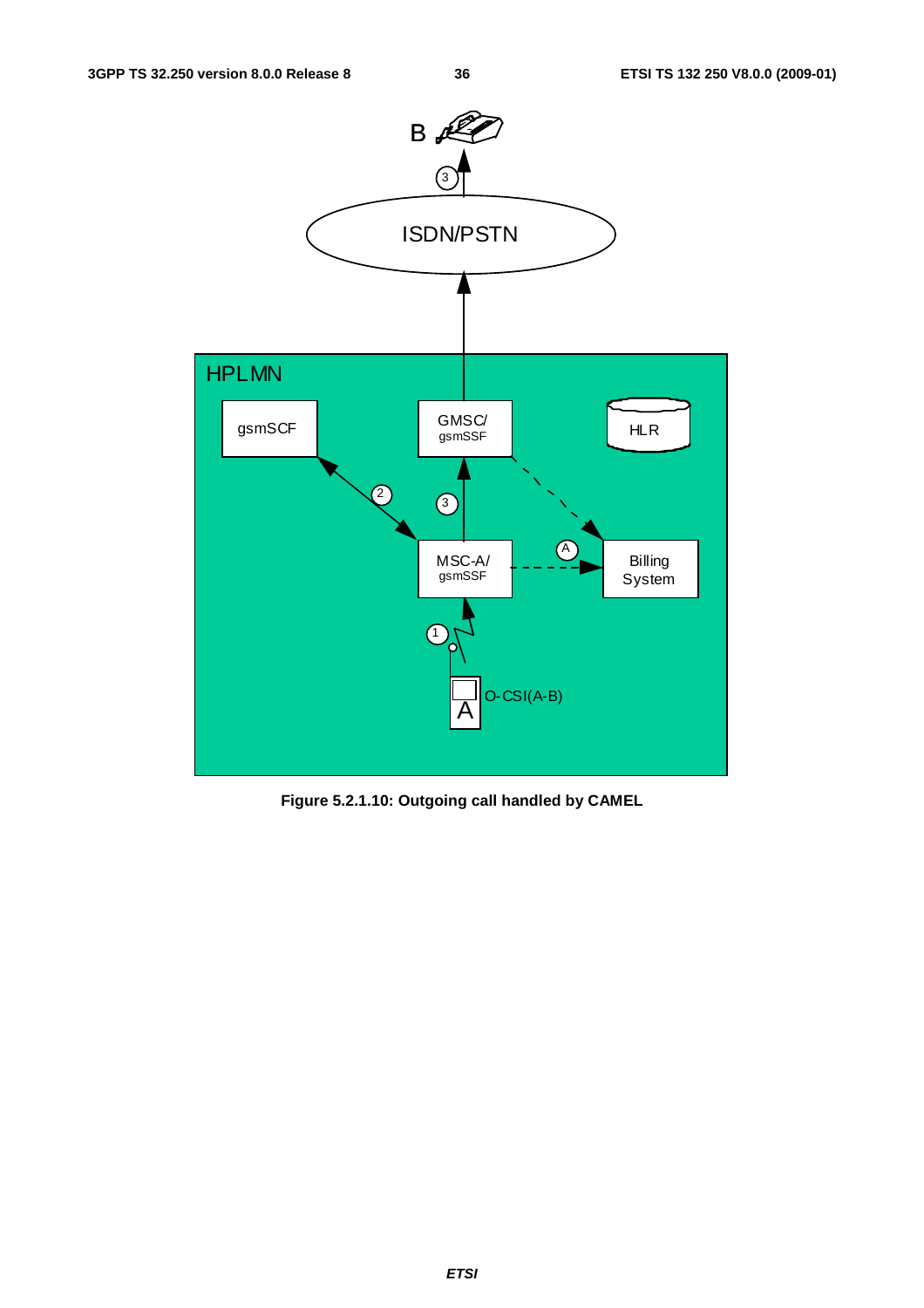#### 5.2.1.11 Incoming call handled by CAMEL without redirection

Figure 5.2.1.11 illustrates an incoming call from a fixed network subscriber "A" to a mobile CAMEL subscriber "B".

The incoming call is first routed to the GMSC server (1). The GMSC server shall create an incoming gateway record for fixed network accounting purposes.

The GMSC server interrogates the HLR of the called subscriber in order to fetch the T-CSI (2). The HLR shall create an HLR interrogation record.

The "B" subscriber has an active T-CSI. Therefore the GMSC server requests instructions from the gsmSSF which passes the CAMEL service key to a gsmSCF to indicate which service logic it should apply (3).

The gsmSCF may interrogate the HLR for subscriber information. As a network option, the operator may refuse to provide the requested information.

When gsmSCF processing is complete the call control is returned to the GMSC server. The GMSC server shall generate a terminating CAMEL record which contains T-CSI data.

The GMSC server interrogates the HLR in order to determine his current location (4). The HLR shall create an HLR interrogation record.

The call is routed to MSC-B (5). An MTC record shall be generated.

For avoidance of doubt, even if the MSC server and GMSC server are co-located both the MTC and gateway records shall be produced.

The generated records are subsequently transferred to the Billing System of the HPLMN (A).

The following records are generated in HPLMN in this call scenario.

#### **Table 5.2.1.11: Records Generated for an Incoming Call Handled by CAMEL without Re-direction**

| <b>GMSC server</b>       | <b>MSC server</b>  | HLR                             |
|--------------------------|--------------------|---------------------------------|
| Incoming gateway record  | <b>IMTC</b> record | <b>HLR</b> interrogation record |
| Terminating CAMEL record |                    |                                 |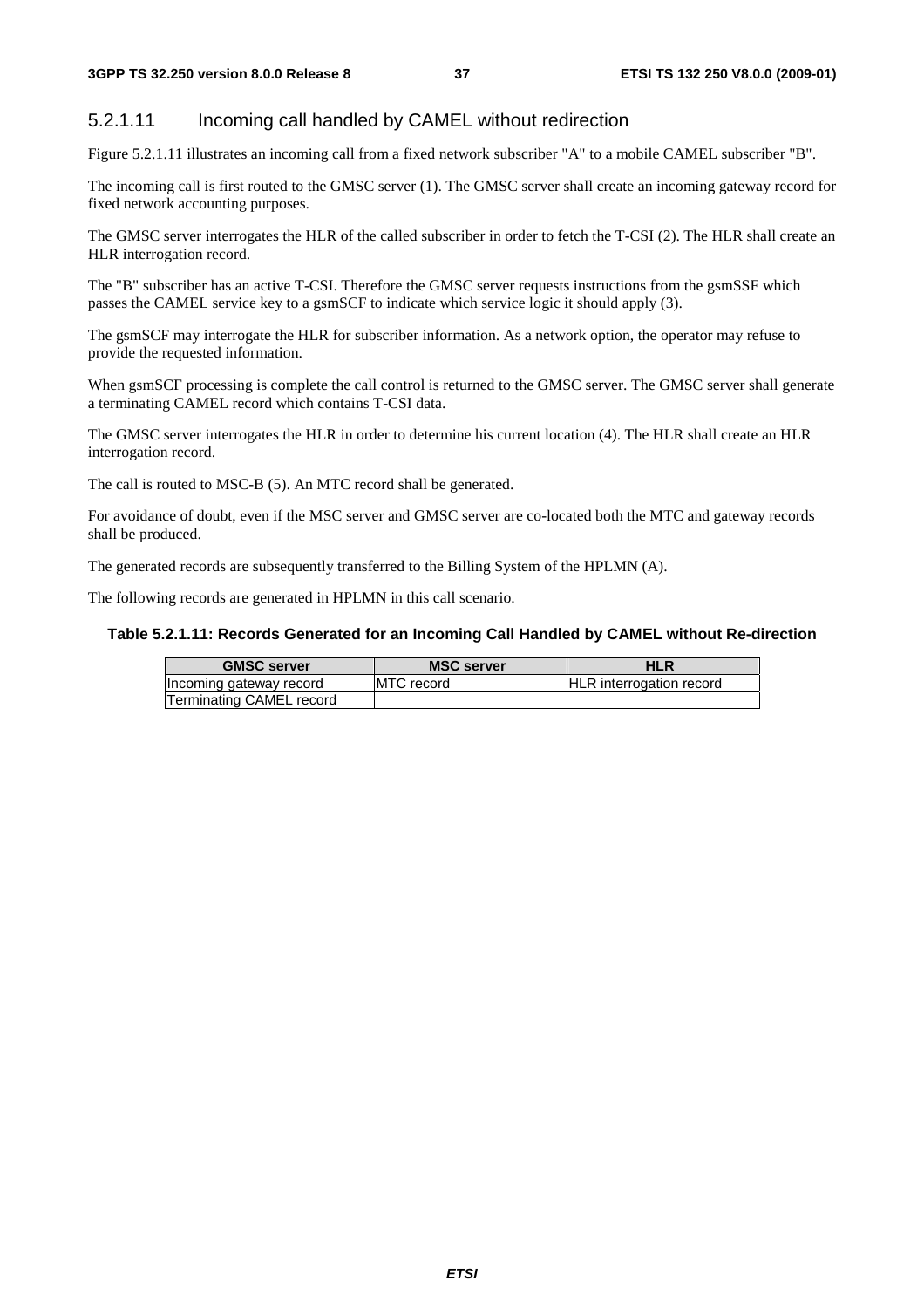

**Figure 5.2.1.11: Incoming call handled by CAMEL without redirection**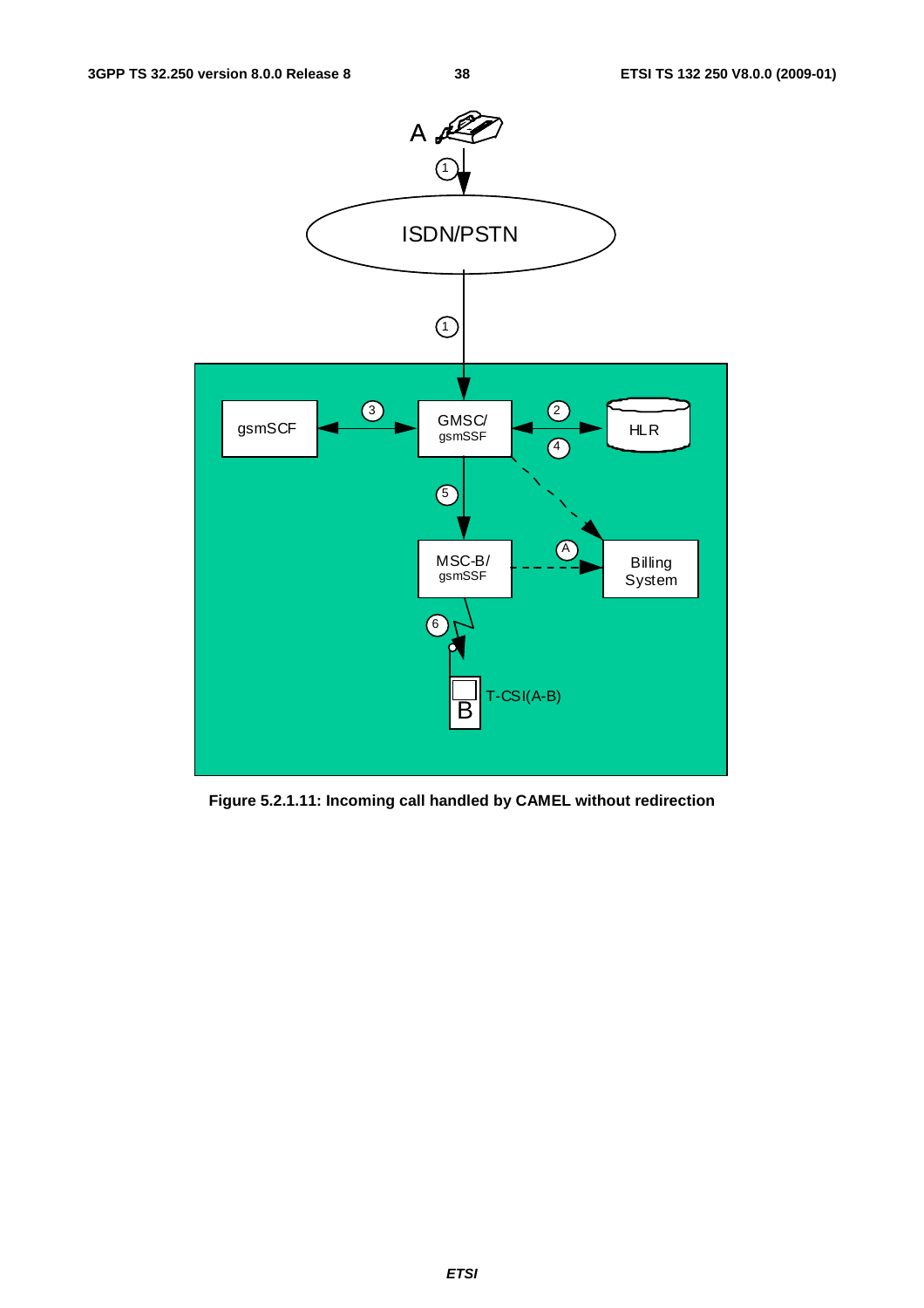## 5.2.1.12 Incoming call to a roaming subscriber handled by CAMEL

Figure5.12 illustrates an incoming call from a fixed network subscriber "A" to a mobile CAMEL subscriber "B" who is currently roaming in another PLMN.

The call is first routed to a GMSC server (1) and the GMSC server shall create an incoming gateway record for fixed network accounting purposes.

The GMSC server interrogates the HLR of the called subscriber in order to fetch the T-CSI (2). The HLR shall create an HLR interrogation record.

The "B" subscriber has an active T-CSI. Therefore the GMSC server requests instructions from the gsmSSF which passes the CAMEL service key to a gsmSCF to indicate which service logic it should apply (3).

The gsmSCF may interrogate the HLR for subscriber information. As a network option, the operator may refuse to provide the requested information.

When gsmSCF processing is complete the call control is returned to the GMSC server . The GMSC server shall generate a terminating CAMEL record which contains T-CSI data.

The GMSC server interrogates the HLR in order to determine his current location (4). The HLR shall create an HLR interrogation record.

The GMSC server routes the call to the VPLMN in which subscriber "B" is currently located (5). The GMSC server shall create an outgoing gateway record for accounting purposes. The GMSC server shall also create a roaming record. This record includes the IMSI of the "B" subscriber and may be used as a cross-check for the TAP information received from the VPLMN.

The call is then routed by the VPLMN to the MSC server at which the subscriber is currently located (6). The GMSC server of the VPLMN shall produce an incoming gateway record and the terminating MSC server shall create an MTC record for the call to "B".

The records generated are subsequently transferred to the Billing System of the appropriate PLMN (A). The MTC record generated by the terminating MSC server shall be employed to create the appropriate MTC TAP record. The TAP records shall be included in a TAP file and transmitted to the HPLMN (B).

The following records are generated in HPLMN in this call scenario.

#### **Table 5.2.1.12.1: Records Generated in the HPLMN for an Incoming Call to a Roaming Subscriber Handled by CAMEL**

| <b>GMSC server</b>       | <b>MSC server</b> | <b>HLR</b>                      |
|--------------------------|-------------------|---------------------------------|
| Incoming gateway record  |                   | <b>HLR</b> interrogation record |
| Terminating CAMEL record |                   |                                 |
| Roaming record           |                   |                                 |
| Outgoing gateway record  |                   |                                 |

The following records are generated in VPLMN in this call scenario.

#### **Table 5.2.1.12.2: Records Generated in the VPLMN for an Incoming Call to a Roaming Subscriber Handled by CAMEL**

| <b>GMSC server</b>      | <b>MSC server</b>   | HLR |
|-------------------------|---------------------|-----|
| Incoming gateway record | <b>MT</b><br>record |     |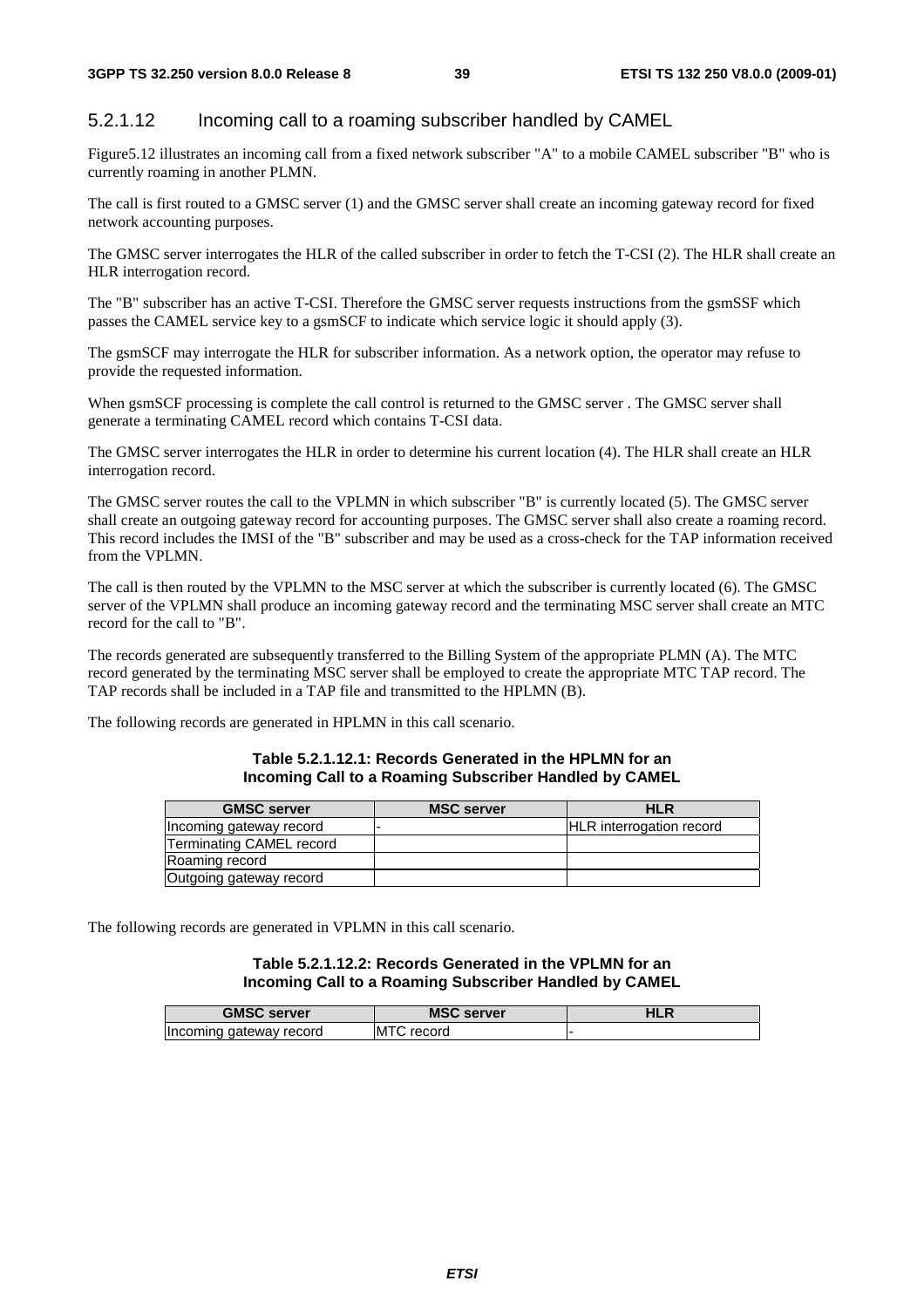

**Figure 5.2.1.12: Incoming call to a roaming subscriber handled by CAMEL**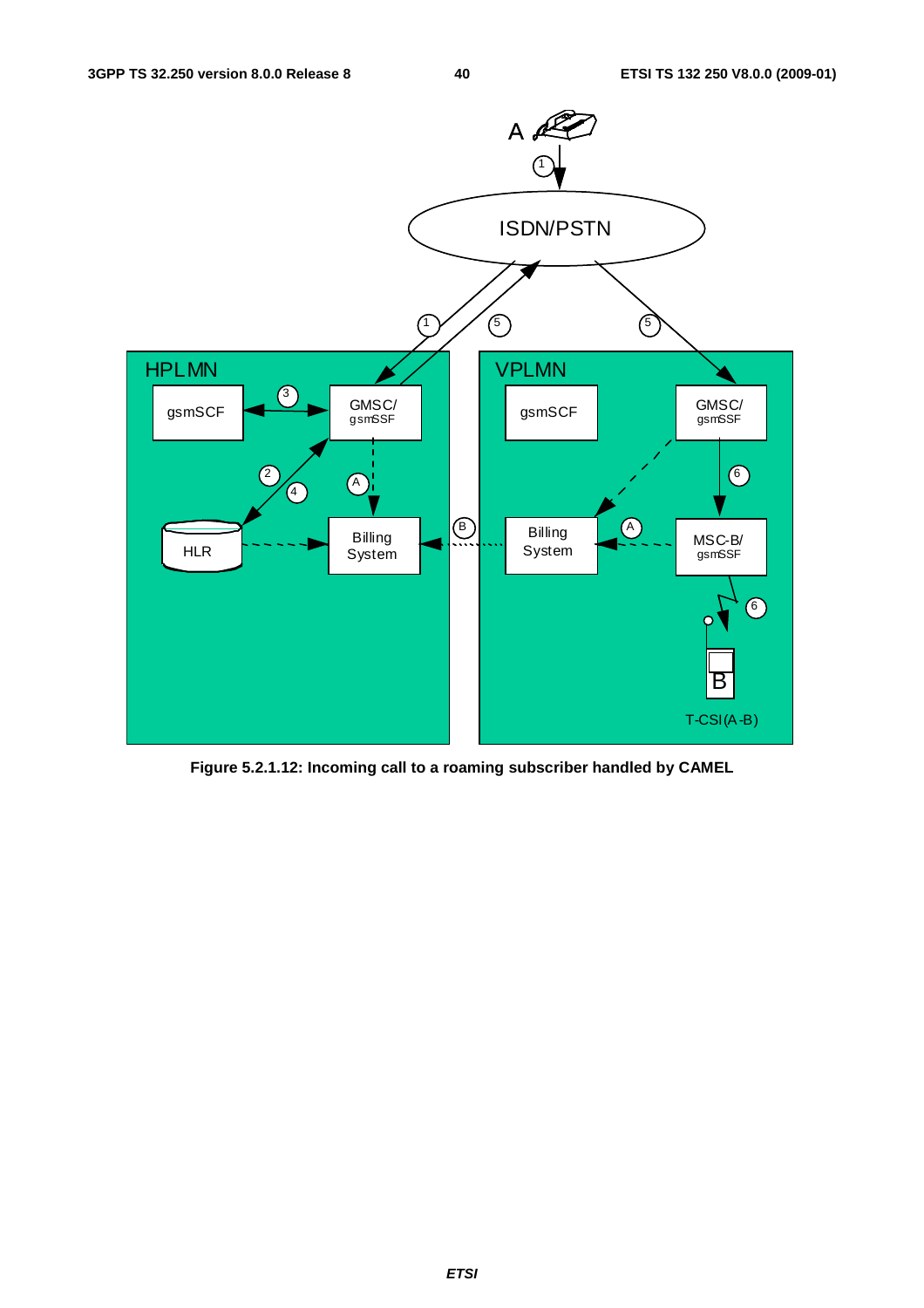#### 5.2.1.13 Incoming call handled by CAMEL with redirection decided and forwarding leg handled by CAMEL

Figure 5.2.1.13 illustrates an incoming call from a fixed network subscriber "A" to a mobile CAMEL subscriber "B". The call is subsequently forwarded to a second fixed network subscriber "C" by CAMEL initiated Call Forwarding.

The incoming call is routed to the GMSC server (1). The GMSC server shall create an incoming gateway record for fixed network accounting purposes.

The GMSC server interrogates the HLR of the called subscriber in order to fetch the T-CSI and O-CSI (2).

The "B" subscriber has an active T-CSI. Therefore the GMSC server requests instructions from the gsmSSF which passes the CAMEL service key to a gsmSCF to indicate which service logic it should apply (3).

The gsmSCF may interrogate the HLR for subscriber information. As a network option, the operator may refuse to provide the requested information.

The gsmSCF modifies the Called Party number and sets the CAP parameter 'Apply O-CSI'. When gsmSCF processing is complete the call control is returned to the GMSC server. The GMSC server shall generate a terminating CAMEL record which contains T-CSI data.

The "B" subscriber has an active O-CSI. Therefore the GMSC server requests instructions from the gsmSSF which passes the CAMEL service key to a gsmSCF to indicate which service logic it should apply (4).

The gsmSCF may interrogate the HLR for subscriber information. As a network option, the operator may refuse to provide the requested information.

When gsmSCF processing is complete the call control is returned to the GMSC server.

The GMSC server redirects the call to the fixed network subscriber "C" (5). The GMSC server shall generate an MTC record for the "B" subscriber for the call from "A" and an MOC (call forwarding) record for the "B" subscriber for the call to "C". The MOC record includes O-CSI data and the parameter 'CAMEL initiated CF indicator'. The GMSC server shall also produce an outgoing gateway record as described in clause 5.2.1.1.

The generated records are subsequently transferred to the Billing System of the HPLMN (A).

The following records are generated in HPLMN in this call scenario.

#### **Table 5.2.1.13: Records Generated in the Incoming Call with Redirection Decided and Forwarded Leg Handled by CAMEL**

| <b>GMSC</b> server       | <b>MSC server</b> | <b>HLR</b>                      |
|--------------------------|-------------------|---------------------------------|
| Incoming gateway record  |                   | <b>HLR</b> interrogation record |
| Terminating CAMEL record |                   |                                 |
| MTC record               |                   |                                 |
| MOC (CF) record          |                   |                                 |
| Outgoing gateway record  |                   |                                 |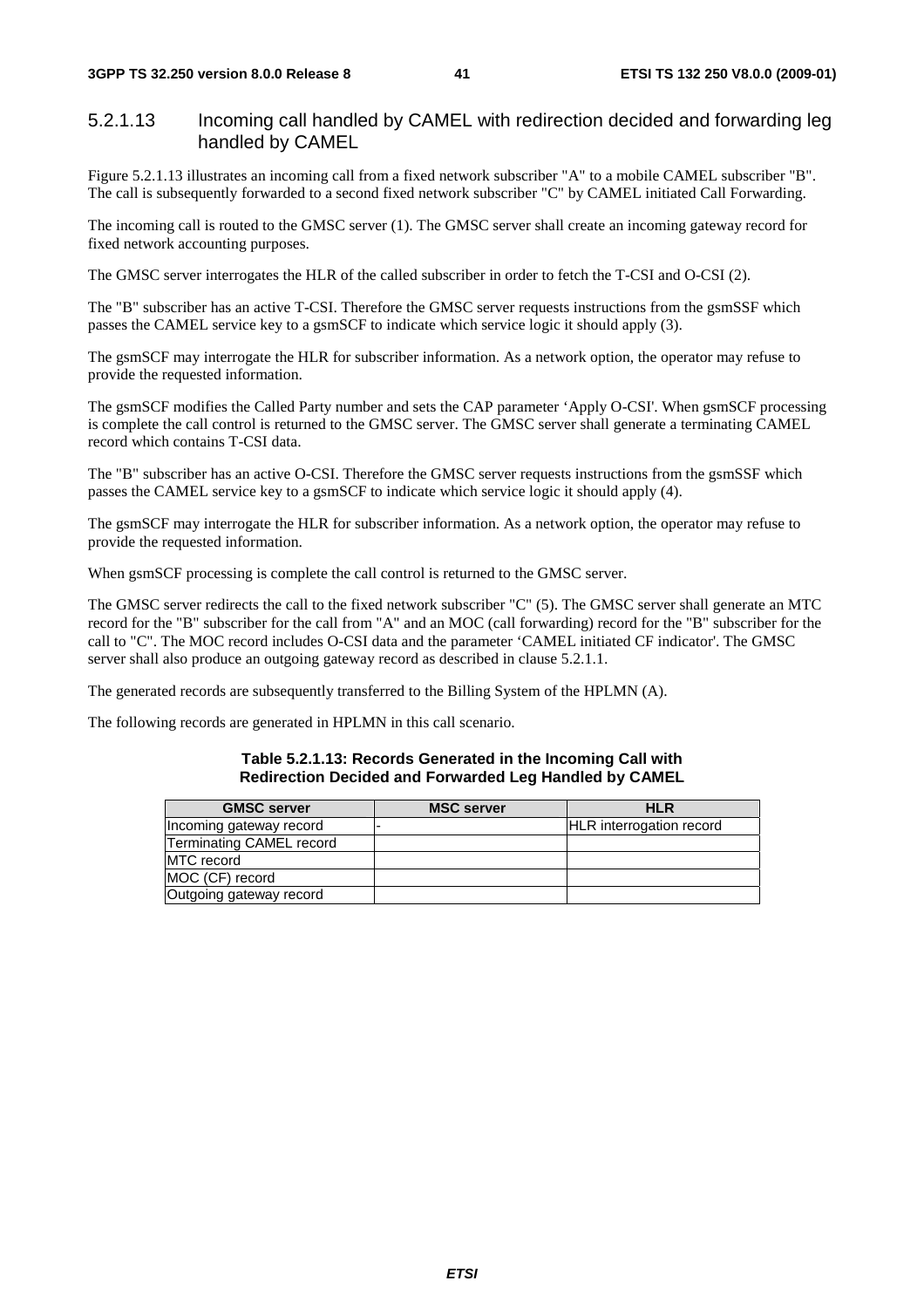

**Figure 5.2.1.13: Incoming call handled by CAMEL with redirection decided and forwarding leg handled by CAMEL**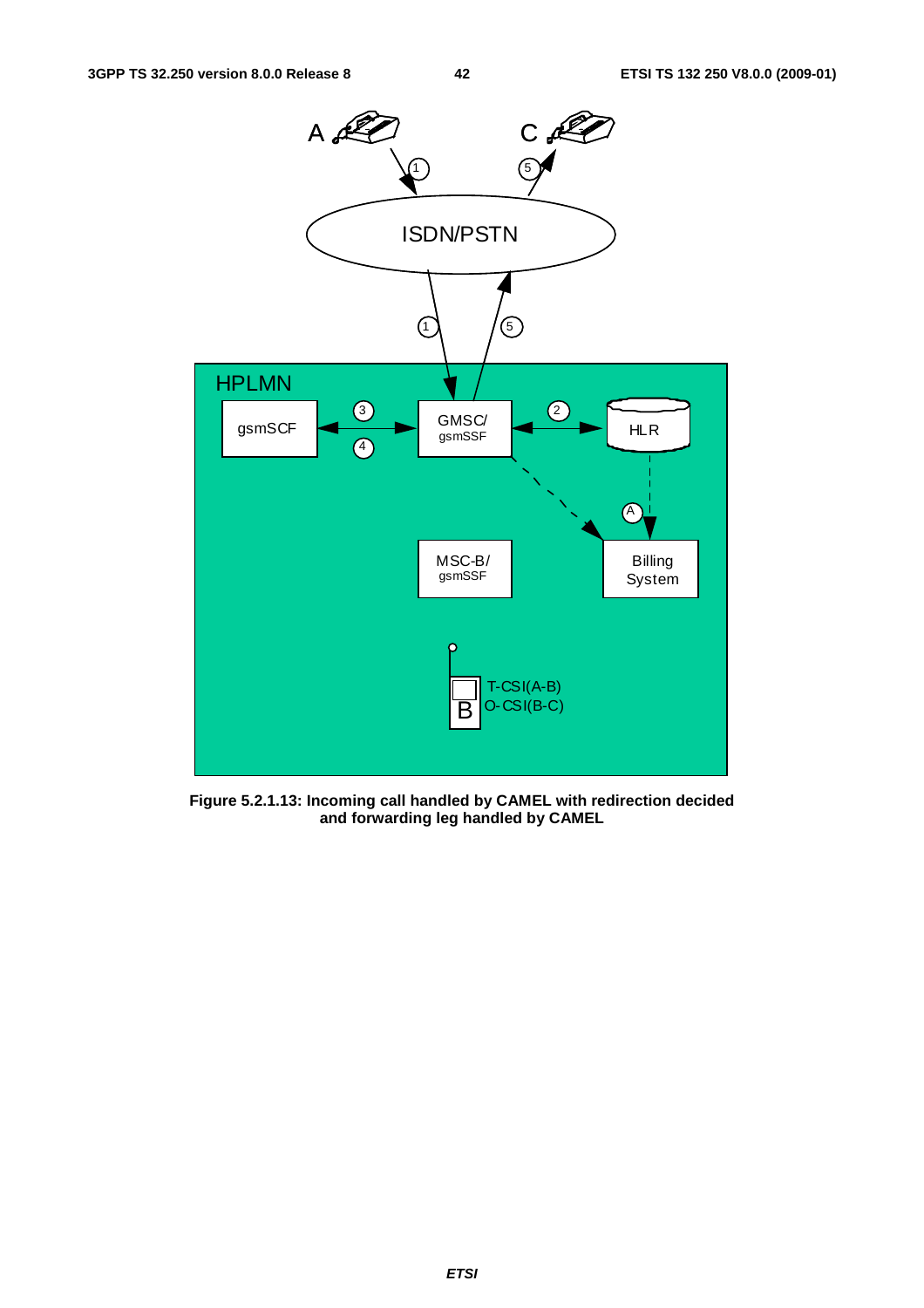#### 5.2.1.14 Incoming call handled by CAMEL without redirection and forwarded early using GSM SS but controlled by CAMEL

Figure 5.2.1.14 illustrates an incoming call from a fixed network subscriber "A" to a mobile CAMEL subscriber "B". The call is subsequently forwarded to a second fixed network subscriber "C" by GSM SS Call Forwarding Unconditional (CFU) but controlled by CAMEL.

For simplicity the activation and registration of CFU have not been included in the diagram. These actions shall of course be registered in the appropriate supplementary service records.

The incoming call is routed to the GMSC server (1). The GMSC server shall create an incoming gateway record for fixed network accounting purposes.

The GMSC server interrogates the HLR of the called subscriber in order to fetch the T-CSI and O-CSI (2). The HLR shall create an HLR interrogation record. The HLR informs the GMSC server that "B" has activated CFU.

The "B" subscriber has an active T-CSI. Therefore the GMSC server requests instructions from the gsmSSF which passes the CAMEL service key to a gsmSCF to indicate which service logic it should apply (3).

The gsmSCF may interrogate the HLR for subscriber information. As a network option, the operator may refuse to provide the requested information.

When gsmSCF processing is complete the call control is returned to the GMSC server. The GMSC server shall generate a terminating CAMEL interrogation record which contains T-CSI data.

The "B" subscriber has an active O-CSI. Because the "B" subscriber has activated CFU he acts as the originating party for the forwarded leg. Therefore the GMSC server requests instructions from the gsmSSF which passes the CAMEL service key to a gsmSCF to indicate which service logic it should apply (5).

The gsmSCF may interrogate the HLR for subscriber information. As a network option, the operator may refuse to provide the requested information.

When gsmSCF processing is complete the call control is returned to the GMSC server.

The GMSC server redirects the call to the fixed network subscriber "C" (6). The GMSC server shall generate an MTC record for the "B" subscriber for the call from "A" and an MOC (call forwarding) record for the "B" subscriber for the call to "C". The MOC record includes O-CSI data. The GMSC server shall also produce an outgoing gateway record as described in clause 5.2.1.1.

If the B-subscriber do not have an active O-CSI the call is forwarded to the "C" subscriber after the first gsmSCF invocation.

The generated records are subsequently transferred to the Billing System of the HPLMN (A).

The following records are generated in HPLMN in this call scenario.

#### **Table 5.2.1.14: Records Generated in the Incoming call handled by CAMEL without redirection and forwarded early using GSM SS but controlled by CAMEL**

| <b>GMSC server</b>              | <b>MSC server</b> | <b>HLR</b>                      |
|---------------------------------|-------------------|---------------------------------|
| Incoming gateway record         |                   | <b>HLR</b> interrogation record |
| <b>Terminating CAMEL record</b> |                   |                                 |
| <b>IMTC</b> record              |                   |                                 |
| MOC (CF) record                 |                   |                                 |
| Outgoing gateway record         |                   |                                 |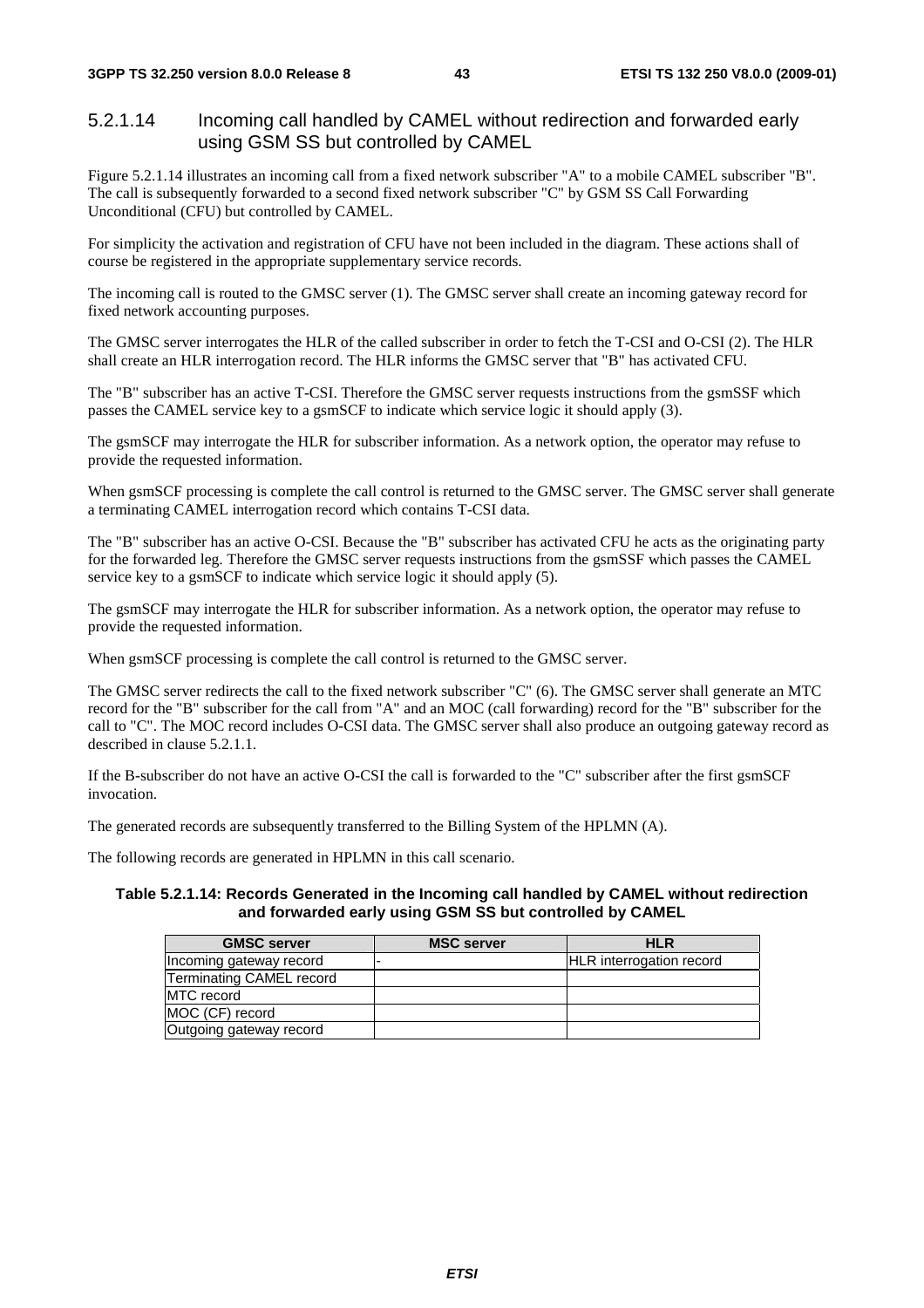

**Figure 5.2.1.14: Incoming call handled by CAMEL without redirection and forwarded early using GSM SS but controlled by CAMEL**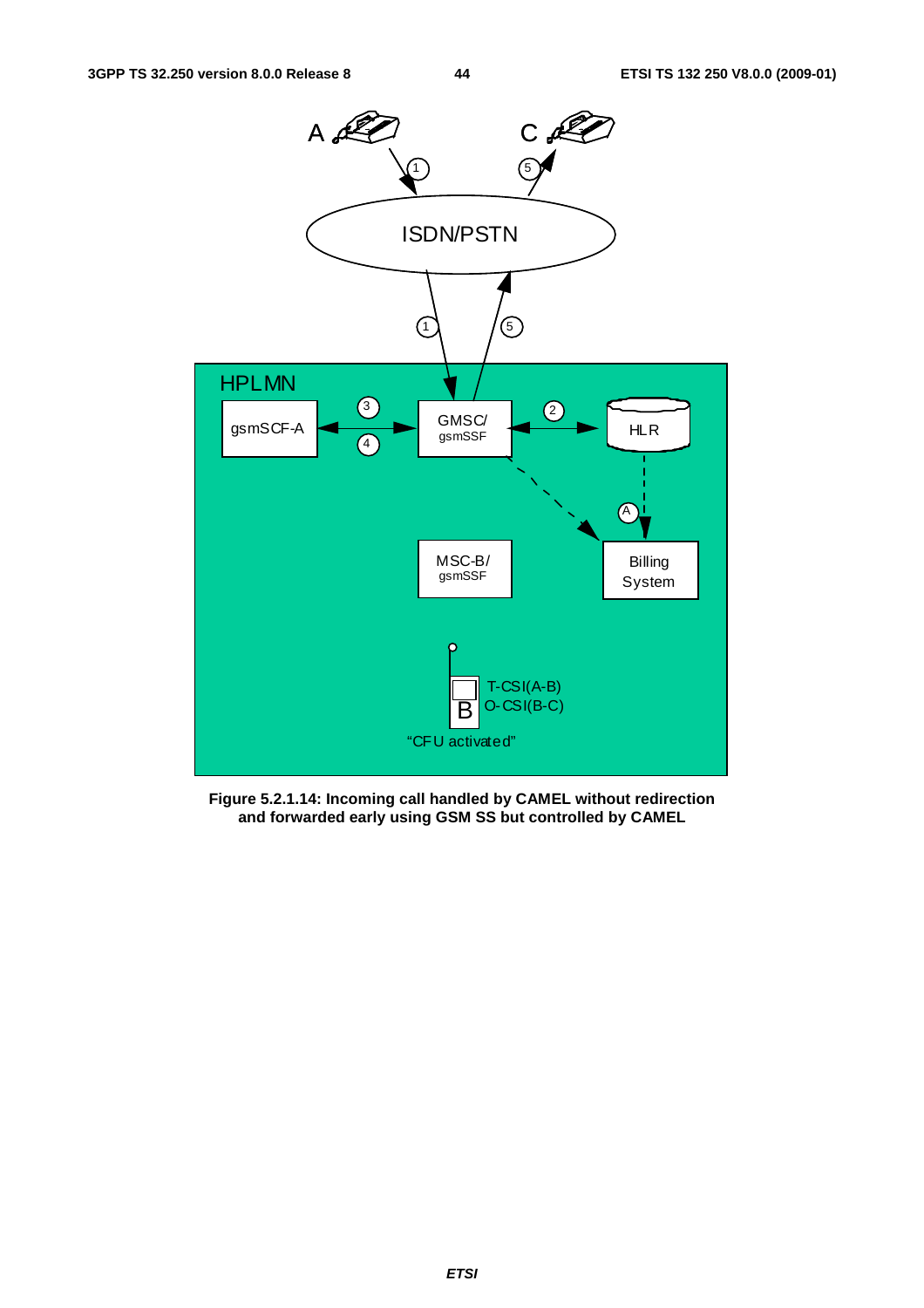#### 5.2.1.15 Incoming call handled by CAMEL without redirection and forwarded late using GSM SS but controlled by CAMEL

Figure 5.2.1.15 illustrates an incoming call from a fixed network subscriber "A" to a mobile CAMEL subscriber "B" who has registered and activated Call Forwarding on No Reply (CFNRY) for the appropriate service. The call is subsequently forwarded to a second fixed network subscriber "C".

For simplicity the registration and activation of CFNRY have not been included in this diagram. These actions shall be recorded in the appropriate supplementary service records.

The incoming call is routed to the GMSC server (1). The GMSC server shall create an incoming gateway record for fixed network accounting purposes.

The GMSC server interrogates the HLR of the called subscriber in order to fetch the T-CSI and O-CSI (2). The HLR shall create an HLR interrogation record.

The "B" subscriber has an active T-CSI. Therefore the GMSC server requests instructions from the gsmSSF which passes the CAMEL service key to the gsmSCF to indicate which service logic it should apply (3).

The gsmSCF may interrogate the HLR for subscriber information. As a network option, the operator may refuse to provide the requested information.

When gsmSCF processing is complete the call control is returned to the GMSC server. The GMSC server shall generate a terminating CAMEL interrogation record which contains T-CSI data.

The GMSC server interrogates the HLR in order to determine his current location (4). The HLR shall create an HLR interrogation record.

The call is routed to MSC-B (5). The "B" subscriber do not answer the call. MSC-B shall produce an MTC record for the "B" subscriber for the call from "A".

The "B" subscriber has an active O-CSI. Because the "B" subscriber has activated CFNRY he acts as the originating party for the forwarded leg. Therefore MSC-B requests instructions from the gsmSSF which passes the CAMEL service key to the gsmSCF to indicate which service logic it should apply (6).

The gsmSCF may interrogate the HLR for subscriber information. As a network option, the operator may refuse to provide the requested information.

When gsmSCF processing is complete the call control is returned to MSC-B.

MSC-B forwards the call via the GMSC server to the "C" subscriber (7). MSC-B shall produce an MOC (call forwarding) for the "B" subscriber for the call to "C". The record includes O-CSI data. The GMSC server shall also produce an outgoing gateway record as described in clause 5.2.1.1.

If the B-subscriber do not have an active O-CSI the call is forwarded to the "C" subscriber after detecting the call forwarding condition.

The generated records are subsequently transferred to the Billing System of the HPLMN (A).

The following records are generated in HPLMN in this call scenario.

#### **Table 5.2.1.15: Records Generated in the Incoming call handled by CAMEL without redirection and forwarded late using GSM SS but controlled by CAMEL**

| <b>GMSC server</b>       | <b>MSC server</b>  | <b>HLR</b> |
|--------------------------|--------------------|------------|
| Incoming gateway record  | <b>IMTC</b> record |            |
| Terminating CAMEL record | MOC (CF) record    |            |
| Outgoing gateway record  |                    |            |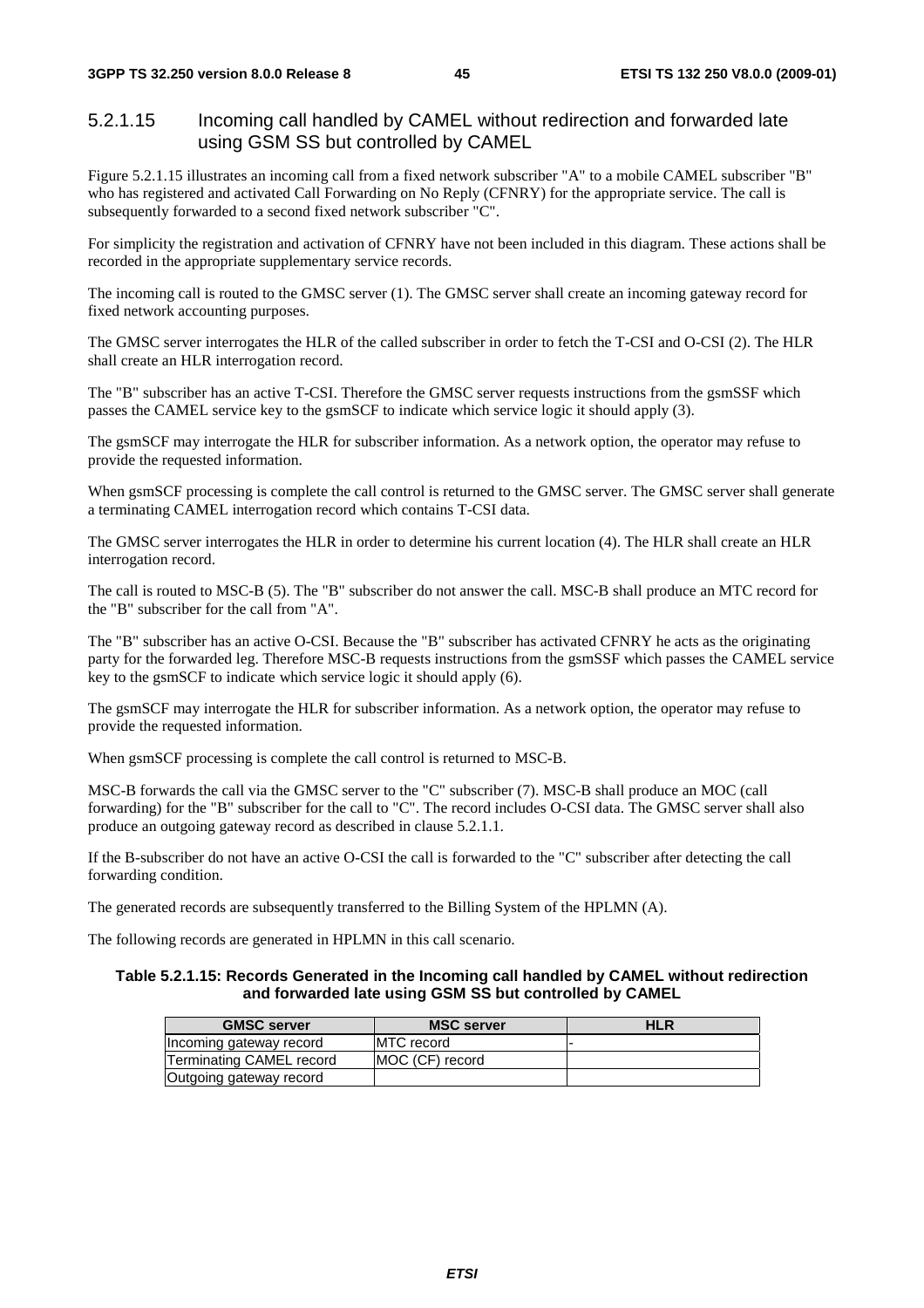

**Figure 5.2.1.15: Incoming call handled by CAMEL without redirection and forwarded late using GSM SS but controlled by CAMEL**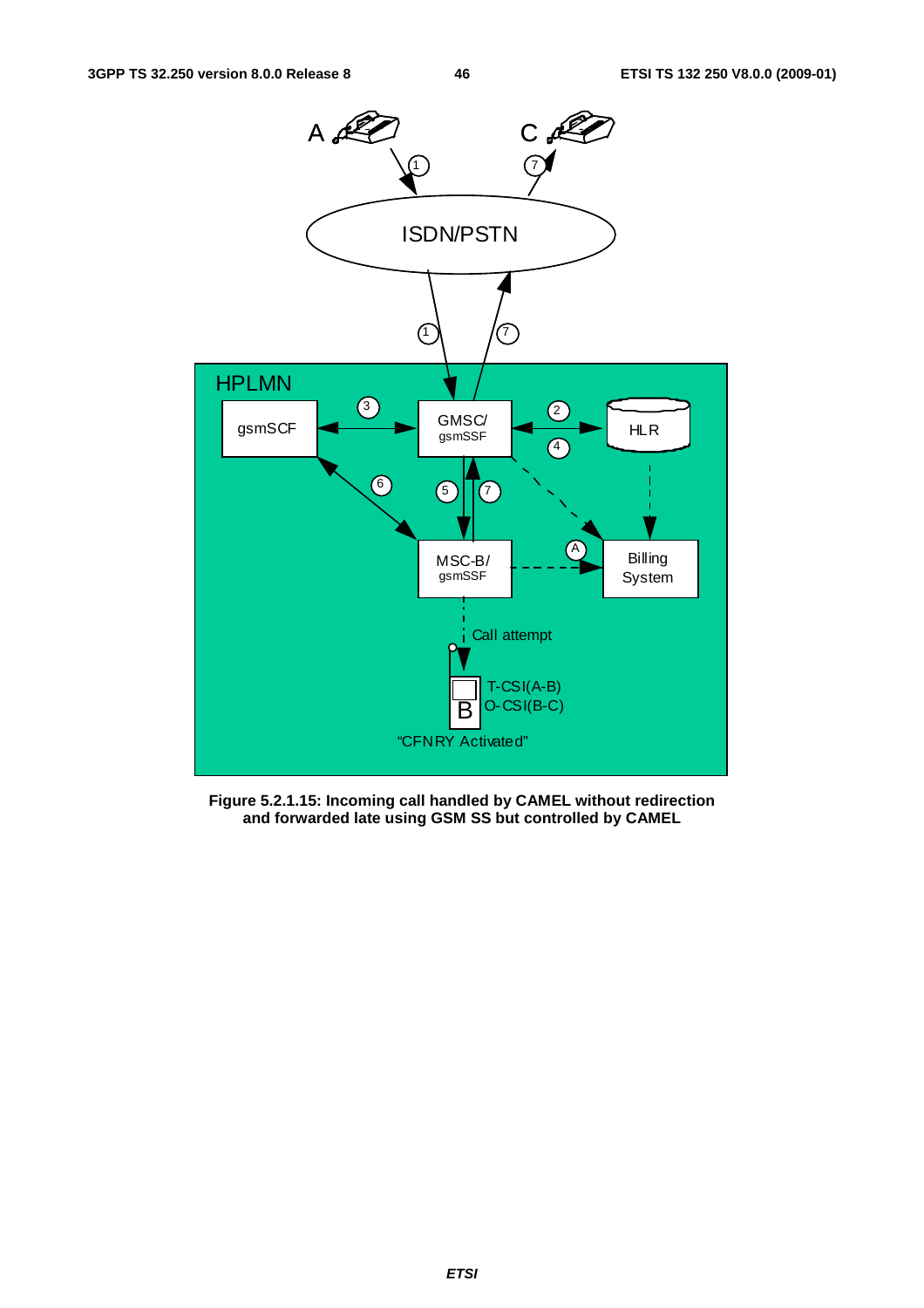## 5.2.1.16 Early forwarded call controlled by CAMEL

Figure 5.2.1.16 illustrates an incoming call from a fixed network subscriber "A" to a mobile CAMEL subscriber "B". The call is subsequently forwarded to a second fixed network subscriber "C" by GSM SS Call Forwarding Unconditional (CFU) but controlled by CAMEL.

For simplicity the activation and registration of CFU have not been included in the diagram. These actions shall of course be registered in the appropriate supplementary service records.

The incoming call is routed to the GMSC server (1). The GMSC server shall create an incoming gateway record for fixed network accounting purposes.

The GMSC server interrogates the HLR of the called subscriber in order to fetch the O-CSI (2). The HLR shall create an HLR interrogation record. The HLR informs the GMSC server that "B" has activated CFU.

The "B" subscriber has an active O-CSI. Because the "B" subscriber has activated CFU he acts as the originating party for the forwarded leg. Therefore the GMSC server requests instructions from the gsmSSF which passes the CAMEL service key to a gsmSCF to indicate which service logic it should apply (3).

The gsmSCF may interrogate the HLR for subscriber information. As a network option, the operator may refuse to provide the requested information.

When gsmSCF processing is complete the call control is returned to the GMSC server.

The GMSC server redirects the call to the fixed network subscriber "C" (5). The GMSC server shall generate an MTC record for the "B" subscriber for the call from "A" and an MOC (call forwarding) record for the "B" subscriber for the call to "C". The MOC record includes O-CSI data. The GMSC server shall also produce an outgoing gateway record as described in clause 5.2.1.1.

The generated records are subsequently transferred to the Billing System of the HPLMN (A).

The following records are generated in HPLMN in this call scenario.

| Table 5.2.1.16: Records Generated in the Early forwarded call controlled by CAMEL |
|-----------------------------------------------------------------------------------|
|-----------------------------------------------------------------------------------|

| <b>GMSC</b> server      | <b>MSC server</b> | HLR                             |
|-------------------------|-------------------|---------------------------------|
| Incoming gateway record |                   | <b>HLR</b> interrogation record |
| <b>MTC</b> record       |                   |                                 |
| IMOC (CF) record        |                   |                                 |
| Outgoing gateway record |                   |                                 |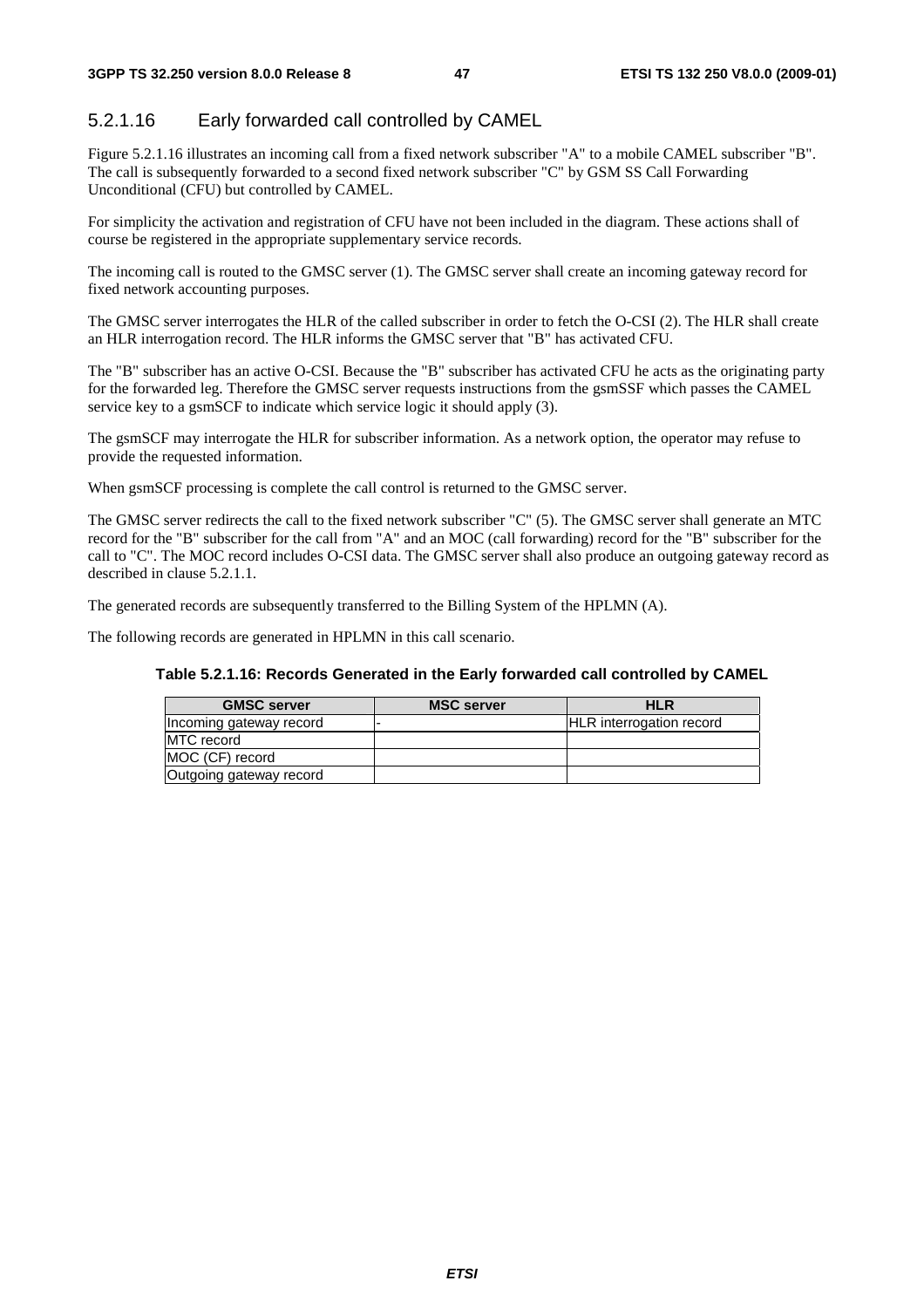

**Figure 5.2.1.16: Early forwarded call controlled by CAMEL**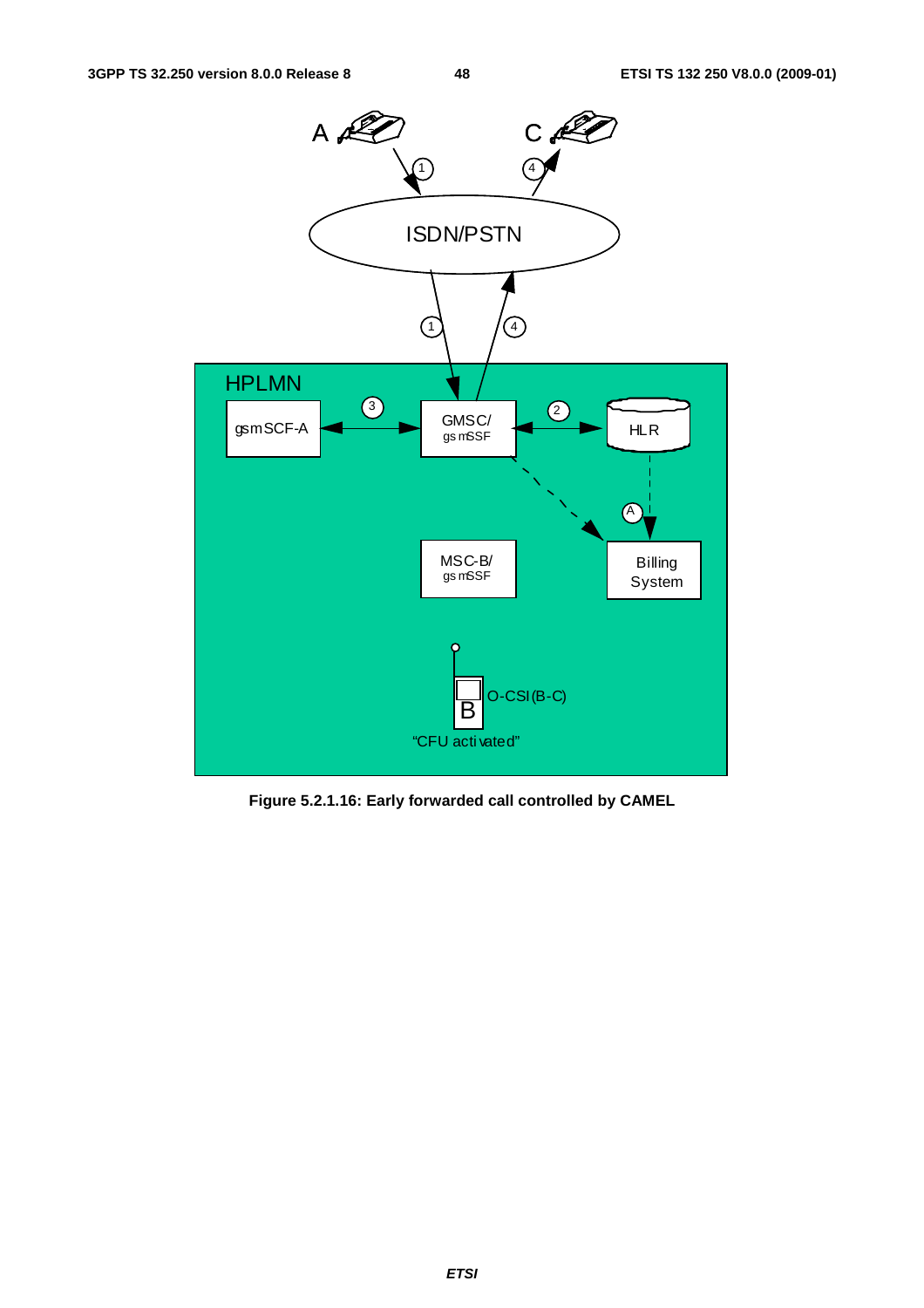## 5.2.1.17 Late forwarded call controlled by CAMEL

Figure 5.2.1.17 illustrates an incoming call from a fixed network subscriber "A" to a mobile CAMEL subscriber "B" who has registered and activated Call Forwarding on No Reply (CFNRY) for the appropriate service. The call is subsequently forwarded to a second fixed network subscriber "C".

For simplicity the registration and activation of CFNRY have not been included in this diagram. These actions shall be recorded in the appropriate supplementary service records.

The incoming call is routed to the GMSC server (1). The GMSC server shall create an incoming gateway record for fixed network accounting purposes.

The GMSC server interrogates the HLR of the called subscriber in order to determine the current location (2). The HLR shall create an HLR interrogation record.

The call is routed to MSC-B (3). The "B" subscriber do not answer the call. MSC-B shall produce an MTC record for the "B" subscriber for the call from "A".

The "B" subscriber has an active O-CSI. Because the "B" subscriber has activated CFNRY he acts as the originating party for the forwarded leg. Therefore MSC-B requests instructions from the gsmSSF which passes the CAMEL service key to gsmSCF-B to indicate which service logic it should apply (4).

The gsmSCF may interrogate the HLR for subscriber information. As a network option, the operator may refuse to provide the requested information.

When gsmSCF processing is complete the call control is returned to MSC-B.

MSC-B forwards the call via the GMSC server to the "C" subscriber (5). MSC-B shall produce an MOC (call forwarding) for the "B" subscriber for the call to "C". The record includes O-CSI data. The GMSC server shall also produce an outgoing gateway record as described in clause 5.2.1.1.

The generated records are subsequently transferred to the Billing System of the HPLMN (A).

The following records are generated in HPLMN in this call scenario.

#### **Table 5.2.1.17: Records Generated in the Late forwarded call controlled by CAMEL**

| <b>GMSC server</b>      | <b>MSC server</b>  | HLR                             |
|-------------------------|--------------------|---------------------------------|
| Incoming gateway record | <b>IMTC</b> record | <b>HLR</b> interrogation record |
| Outgoing gateway record | MOC (CF) record    |                                 |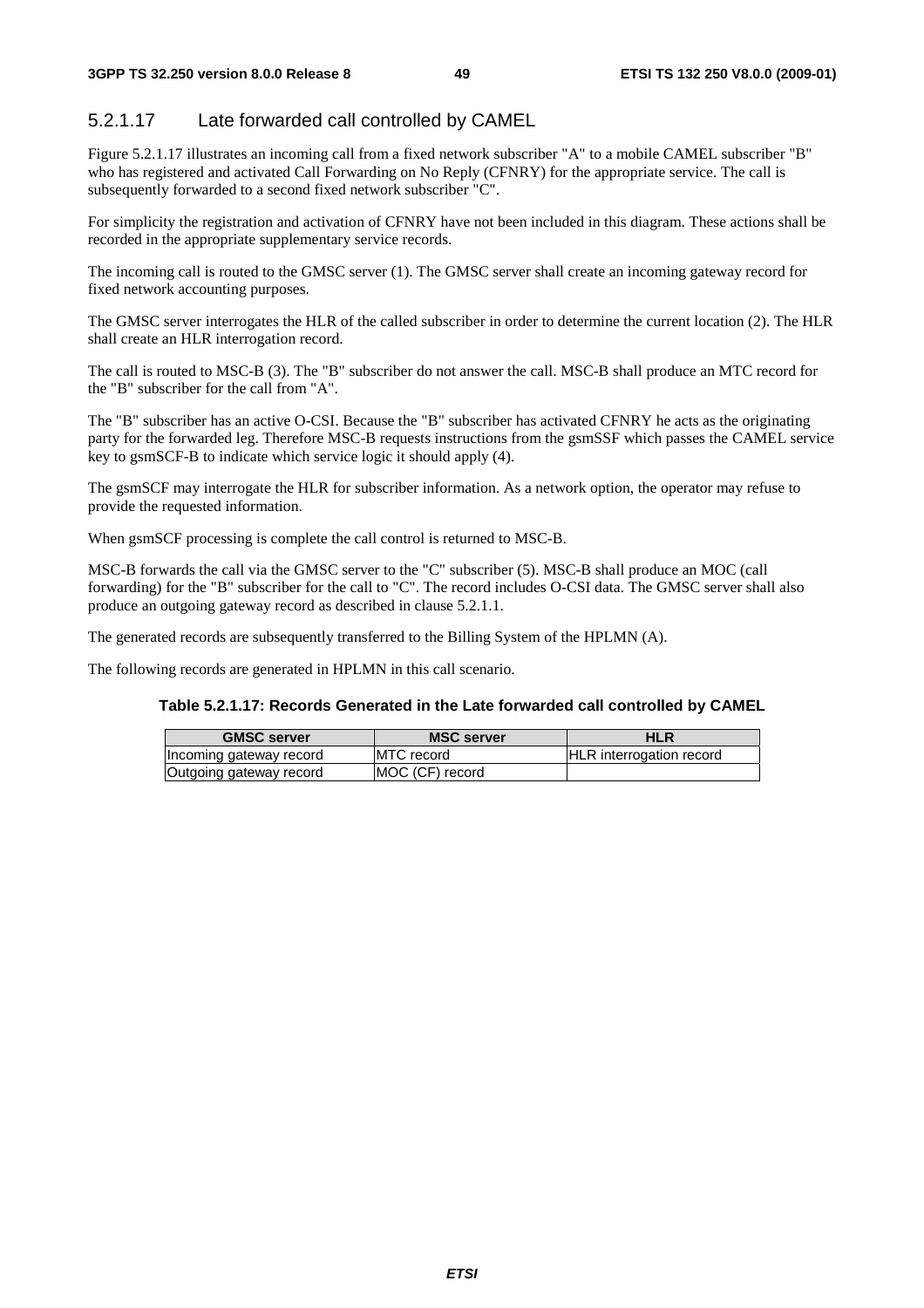

**Figure 5.2.1.17: Late forwarded call controlled by CAMEL**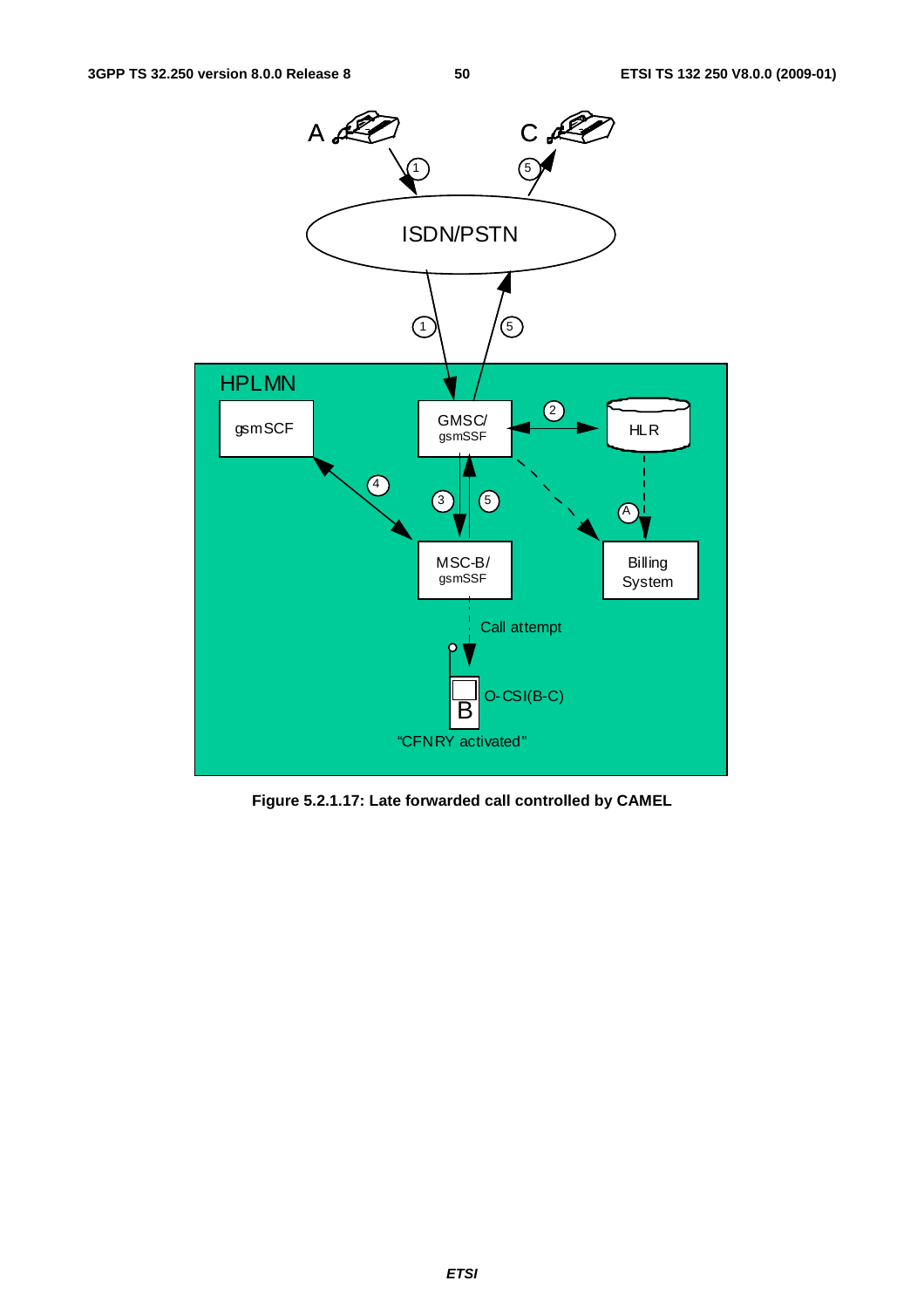### 5.2.1.18 Incoming call handled by CAMEL with redirection initiated by CAMEL feature

Figure 5.2.1.18 illustrates an incoming call from a fixed network subscriber "A" to a mobile CAMEL subscriber "B". The call is subsequently redirected to a second fixed network subscriber "C" by CAMEL initiated redirection.

The incoming call is routed to the GMSC server (1). The GMSC server shall create an incoming gateway record for fixed network accounting purposes.

The GMSC server interrogates the HLR of the called subscriber in order to fetch the T-CSI (2) and the O-CSI (2). The HLR shall create an HLR interrogation record.

Since subscriber "B" has an active T-CSI and the trigger criteria are met the GMSC server requests instructions from the gsmSSF which passes the CAMEL service key to a gsmSCF to indicate which service logic it should apply (3). A terminating CAMEL interrogation record is generated in the GMSC server for invoking the terminating CAMEL call handling.

The gsmSCF may interrogate the HLR for subscriber information. As a network option, the operator may refuse to provide the requested information.

The gsmSCF returns a modified destination routing address to the GMSC server (without the option "apply O-CSI"). Therefore for the redirection leg (B-C) the CAMEL feature is not invoked.

The GMSC server redirects the call to the fixed network subscriber "C" (4). For fixed network accounting purposes the GMSC server shall generate an outgoing gateway record as described in clause 5.2.1.1.

The generated records are subsequently transferred to the Billing System of the HPLMN (A).

The following records are generated in HPLMN in this call scenario.

#### **Table 5.2.1.18: Records Generated in the Incoming call handled by CAMEL with redirection initiated by CAMEL feature**

| <b>GMSC server</b>      | <b>MSC server</b> | <b>HLR</b>                      |
|-------------------------|-------------------|---------------------------------|
| Incoming gateway record |                   | <b>HLR</b> interrogation record |
| Terminating CAMEL       |                   |                                 |
| interrogation record    |                   |                                 |
| Outgoing gateway record |                   |                                 |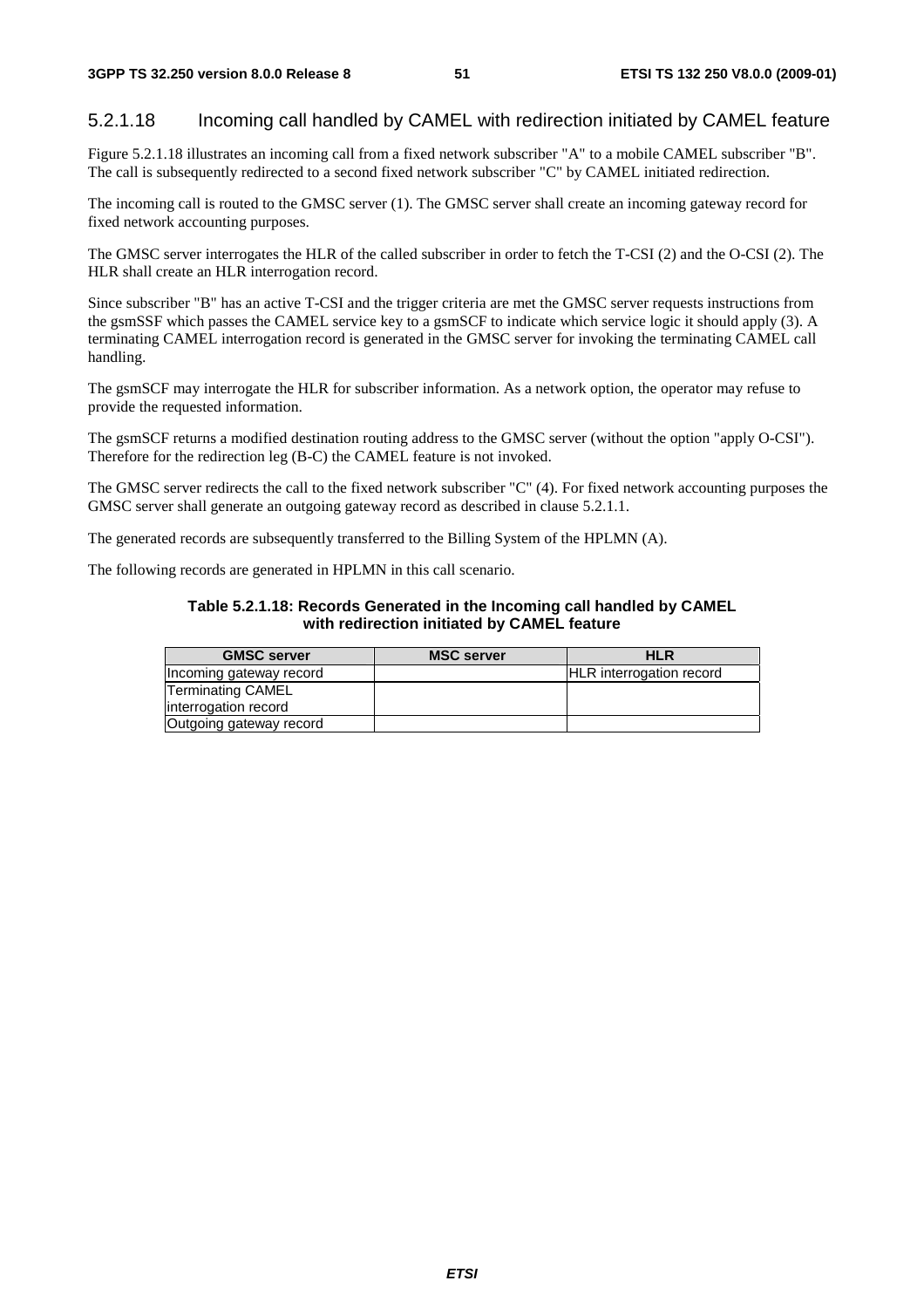

**Figure 5.2.1.18: Incoming call handled by CAMEL with redirection initiated and by CAMEL feature**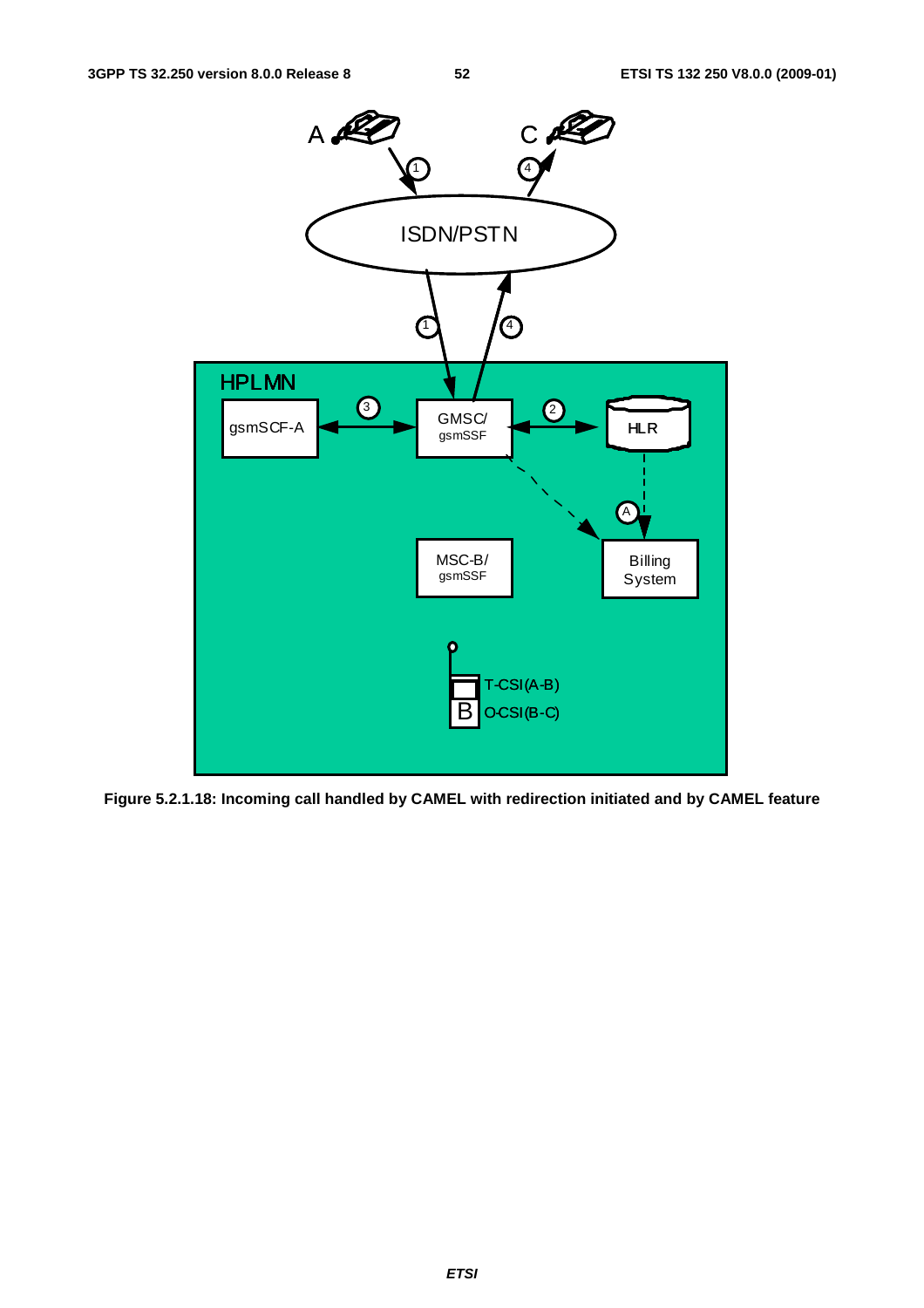# 5.2.1.19 CAMEL Scenario for Visiting Terminator Trigger Calls

Figure 5.2.1.19 illustrates an incoming call from a fixed network subscriber "A" to a mobile CAMEL subscriber "B".

The incoming call is first routed to the GMSC (1). The GMSC shall create an incoming gateway record for fixed network accounting purposes.

The GMSC interrogates the HLR (2) of the called subscriber. The HLR shall create an HLR interrogation record. The call is routed to MSC-B(3). An MTC record shall be generated in MSC-B.

The "B" subscriber has an active VT-CSI (stored in the VLR). For avoidance of doubt in this scenario, the "B" subscriber does not have an active T-CSI in the HLR. Therefore MSC-B requests instructions from the gsmSSF which passes the CAMEL service key to the gsmSCF to indicate which service logic it should apply (4).

The gsmSCF may interrogate the HLR for subscriber information. As a network option, the operator may refuse to provide the requested information.

When gsmSCF processing is complete the call control is returned to the MSC-B. The MSC-B shall generate a terminating CAMEL (TCR) record which contains VT-CSI data.

The MSC-B routes the call to the "B" subscriber (5).

For avoidance of doubt, even if the MSC and GMSC are co-located both the MTC/TCR and gateway records shall be produced.

The generated records are subsequently transferred to the OS (A) either as event reports following the release of the connection or when collected by the OS.

The following records are generated in HPLMN in this call scenario.

#### **Table 5.2.1.19: Records Generated for Visiting Terminating Trigger Calls**

| <b>GMSC</b>             | <b>MSC-B</b>             | HLR                             |
|-------------------------|--------------------------|---------------------------------|
| Incoming gateway record | <b>IMTC</b> record       | <b>HLR</b> interrogation record |
|                         | Terminating CAMEL record |                                 |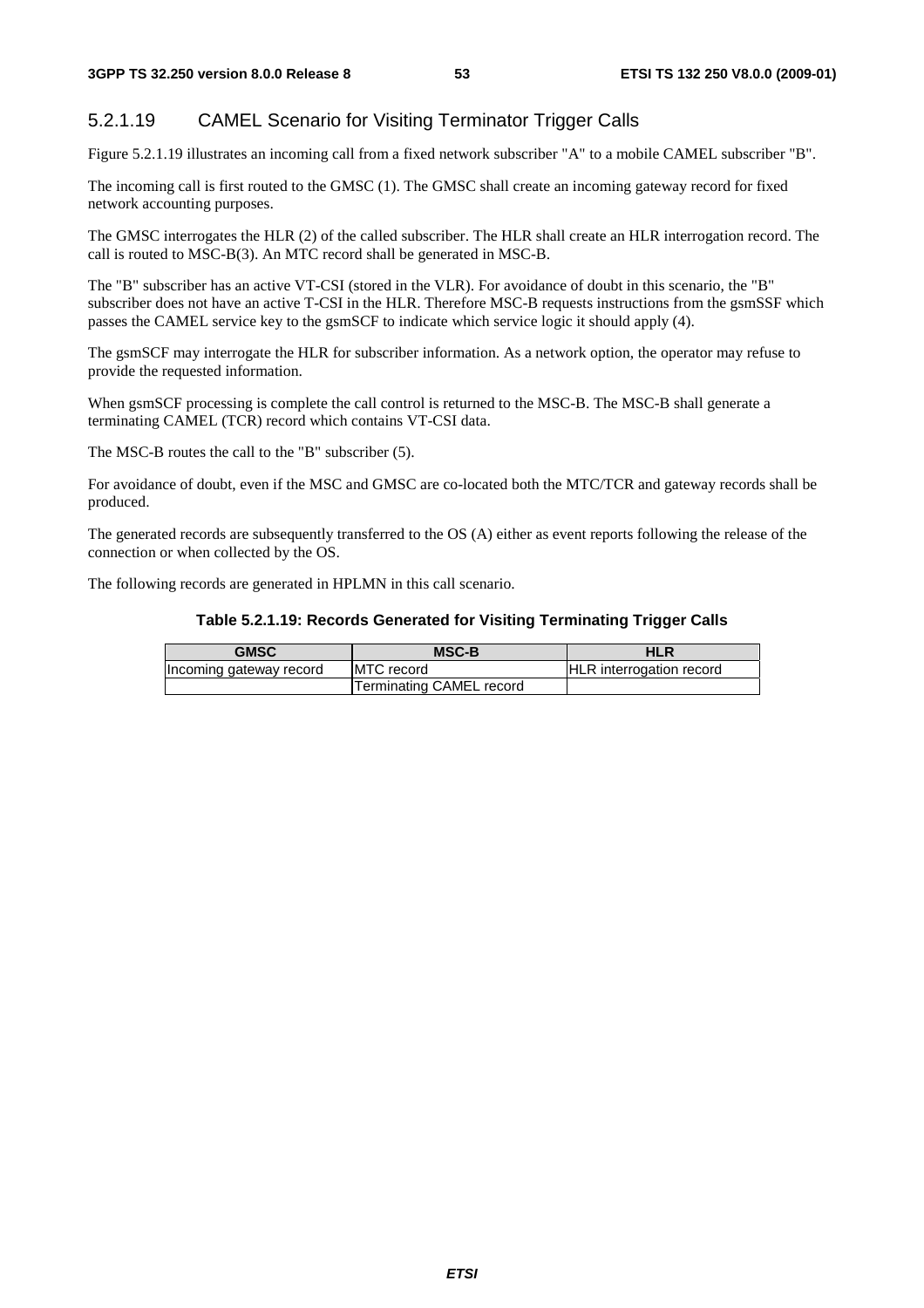

**Figure 5.2.1.19: Incoming call handled by CAMEL in MSC Server without redirection**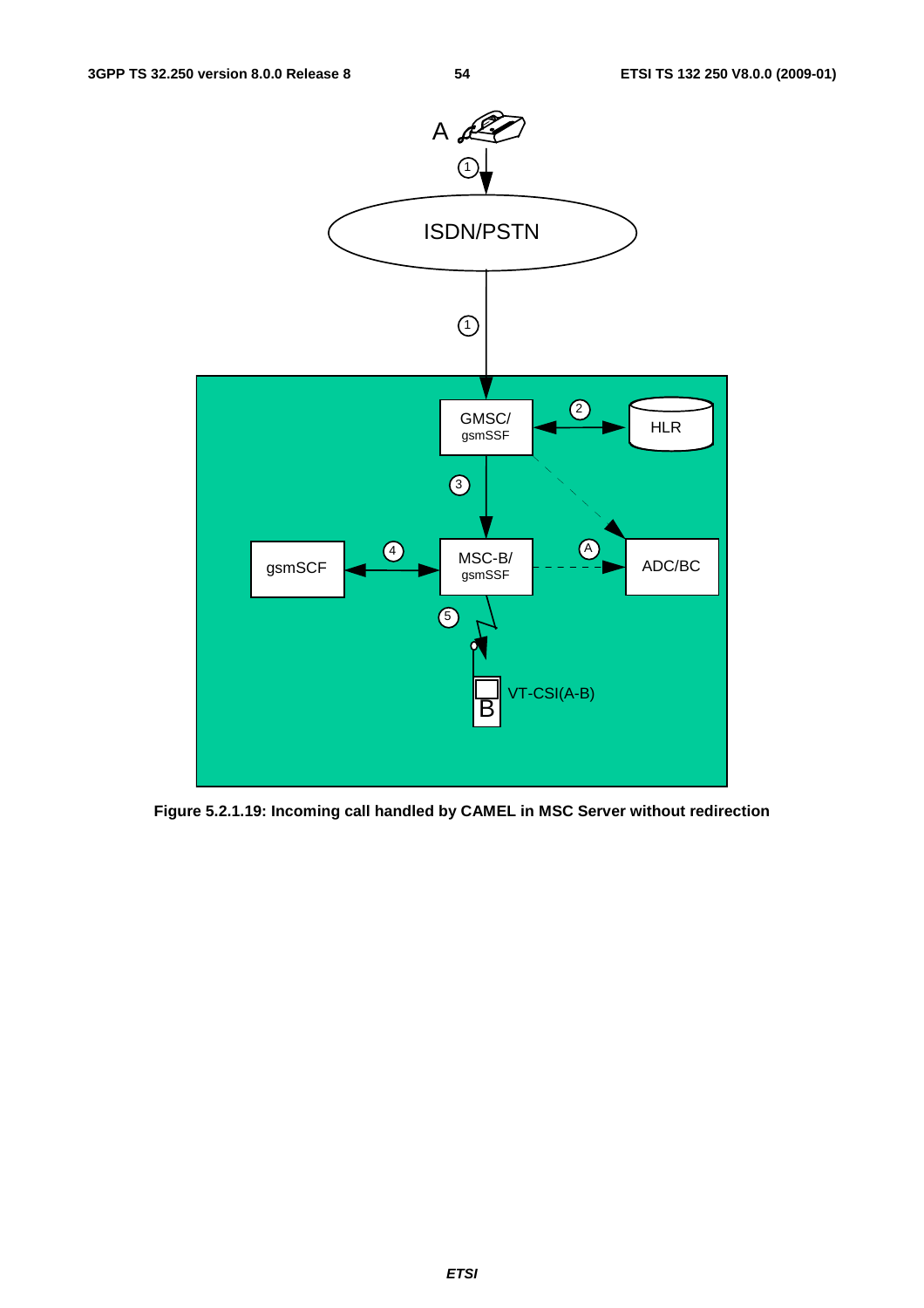## 5.2.1.20 Outgoing call handled by CAMEL with Dialled CSI Trigger

Figure 5.2.1.20 illustrates an outgoing CAMEL call from a mobile CAMEL subscriber "A" to a fixed network subscriber "B" (1).

The "A" subscriber has an active D-CSI (stored in the VLR and modified Called Party number matches D-CSI). Therefore MSC server-A requests instructions from the gsmSSF which passes the CAMEL service key to the gsmSCF to indicate which service logic it should apply (2).

The gsmSCF may interrogate the HLR for subscriber information. As a network option, the operator may refuse to provide the requested information.

When gsmSCF processing is complete the call control is returned to MSC-A.

MSC server-A generates an MOC record for the "A" subscriber which contains D-CSI data. This record may be linked to an optional SCF-record.

The GMSC server routes the call to the "B" subscriber (3). The GMSC server shall create an outgoing gateway record as described in clause 5.2.1.1.

The generated records are subsequently transferred to the post-processing system (A) either as event reports following the release of the connection or when collected by the post-processing system.

The following records are generated in HPLMN in this call scenario.

#### **Table 5.2.1.20: Records Generated for an Outgoing Call Handled by CAMEL**

| <b>GMSC server</b>      | <b>MSC server</b> | <b>HLR</b> |
|-------------------------|-------------------|------------|
| Outgoing gateway record | MOC record        |            |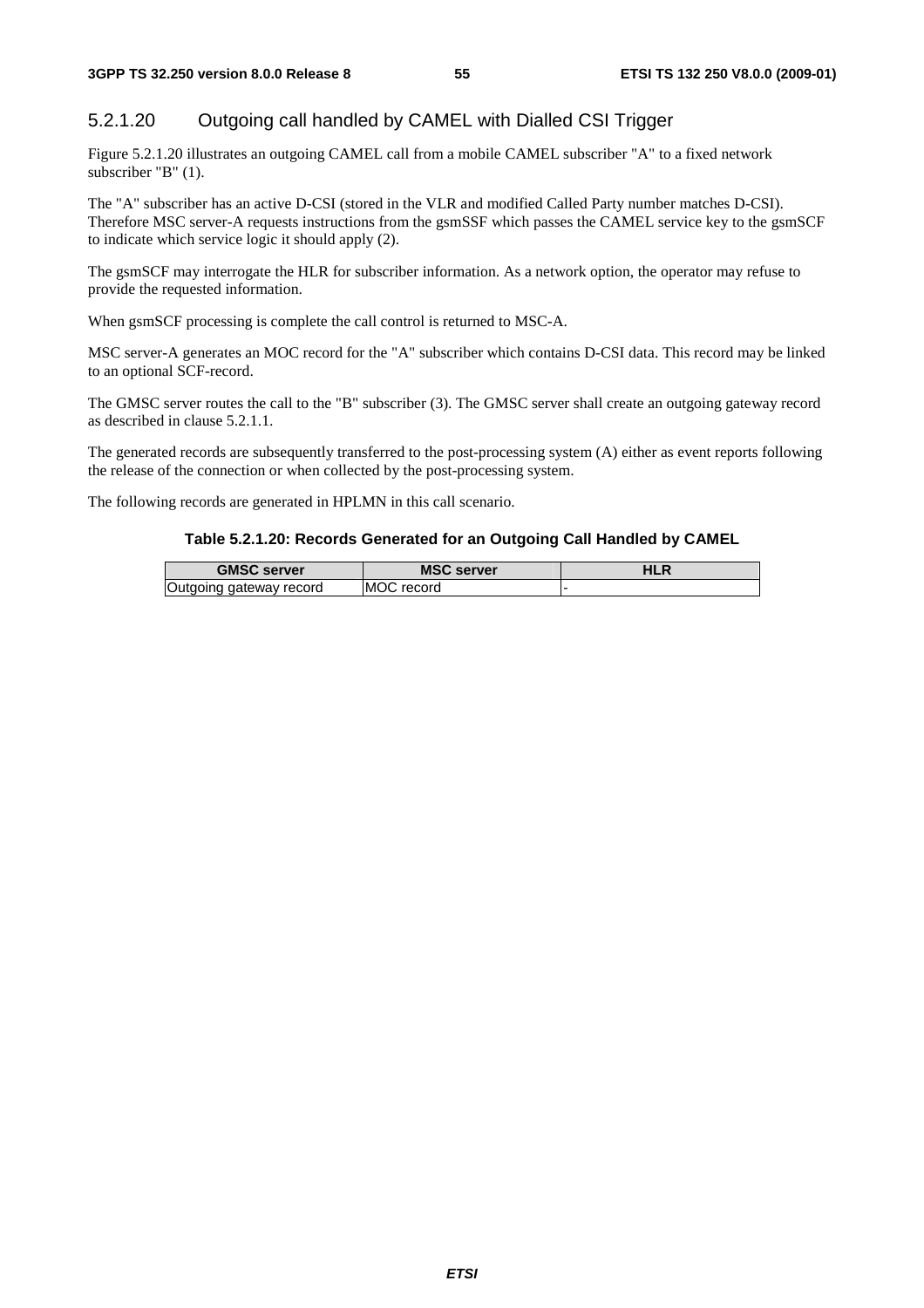

**Figure 5.2.1.20: Outgoing call handled by CAMEL with Dialled CSI Trigger**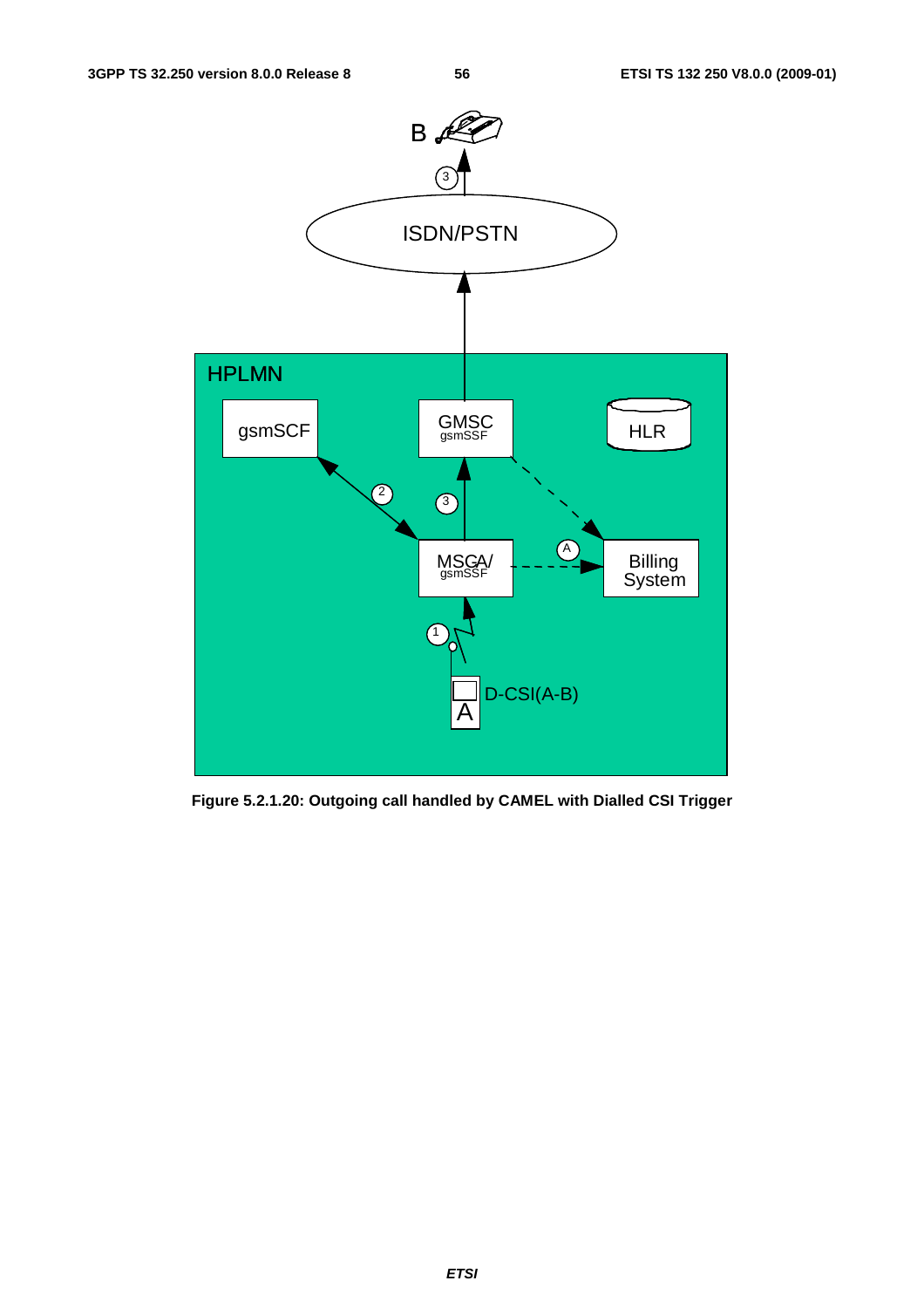## 5.2.1.21 Incoming call handled by CAMEL with redirection decided and forwarding leg handled by CAMEL with Dialled CSI Trigger

Figure 5.2.1.21 illustrates an incoming call from a fixed network subscriber "A" to a mobile CAMEL subscriber "B". The call is subsequently forwarded to a second fixed network subscriber "C" by CAMEL initiated Call Forwarding.

The incoming call is routed to the GMSC server (1). The GMSC server shall create an incoming gateway record for fixed network accounting purposes.

The GMSC server interrogates the HLR of the called subscriber in order to fetch the T-CSI, O-CSI and D-CSI (2).

The "B" subscriber has an active T-CSI. Therefore the GMSC server requests instructions from the gsmSSF which passes the CAMEL service key to a gsmSCF to indicate which service logic it should apply (3).

The gsmSCF may interrogate the HLR for subscriber information. As a network option, the operator may refuse to provide the requested information.

The gsmSCF modifies the Called Party number and sets the CAP parameter 'Apply O-CSI'. When gsmSCF processing is complete the call control is returned to the GMSC server. The GMSC server shall generate a terminating CAMEL interrogation record which contains T-CSI data.

The "B" subscriber has an active O-CSI. Therefore the GMSC server requests instructions from the gsmSSF which passes the CAMEL service key to a gsmSCF to indicate which service logic it should apply (4).

The gsmSCF may interrogate the HLR for subscriber information. As a network option, the operator may refuse to provide the requested information.

The gsmSCF modifies the Called Party number. When gsmSCF processing is complete the call control is returned to the GMSC server.

The "B" subscriber has an active D-CSI (modified Called Party number matches D-CSI). Therefore the GMSC server requests instructions from the gsmSSF which passes the CAMEL service key to a gsmSCF to indicate which service logic it should apply  $(5)$ .

The gsmSCF may interrogate the HLR for subscriber information. As a network option, the operator may refuse to provide the requested information. When gsmSCF processing is complete the call control is returned to the GMSC server.

The GMSC server redirects the call to the fixed network subscriber "C" (6). The GMSC server shall generate an MTC record for the "B" subscriber for the call from "A" and an MOC (call forwarding) record for the "B" subscriber for the call to "C". The MOC record includes O-CSI data, the parameter 'CAMEL initiated CF indicator' and D-CSI data. The GMSC server shall also produce an outgoing gateway record as described in clause 5.2.1.1.

The generated records are subsequently transferred to the post-processing system (A) either as event reports following the release of the connection or when collected by the post-processing system.

The following records are generated in HPLMN in this call scenario.

#### **Table 5.2.1.21: Records Generated in the Incoming Call with Redirection Decided and Forwarded Leg Handled by CAMEL**

| <b>GMSC server</b>       | <b>MSC server</b> | <b>HLR</b>               |
|--------------------------|-------------------|--------------------------|
| Incoming gateway record  |                   | HLR interrogation record |
| Terminating CAMEL record |                   |                          |
| <b>IMTC</b> record       |                   |                          |
| MOC (CF) record          |                   |                          |
| Outgoing gateway record  |                   |                          |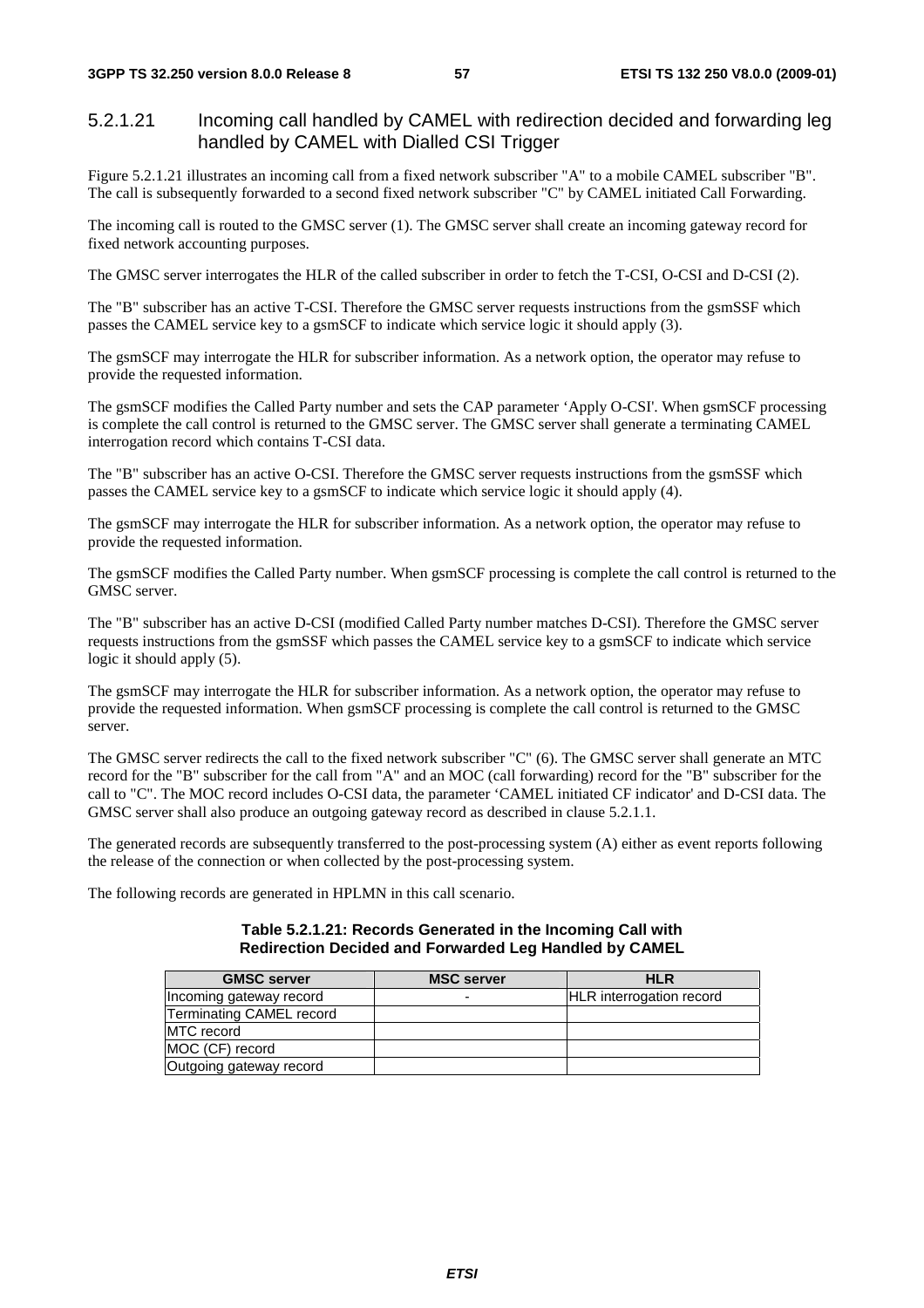

**Figure 5.2.1.21: Incoming call handled by CAMEL with redirection decided and forwarding leg handled by CAMEL with Dialled CSI Trigger**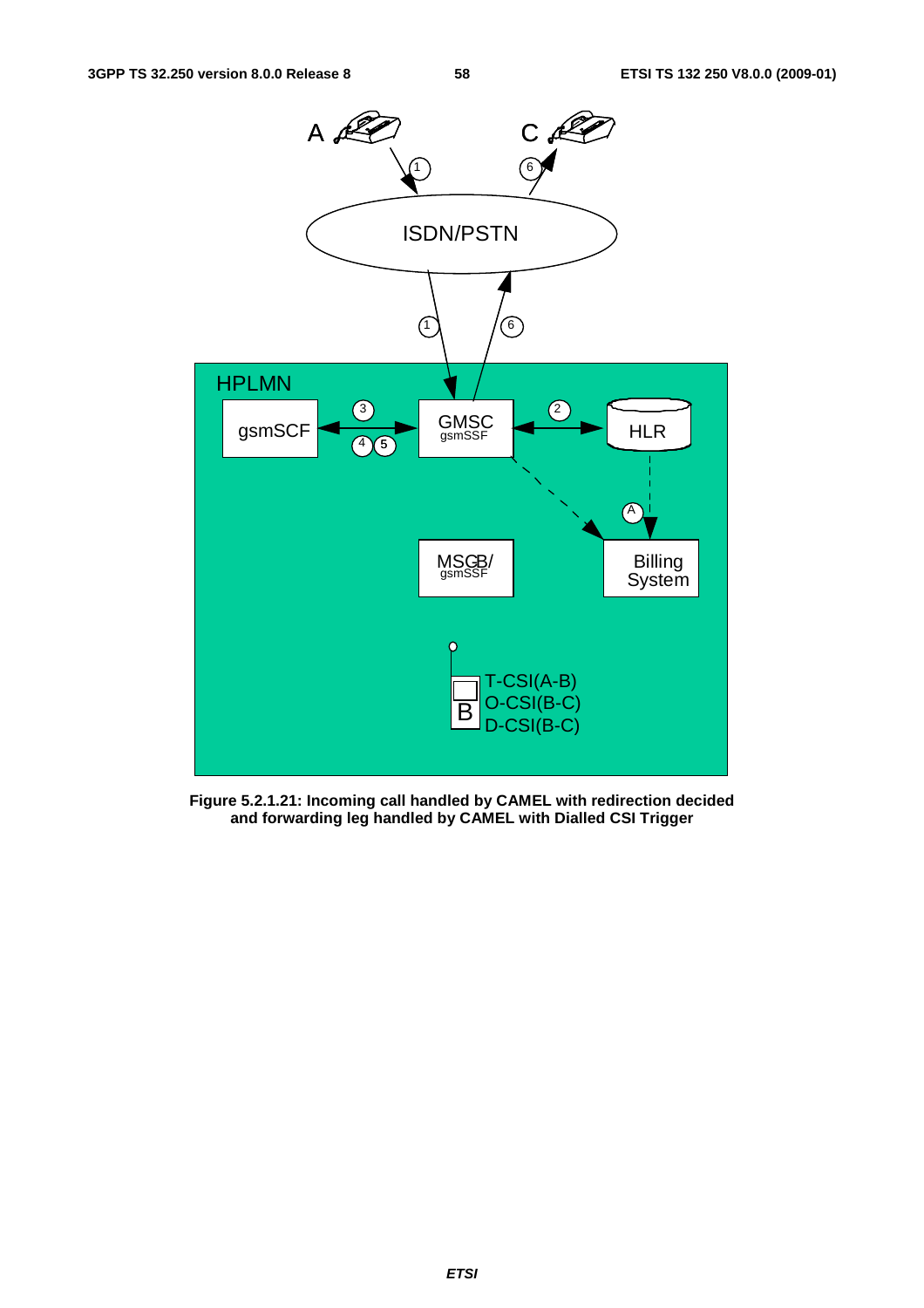#### 5.2.1.22 Mobile terminated location request

Figure 5.2.1.22 illustrates general network positioning for LCS clients external to the PLMN.

An external LCS client requests the current location of a target UE from a GMLC (1). In this release the GMLC shall not create any LCS record.

The GMLC server then interrogates the HLR of the target UE to be located to determine his current location (2). The HLR shall create an HLR interrogation record.

The GMLC sends the location service request to the MSC indicated by the HLR. The MSC sends a Location Request message to RAN that initiates the positioning procedure (3). The MSC shall create an LCS-MT record.

The records generated are subsequently transferred to the Billing System of the PLMN (A).



**Figure 5.2.1.22: Mobile terminated location request**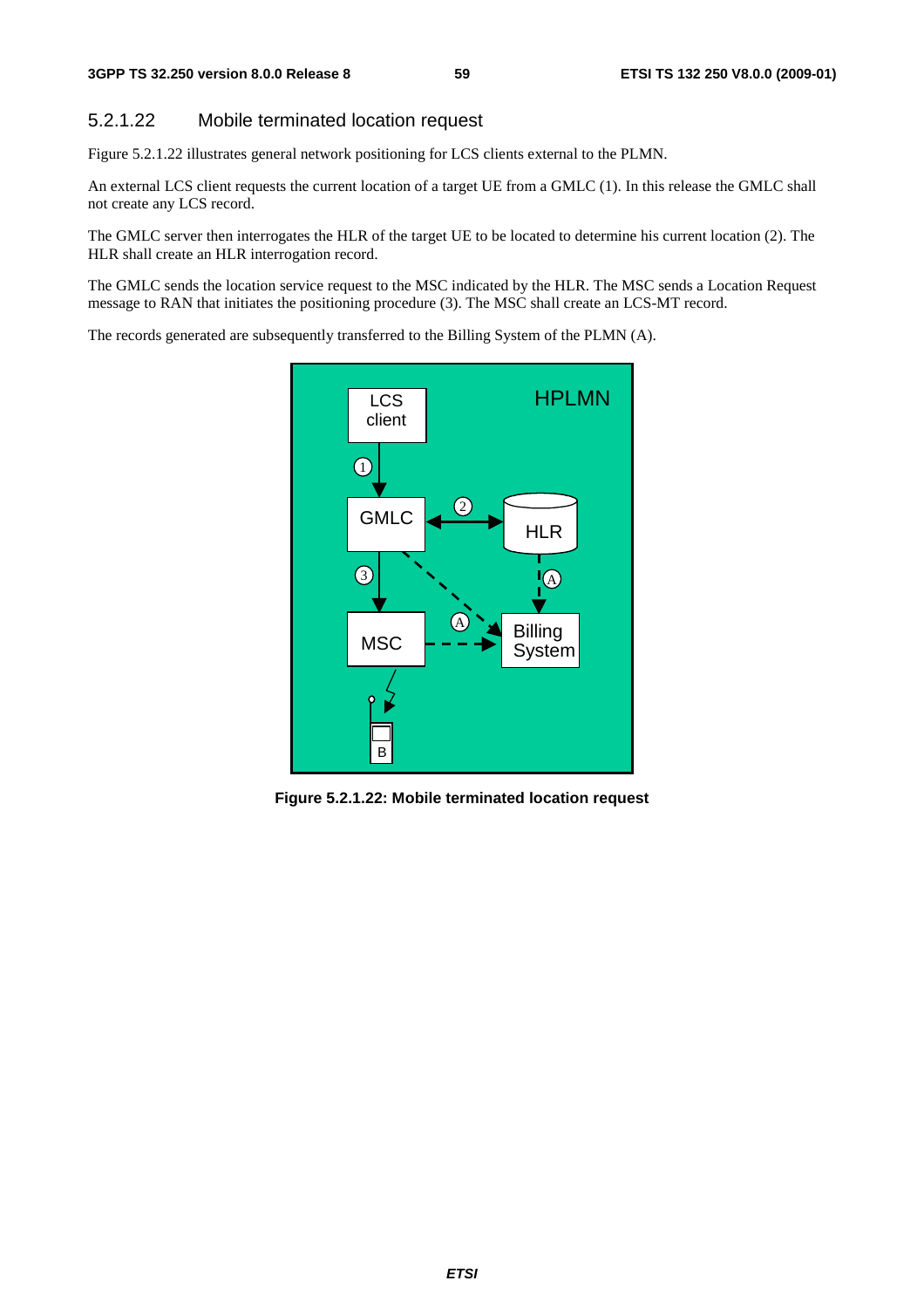## 5.2.1.23 gsmSCF initiated wake-up call handled by CAMEL CPH

Figure 5.2.1.23 illustrates a wake-up call initiated by gsmSCF to a mobile CAMEL subscriber "A".

gsmSCF interrogates the HLR in order to determine the current location of subscriber "A" (1). The HLR provides the 'Roaming Number'. The HLR shall create an interrogation record.

gsmSCF initiates set-up of an outgoing leg towards mobile CAMEL subscriber "A" (2). The MSC shall create an adapted version of MOC and MTC record for that call leg.

The user interaction (UI), in this scenario an announcement from the Specialised Resource Function (SRF), is connected to mobile CAMEL subscriber "A" (3). The MSC shall update the MOC record to reflect the UI.

The following records are generated in HPLMN in this call scenario.

#### **Table 5.2.1.23: Records Generated for an Wake-up Call Handled by CAMEL CPH**

| MSC        | <b>HLR</b>               |
|------------|--------------------------|
| MOC record | HLR interrogation record |
| MTC record |                          |



**Figure 5.2.1.23: Wake-up call handled by CAMEL CPH**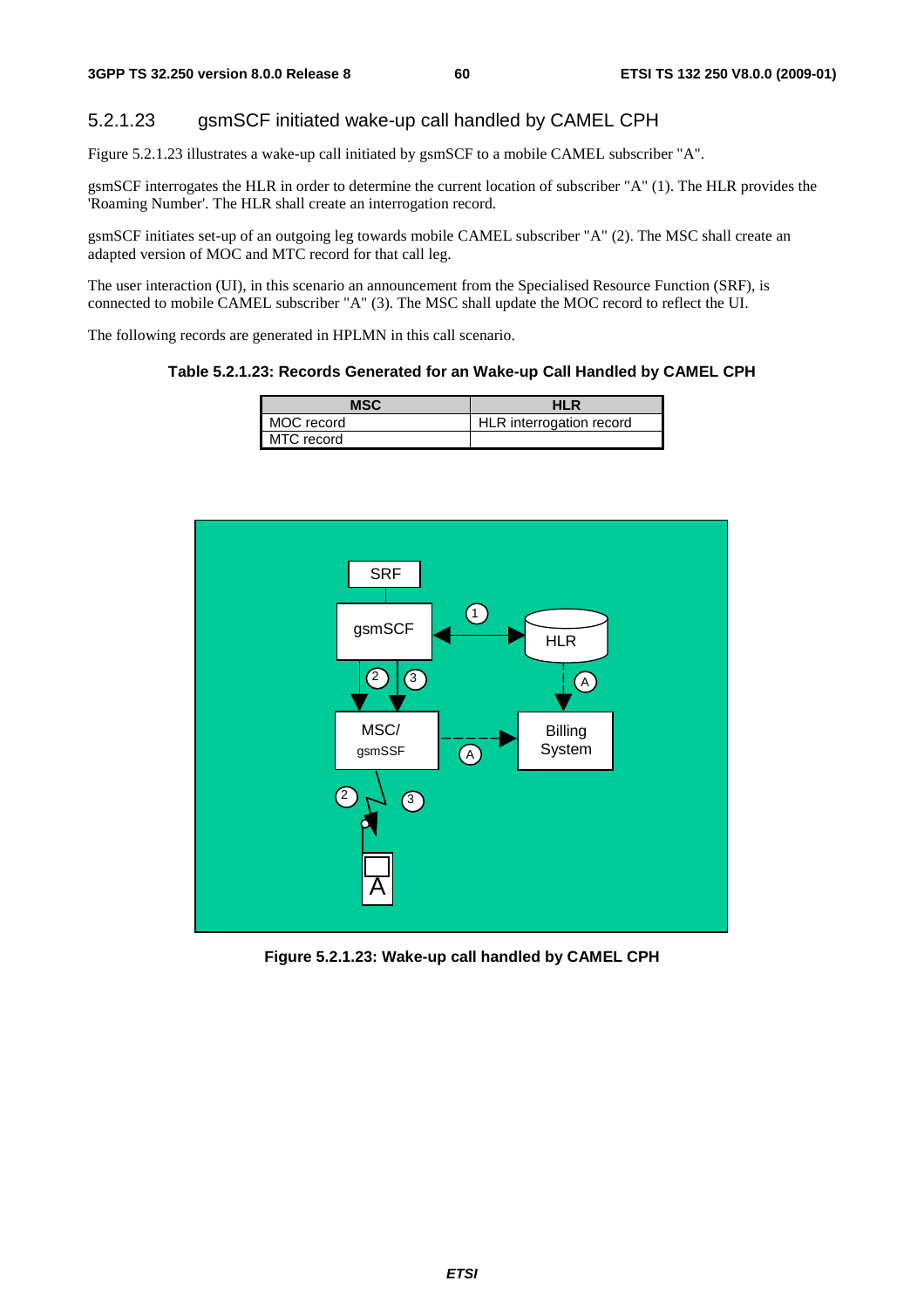# 5.2.1.24 Three party conference handled by CAMEL CPH

Figure 5.2.1.24 illustrates one example for establishment of a three party conference via CAMEL CPH..

A mobile CAMEL subscriber "A" sets up an outgoing call (1) to an ISDN subscriber ("B"). This call is recorded as outlined in clause 5.2.1.1.

gsmSCF then invokes CPH operation 'initiate call attempt' (2). A new call segment (CS#2) with an outgoing leg "C" is created in MSC-A.

MSC-A interrogates the HLR in order to determine the current location of subscriber "C" (3). The HLR shall create an interrogation record.

MSC-A initiates set-up of an outgoing leg towards mobile subscriber "C" (4). MSC-A shall create an MOC record for the leg towards mobile subscriber "C". MSC-C shall create a MTC record for subscriber "C".

gsmSCF then invokes CPH operation 'MoveLeg' to join all three legs in one call segment (5). MSC-A shall close the MOC record for call segment CS#2 to outgoing leg "C". The MOC record for the outgoing call of the mobile CAMEL subscriber "A" to ISDN subscriber "B" shall be updated to cover the additional outgoing CAMEL call leg "C".

The following records are generated in HPLMN in this call scenario.

#### **Table 5.2.1.24: Records Generated for an Wake-up Call Handled by CAMEL CPH**

| <b>GMSC server</b>      | <b>MSC-A</b>                   | <b>MSC-C</b> | HLR                      |
|-------------------------|--------------------------------|--------------|--------------------------|
| outgoing gateway record | ゠゠゚゚゚<br>MOC record ("A", "B", | MTC record   | HLR interrogation record |
|                         | MOC record ("C")               |              |                          |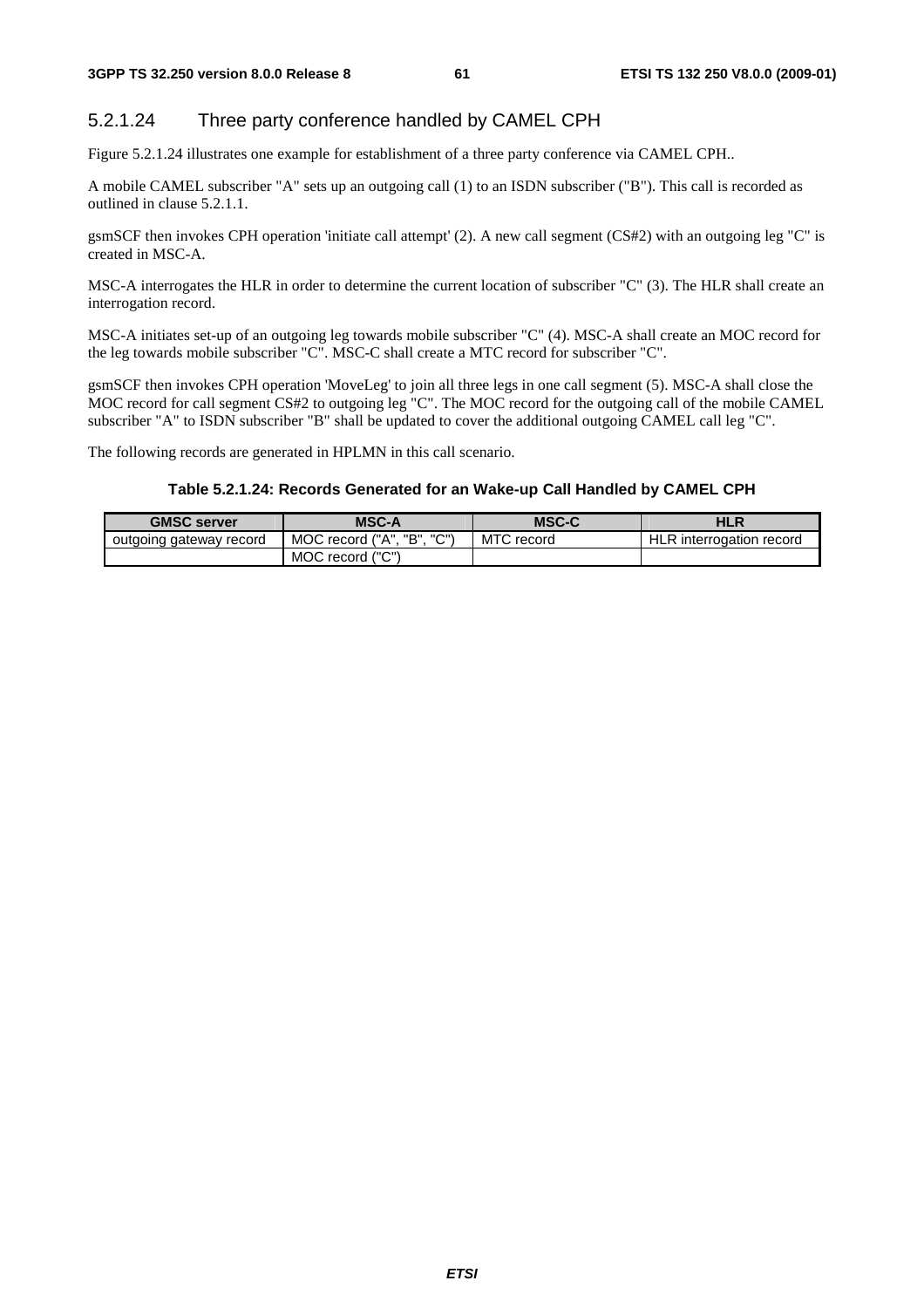

**Figure 5.2.1.24: Three Party Conference handled by CAMEL CPH**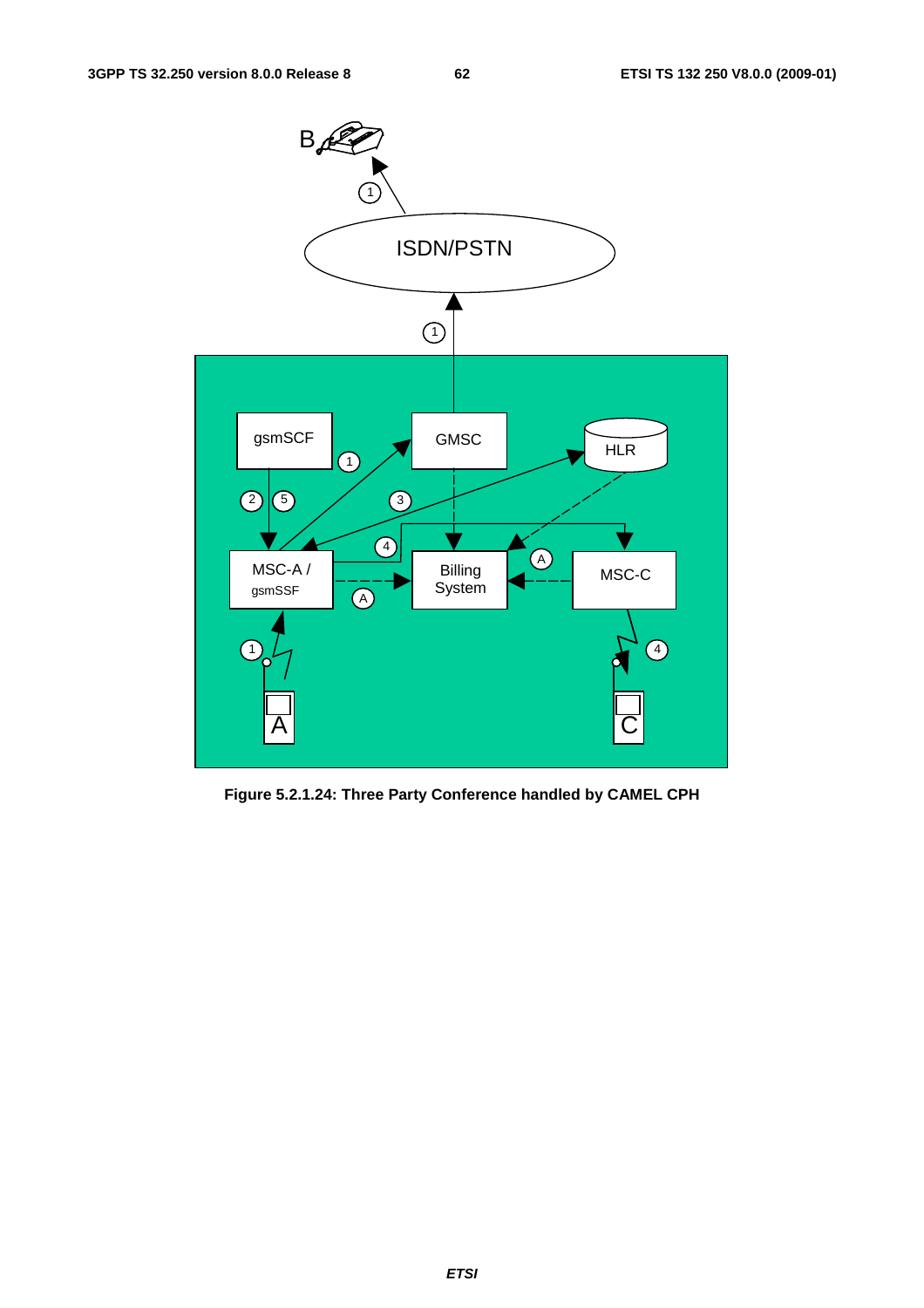# 5.2.2 Diameter message flows

Not applicable, as the separation of the CTF and CDF is not in the scope of the CS domain charging standards. Refer to clause 4.2 for further information.

Vendors may nevertheless implement a separate CDCF and CCF for CS domain charging. In this case, the approach chosen shall conform to the principles and protocol applications specified in 3GPP TS 32.299 [50].

# 5.2.3 CDR generation

In order to provide the data required for the management activities outlined in the previous clauses (billing, accounting, statistics, etc.), the CGF of the MSC server and/or Location Registers shall be able to produce a charging data record for each of the following:

- Mobile originated call attempt;
- Mobile originated emergency call attempt;
- Mobile originated, call forwarding attempt:
- Mobile terminated call attempt;
- Roaming call attempt in a gateway MSC server;
- Incoming call attempt in a gateway MSC server;
- Outgoing call attempt from a gateway MSC server;
- Transit call attempt;
- Terminating CAMEL call attempt;
- CAMEL CPH call attempts/call modifications;
- Supplementary service actions;
- HLR interrogation;
- Location updating (HLR and VLR);
- Short message service (point-to-point), mobile originated;
- Short message service (point-to-point), mobile terminated;
- Short message service (point-to-point), mobile originated interworking MSC server;
- Short message service (point-to-point), mobile terminated gateway MSC server;
- Common equipment usage;
- Mobile terminated location request;
- Mobile originated location request;
- Network induced location request.

A more detailed description of the records is found in clause 6.1. The detailed formal description of the data defined in the present document is to be found in 3GPP TS 32.298 [51].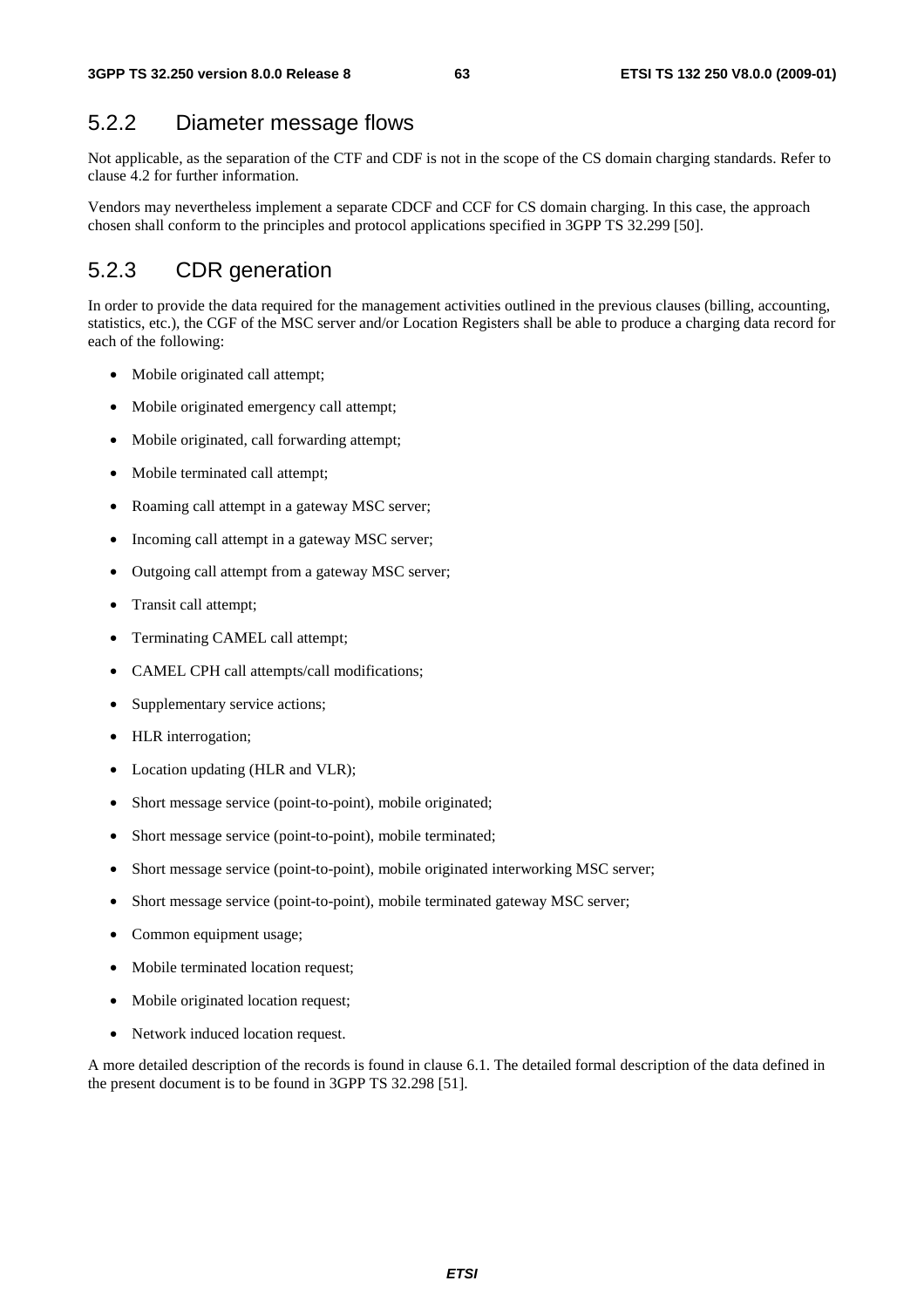# 5.2.4 GTP' record transfer flows

Not applicable, as the separation of the CDF and CGF is not in the scope of the CS domain charging standards. Refer to clause 4.2 for further information.

Vendors may nevertheless implement a separate CCF and CGF for CS domain charging. In this case, the approach chosen shall conform to the principles and protocol applications specified in 3GPP TS 32.295 [54].

# 5.2.5  $B<sub>c</sub>$  CDR file transfer

There are two options for the transfer of the above CDRs to the Billing domain:

- 1) use the file based interface specified in earlier 3GPP releases, as documented in annex A of the present document;
- 2) apply the Rel-6 file based interface, Bc, as specified in 3GPP TS 32.297 [52].

It is left to operator and vendor choice which one (or both) of the above interfaces to implement.

# 5.3 CS domain online charging scenarios

CS domain charging is implemented by CAMEL techniques as described in 3GPP TS 23.078 [207] and 3GPP TS 29.078 [212], i.e. outside the scope of the 32 series of charging TSs.

# 5.3.1 Basic principles

Void. Refer to clause 5.3.

# 5.3.2 Diameter message flows

Void. Refer to clause 5.3.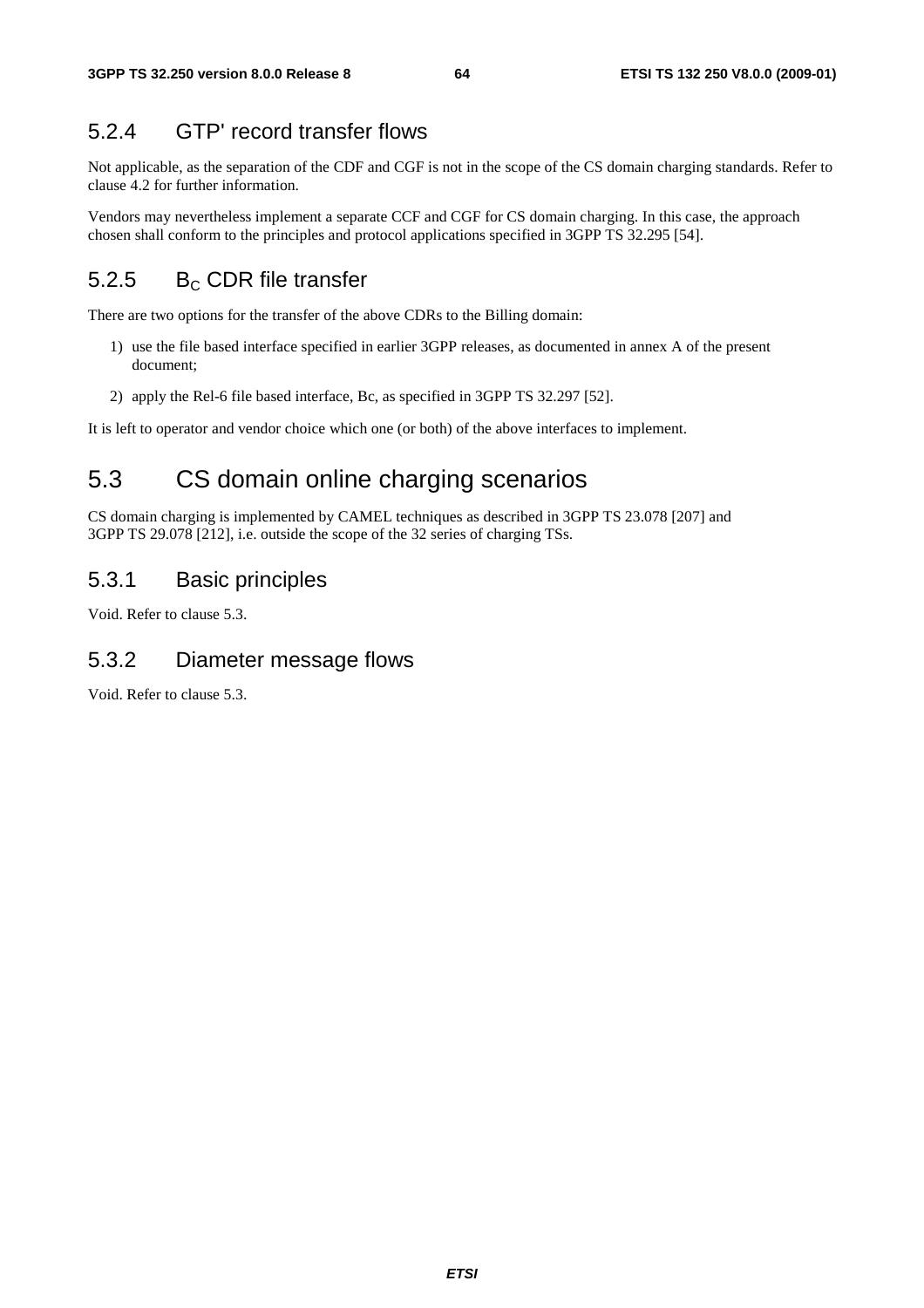# 6 Definition of charging information

This clause provides Stage 3 specifications of the CDR type and content for the 3GPP CS domain. For each of the CDR types listed in clause 5.2.3, a parameter table, which gives a short description of the parameters, is provided. The detailed specification of the CDR parameters and their encoding is contained in 3GPP TS 32.298 [51], while annex A and 3GPP TS 32.297 [52] specify the details of the CDR file transfer to the BD.

# 6.1 Data description for CS domain offline charging

# 6.1.1 Diameter message contents

Not applicable. Refer to clause 5.2.2 for further information.

# 6.1.2 GTP' message contents

Not applicable. Refer to clause 5.2.4 for further information.

# 6.1.3 CDR description on the  $B_c$  reference point

Dedicated types of CDRs can be generated in the CS domain, as specified in clause 5.2.3. The content of each CDR type is defined in one of the tables that are part of this clause. For each CDR type the parameter definition includes the parameter name, description and category.

Editor's note: align the following text with 3GPP TS 32.240 [1].

Equipment vendors shall be able to provide all of the parameters listed in the CDR content table in order to claim compliance with the present document. However, since CDR processing and transport consume network resources, operators may opt to eliminate some of the parameters that are not essential for their operation. This operator provisionable reduction is specified by the parameter category.

A parameter category can have one of two primary values:

- **M** This parameter is **M**andatory and shall always be present in the CDR;
- **C** This parameter shall be present in the CDR only when certain Conditions are met. These Conditions are specified as part of the parameter definition.

Some of these parameters are designated as Operator (**O**) provisionable. Using TMN management functions or specific tools provided by an equipment vendor, operators may choose, if they wish, to include or omit the parameter from the CDR. Once omitted, this parameter is not generated in a CDR. To avoid any potential ambiguity, a CDR generating element MUST be able to provide all these parameters. Only an operator can choose whether or not these parameters should be generated in its system.

Those parameters that the operator may configure to be present or absent are further qualified with the "Operator provisionable" indicator as follows:

- **OM** This is a parameter that, if provisioned by the operator to be present, shall always be included in the CDRs. In other words, a  $O_M$  parameter that is provisioned to be present is a mandatory parameter;
- **OC** This is a parameter that, if provisioned by the operator to be present, shall be included in the CDRs when the required conditions are met. In other words, a  $O<sub>C</sub>$  parameter that is configured to be present is a conditional parameter.

The CS nodes shall be able to provide the CDRs at the Billing System interface in the format and content described in the present document. Additional CDR formats and contents, generated by the CS nodes, may be available at the interface to the billing system to meet the requirements of the billing system, these are outside of the scope of 3GPP standardization.

The following tables provide a brief description of each CDR parameter. Full definitions of the parameters, sorted by the parameter name in alphabetical order, are provided in 3GPP TS 32.298 [51]. 3GPP TS 32.298 [51] also specifies the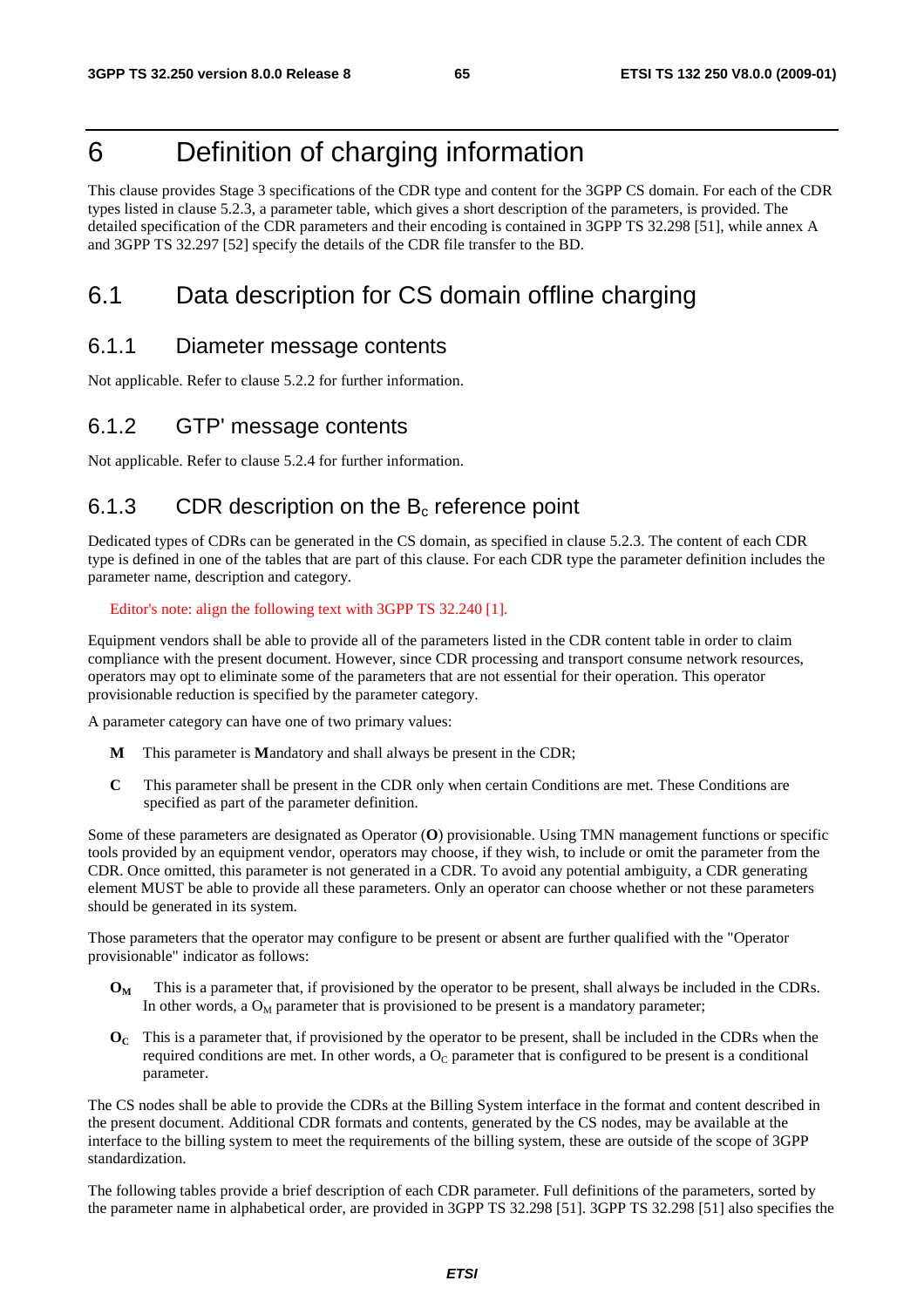encoding of the CDRs and their parameters on the  $B_c$  reference point, while the CDR files transferred on  $B_c$  are specified in 3GPP TS 32.297 [52].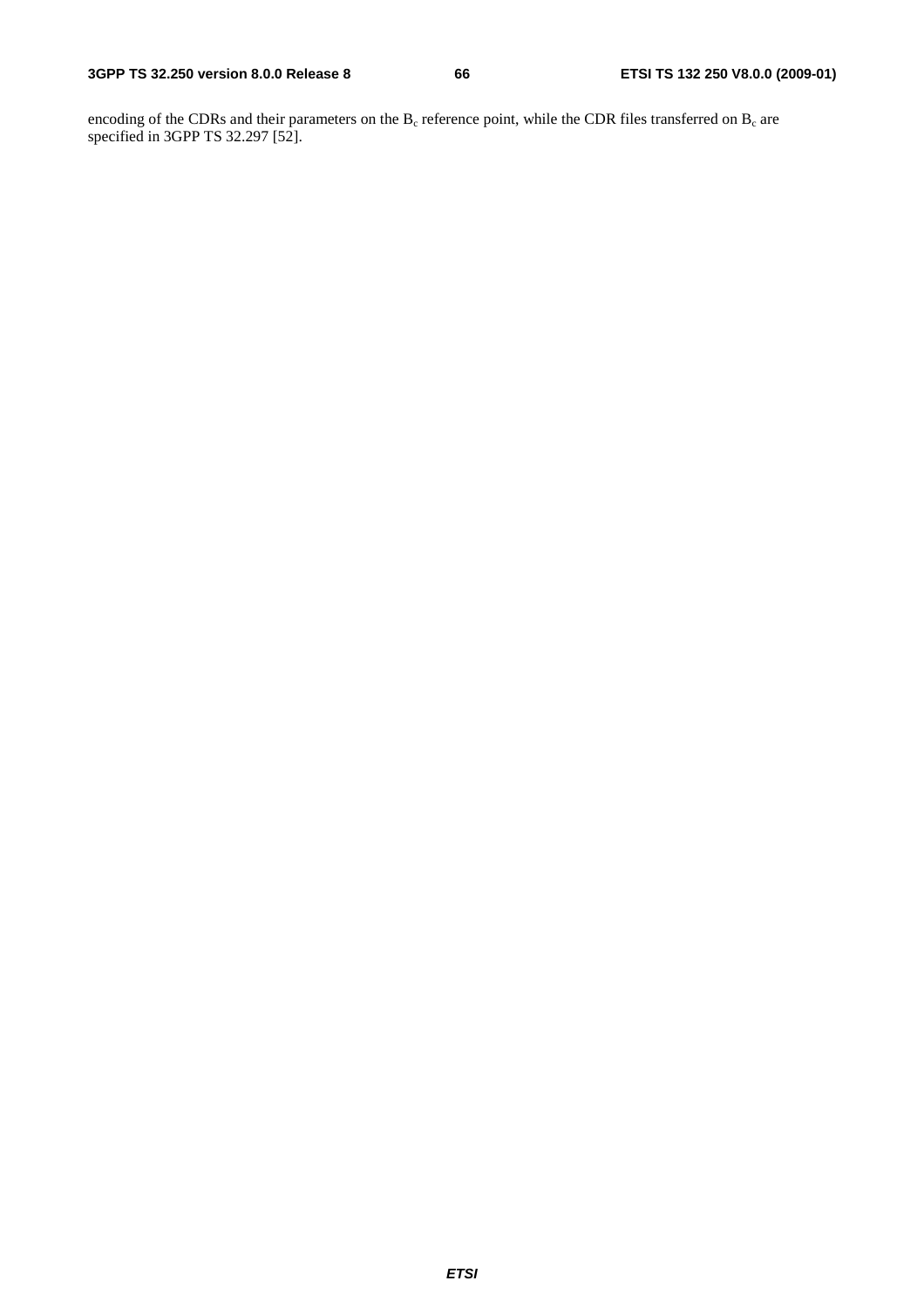# 6.1.3.1 Mobile originated call attempt

If the generation of these records is enabled then an MOC record shall be created for each outgoing call attempt made by a mobile station. These MOC records shall be produced in the originating MSC.

| <b>Field</b>             | 2G 3G              |                | <b>Description</b>                                                                                                                                       |
|--------------------------|--------------------|----------------|----------------------------------------------------------------------------------------------------------------------------------------------------------|
| Record Type              | M                  | M              | Mobile originated.                                                                                                                                       |
| Served IMSI              | M                  | M              | IMSI of the calling party.                                                                                                                               |
| Served IMEI              | C                  | C              | IMEI of the calling ME, if available.                                                                                                                    |
| Served MSISDN            | O <sub>M</sub>     | $O_M$          | The primary MSISDN of the calling party.                                                                                                                 |
| <b>Called Number</b>     | M                  | м              | The address of the called party i.e. the number dialled by the calling subscriber.                                                                       |
| <b>Translated Number</b> | O <sub>c</sub>     | O <sub>C</sub> | The called number after digit translation within the MSC (if applicable)                                                                                 |
| Connected Number         | O <sub>c</sub>     | O <sub>C</sub> | The number of the connected party if different to the Called Number                                                                                      |
| <b>Roaming Number</b>    | O <sub>C</sub>     | O <sub>c</sub> | The Mobile Station Roaming Number employed to route this connection, if applicable.                                                                      |
| <b>Recording Entity</b>  | м                  | M              | The E.164 number of the visited MSC producing the record.                                                                                                |
| <b>Incoming TKGP</b>     | $O_M$              | O <sub>C</sub> | The MSC trunk group on which the call originated, usually from the BSS. If available in 3G, this parameter shall be supplied.                            |
| Outgoing TKGP            | O <sub>M</sub>     | O <sub>C</sub> | The trunk group on which the call left the MSC. If available in 3G, this parameter shall be supplied.                                                    |
| Location                 | M                  | M              | The identity of the cell or the SAC at the time of CDR creation, including the location area code and MCC+MNC.                                           |
| Change of Location       | O <sub>c</sub>     | O <sub>C</sub> | A list of changes in Location Area Code / Service Area Code / Cell Id and MCC+MNC. Each time-stamped.                                                    |
| <b>Basic service</b>     | M                  | M              | Bearer or teleservice employed.                                                                                                                          |
| Rate Indication          | $\overline{O_{C}}$ | O <sub>c</sub> | Present if "rate adaption" parameters for the basic service were signalled between the MS/UE and the network, see 3GPP TS 24.008 [208].                  |
| Transparency             | $\mathsf C$        | C              | Indicates whether the basic service was used in transparent or non-transparent mode. This parameter is provided only for those basic services            |
| Indicator                |                    |                | which may be employed in both transparent and non-transparent mode.                                                                                      |
| Change Of Service        | O <sub>C</sub>     | O <sub>c</sub> | A list of changes of basic service during a connection each time-stamped.                                                                                |
| Supp. Services           | C                  | C              | Supplementary services invoked as a result of this connection. This field shall be present when one or more supplementary services have been<br>invoked. |
| <b>AOC Parameters</b>    | O <sub>C</sub>     | O <sub>c</sub> | The charge advice parameters sent to the MS on call set-up. This field shall be supplied only when AoC parameters have been sent.                        |
| Change of AOC            | $Oc$ $Oc$          |                | New AOC parameters sent to the MS e.g. as a result of a tariff switch over, including the time at which the new set was applied. This field shall        |
| Parameters               |                    |                | be supplied only when AoC parameters have been sent.                                                                                                     |
| <b>MS Classmark</b>      | $\overline{M}$     | $\overline{M}$ | The mobile station classmark employed on call set-up.                                                                                                    |
| Change of Classmark      | O <sub>C</sub>     | O <sub>c</sub> | A list of changes to the classmark during the connection each time-stamped                                                                               |
| Event time stamps:       | $\mathsf C$        | C              | Seizure time: time of incoming traffic channel seizure (for unsuccessful call attempts)                                                                  |
|                          | $\mathsf{C}$       | C              | Answer: time of answer (for successful calls)                                                                                                            |
|                          | $O_M$              | $O_M$          | Release time: time of traffic channel release                                                                                                            |
| Call duration            | M                  | M              | The chargeable duration of the connection for successful calls, the holding time for call attempts.                                                      |
| Data volume              | $\mathbf C$        |                | The number of data segments transmitted if available at the MSC                                                                                          |
| Radio Chan.              | $O_M$              |                | The type of radio traffic channel (full / half etc.) requested by the MS.                                                                                |
| Requested                |                    |                |                                                                                                                                                          |
| Radio Chan. Used         | M                  |                | The type of radio channel actually used (full or half rate).                                                                                             |
| Change of Rad. Chan.     | O <sub>C</sub>     |                | A list of changes each time stamped                                                                                                                      |
| Cause for termination    | M                  | M              | The reason for the release of the connection.                                                                                                            |
| Diagnostics              |                    |                | O <sub>M</sub>  O <sub>M</sub>  A more detailed reason for the release of the connection.                                                                |

#### **Table 6.1.3.1: MOC record**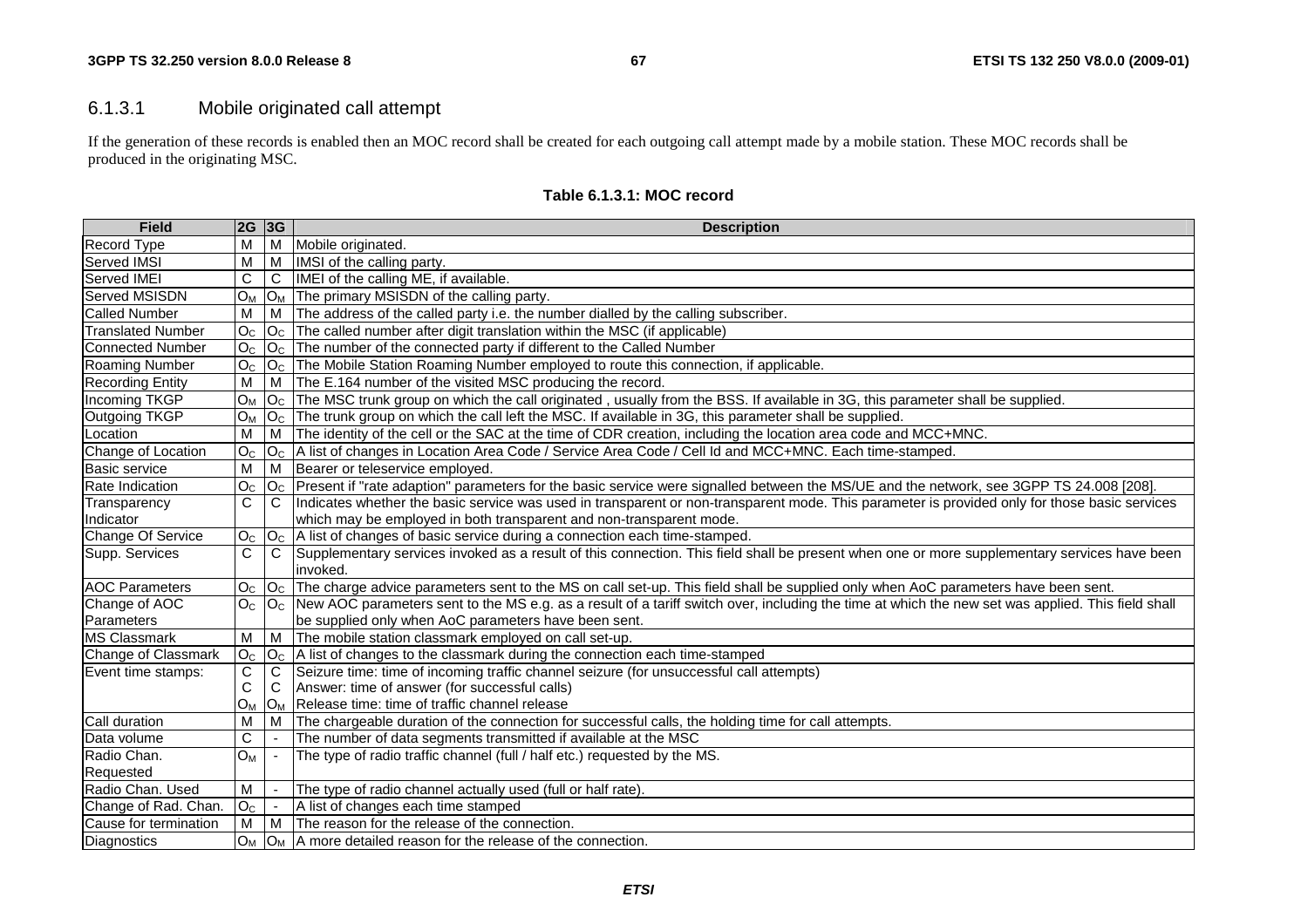| <b>Field</b>                                 | $ 2G $ 3G      |                          | <b>Description</b>                                                                                                                                                                                                                                                                                                                                                                                                          |
|----------------------------------------------|----------------|--------------------------|-----------------------------------------------------------------------------------------------------------------------------------------------------------------------------------------------------------------------------------------------------------------------------------------------------------------------------------------------------------------------------------------------------------------------------|
| Call reference                               | $\overline{M}$ |                          | M   A local identifier distinguishing between transactions on the same MS                                                                                                                                                                                                                                                                                                                                                   |
| Sequence no.                                 | C              | $\mathsf{C}$             | Partial record sequence number, only present in case of partial records.                                                                                                                                                                                                                                                                                                                                                    |
| Additional Chg. Info                         | O <sub>C</sub> |                          | $O_{C}$ Charge/no charge indicator and additional charging parameters, when available.                                                                                                                                                                                                                                                                                                                                      |
| Record extensions                            | O <sub>c</sub> |                          | $OC$ A set of network / manufacturer specific extensions to the record, when available.                                                                                                                                                                                                                                                                                                                                     |
| <b>GsmSCF</b> address                        | C              | $\mathsf C$              | Identifies the CAMEL server serving the subscriber. Shall be present only if CAMEL is applied.                                                                                                                                                                                                                                                                                                                              |
| Service key                                  | $\overline{C}$ | C                        | The CAMEL service logic to be applied. Shall be present only if CAMEL is applied.                                                                                                                                                                                                                                                                                                                                           |
| Network call reference                       | $\overline{C}$ | $\overline{C}$           | An identifier to correlate transactions on the same call taking place in different network nodes, shall be present if CAMEL is applied.                                                                                                                                                                                                                                                                                     |
| <b>MSC Address</b>                           | C              | C.                       | This field contains the E.164 number assigned to the MSC that generated the network call reference. Shall be present only if CAMEL is applied.                                                                                                                                                                                                                                                                              |
| Default call handling                        | O <sub>C</sub> | O <sub>C</sub>           | Indicates whether or not a CAMEL call encountered default call handling. This field shall be present only if default call handling has been<br>applied.                                                                                                                                                                                                                                                                     |
| Number of HSCSD<br>Channels Requested        | C              | $\blacksquare$           | The maximum number of HSCSD channels requested as received from the MS at call set-up. Shall only be present for HSCSD connections.                                                                                                                                                                                                                                                                                         |
| Number of HSCSD<br><b>Channels Allocated</b> | $\mathsf C$    | $\blacksquare$           | The number of HSCSD channels allocated to the MS at call set-up. Shall only be present for HSCSD connections.                                                                                                                                                                                                                                                                                                               |
| Change of HSCSD<br>Parameters                | C              | $\blacksquare$           | A list of network or user initiated changes of number of HSCSD channels during a connection each time-stamped. Shall only be present in case<br>of an HSCSD call, if the basic HSCSD parameters are modified due the user or network initiated modification procedure.                                                                                                                                                      |
| <b>Fixed Network User</b><br>Rate            | O <sub>c</sub> | O <sub>C</sub>           | Indicates the user data rate applied for the connection in the fixed network. Shall only be present for 2G HSCSD connections and for UMTS<br>data connections.                                                                                                                                                                                                                                                              |
| Air Interface User<br><b>Rate Requested</b>  | C              | $\blacksquare$           | The total Air Interface User Rate Requested by the MS at call set-up. Shall only be present for non-transparent HSCSD connections.                                                                                                                                                                                                                                                                                          |
| <b>Channel Coding</b><br>Accepted            | С              | $\overline{\phantom{a}}$ | A list of the traffic channels codings accepted by the MS. Shall only be present for HSCSD connections.                                                                                                                                                                                                                                                                                                                     |
| <b>Channel Coding Used</b>                   | C              |                          | The traffic channels codings negotiated between the MS and the network at call set-up. Shall only be present for HSCSD connections.                                                                                                                                                                                                                                                                                         |
| Guaranteed bit rate                          |                | Oc                       | Describes the bit-rate the UMTS bearer service shall guarantee to the user or application. Guaranteed Bit Rate may be used to facilitate<br>admission control based on available resources, and for resource allocation within UMTS. Shall only be present for UMTS data connections.                                                                                                                                       |
| Maximum bit rate                             | $\blacksquare$ | Oc                       | Maximum Bit Rate can be used to make code reservations in the downlink of the radio interface. Its purpose is: 1) to limit the delivered bit-rate<br>to applications or external networks with such limitations, 2) to allow maximum wanted user bit-rate to be defined for applications able to<br>operate with different rates (e.g. applications with adapting codecs). Shall only be present for UMTS data connections. |
| Speech Version<br>Supported                  | $O_{M}$        | $\blacksquare$           | Speech version supported by the MS with highest priority indicated by MS                                                                                                                                                                                                                                                                                                                                                    |
| <b>Speech Version Used</b>                   | $O_M$          |                          | Speech version used for that call                                                                                                                                                                                                                                                                                                                                                                                           |
| Number of DP<br>encountered                  | O <sub>C</sub> | O <sub>C</sub>           | Number that counts how often armed detection points (TDP and EDP) were encountered. Shall be present only if CAMEL is applied.                                                                                                                                                                                                                                                                                              |
| Level of CAMEL<br>service                    | O <sub>C</sub> |                          | O <sub>C</sub>  Indicator for the complexity of the CAMEL feature used. Shall be present only if CAMEL is applied.                                                                                                                                                                                                                                                                                                          |
| Free format Data                             | C              | C                        | This field contains data sent by the gsmSCF in the Furnish Charging Information (FCI) message(s). The data can be sent either in one FCI<br>message or several FCI messages with append indicator. Shall be present only if CAMEL is applied.                                                                                                                                                                               |
| CAMEL call leg<br>information                | C              | $\mathsf C$              | Set of CAMEL information IEs. Each of these IEs contains information related to one outgoing CAMEL call leg. Shall be present only if CAMEL<br>is applied.                                                                                                                                                                                                                                                                  |
| Free format data<br>append indicator         | C              | $\mathbf C$              | Indicator if free format data from this CDR is to be appended to free format data in previous partial CDR. Shall be present only if CAMEL is<br>applied.                                                                                                                                                                                                                                                                    |
| Default call handling 2                      | $O_c$ $ O_c $  |                          | Indicates whether or not a CAMEL call encountered default call handling for 2 <sup>nd</sup> service such as dialled service. This field shall be present only if<br>default call handling has been applied.                                                                                                                                                                                                                 |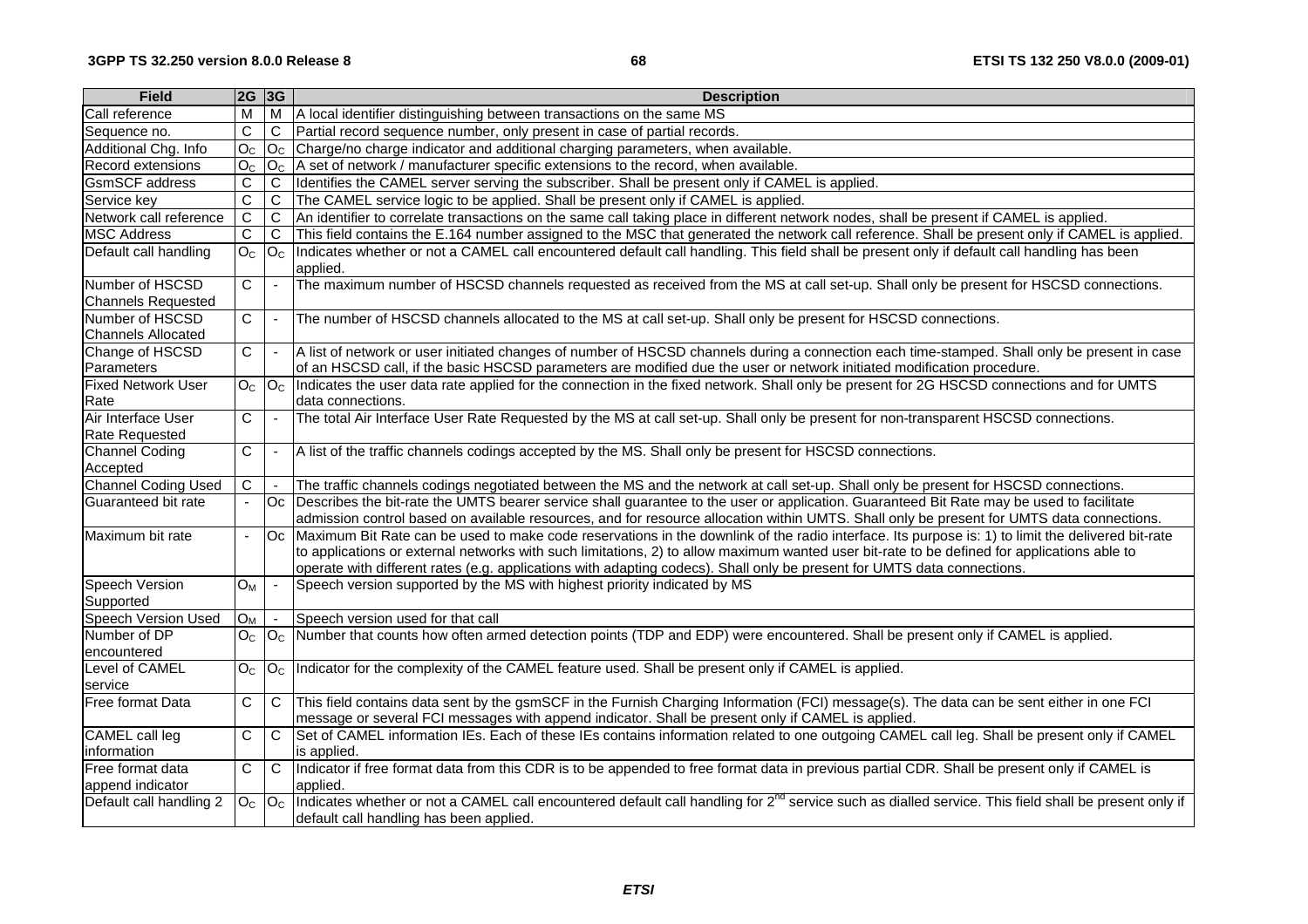| <b>Field</b>                | 2G 3G          |                                  | <b>Description</b>                                                                                                                                                                                                                                                                                                                                                                                            |
|-----------------------------|----------------|----------------------------------|---------------------------------------------------------------------------------------------------------------------------------------------------------------------------------------------------------------------------------------------------------------------------------------------------------------------------------------------------------------------------------------------------------------|
| <b>GsmSCF</b> address 2     | C              | C                                | Identifies the CAMEL server serving the subscriber for $2^{nd}$ service such as dialled service. Shall be present only if CAMEL is applied for $2^{nd}$                                                                                                                                                                                                                                                       |
|                             |                |                                  | service.                                                                                                                                                                                                                                                                                                                                                                                                      |
| Service key 2               | $\mathbf C$    | C                                | The CAMEL service logic to be applied for 2 <sup>nd</sup> service such as dialled service. Shall be present only if CAMEL is applied for 2 <sup>nd</sup> service.                                                                                                                                                                                                                                             |
| Free format Data 2          | $\overline{C}$ | C                                | This field contains data sent by the gsmSCF in the FCI message(s) for $2^{nd}$ service such as dialled service. The data can be sent either in one                                                                                                                                                                                                                                                            |
|                             |                |                                  | FCI message or several FCI messages with append indicator. Shall be present only if CAMEL is applied for 2 <sup>nd</sup> service.                                                                                                                                                                                                                                                                             |
| <b>Free format data</b>     | C              | C                                | Indicator if free format data for 2 <sup>nd</sup> service from this CDR is to be appended to free format data in previous partial CDR. Shall be present only if                                                                                                                                                                                                                                               |
| append indicator 2          |                |                                  | CAMEL is applied for 2 <sup>nd</sup> service.                                                                                                                                                                                                                                                                                                                                                                 |
| <b>System Type</b>          | $\blacksquare$ | M                                | This field indicates the use of GERAN, UTRAN (or a value of unknown). This field is present when either the UTRAN or GERAN air-interface is<br>used on call set-up. For an open CDR in a 2G NE (responsible for the CDR), the field is not present (even if the call is handed off to a 3G air<br>interface). For a CDR in a 3G NE (responsible for the CDR), the value unknown shall be used after handover. |
| <b>Location Routing</b>     | $\sim$         | $ O_C $                          | Location Routing Number for Number Portability feature                                                                                                                                                                                                                                                                                                                                                        |
| Number (LRN)                |                |                                  |                                                                                                                                                                                                                                                                                                                                                                                                               |
| <b>LRN Source Indicator</b> |                | O <sub>c</sub>                   | LRN Source Indicator tells the source of the LRN                                                                                                                                                                                                                                                                                                                                                              |
| <b>LRN Query Status</b>     |                | O <sub>c</sub>                   | Status of Number Portability query.                                                                                                                                                                                                                                                                                                                                                                           |
| Indicator                   |                |                                  |                                                                                                                                                                                                                                                                                                                                                                                                               |
| <b>JIP Parameter</b>        |                | O <sub>c</sub>                   | Jurisdiction Information Parameter                                                                                                                                                                                                                                                                                                                                                                            |
| UIP Source Indicator        |                | O <sub>c</sub>                   | JIP Source Indicator tells the source of the JIP                                                                                                                                                                                                                                                                                                                                                              |
| <b>JIP Query Status</b>     | $\blacksquare$ | $\overline{\text{O}}_{\text{C}}$ | Status of Number Portability query.                                                                                                                                                                                                                                                                                                                                                                           |
| Indicator                   |                |                                  |                                                                                                                                                                                                                                                                                                                                                                                                               |
| Partial Record Type         | O <sub>C</sub> | O <sub>C</sub>                   | Indicates the event (time limit etc.) that caused the generation of a partial record.                                                                                                                                                                                                                                                                                                                         |
| Reason for service          |                | O <sub>C</sub>                   | Indicates the type of service change and fallback.                                                                                                                                                                                                                                                                                                                                                            |
| change                      |                |                                  |                                                                                                                                                                                                                                                                                                                                                                                                               |
| Service change              | $\blacksquare$ | O <sub>C</sub>                   | Indicates the service change initiator.                                                                                                                                                                                                                                                                                                                                                                       |
| linitiator                  |                |                                  |                                                                                                                                                                                                                                                                                                                                                                                                               |
| <b>Redial Attempt</b>       |                |                                  | $ O_C $  Indicates to the network that a call is the result of a redial attempt to switch from speech to multimedia or vice-versa                                                                                                                                                                                                                                                                             |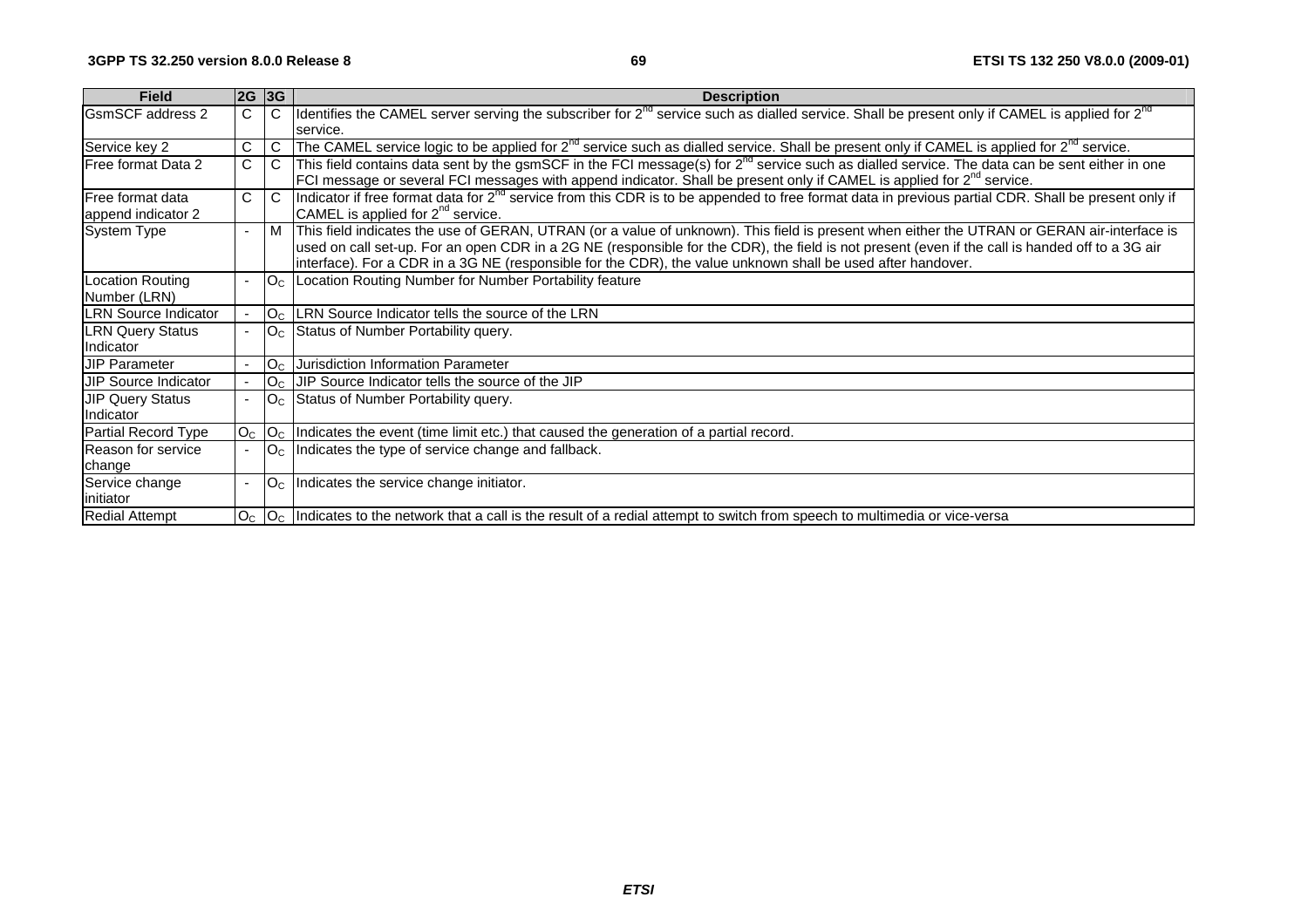# 6.1.3.2 Mobile originated emergency call attempt

If the generation of MOC records is enabled then an MOC emergency record shall be created for each outgoing emergency call attempt made by a mobile station. These records shall be produced in the originating MSC.

| <b>Field</b>                  | 2G 3G          |                         | <b>Description</b>                                                                                                                                                   |
|-------------------------------|----------------|-------------------------|----------------------------------------------------------------------------------------------------------------------------------------------------------------------|
| Record Type                   | M              | $\overline{M}$          | Mobile originated.                                                                                                                                                   |
| Served IMSI                   | $\overline{C}$ | $\overline{C}$          | IMSI of the calling party in case of an emergency call with a SIM card.                                                                                              |
| Served IMEI                   | $\overline{C}$ | $\overline{\mathsf{C}}$ | IMEI of the calling mobile equipment if available.                                                                                                                   |
| Served MSISDN                 |                |                         | $ O_{\rm C} O_{\rm C} $ The primary MSISDN of the calling party, if supplied by the UE.                                                                              |
| Translated                    |                |                         | $O_{C}$ $O_{C}$ The called number after digit translation within the MSC (if applicable)                                                                             |
| Number                        |                |                         |                                                                                                                                                                      |
| <b>Recording Entity</b>       | M              | M                       | The E.164 number of the visited MSC producing the record.                                                                                                            |
| Incoming TKGP                 |                |                         | $ O_M O_C $ The MSC trunk group on which the call originated, usually from the BSS. If available in 3G, this parameter shall be supplied.                            |
| Outgoing TKGP                 |                |                         | $ O_M O_C $ The trunk group on which the call left the MSC. If available in 3G, this parameter shall be supplied.                                                    |
| Location                      | м              | M                       | The identity of the cell or the SAC in which the call originated including the location area code and MCC+MNC.                                                       |
| Change of                     |                |                         | $ O_C O_C $ A list of changes in Location Area Code / Service Area Code / Cell Id and MCC+MNC. Each time-stamped.                                                    |
| Location                      |                |                         |                                                                                                                                                                      |
| Basic service                 | M M            |                         | Teleservice 'emergency call'.                                                                                                                                        |
| <b>AOC Parameters</b>         |                |                         | $ O_C $ $O_C $ The charge advice parameters sent to the MS on call set-up. This field shall be supplied only when AoC parameters have been sent.                     |
| Change of AOC                 |                |                         | $ O_C $ $ O_C $ New AOC parameters sent to the MS e.g. as a result of a tariff switch over, including the time at which the new set was applied. This field shall be |
| Parameters                    |                |                         | supplied only when AoC parameters have been sent.                                                                                                                    |
| <b>MS Classmark</b>           | М              | M                       | The mobile station classmark employed on call set-up.                                                                                                                |
| Change of                     |                |                         | $OC$  O <sub>c</sub>  A list of changes to the classmark during the connection each time-stamped                                                                     |
| classmark                     |                |                         |                                                                                                                                                                      |
| Event time                    | C              | IC.                     | Seizure time: time of incoming traffic channel seizure (for unsuccessful call attempts)                                                                              |
| stamps:                       |                |                         |                                                                                                                                                                      |
|                               | C              | C                       | Answer time: time of answer (for successful calls)                                                                                                                   |
|                               | O <sub>M</sub> |                         | $ O_M $ Release time: time of traffic channel release                                                                                                                |
| Call duration                 | M              | <b>IM</b>               | The chargeable duration of the connection for successful calls, the holding time for call attempts.                                                                  |
| Radio Chan.                   | $O_M$ -        |                         | The type of radio traffic channel (full / half etc.) requested by the MS.                                                                                            |
| Requested                     |                |                         |                                                                                                                                                                      |
| Radio Chan. Used M            |                |                         | The type of radio channel used (full or half rate).                                                                                                                  |
| Change of Rad.                | O <sub>C</sub> |                         | A list of changes each time stamped                                                                                                                                  |
| Chan.<br>Cause for            |                |                         | The reason for the release of the connection.                                                                                                                        |
|                               | M M            |                         |                                                                                                                                                                      |
| termination                   |                |                         | $O_M$ $O_M$ A more detailed reason for the release of the connection.                                                                                                |
| Diagnostics<br>Call reference | M              | M                       | A local identifier distinguishing between transactions on the same MS                                                                                                |
|                               | $\overline{C}$ | $\overline{C}$          | Partial record sequence number, only present in case of partial records.                                                                                             |
| Sequence no.<br>Record        |                |                         | $O_{C}$ $O_{C}$ A set of network/ manufacturer specific extensions to the record, when available.                                                                    |
| extensions                    |                |                         |                                                                                                                                                                      |
| <b>System Type</b>            |                | M                       | This field indicates the use of GERAN, UTRAN (or a value of unknown). This field is present when either the UTRAN or GERAN air-interface is used                     |
|                               |                |                         | on call set-up. For an open CDR in a 2G NE (responsible for the CDR), the field is not present (even if the call is handed off to a 3G air interface). For           |
|                               |                |                         |                                                                                                                                                                      |

#### **Table 6.1.3.2: MOC emergency record**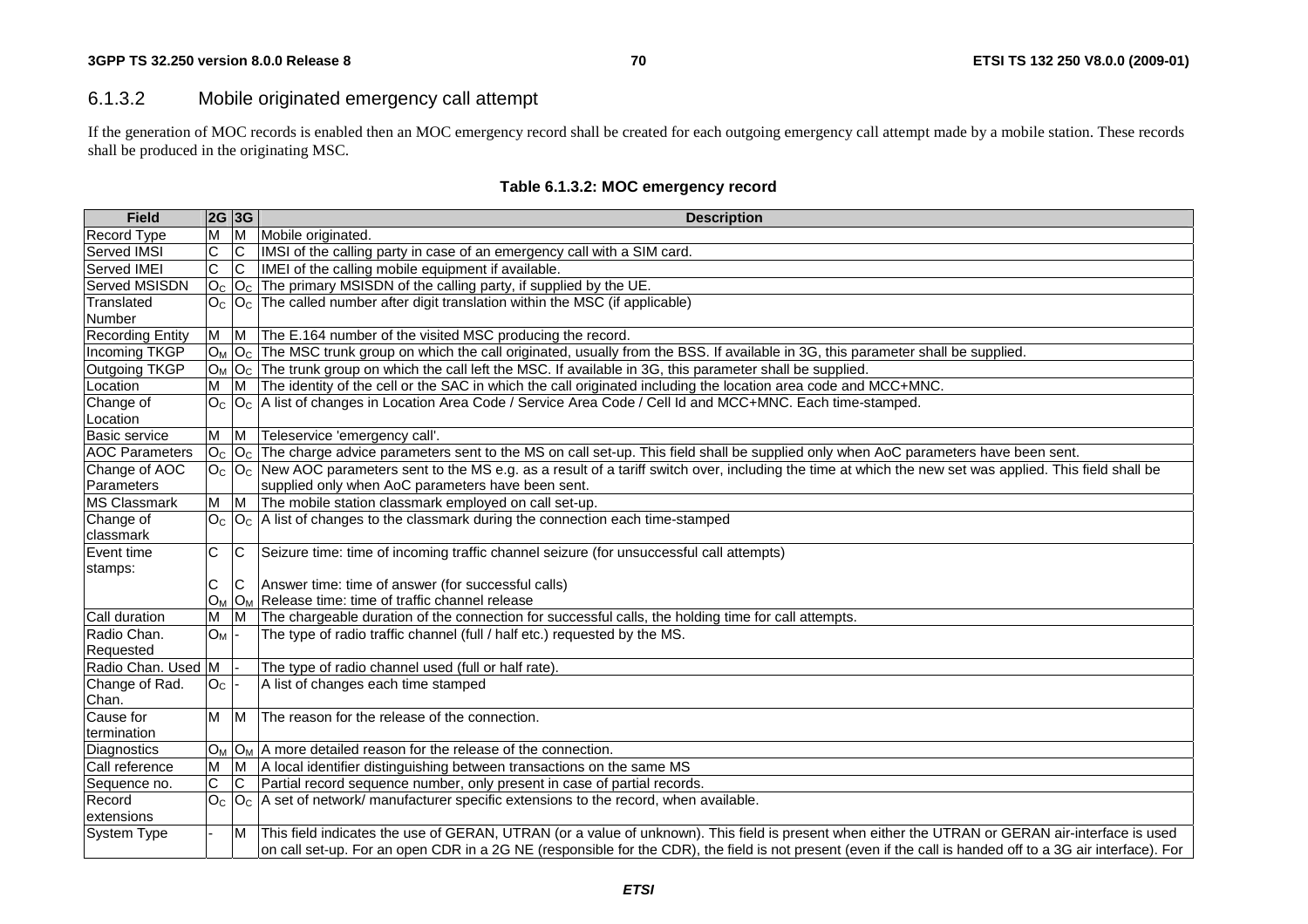| Field                                | 2G 3G | <b>Description</b>                                                                               |
|--------------------------------------|-------|--------------------------------------------------------------------------------------------------|
|                                      |       | a CDR in a 3G NE (responsible for the CDR), the value unknown shall be used after handover.      |
| <b>Partial Record</b><br><b>Type</b> |       | $\epsilon$ Indicates the event (time limit etc.) that caused the generation of a partial record. |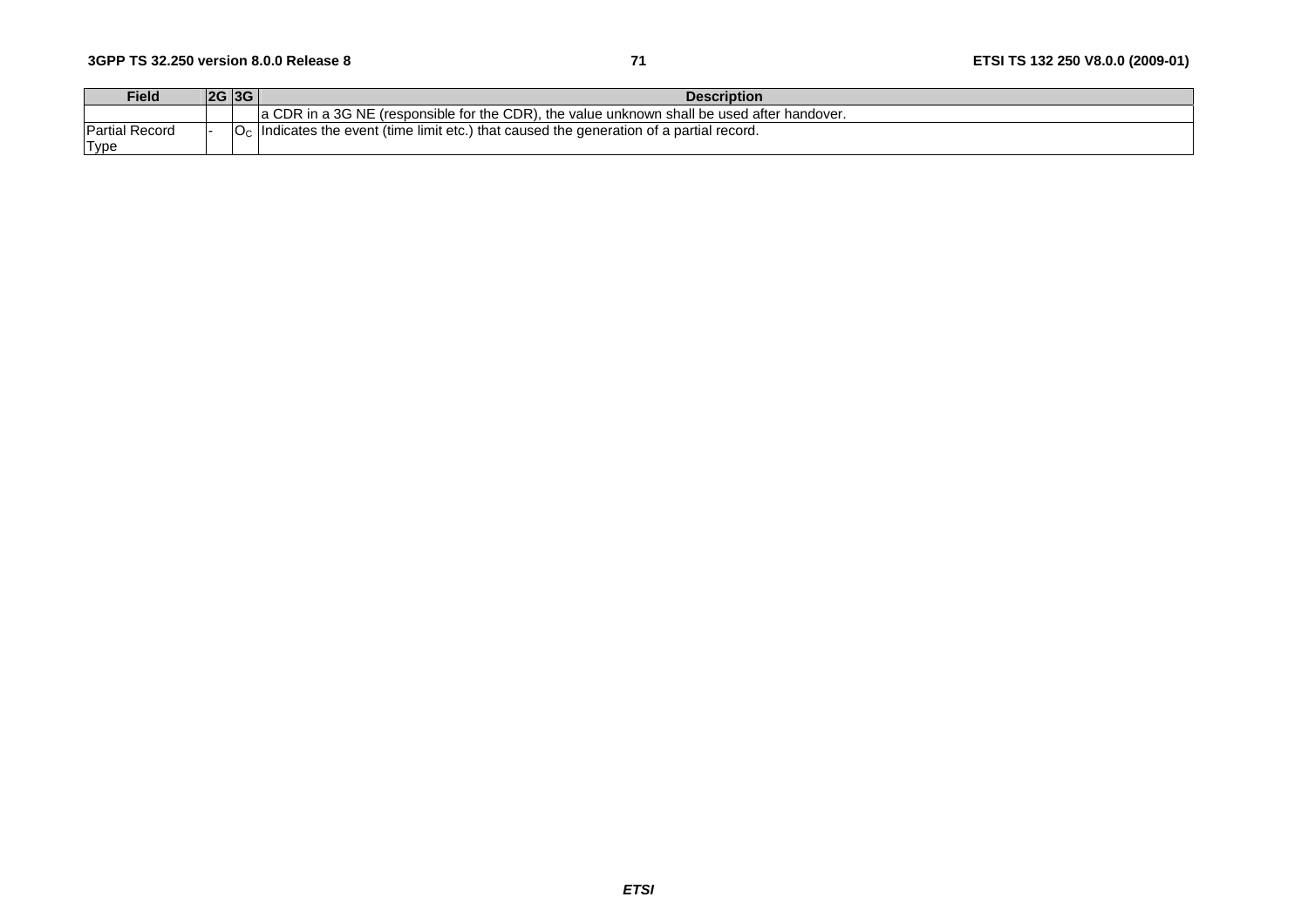## 6.1.3.3 Mobile originated call forwarding attempt

If the generation of MOC records is enabled in the forwarding MSC then the forwarding MSC shall produce an MOC record for the forwarded-leg of the call.

| <b>Field</b>                  | $ 2G $ 3G        |                         | <b>Description</b>                                                                                                                                |  |  |  |  |
|-------------------------------|------------------|-------------------------|---------------------------------------------------------------------------------------------------------------------------------------------------|--|--|--|--|
| Record Type                   | М                | M                       | Mobile originated.                                                                                                                                |  |  |  |  |
| <b>Served IMSI</b>            | M                | M                       | IMSI of the calling party.                                                                                                                        |  |  |  |  |
| Served MSISDN                 | $O_M$            | $O_M$                   | The MSISDN of the forwarding party.                                                                                                               |  |  |  |  |
| <b>Calling Number</b>         | $O_c$            | $O_c$                   | The address of the calling party.                                                                                                                 |  |  |  |  |
| <b>Called Number</b>          | М                | ΙM                      | The address of the "forwarded-to" party.                                                                                                          |  |  |  |  |
| <b>Translated Number</b>      | O <sub>C</sub>   | O <sub>C</sub>          | The called number after digit translation within the MSC (if applicable)                                                                          |  |  |  |  |
| <b>Connected Number</b>       | O <sub>C</sub>   | O <sub>C</sub>          | The number of the connected party if different to the Called Number                                                                               |  |  |  |  |
| Roaming Number                | O <sub>C</sub>   | O <sub>C</sub>          | The Mobile Station Roaming Number employed to route this connection,                                                                              |  |  |  |  |
|                               |                  |                         | if applicable.                                                                                                                                    |  |  |  |  |
| <b>Recording Entity</b>       | M                | $\overline{M}$          | The E.164 number of the forwarding MSC                                                                                                            |  |  |  |  |
| Incoming TKGP                 | $O_M$            | $O_M$                   | The MSC trunk group on which the call originated at the forwarding MSC.                                                                           |  |  |  |  |
| Outgoing TKGP                 | $O_M$            |                         | $ O_M $ The trunk group on which the call left the forwarding MSC                                                                                 |  |  |  |  |
| Basic service                 | C                | IC.                     | Bearer or teleservice employed, not always available e.g. in case of call forwarding unconditional.                                               |  |  |  |  |
| Rate Adaptation               | O <sub>C</sub>   |                         | $ O_C $ Present if "rate adaption" parameters for the basic service were signalled between the MS/UE and the network, see 3GPP TS 24.008 [208].   |  |  |  |  |
|                               |                  |                         | May not always be available in this CDR type.                                                                                                     |  |  |  |  |
| <b>Transparency Indicator</b> | $\mathsf{C}$     | $\overline{C}$          | Indicates whether the basic service was used in transparent or non-transparent mode. This parameter is provided only for those basic              |  |  |  |  |
|                               |                  |                         | services which may be employed in both transparent and non-transparent mode.                                                                      |  |  |  |  |
| <b>Fixed Network User</b>     | $\overline{O}_C$ |                         | $ O_C $ Indicates the user data rate applied for the connection in the fixed network. Shall only be present for 2G HSCSD connections and for UMTS |  |  |  |  |
| Rate                          |                  |                         | data connections.                                                                                                                                 |  |  |  |  |
| ChangeOfService               | O <sub>C</sub>   |                         | $ O_C $ A list of changes of basic service during a connection each time-stamped.                                                                 |  |  |  |  |
| <b>Supplementary Services</b> | $\mathsf{C}$     | <b>C</b>                | Supplementary services invoked as a result of this connection, if this information is available to the forwarding node. This field shall be       |  |  |  |  |
|                               |                  |                         | present when one or more supplementary services have been invoked.                                                                                |  |  |  |  |
| Event time stamps:            | C                | C                       | Seizure time: time of incoming traffic channel seizure (for unsuccessful call attempts)                                                           |  |  |  |  |
|                               | C                | $\mathsf{C}$            | Answer time: time of answer (for successful calls)                                                                                                |  |  |  |  |
|                               | O <sub>M</sub>   |                         | O <sub>M</sub> Release time: time of traffic channel release                                                                                      |  |  |  |  |
| Call duration                 | M                | M                       | The chargeable duration of the connection for successful calls, the holding time of call attempts.                                                |  |  |  |  |
| Data volume                   | $\overline{C}$   |                         | The number of data segments transmitted if available at the MSC                                                                                   |  |  |  |  |
| Cause for termination         | M                | $\overline{\mathsf{M}}$ | The reason for the release of the connection.                                                                                                     |  |  |  |  |
| Diagnostics                   | $O_M$            |                         | $ O_M $ A more detailed reason for the release of the connection.                                                                                 |  |  |  |  |
| Call reference                | M                | M                       | A local identifier distinguishing between transactions on the same MS                                                                             |  |  |  |  |
| Sequence no.                  | C                | C                       | Partial record sequence number, only present in case of partial records.                                                                          |  |  |  |  |
| Additional Chg. Info          | O <sub>C</sub>   | $\circ$                 | Charge/no charge indicator and additional charging parameters, when available.                                                                    |  |  |  |  |
| <b>Record extensions</b>      | $\overline{O}_C$ | O <sub>C</sub>          | A set of network/ manufacturer specific extensions to the record, when available.                                                                 |  |  |  |  |
| <b>GsmSCF</b> address         | $\overline{C}$   | C                       | Identifies the CAMEL server serving the subscriber. Shall be present only if CAMEL is applied.                                                    |  |  |  |  |
| Service key                   | $\overline{C}$   | $\overline{C}$          | The CAMEL service logic to be applied. Shall be present only if CAMEL is applied.                                                                 |  |  |  |  |
| Network call reference        | C                | ົດ                      | An identifier to correlate transactions on the same call taking place in different network nodes, shall be present if CAMEL is applied.           |  |  |  |  |
| <b>MSC Address</b>            | $\overline{C}$   | C                       | This field contains the E.164 number assigned to the MSC that generated the network call reference. Shall be present only if CAMEL is             |  |  |  |  |
|                               |                  |                         | applied.                                                                                                                                          |  |  |  |  |

## **Table 6.1.3.3: MOC, call forwarding record**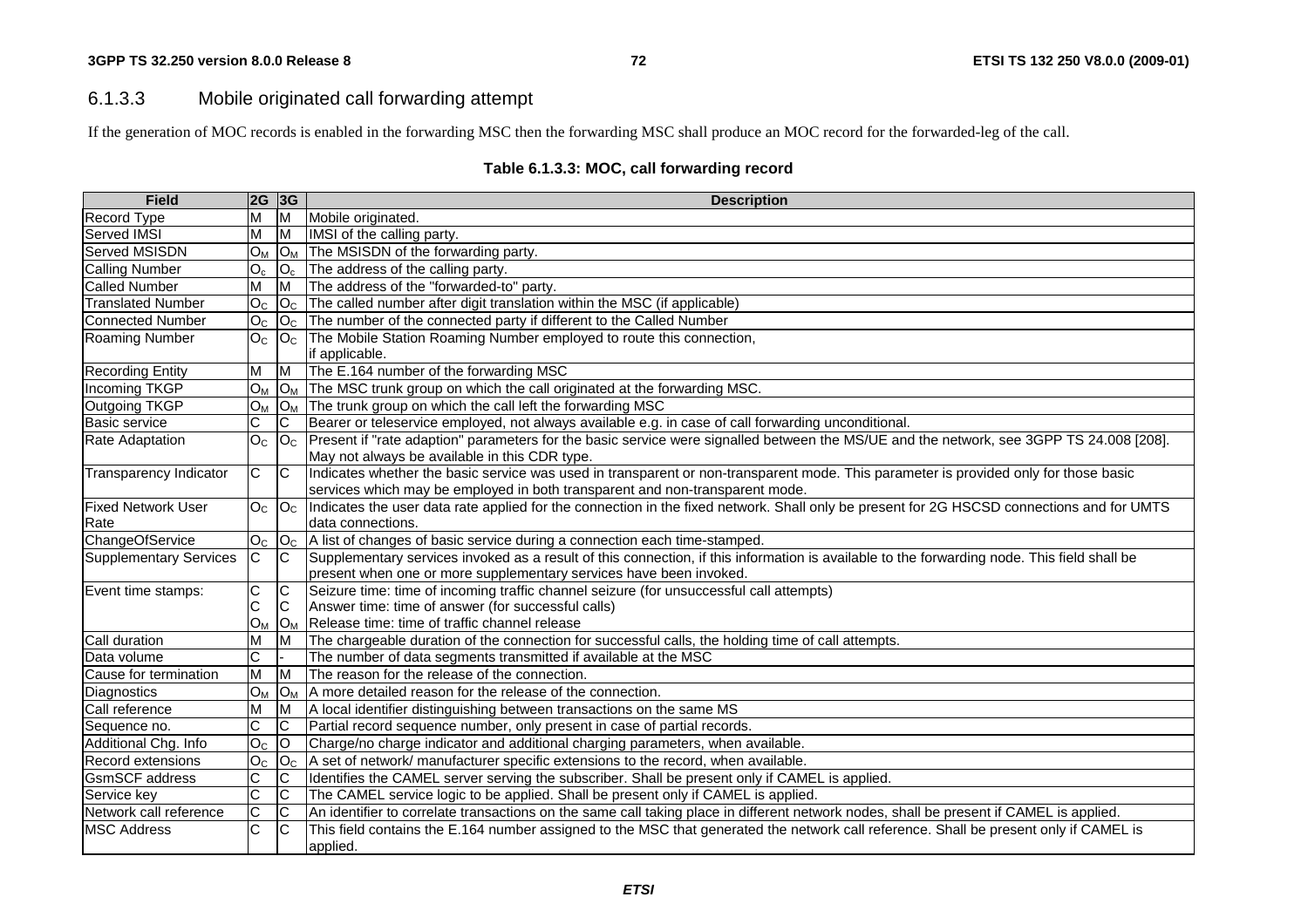| <b>Field</b>                            |                | 2G 3G            | <b>Description</b>                                                                                                                                                                                                                                                                      |  |  |  |  |
|-----------------------------------------|----------------|------------------|-----------------------------------------------------------------------------------------------------------------------------------------------------------------------------------------------------------------------------------------------------------------------------------------|--|--|--|--|
| <b>CAMEL</b> initiated CF<br>lindicator | C              | $\mathsf{C}$     | Indicates that the CAMEL server initiated call forwarding. Shall be present only if CAMEL is applied.                                                                                                                                                                                   |  |  |  |  |
| Default call handling                   | O <sub>C</sub> | O <sub>C</sub>   | Indicates whether or not a CAMEL call encountered default call handling. This field shall be present only if default call handling has been<br>applied.                                                                                                                                 |  |  |  |  |
| Number of DP<br>lencountered            | O <sub>C</sub> | O <sub>c</sub>   | Number that counts how often armed detection points (TDP and EDP) were encountered. Shall be present only if CAMEL is applied.                                                                                                                                                          |  |  |  |  |
| Level of CAMEL service                  | O <sub>C</sub> |                  | $ O_C $ Indicator of the complexity of the CAMEL feature used. Shall be present only if CAMEL is applied.                                                                                                                                                                               |  |  |  |  |
| Free format Data                        | C              | $\overline{C}$   | This field contains data sent by the gsmSCF in the Furnish Charging Information (FCI) messages. The data can be sent either in one FCI<br>message or several FCI messages with append indicator. Shall be present only if CAMEL is applied.                                             |  |  |  |  |
| CAMEL call leg<br>information           | $\mathsf{C}$   | $\overline{C}$   | Set of CAMEL information IEs. Each of these IEs contains information related to one outgoing CAMEL call leg. Shall be present only if<br>CAMEL is applied.                                                                                                                              |  |  |  |  |
| Free format data append<br>indicator    | C              | $\overline{C}$   | Indicator if free format data from this CDR is to be appended to free format data in previous partial CDR. Shall be present only if CAMEL is<br>applied.                                                                                                                                |  |  |  |  |
| Default call handling 2                 | O <sub>C</sub> | $\overline{O}_C$ | Indicates whether or not a CAMEL call encountered default call handling for 2 <sup>nd</sup> service such as dialled service. This field shall be present<br>only if default call handling has been applied.                                                                             |  |  |  |  |
| <b>GsmSCF</b> address 2                 | C.             | $\overline{C}$   | Identifies the CAMEL server serving the subscriber for 2 <sup>nd</sup> service such as dialled service. Shall be present only if CAMEL is applied for 2 <sup>nd</sup><br>service.                                                                                                       |  |  |  |  |
| Service key 2                           | $\mathsf{C}$   | $\overline{C}$   | The CAMEL service logic to be applied for 2 <sup>nd</sup> service such as dialled service. Shall be present only if CAMEL is applied for 2 <sup>nd</sup> service.                                                                                                                       |  |  |  |  |
| Free format Data 2                      | C.             | $\overline{C}$   | This field contains data sent by the gsmSCF in the FCI message(s) for $2^{nd}$ service such as dialled service. The data can be sent either in one<br>FCI message or several FCI messages with append indicator. Shall be present only if CAMEL is applied for 2 <sup>nd</sup> service. |  |  |  |  |
| Free format data append<br>indicator 2  | C              |                  | Indicator if free format data for 2 <sup>nd</sup> service from this CDR is to be appended to free format data in previous partial CDR. Shall be present only<br>if CAMEL is applied for 2 <sup>nd</sup> service.                                                                        |  |  |  |  |
| <b>Location Routing</b><br>Number (LRN) |                | $O_c$            | Location Routing Number for Number Portability feature                                                                                                                                                                                                                                  |  |  |  |  |
| <b>LRN Source Indicator</b>             |                |                  | O <sub>C</sub> LRN Source Indicator tells the source of the LRN                                                                                                                                                                                                                         |  |  |  |  |
| <b>LRN Query Status</b><br>Indicator    |                | O <sub>C</sub>   | Status of Number Portability query.                                                                                                                                                                                                                                                     |  |  |  |  |
| <b>JIP Parameter</b>                    |                | O <sub>C</sub>   | Jurisdiction Information Parameter                                                                                                                                                                                                                                                      |  |  |  |  |
| JIP Source Indicator                    |                | O <sub>C</sub>   | JIP Source Indicator tells the source of the JIP                                                                                                                                                                                                                                        |  |  |  |  |
| <b>JIP Query Status</b><br>Indicator    |                | O <sub>C</sub>   | Status of Number Portability query.                                                                                                                                                                                                                                                     |  |  |  |  |
| Partial Record Type                     |                |                  | $ O_{C} $ Indicates the event (time limit etc.) that caused the generation of a partial record.                                                                                                                                                                                         |  |  |  |  |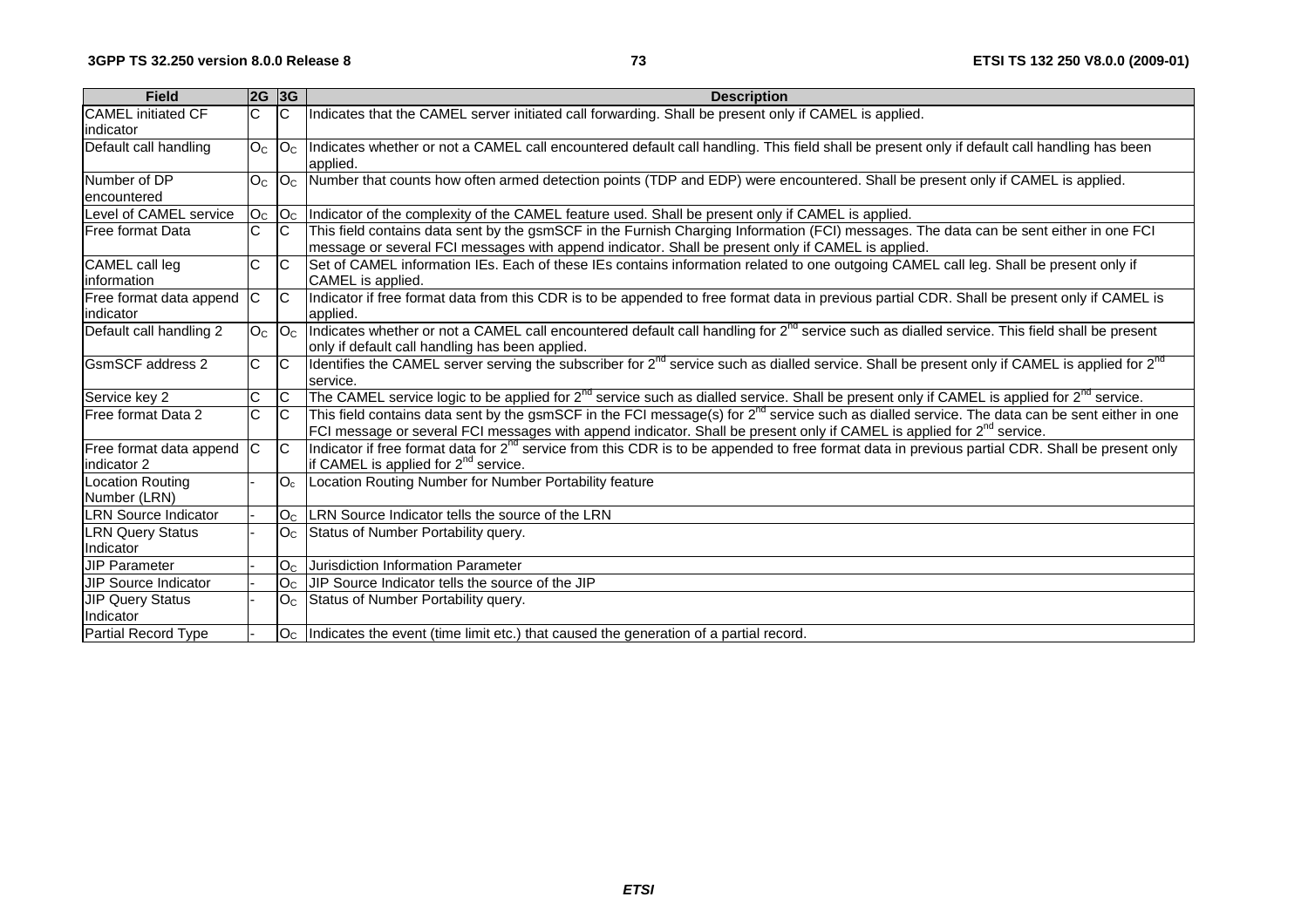## 6.1.3.4 Mobile terminated call attempt

If the generation of these records is enabled, then an MTC record shall be created for each incoming call attempt made for a mobile station. The MTC records shall be produced in the terminating MSC.

| <b>Field</b>                  | 2G 3G          |                       | <b>Description</b>                                                                                                                                               |  |  |  |  |  |
|-------------------------------|----------------|-----------------------|------------------------------------------------------------------------------------------------------------------------------------------------------------------|--|--|--|--|--|
| <b>Record Type</b>            | M              |                       | M Mobile Terminated.                                                                                                                                             |  |  |  |  |  |
| Served IMSI                   | M              | l M                   | IMSI of the called party.                                                                                                                                        |  |  |  |  |  |
| Served IMEI                   | C              | C                     | IMEI of the called ME, if available.                                                                                                                             |  |  |  |  |  |
| Served MSISDN                 | $O_M$          |                       | $ O_M $ The MSISDN of the called party.                                                                                                                          |  |  |  |  |  |
| <b>Calling Number</b>         | C              | C                     | The number of the calling party if available.                                                                                                                    |  |  |  |  |  |
| <b>Connected Number</b>       | O <sub>C</sub> | O <sub>c</sub>        | Only relevant in case of call forwarding where the "forwarded-to" number is recorded.                                                                            |  |  |  |  |  |
| <b>Recording Entity</b>       | M              | l M                   | The E.164 number of the visited (terminating) MSC                                                                                                                |  |  |  |  |  |
| Incoming TKGP                 | $O_M$          |                       | $ O_M $ The MSC trunk group on which the call originated.                                                                                                        |  |  |  |  |  |
| Outgoing TKGP                 | $O_M$          |                       | $ O_C $ The trunk group on which the call left the MSC, usually to the BSS. If available in 3G, this parameter shall be supplied.                                |  |  |  |  |  |
| Location                      | C              | C                     | The identity of the cell or the SAC occupied by the called party when the call was set up, including the location area code and MCC+MNC.                         |  |  |  |  |  |
| Change of Location            | O <sub>c</sub> | O <sub>c</sub>        | A list of changes in Location Area Code / Service Area Code / Cell Id and MCC+MNC. Each time-stamped.                                                            |  |  |  |  |  |
| <b>Basic Service</b>          | M              | l M                   | Bearer or teleservice employed                                                                                                                                   |  |  |  |  |  |
| <b>Rate Adaptation</b>        | O <sub>C</sub> | O <sub>c</sub>        | Present if "rate adaption" parameters for the basic service were signalled between the MS/UE and the network, see 3GPP TS 24.008 [208].                          |  |  |  |  |  |
| <b>Transparency Indicator</b> | C              | C                     | Indicates whether the basic service was used in transparent or non-transparent mode. This parameter is provided only for those basic services                    |  |  |  |  |  |
|                               |                |                       | which may be employed in both transparent and non-transparent mode.                                                                                              |  |  |  |  |  |
| Change of Service             | O <sub>C</sub> | O <sub>c</sub>        | A list of changes of basic service during a connection each time-stamped.                                                                                        |  |  |  |  |  |
| Supplementary                 | C              | C                     | Supplementary services invoked as a result of this connection. This field shall be present when one or more supplementary services have                          |  |  |  |  |  |
| services                      |                |                       | been invoked.                                                                                                                                                    |  |  |  |  |  |
| <b>AOC Parameters</b>         | O <sub>C</sub> |                       | O <sub>C</sub>   The charge advice parameters sent to the MS on call set-up. This field shall be supplied only when AoC parameters have been sent.               |  |  |  |  |  |
| Change of AOC                 | O <sub>C</sub> |                       | O <sub>C</sub> New AOC parameters sent to the MS e.g. as a result of a tariff switch-over, including the time at which the new set was applied. This field shall |  |  |  |  |  |
| Parameters.                   |                |                       | be supplied only when AoC parameters have been sent.                                                                                                             |  |  |  |  |  |
| <b>MS Classmark</b>           | M              | M                     | The mobile station class mark.                                                                                                                                   |  |  |  |  |  |
| Change of Classmark           | O <sub>c</sub> | O <sub>C</sub>        | A list of changes to the classmark during the connection each time-stamped                                                                                       |  |  |  |  |  |
| Event time stamps:            | C              | C                     | Seizure time: time of traffic channel seizure for unsuccessful call attempts                                                                                     |  |  |  |  |  |
|                               | C              | C                     | Answer time: time of answer for successful calls                                                                                                                 |  |  |  |  |  |
|                               | $O_M$          | <b>O</b> <sub>M</sub> | Release time: time of traffic channel release                                                                                                                    |  |  |  |  |  |
| Call duration                 | м              | M                     | The chargeable duration of the connection if successful, the holding time of the call if unsuccessful.                                                           |  |  |  |  |  |
| Data volume                   | $\mathsf{C}$   |                       | The number of data segments transmitted, if available at the MSC                                                                                                 |  |  |  |  |  |
| Radio Chan.                   | $O_M$          |                       | The type of radio traffic channel (full / half etc.) requested by the MS.                                                                                        |  |  |  |  |  |
| Requested                     |                |                       |                                                                                                                                                                  |  |  |  |  |  |
| Radio Chan. Used              | M              |                       | The type of radio channel used (full or half rate).                                                                                                              |  |  |  |  |  |
| Change of Rad. Chan           | O <sub>c</sub> |                       | A list of changes each time stamped                                                                                                                              |  |  |  |  |  |
| Cause for termination         | M              | M                     | The reason for the release of the call.                                                                                                                          |  |  |  |  |  |
| Diagnostics                   | $O_M$          | $O_M$                 | A more detailed reason for the release of the connection.                                                                                                        |  |  |  |  |  |
| Call reference                | M              | M                     | A local identifier distinguishing between transactions at the same MS                                                                                            |  |  |  |  |  |
| Sequence no.                  | С              | C                     | Partial record sequence number, only present in case of partial records.                                                                                         |  |  |  |  |  |
| Additional Chg. Info          | O <sub>C</sub> |                       | $ O_C $ Charge/no charge indicator and additional charging parameters, when available.                                                                           |  |  |  |  |  |

#### **Table 6.1.3.4: MTC record**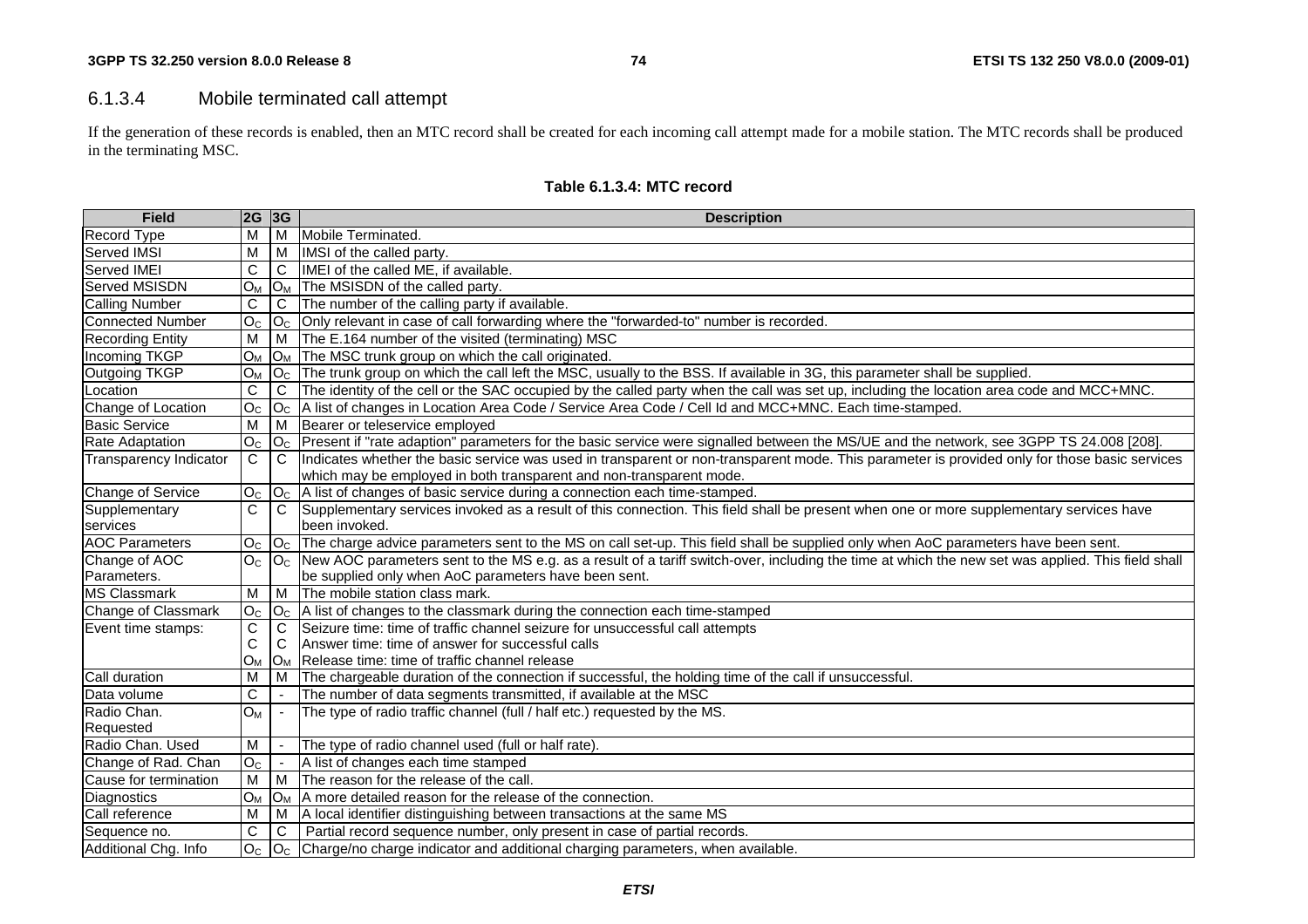| <b>Field</b>                                 | 2G 3G                    |                          | <b>Description</b>                                                                                                                                                                                                                                                                                                                                                                                                                     |  |  |  |  |  |
|----------------------------------------------|--------------------------|--------------------------|----------------------------------------------------------------------------------------------------------------------------------------------------------------------------------------------------------------------------------------------------------------------------------------------------------------------------------------------------------------------------------------------------------------------------------------|--|--|--|--|--|
| <b>Record extensions</b>                     | O <sub>C</sub>           |                          | $ O_{C} $ A set of network/ manufacturer specific extensions to the record, when available.                                                                                                                                                                                                                                                                                                                                            |  |  |  |  |  |
| Network call reference                       | C                        | $\mathbf C$              | An identifier to correlate transactions on the same call taking place in different network nodes, shall be present if CAMEL is applied.                                                                                                                                                                                                                                                                                                |  |  |  |  |  |
| <b>MSC Address</b>                           | $\overline{\text{c}}$    | $\mathsf{C}$             | This field contains the E.164 number assigned to the MSC that generated the network call reference. Shall be present only if CAMEL is<br>applied.                                                                                                                                                                                                                                                                                      |  |  |  |  |  |
| Number of HSCSD<br><b>Channels Requested</b> | $\overline{O_{C}}$       |                          | The maximum number of HSCSD channels requested as received from the MS at call set-up. Shall only be present for HSCSD connections.                                                                                                                                                                                                                                                                                                    |  |  |  |  |  |
| Number of HSCSD<br><b>Channels Allocated</b> | O <sub>C</sub>           | $\overline{\phantom{a}}$ | The number of HSCSD channels allocated to the MS at call set-up. Shall only be present for HSCSD connections.                                                                                                                                                                                                                                                                                                                          |  |  |  |  |  |
| Change of HSCSD<br>Parameters                | O <sub>c</sub>           |                          | A list of network or user initiated changes of number of HSCSD channels during a connection each time-stamped. Shall only be present in<br>case of an HSCSD call, if the basic HSCSD parameters are modified due the user or network initiated modification procedure.                                                                                                                                                                 |  |  |  |  |  |
| <b>Fixed Network User</b><br>Rate            | O <sub>c</sub>           |                          | Indicates the user data rate applied for the connection in the fixed network. Shall only be present for 2G HSCSD connections and for UMTS<br>data connections.                                                                                                                                                                                                                                                                         |  |  |  |  |  |
| Air Interface User Rate<br>Requested         | C                        | $\mathsf{C}$             | The total Air Interface User Rate Requested by the MS at call set-up. Shall only be present for non-transparent HSCSD connections.                                                                                                                                                                                                                                                                                                     |  |  |  |  |  |
| Channel Coding<br>Accepted                   | C                        | $\overline{\phantom{a}}$ | A list of the traffic channels codings accepted by the MS. Shall only be present for HSCSD connections.                                                                                                                                                                                                                                                                                                                                |  |  |  |  |  |
| <b>Channel Coding Used</b>                   | С                        |                          | The traffic channels codings negotiated between the MS and the network at call set-up. Shall only be present for HSCSD connections.                                                                                                                                                                                                                                                                                                    |  |  |  |  |  |
| Guaranteed bit rate                          |                          | Oc                       | Describes the bit-rate the UMTS bearer service shall guarantee to the user or application. Guaranteed Bit Rate may be used to facilitate<br>admission control based on available resources, and for resource allocation within UMTS. Shall only be present for UMTS data connections.                                                                                                                                                  |  |  |  |  |  |
| Maximum bit rate                             | $\sim$                   |                          | Oc Maximum Bit Rate can be used to make code reservations in the downlink of the radio interface. Its purpose is:<br>(1) to limit the delivered bit-rate to applications or external networks with such limitations;<br>(2) to allow maximum wanted user bit-rate to be defined for applications able to operate with different rates (e.g. applications with adapting<br>codecs).<br>Shall only be present for UMTS data connections. |  |  |  |  |  |
| <b>Speech Version Used</b>                   | $O_M$                    |                          | Speech version used for that call                                                                                                                                                                                                                                                                                                                                                                                                      |  |  |  |  |  |
| <b>Speech Version</b><br>Supported           | $O_M$                    |                          | Speech version supported by the MS with highest priority indicated by MS.                                                                                                                                                                                                                                                                                                                                                              |  |  |  |  |  |
| System Type                                  | $\blacksquare$           | M                        | This field indicates the use of GERAN, UTRAN (or a value of unknown). This field is present when either the UTRAN or GERAN air-interface is<br>used on call set-up. For an open CDR in a 2G NE (responsible for the CDR), the field is not present (even if the call is handed off to a 3G air<br>interface). For a CDR in a 3G NE (responsible for the CDR), the value unknown shall be used after handover.                          |  |  |  |  |  |
| Location Routing<br>Number (LRN)             | $\overline{\phantom{a}}$ |                          | O <sub>C</sub> Location Routing Number for Number Portability feature.                                                                                                                                                                                                                                                                                                                                                                 |  |  |  |  |  |
| <b>LRN</b> Source Indicator                  |                          |                          | O <sub>C</sub> LRN Source Indicator tells the source of the LRN.                                                                                                                                                                                                                                                                                                                                                                       |  |  |  |  |  |
| <b>LRN Query Status</b><br>Indicator         | $\blacksquare$           |                          | O <sub>C</sub> Status of Number Portability query.                                                                                                                                                                                                                                                                                                                                                                                     |  |  |  |  |  |
| <b>JIP Parameter</b>                         | $\overline{a}$           | O <sub>C</sub>           | Jurisdiction Information Parameter                                                                                                                                                                                                                                                                                                                                                                                                     |  |  |  |  |  |
| <b>JIP Source Indicator</b>                  |                          | O <sub>C</sub>           | JIP Source Indicator tells the source of the JIP.                                                                                                                                                                                                                                                                                                                                                                                      |  |  |  |  |  |
| <b>JIP</b> Query Status<br>Indicator         | $\overline{a}$           |                          | O <sub>c</sub> Status of Number Portability query.                                                                                                                                                                                                                                                                                                                                                                                     |  |  |  |  |  |
| Partial Record Type                          | O <sub>C</sub>           | O <sub>C</sub>           | Indicates the event (time limit, etc.) that caused the generation of a partial record.                                                                                                                                                                                                                                                                                                                                                 |  |  |  |  |  |
| Reason for service<br>change                 |                          |                          | $ O_C $ Indicates the type of service change and fallback.                                                                                                                                                                                                                                                                                                                                                                             |  |  |  |  |  |
| Service change initiator                     | $\overline{\phantom{a}}$ |                          | $OC$ Indicates the service change initiator.                                                                                                                                                                                                                                                                                                                                                                                           |  |  |  |  |  |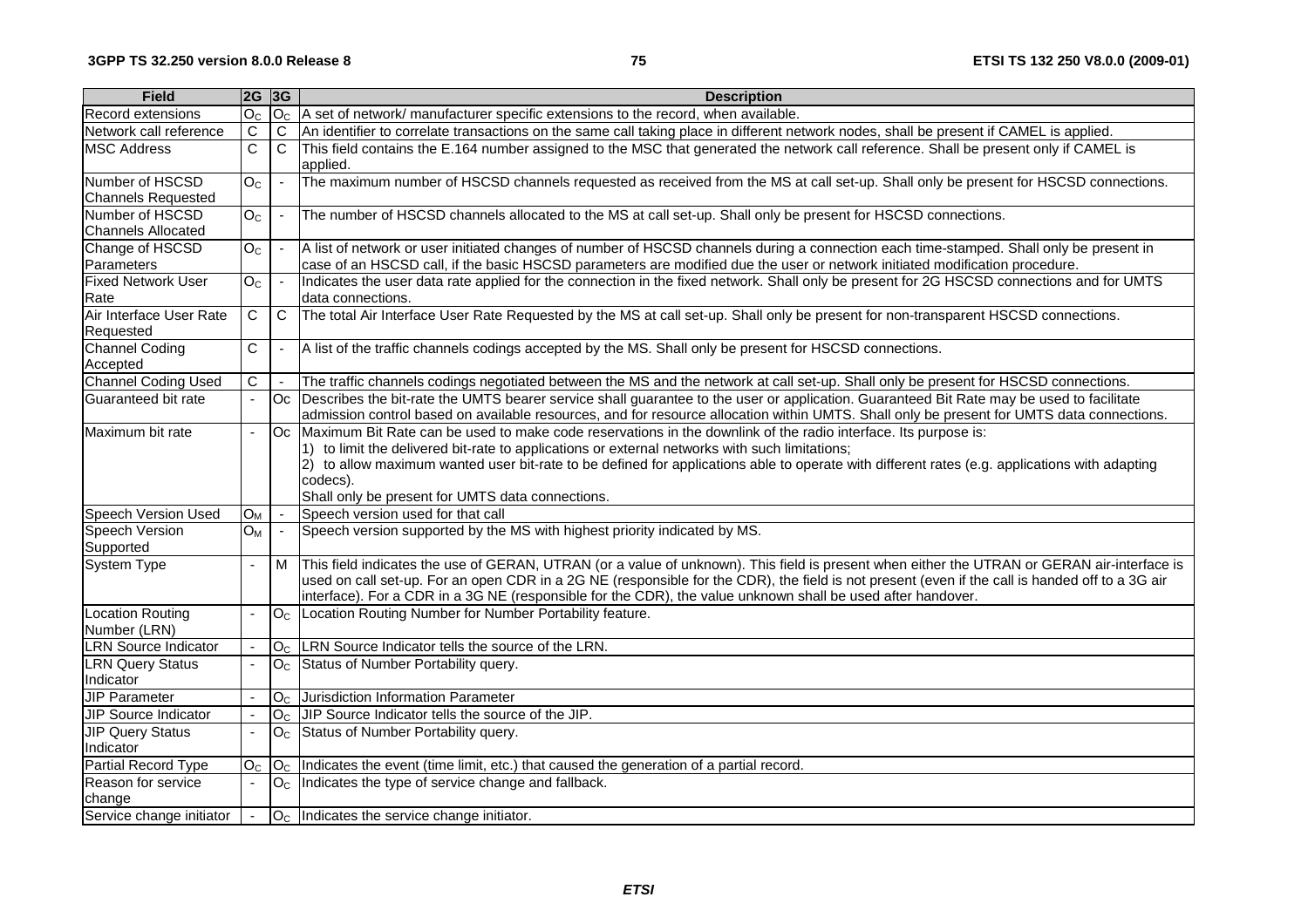## 6.1.3.5 Roaming call attempt

If the generation of these records is enabled then, a roaming record shall be created for each call redirected to a mobile subscriber roaming outside the HPLMN. These roaming records shall be produced in the GMSC of the roaming subscriber's HPLMN.

| <b>Field</b>                   | 2G 3G          |                | <b>Description</b>                                                                                                                                |
|--------------------------------|----------------|----------------|---------------------------------------------------------------------------------------------------------------------------------------------------|
| <b>Record Type</b>             | M              | M              | Roaming record.                                                                                                                                   |
| Served IMSI                    | M              | M              | IMSI of the called (roaming) party.                                                                                                               |
| Served MSISDN                  | Oм             |                | $ O_M $ The MSISDN of the called (roaming) party.                                                                                                 |
| <b>Calling Number</b>          | С              | C              | The address of the calling party, if available.                                                                                                   |
| <b>Roaming Number</b>          | M              | M              | The Mobile Station Roaming Number employed to route this connection.                                                                              |
| <b>Recording Entity</b>        | M              | M              | The E.164 number of the GMSC                                                                                                                      |
| Incoming TKGP                  | $O_M$          |                | $ O_M $ The GMSC trunk group on which the call originated.                                                                                        |
| Outgoing TKGP                  | O <sub>M</sub> |                | $ O_M $ The trunk group on which the call left the GMSC                                                                                           |
| Basic service                  | M              | M              | Bearer or teleservice employed.                                                                                                                   |
| <b>Transparency Indicator</b>  | $\mathsf C$    | $\mathsf{C}$   | Indicates whether the basic service was used in transparent or non-transparent mode. This parameter is provided only for those basic              |
|                                |                |                | services which may be employed in both transparent and non-transparent mode.                                                                      |
| ChangeOfService                |                |                | $O_{C}$  O <sub>C</sub>  A list of changes of basic service during a connection each time-stamped.                                                |
| <b>Supplementary Services</b>  | $\mathsf{C}$   | C              | Supplementary services invoked as a result of this connection. This field shall be present when one or more supplementary services have           |
|                                |                |                | been invoked.                                                                                                                                     |
| Event time stamps              | С              | $\mathsf{C}$   | Seizure time: time of incoming traffic channel seizure (for unsuccessful call attempts)                                                           |
|                                | $\mathsf{C}$   | C              | Answer time: time of answer (for successful calls)                                                                                                |
|                                | $O_M$          |                | O <sub>M</sub> Release time: time of traffic channel release                                                                                      |
| Call duration                  | M              | M              | The chargeable duration of the connection for successful calls, the holding time of call attempts.                                                |
| Data volume                    | C              | C              | The number of data segments transmitted if available at the GMSC                                                                                  |
| Cause for termination          | M              | M              | The reason for the release of the connection.                                                                                                     |
| Diagnostics                    | Oм             |                | $ O_M $ A more detailed reason for the release of the connection.                                                                                 |
| Call reference                 | M              | M              | A local identifier distinguishing between transactions on the same MS                                                                             |
| Sequence no.                   | C              | C              | Partial record sequence number, only present in case of partial records.                                                                          |
| Record extensions              | O <sub>C</sub> |                | $ O_C $ A set of network/ manufacturer specific extensions to the record, when available.                                                         |
| Network call reference         | $\mathsf C$    | C              | An identifier to correlate transactions on the same call taking place in different network nodes, shall be present if CAMEL is applied.           |
| <b>MSC Address</b>             | $\mathbf C$    | C              | This field contains the E.164 number assigned to the MSC that generated the network call reference. Shall be present only if CAMEL is<br>applied. |
| <b>Location Routing Number</b> |                | O <sub>C</sub> | Location Routing Number for Number Portability feature                                                                                            |
| (LRN)                          |                |                |                                                                                                                                                   |
| <b>LRN Source Indicator</b>    |                | O <sub>C</sub> | LRN Source Indicator tells the source of the LRN                                                                                                  |
| <b>LRN Query Status</b>        |                | O <sub>C</sub> | Status of Number Portability query.                                                                                                               |
| Indicator                      |                |                |                                                                                                                                                   |
| JIP Parameter                  |                | O <sub>C</sub> | Jurisdiction Information Parameter                                                                                                                |
| UIP Source Indicator           |                | O <sub>C</sub> | UIP Source Indicator tells the source of the JIP                                                                                                  |
| JIP Query Status Indicator     |                | O <sub>C</sub> | Status of Number Portability query.                                                                                                               |
| Partial Record Type            |                | O <sub>C</sub> | Indicates the event (time limit, etc.) that caused the generation of a partial record.                                                            |

## **Table 6.1.3.5: Roaming record**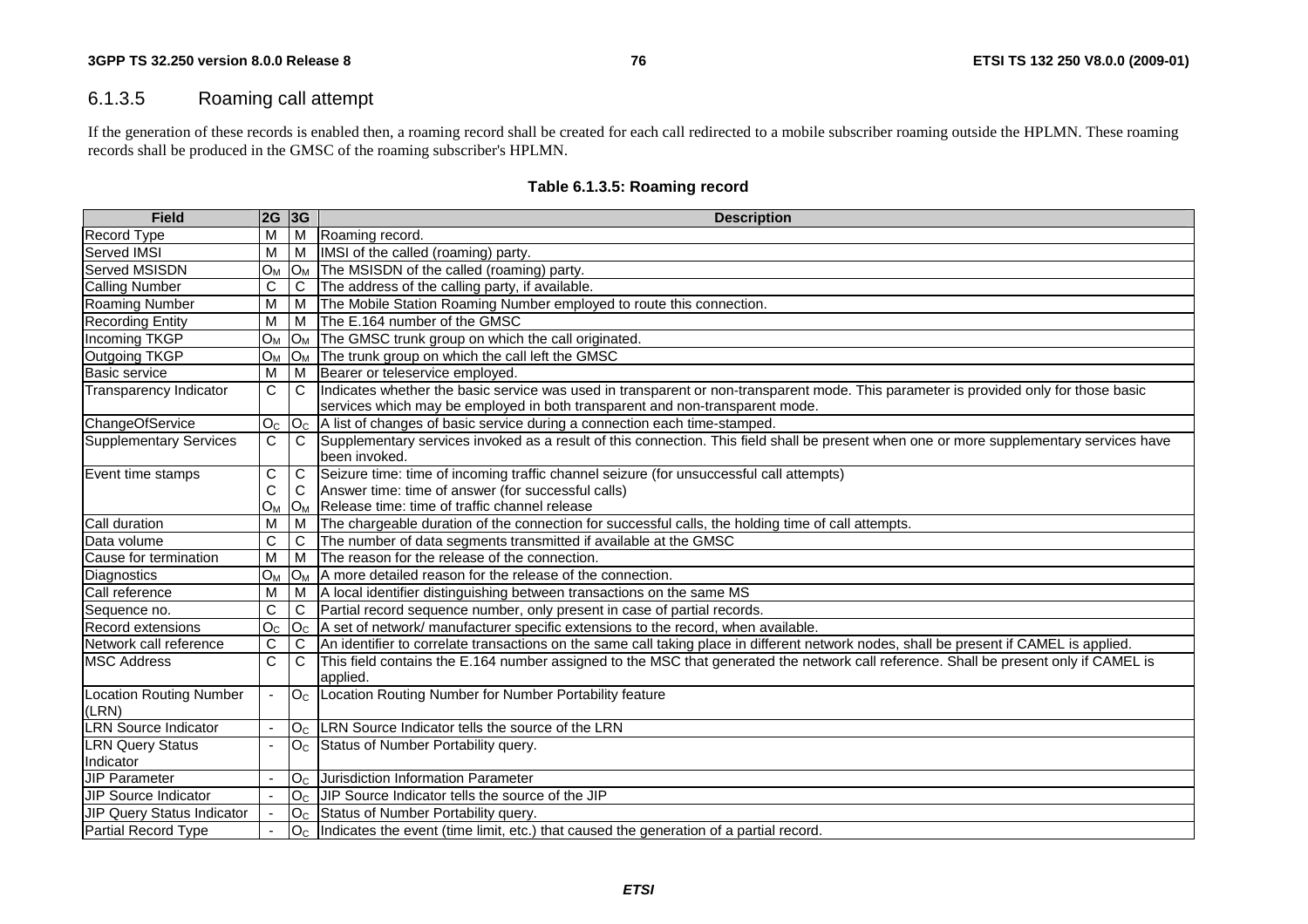# 6.1.3.6 Incoming gateway call attempt

If generation of these records is enabled, an incoming gateway record shall be created for each incoming call attempt received by a gateway MSC from another network. These records, produced in the gateway MSC, may be used to settle accounts with other networks. The generation of gateway records shall not be influenced by the production of MTC records i.e. even if the GMSC and terminating MSC are co-located a gateway record shall still be produced.

| <b>Field</b>                      | 2G 3G          |                            | <b>Description</b>                                                                                                                          |  |  |  |  |
|-----------------------------------|----------------|----------------------------|---------------------------------------------------------------------------------------------------------------------------------------------|--|--|--|--|
| <b>Record Type</b>                | M              | M                          | Incoming gateway record                                                                                                                     |  |  |  |  |
| <b>Calling Number</b>             | C              | C                          | The number of the calling party if available at this node.                                                                                  |  |  |  |  |
| <b>Called Number</b>              | M              | M                          | The address of the called party as seen by the GMSC. This is the number employed by the GMSC for routing.                                   |  |  |  |  |
| <b>Recording Entity</b>           | M              | M                          | The E.164 number of the GMSC                                                                                                                |  |  |  |  |
| Incoming TKGP                     | M              | M                          | The incoming GMSC trunk group on which the call originated.                                                                                 |  |  |  |  |
| Outgoing TKGP                     | $O_M$          | $\mathsf{IO}_{\mathsf{C}}$ | The trunk group on which the call left the GMSC. If available in 3G, this parameter shall be supplied.                                      |  |  |  |  |
| Event time stamps:                | M              | M                          | Seizure time: time of incoming trunk seizure                                                                                                |  |  |  |  |
|                                   | C              | C                          | Answer time: time of answer (successful calls only)                                                                                         |  |  |  |  |
|                                   | $O_M$          | $O_M$                      | Release time: time of incoming trunk release                                                                                                |  |  |  |  |
| Call duration                     | M              | M                          | The accountable duration (answer -> release of incoming trunk) of the connection if successful, the call holding time of the incoming trunk |  |  |  |  |
|                                   |                |                            | for call attempts.                                                                                                                          |  |  |  |  |
| Data Volume                       | $\overline{C}$ |                            | If applicable and known at the GMSC                                                                                                         |  |  |  |  |
| <b>ISDN Bearer Capability</b>     | O <sub>C</sub> | $ O_{C} $                  | Present if this parameter is signalled back from the VMSC to the GMSC in the access transport parameter of the Answer Message (ANM),        |  |  |  |  |
|                                   |                |                            | see 3GPP TS 29.007 [213].                                                                                                                   |  |  |  |  |
| Low Layer Compatibility           | O <sub>C</sub> | O <sub>c</sub>             | Present if this parameter is signalled back from the VMSC to the GMSC in the access transport parameter of the Answer Message (ANM),        |  |  |  |  |
|                                   |                |                            | see 3GPP TS 29.007 [213].                                                                                                                   |  |  |  |  |
| High Layer Compatibility          |                | $O_c$ $O_c$                | Present if this parameter is signalled back from the VMSC to the GMSC in the access transport parameter of the Answer Message (ANM),        |  |  |  |  |
|                                   |                |                            | see 3GPP TS 29.007 [213].                                                                                                                   |  |  |  |  |
| Cause for termination             | M              | M                          | The reason for the release of the connection.                                                                                               |  |  |  |  |
| Diagnostics                       | $O_M$          | $O_M$                      | A more detailed reason for the release of the connection.                                                                                   |  |  |  |  |
| <b>Call Reference</b>             | $\overline{M}$ | M                          | A local identifier distinguishing between transactions.                                                                                     |  |  |  |  |
| Reason for service change         |                | O <sub>c</sub>             | Indicates the type of service change and fallback.                                                                                          |  |  |  |  |
| Service change initiator          | $\blacksquare$ | O <sub>C</sub>             | Indicates the service change initiator.                                                                                                     |  |  |  |  |
| Sequence no.                      | С              | C                          | Partial record sequence number, if applicable.                                                                                              |  |  |  |  |
| Record extensions                 | O <sub>c</sub> | O <sub>c</sub>             | A set of network/ manufacturer specific extensions to the record, when available.                                                           |  |  |  |  |
| <b>Location Routing Number</b>    |                | O <sub>c</sub>             | Location Routing Number for Number Portability feature                                                                                      |  |  |  |  |
| (LRN)                             |                |                            |                                                                                                                                             |  |  |  |  |
| <b>LRN Source Indicator</b>       |                | O <sub>c</sub>             | LRN Source Indicator tells the source of the LRN                                                                                            |  |  |  |  |
| <b>LRN Query Status Indicator</b> |                | O <sub>C</sub>             | Status of Number Portability query.                                                                                                         |  |  |  |  |
| <b>IJIP Parameter</b>             |                | O <sub>C</sub>             | Jurisdiction Information Parameter                                                                                                          |  |  |  |  |
| <b>JIP Source Indicator</b>       | $\blacksquare$ | O <sub>C</sub>             | UIP Source Indicator tells the source of the JIP                                                                                            |  |  |  |  |
| JIP Query Status Indicator        |                | O <sub>c</sub>             | Status of Number Portability query.                                                                                                         |  |  |  |  |
| Partial Record Type               |                | O <sub>C</sub>             | Indicates the event (time limit, etc.) that caused the generation of a partial record.                                                      |  |  |  |  |

**Table 6.1.3.6: Incoming gateway record**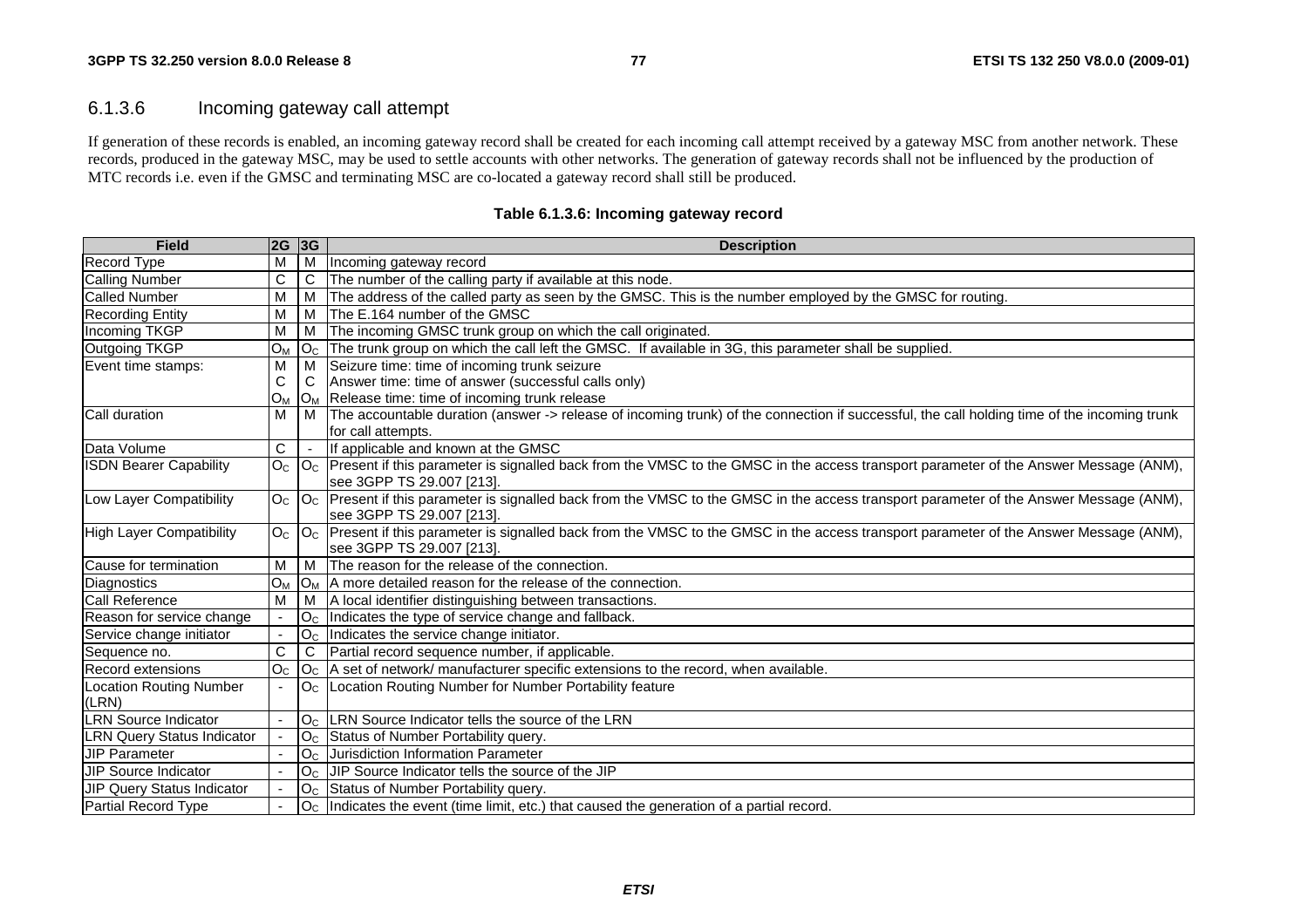# 6.1.3.7 Outgoing gateway call attempt

If generation of these records is enabled, an outgoing gateway record shall be created for each outgoing call attempt from a gateway MSC to another network. These records, produced in the gateway MSC, may be used to settle accounts with other networks. The generation of gateway records shall not be influenced by the production of MOC records i.e. even if the GMSC and originating MSC are co-located a gateway record shall still be produced.

| <b>Field</b>                      | 2G             | 3G             | <b>Description</b>                                                                                                                          |
|-----------------------------------|----------------|----------------|---------------------------------------------------------------------------------------------------------------------------------------------|
| <b>Record Type</b>                |                |                | Outgoing gateway record                                                                                                                     |
| Calling Number                    | С              |                | The number of the calling party if available at this node.                                                                                  |
| <b>Called Number</b>              | М              | ΙM             | The address of the called party as seen by the GMSC. This is the number employed by the GMSC for routing.                                   |
| <b>Recording Entity</b>           | М              | M              | The E.164 number of the GMSC                                                                                                                |
| Incoming TKGP                     | $O_{M}$        | O <sub>C</sub> | The incoming GMSC trunk group on which the call originated. If available in 3G, this parameter shall be supplied.                           |
| Outgoing TKGP                     | М              |                | The trunk group on which the call left the GMSC.                                                                                            |
| Event time stamps:                | M              |                | Seizure time: time of outgoing trunk seizure                                                                                                |
|                                   | С              |                | Answer time: time of answer (successful calls only)                                                                                         |
|                                   | $O_M$          |                | O <sub>M</sub> Release time: time of outgoing trunk release                                                                                 |
| Call duration                     | М              | ΙM             | The accountable duration (answer -> release of outgoing trunk) of the connection if successful, the call holding time of the outgoing trunk |
|                                   |                |                | lfor call attempts.                                                                                                                         |
| Data Volume                       | C              |                | If applicable and known at the GMSC                                                                                                         |
| Cause for termination             |                |                | The reason for the release of the connection.                                                                                               |
| Diagnostics                       | $O_{M}$        | O <sub>M</sub> | A more detailed reason for the release of the connection.                                                                                   |
| <b>Call Reference</b>             | М              |                | A local identifier distinguishing between transactions.                                                                                     |
| Sequence no.                      | C              | IC.            | Partial record sequence number, if applicable.                                                                                              |
| Reason for service change         |                | O <sub>C</sub> | Indicates the type of service change and fallback.                                                                                          |
| Service change initiator          |                |                | $Oc$  Indicates the service change initiator.                                                                                               |
| <b>Record extensions</b>          | O <sub>C</sub> |                | $ O_C $ A set of network/ manufacturer specific extensions to the record, when available.                                                   |
| <b>Location Routing Number</b>    |                | O <sub>C</sub> | Location Routing Number for Number Portability feature                                                                                      |
| (LRN)                             |                |                |                                                                                                                                             |
| <b>LRN Source Indicator</b>       |                | O <sub>c</sub> | LRN Source Indicator tells the source of the LRN                                                                                            |
| <b>LRN Query Status Indicator</b> |                |                | O <sub>C</sub> Status of Number Portability query.                                                                                          |
| <b>JIP Parameter</b>              |                | O <sub>C</sub> | Jurisdiction Information Parameter                                                                                                          |
| <b>JIP Source Indicator</b>       |                | O <sub>C</sub> | JIP Source Indicator tells the source of the JIP                                                                                            |
| JIP Query Status Indicator        |                |                | O <sub>C</sub> Status of Number Portability query.                                                                                          |
| Partial Record Type               |                |                | $O_{C}$  Indicates the event (time limit, etc.) that caused the generation of a partial record.                                             |

#### **Table 6.1.3.7: Outgoing gateway record**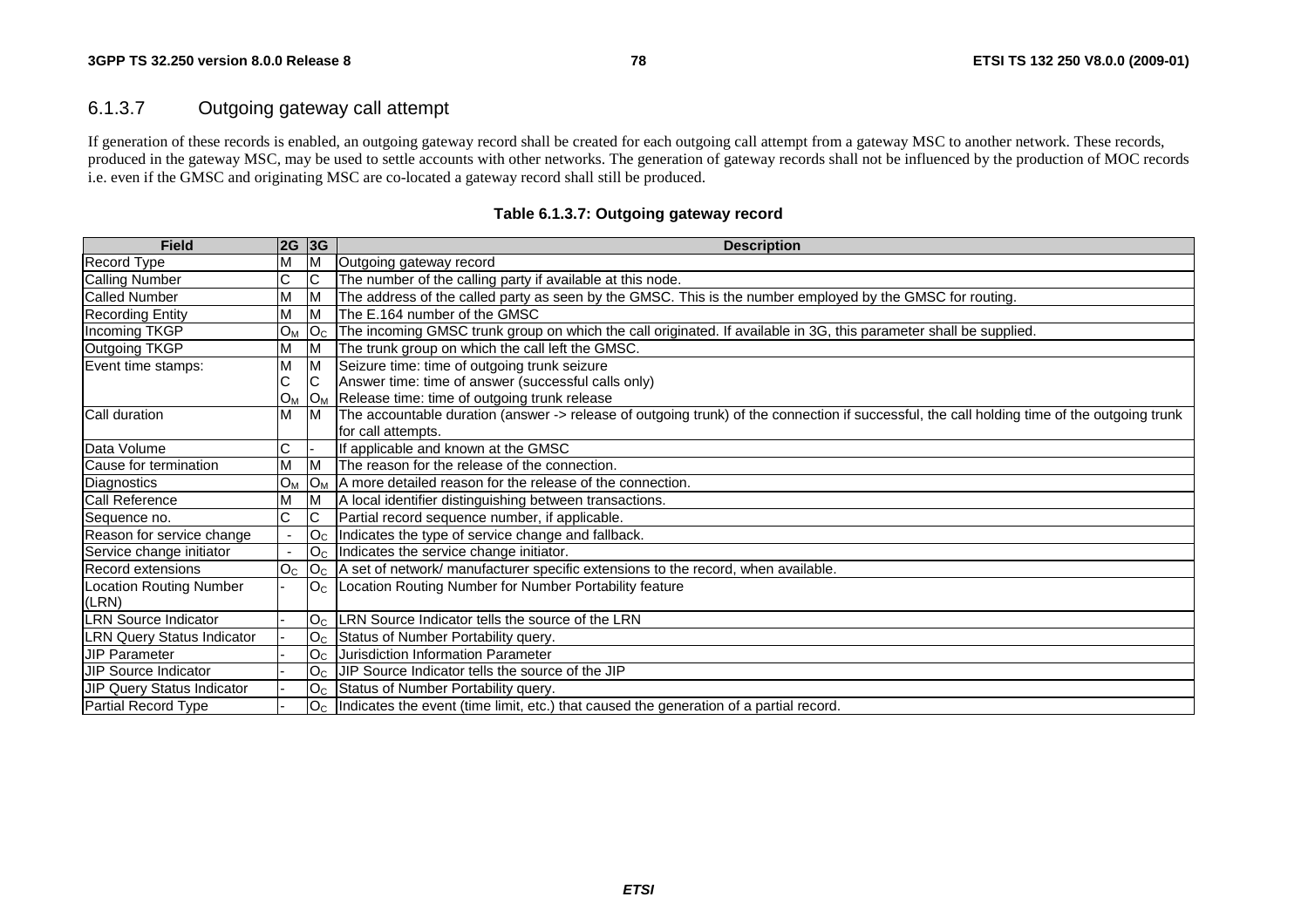## 6.1.3.8 Transit call attempt

If generation of these records is enabled then a transit record may be generated for each incoming call attempt received by a Transit MSC i.e. neither originating nor terminating. For the avoidance of doubt, a transit record shall only be produced if no MOC or MTC record is produced for this call attempt by this MSC. The transit records, produced in the TMSC, may be used to record traffic from particular origins or to particular destinations.

| <b>Field</b>                      | 2G 3G |                | <b>Description</b>                                                                                |
|-----------------------------------|-------|----------------|---------------------------------------------------------------------------------------------------|
| <b>Record Type</b>                | м     | M              | Transit.                                                                                          |
| <b>Recording Entity</b>           | М     | ΙM             | The E.164 number of the transit MSC                                                               |
| <b>Incoming TKGP</b>              | М     | ΙM             | The TMSC trunk group on which the call originated.                                                |
| <b>Outgoing TKGP</b>              | M     | M              | The trunk group on which the call left the TMSC.                                                  |
| <b>Calling Number</b>             | С     | C              | The number of the calling party if available at this node.                                        |
| <b>Called Number</b>              | м     | M              | The address of the called party as seen by the TMSC.                                              |
| <b>ISDN Basic Service</b>         | Oм    | O <sub>M</sub> | The ISDN basic service employed                                                                   |
| Event time stamps:                | U     | С              | Seizure time: time of incoming trunk seizure for unsuccessful call attempts                       |
|                                   | С     |                | Answer time: time of answer (successful calls only)                                               |
|                                   | Ом    | O <sub>M</sub> | Release time: time of traffic channel release                                                     |
| Call duration                     | М     | M              | The chargeable duration of the connection if successful, the call holding time for call attempts. |
| Data Volume                       | С     |                | If applicable and known at the transit MSC                                                        |
| Cause for term.                   | м     | M              | The reason for the release of the connection.                                                     |
| Diagnostics                       | Oм    |                | $ O_M $   A more detailed reason for the release of the connection.                               |
| <b>Call Reference</b>             | М     | ΙM             | A local identifier distinguishing between transactions.                                           |
| Sequence no.                      |       | C              | Partial record sequence number, if applicable.                                                    |
| <b>Record extensions</b>          | Oc    |                | $ O_{C} $ A set of network/ manufacturer specific extensions to the record, when available.       |
| Location Routing Number (LRN)     |       |                | O <sub>C</sub>   Location Routing Number for Number Portability feature                           |
| <b>LRN Source Indicator</b>       |       |                | O <sub>C</sub> LRN Source Indicator tells the source of the LRN                                   |
| <b>LRN Query Status Indicator</b> |       |                | $O_{C}$ Status of Number Portability query.                                                       |
| <b>JIP Parameter</b>              |       |                | O <sub>C</sub> Jurisdiction Information Parameter                                                 |
| <b>JIP Source Indicator</b>       |       |                | $OC$ JJIP Source Indicator tells the source of the JIP                                            |
| JIP Query Status Indicator        |       |                | $OC$ Status of Number Portability query.                                                          |
| Partial Record Type               |       |                | $O_{C}$  Indicates the event (time limit, etc.) that caused the generation of a partial record.   |

#### **Table 6.1.3.8: Transit record**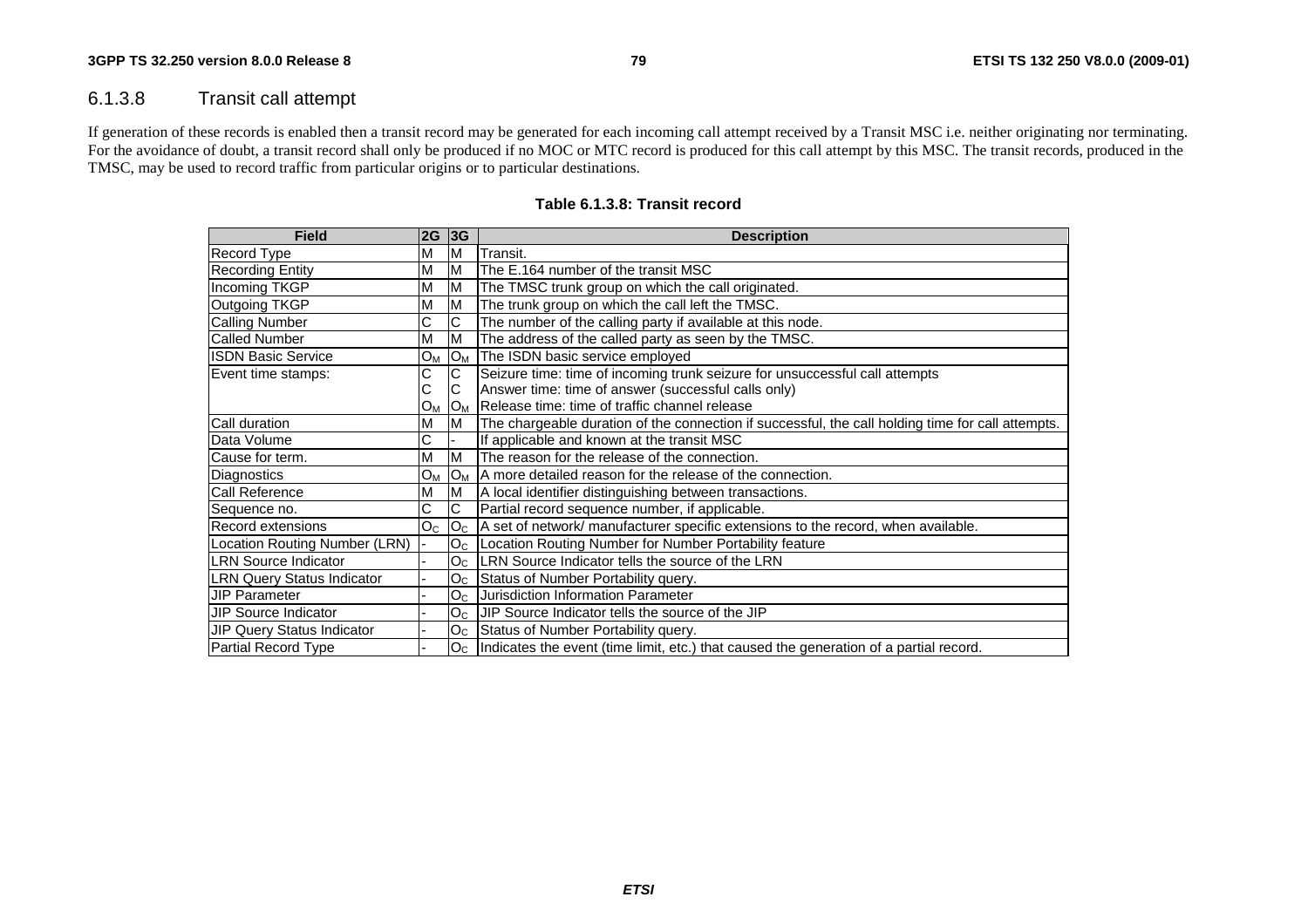## 6.1.3.9 Supplementary service actions

A supplementary service record may be produced in the NEF of the appropriate MSC or HLR for each supplementary service action (activation, deactivation, invocation etc.) performed or initiated by the subscriber.

- •There are two fundamental types of SS-actions: Call related i.e. as a result of a connection e.g. Invocation of CLIP / CLIR / AoC, etc.
- Non-call related i.e. as a result of Subscriber Controlled Input (SCI) e.g. Registration of call forwarding.

Each supplementary service action shall be performed on one or more basic service groups. If the action applies to all teleservices and all bearer services (i.e. to all basic services) then the basic services field shall be omitted.

SCI actions may be recorded in individual SS-action records. Call related actions may be recorded in either the appropriate call record (MOC/MTC) or in separate SS-action records.

Additional non-standard supplementary service actions may be made available within some networks in the form of Unstructured Supplementary Service Data (USSD). These actions may also be recorded in SS-action records. However, as these actions are non-standard they may not include an appropriate action type, supplementary service code or basic service code.

### **Table 6.1.3.9: SS-action record**

| <b>Field</b>                | $ 2G $ 3G      |                | <b>Description</b>                                                                                                                             |
|-----------------------------|----------------|----------------|------------------------------------------------------------------------------------------------------------------------------------------------|
| Record Type                 | M              | M              | Supplementary service action.                                                                                                                  |
| Served IMSI                 | М              | ΙM             | The IMSI of the MS performing the action.                                                                                                      |
| Served IMEI                 | O <sub>C</sub> | O <sub>c</sub> | The IMEI of the ME performing the action.                                                                                                      |
| Served MSISDN               | $O_M$          | <b>OM</b>      | The primary MSISDN of the party performing the action.                                                                                         |
| <b>MS Classmark</b>         | М              | ιм             | The mobile station classmark.                                                                                                                  |
| <b>Recording Entity</b>     | М              | ΙM             | The E.164 number of the visited MSC / HLR.                                                                                                     |
| Location                    | $O_M$          | $O_M$          | The identity of the cell or the SAC, including the location area code and MCC+MNC, from which the request originated.                          |
| <b>Basic Services</b>       | C              | IС             | The basic service group(s) to which the supplementary service applies. This field is not provided if the action applies to all basic services. |
| Supplementary Service       | IC.            | C              | The supplementary service or group of supplementary services for which the request was made. May not be available in case of USSD.             |
| <b>SS Action</b>            | C              | C              | Activation, deactivation, interrogation etc. May not be available in case of USSD.                                                             |
| <b>SS Action time stamp</b> | M              | ΙM             | The time at which the action was requested.                                                                                                    |
| <b>ISS Parameters</b>       | C              | IС             | Service dependent parameters or unstructured supplementary service data, if defined for the SS action recorded in this CDR.                    |
| <b>ISS Action Result</b>    | C              | IС             | Result of the requested transaction if unsuccessful.                                                                                           |
| <b>Call Reference</b>       | M              | M              | A local identifier distinguishing between transactions at the same MS.                                                                         |
| Record extensions           | O <sub>c</sub> | O <sub>c</sub> | A set of network/ manufacturer specific extensions to the record, when available.                                                              |
| System Type                 |                | M              | This field is present when either the UTRAN or GERAN air-interface is used. It is omitted when the service is provided by a GSM air interface  |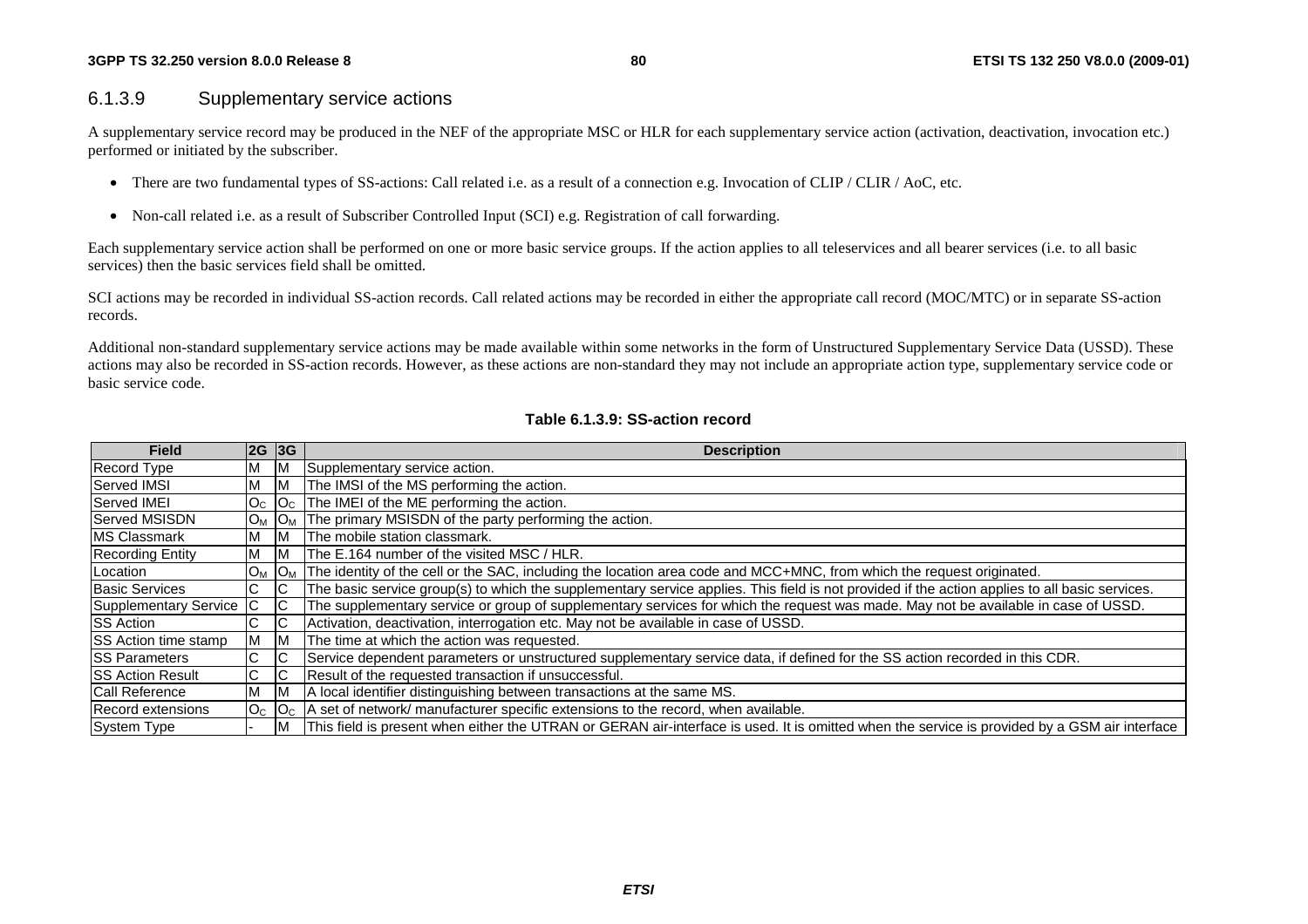## 6.1.3.10 HLR interrogation

If enabled, a HLR interrogation record shall be created for each interrogation performed for a mobile subscriber. These records may be produced in either the HLR itself or the interrogating MSC.

| <b>Field</b>             | 2G 3G |     | <b>Description</b>                                                                                         |
|--------------------------|-------|-----|------------------------------------------------------------------------------------------------------------|
| <b>Record Type</b>       | м     | l M | HLR interrogation.                                                                                         |
| Served IMSI              | C.    | - C | The IMSI of the party being interrogated, if successful                                                    |
| Served MSISDN            | м     | l M | The MSISDN of the subscriber being interrogated.                                                           |
| <b>Recording Entity</b>  | м     | l M | The E.164 Number of the HLR / MSC.                                                                         |
| <b>Basic Service</b>     |       |     | $O_{C}$ $ O_{C}$ $ Only$ for teleservice 21 (SMS-MT).                                                      |
| <b>Routing Number</b>    | C.    | l C | Routing number (MSRN, forwarding no.) provided by the HLR if the interrogation was successful.             |
| Interrogation time stamp | М     | l M | Time at which the interrogation was invoked.                                                               |
| Number of Forwarding     | C.    | C   | The number of times the call has been forwarded if provided by ISUP.                                       |
| Interrogation Result     | C.    | C   | The result of the interrogation request if unsuccessful.                                                   |
| Record extensions        |       |     | $O_{C}$  O <sub>C</sub>  A set of network/ manufacturer specific extensions to the record, when available. |

## **Table 6.1.3.10: HLR interrogation record**

# 6.1.3.11 Location update (VLR)

If enabled, a VLR location update record shall be produced in the VLR for each location registration or location update received by the VLR for a mobile subscriber.

| Table 6.1.3.11: Location update (VLR) record |  |  |  |  |
|----------------------------------------------|--|--|--|--|
|----------------------------------------------|--|--|--|--|

| <b>Field</b>             | 2G    | 3G    | <b>Description</b>                                                                                             |
|--------------------------|-------|-------|----------------------------------------------------------------------------------------------------------------|
| <b>Record Type</b>       | м     | м     | Location update.                                                                                               |
| Served IMSI              | м     | м     | IMSI of the served MS.                                                                                         |
| <b>Served MSISDN</b>     | Oм    | $O_M$ | The primary MSISDN of the party performing the location update                                                 |
| <b>Recording Entity</b>  | м     | м     | The E.164 number of the entity (VLR or MSC/VLR) generating the record.                                         |
| Old location             |       |       | Not present for registration:                                                                                  |
|                          | C     | C     | VMSC E.164 Number                                                                                              |
|                          | С     | С     | Location Area Code and MCC+MNC                                                                                 |
| New location             | м     | м     | VMSC E.164 Number                                                                                              |
|                          | м     | м     | Location Area Code                                                                                             |
|                          | $O_M$ | $O_M$ | ICell Identification or Service Area Code and MCC+MNC                                                          |
| <b>MS Classmark</b>      | м     | м     | The mobile station classmark.                                                                                  |
| Update time stamp        | м     | м     | Time at which the update was invoked.                                                                          |
| Update Result            | C     | C     | The result of the location update if unsuccessful.                                                             |
| <b>Record extensions</b> |       |       | $\rm O_{C}$  O <sub>C</sub>  A set of network/ manufacturer specific extensions to the record, when available. |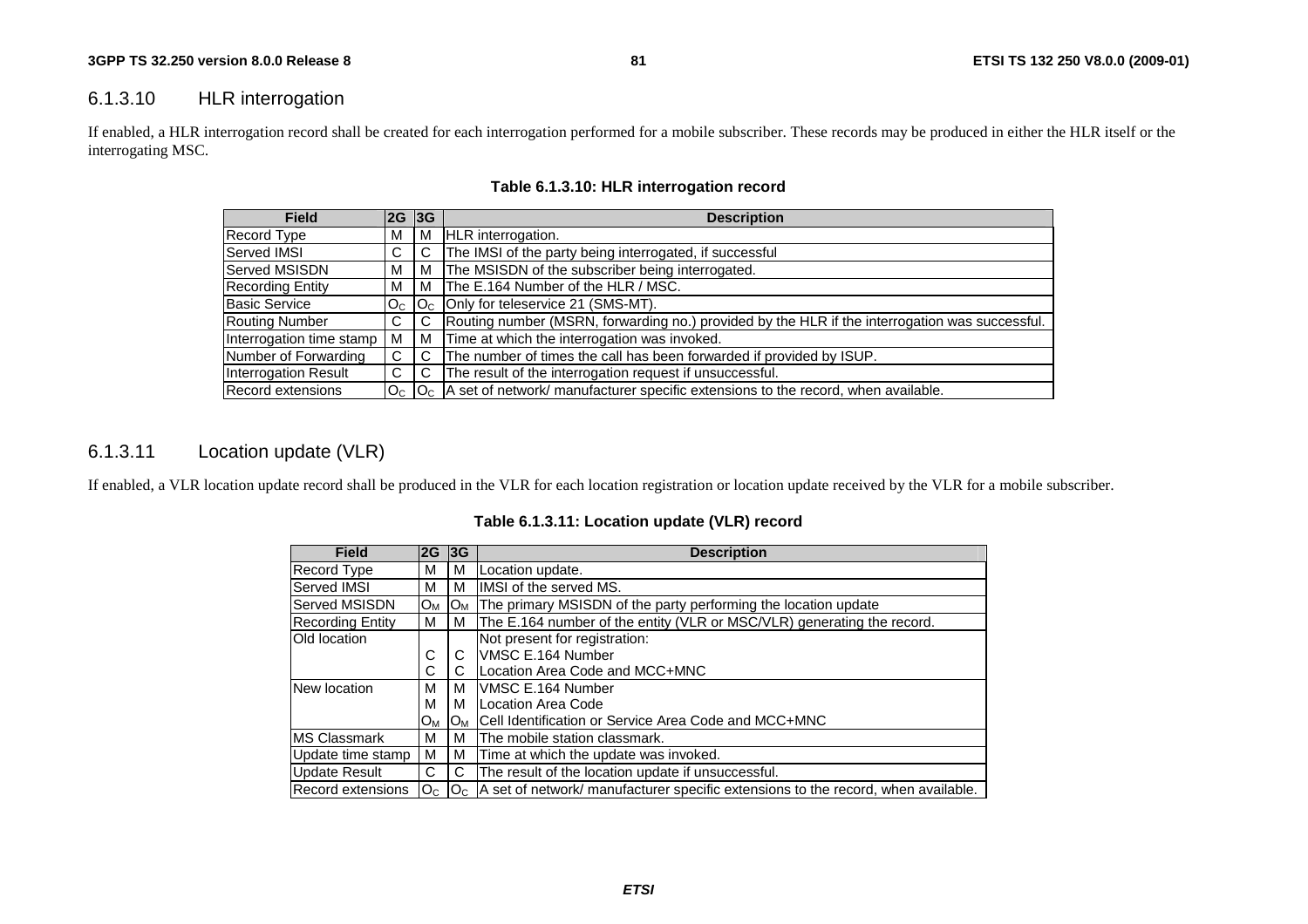## 6.1.3.12 Location update (HLR)

If enabled, an HLR location update record shall be produced in the HLR for each location registration or location update received by the HLR for a mobile subscriber including location updates received from subscribers roaming in foreign PLMNs.

| <b>Field</b>            | 2G 3G          |       | <b>Description</b>                                                                                |
|-------------------------|----------------|-------|---------------------------------------------------------------------------------------------------|
| <b>Record Type</b>      | м              | м     | Location update.                                                                                  |
| Served IMSI             | М              | м     | IIMSI of the served MS.                                                                           |
| <b>Recording Entity</b> | м              | м     | The E.164 Number of the HLR.                                                                      |
| Old location            | $OC$ $OC$      |       | <b>VMSC E.164 Number</b>                                                                          |
|                         | O <sub>C</sub> | $O_C$ | VLR E.164 Number                                                                                  |
| New location            | м              | M     | VMSC E.164 Number                                                                                 |
|                         | м              | м     | VLR E.164 Number                                                                                  |
| Update time stamp       | м              | м     | Time at which the update was invoked.                                                             |
| <b>Update Result</b>    | C              | C     | The result of the location update if unsuccessful.                                                |
| Record extensions       |                |       | $ O_{C} O_{C} $ A set of network/ manufacturer specific extensions to the record, when available. |

## **Table 6.1.3.12: Location Update (HLR) record**

## 6.1.3.13 Short message service, mobile originated

If enabled, an SMS-MO record shall be produced, within the originating MSC, for each short message sent by a mobile subscriber.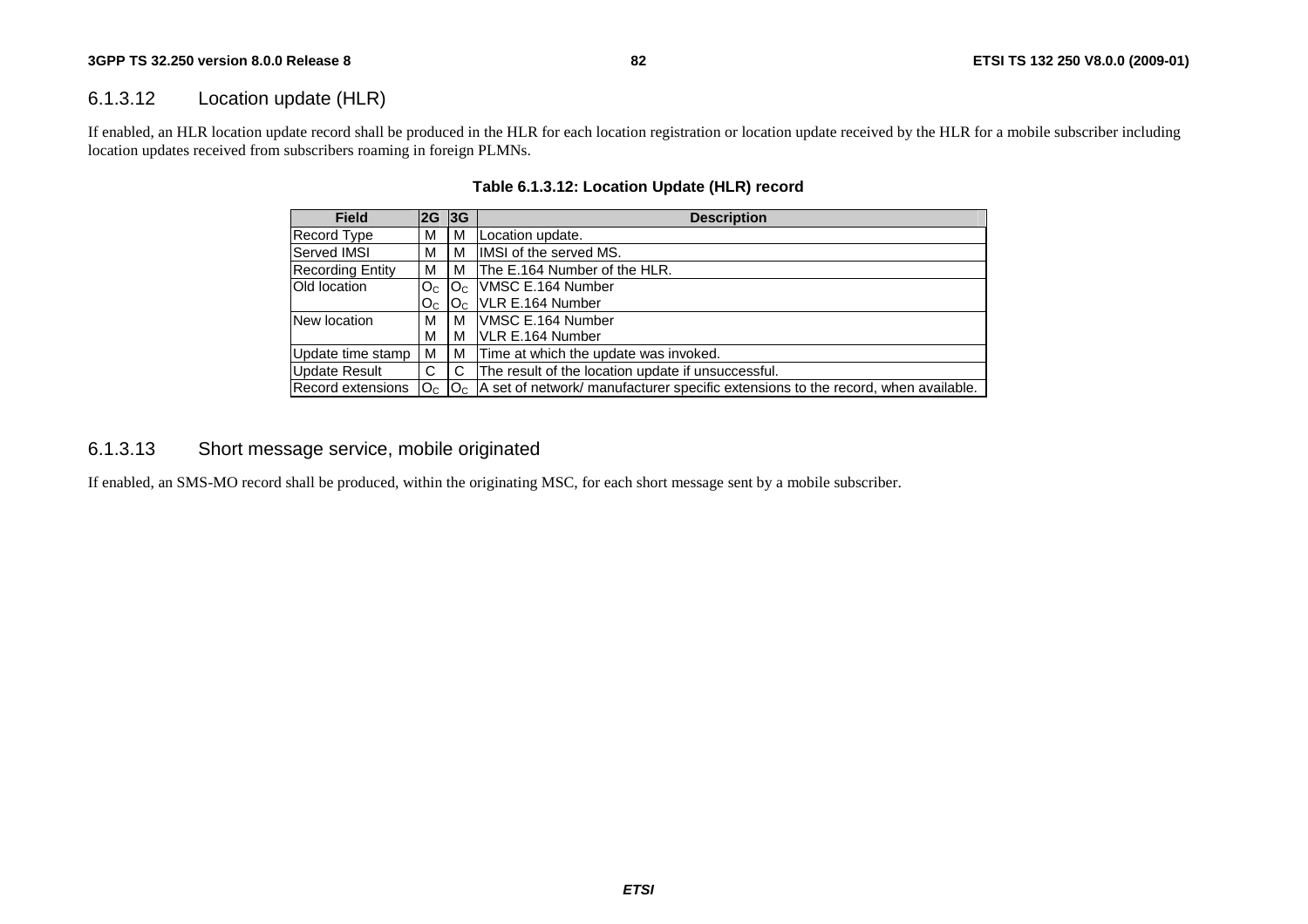#### **Table 6.1.3.13: SMS-MO record**

| <b>Field</b>               | 2G 3G          |                                      | <b>Description</b>                                                                                                                              |
|----------------------------|----------------|--------------------------------------|-------------------------------------------------------------------------------------------------------------------------------------------------|
| Record Type                | M              | м                                    | SMS-Mobile originated.                                                                                                                          |
| Served IMSI                | M              | м                                    | The IMSI of the subscriber sending the short message.                                                                                           |
| Served IMEI                | O <sub>C</sub> | O <sub>c</sub>                       | The IMEI of the ME sending the message, if available.                                                                                           |
| <b>Served MSISDN</b>       | $O_M$          | 10 <sub>M</sub>                      | The primary MSISDN of the subscriber sending the message.                                                                                       |
| <b>MS Classmark</b>        | M              | M                                    | The mobile station classmark.                                                                                                                   |
| Service Centre             | M              | M                                    | The address (E.164) of the SMS-service centre.                                                                                                  |
| <b>Recording Entity</b>    | M              | M                                    | The E.164 number of the visited MSC                                                                                                             |
| Location                   | $O_M$          | $O_M$                                | The Location Area Code and Cell Identity / Service Area Code and MCC+MNC_from which the message originated.                                     |
| Event Time stamp           | м              | м                                    | Origination time: The time at which the message was received by the MSC from the subscriber.                                                    |
| Message Reference          | м              |                                      | A reference, provided by the MS uniquely identifying this message.                                                                              |
| <b>SMS Result</b>          | С              |                                      | The result of the attempted delivery if unsuccessful.                                                                                           |
| Record extensions          | O <sub>C</sub> | $\overline{\mathsf{O}}_{\mathsf{C}}$ | A set of network/ manufacturer specific extensions to the record, when available.                                                               |
| <b>IDestination number</b> | $O_M$          | $IO_{M}$                             | The destination number dialled by the MS sending the short message.                                                                             |
| <b>CAMELSMSInformation</b> |                |                                      | Set of CAMEL information IEs. Each of these IEs contains information related to CAMEL call leg related for the SMS. Shall be present only if    |
|                            |                |                                      | CAMEL is applied.                                                                                                                               |
| System Type                |                | M                                    | This field indicates the use of GERAN, UTRAN (or a value of unknown). This field is present when either the UTRAN or GERAN air-interface is     |
|                            |                |                                      | used on call set-up. For an open CDR in a 2G NE (responsible for the CDR), the field is not present (even if the call is handed off to a 3G air |
|                            |                |                                      | interface). For a CDR in a 3G NE (responsible for the CDR), the value unknown shall be used after handover.                                     |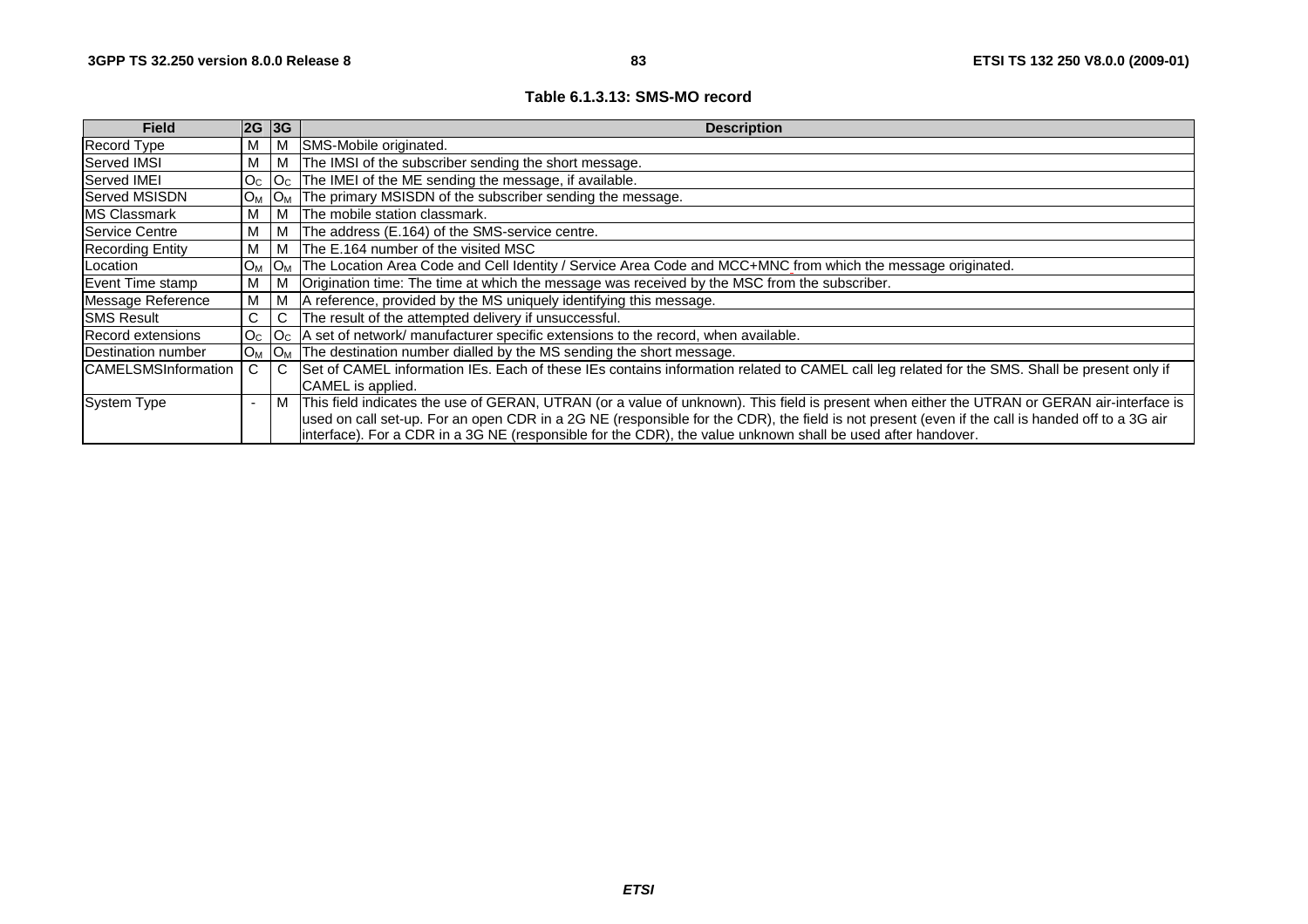## 6.1.3.14 Short message service, mobile terminated

If enabled, an SMS-MT record shall be produced, within the terminating MSC, for each short message received by a mobile subscriber.

| <b>Field</b>               |              | $2G$ 3G     | <b>Description</b>                                                                                                                            |
|----------------------------|--------------|-------------|-----------------------------------------------------------------------------------------------------------------------------------------------|
| <b>Record Type</b>         |              | l M         | SMS-Mobile Terminated.                                                                                                                        |
| Service Centre             | м            | I M         | The E.164 address of the SMS centre.                                                                                                          |
| <b>Served IMSI</b>         | M            | I M         | The IMSI of the receiving party.                                                                                                              |
| <b>Served IMEI</b>         | $OC$ $OC$    |             | The IMEI of the receiving party, if available.                                                                                                |
| Served MSISDN              | $O_M$ $O_M$  |             | The MSISDN of the receiving party.                                                                                                            |
| <b>MS Classmark</b>        |              |             | The mobile station classmark.                                                                                                                 |
| <b>Recording Entity</b>    | M            | l M         | The E.164 number of the visited MSC.                                                                                                          |
| Location                   |              | $O_M$ $O_M$ | The Location Area Code and Cell Identity /Service Area Code and MCC+MNC to which the message was delivered.                                   |
| Event time stamp           | M            | l M         | Delivery time: time at which message was sent to the MS by the MSC.                                                                           |
| <b>SMS Result</b>          | ⌒            |             | The result of the attempted delivery if unsuccessful.                                                                                         |
| Record extensions          |              |             | $ O_{C} $ $ O_{C} $ A set of network/ manufacturer specific extensions to the record, when available.                                         |
| <b>System Type</b>         | $\mathsf{C}$ | l M         | This field is present when either the UTRAN or GERAN air-interface is used. It is omitted when the service is provided by a GSM air interface |
| <b>CAMELSMSInformation</b> |              |             | Set of CAMEL information IEs. Each of these IEs contains information related to CAMEL call leg related for the SMS. Shall be present only if  |
|                            |              |             | CAMEL is applied.                                                                                                                             |

## **Table 6.1.3.14: SMS-MT record**

## 6.1.3.15 SMS-MO interworking record

If enabled, an SMS-MO interworking record shall be produced, within the interworking MSC, for each short message generated by a mobile subscriber. These records may be used to settle accounts between PLMNs and SMS service centres. Where the Interworking MSC is also the originating MSC, an SMS-MO CDR will also be generated.

| <b>Field</b>             |   | $2G$ 3G | <b>Description</b>                                                                    |
|--------------------------|---|---------|---------------------------------------------------------------------------------------|
| <b>Record Type</b>       | м | м       | SMS-MO interworking record.                                                           |
| Service Centre           | м |         | M The E.164 address of the SMS service centre.                                        |
| Served IMSI              | м |         | M The IMSI of the sending party.                                                      |
| Recording Entity         | м |         | M The E.164 number of the visited MSC.                                                |
| <b>IEvent Time stamp</b> | м |         | M The time at which the message was received by the interworking function.            |
| <b>SMS Result</b>        | C |         | C The result of the attempted delivery if unsuccessful, when available.               |
| Record extensions        |   |         | $ O_{C} $ $ O_{C} $ a set of network/ manufacturer specific extensions to the record. |

#### **Table 6.1.3.15: SMS-MO interworking record**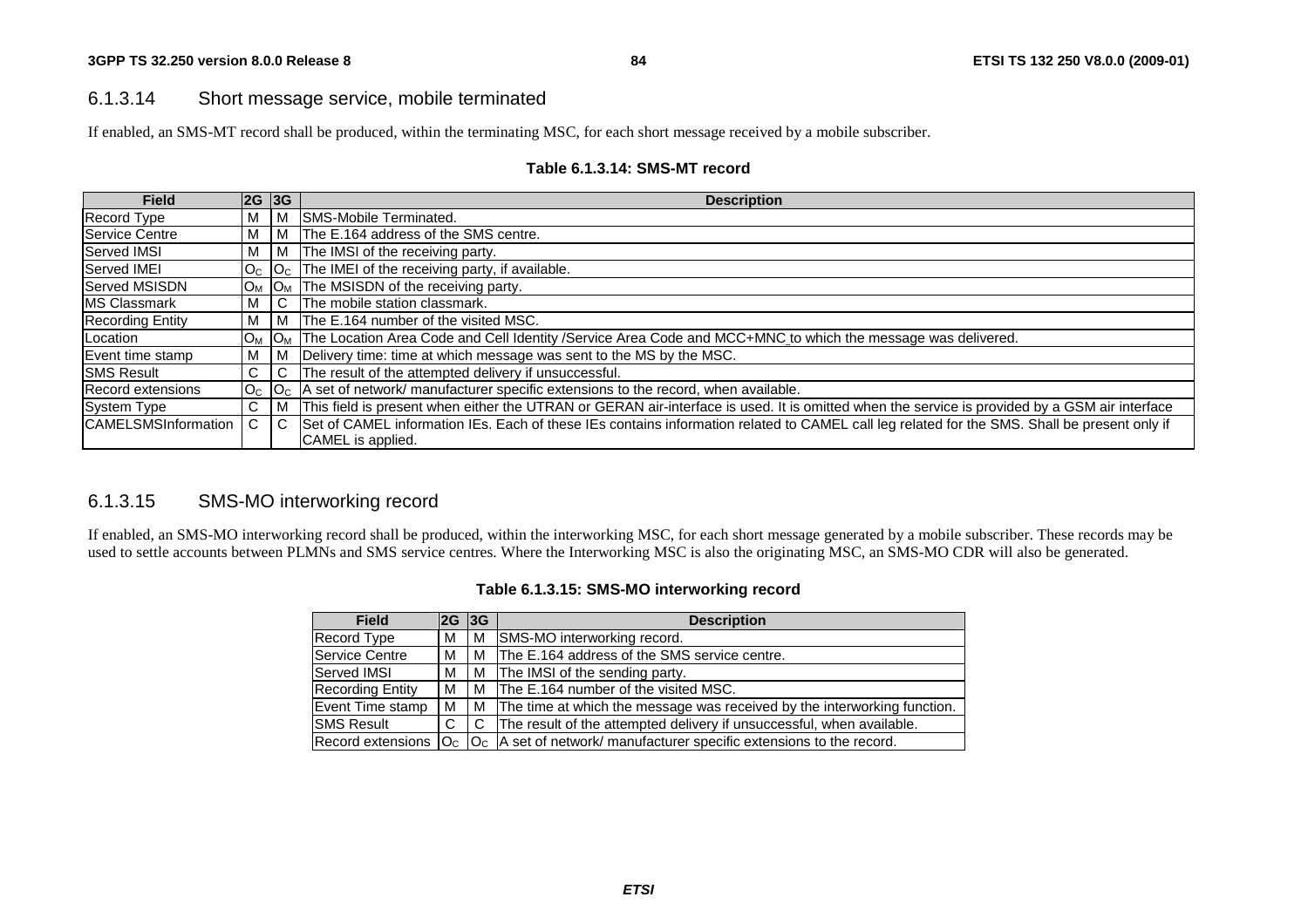## 6.1.3.16 SMS-MT gateway record

If enabled, an SMS-MT gateway record shall be produced, within the gateway MSC, for each short message sent to a mobile subscriber. Where the Gateway MSC is also the terminating MSC, an SMS-MT CDR will also be generated.

| <b>Field</b>             | 2G             | 3G                    | <b>Description</b>                                                                        |
|--------------------------|----------------|-----------------------|-------------------------------------------------------------------------------------------|
| Record Type              | м              | M                     | <b>SMS-MT</b> gateway record.                                                             |
| Service Centre           | М              | м                     | The E.164 address of the SMS service centre.                                              |
| <b>Served IMSI</b>       | м              | M                     | The IMSI of the receiving party.                                                          |
| lServed MSISDN           | O <sub>M</sub> | <b>O</b> <sub>M</sub> | The MSISDN of the receiving party.                                                        |
| Recording Entity         | м              | м                     | The E.164 number of the visited MSC.                                                      |
| Event Time stamp         | м              | м                     | The time at which the message was received by the gateway.                                |
| <b>ISMS Result</b>       |                | C                     | The result of the attempted delivery if unsuccessful.                                     |
| Record extensions $ OC $ |                |                       | $ O_C $ A set of network/ manufacturer specific extensions to the record, when available. |

## **Table 6.1.3.16: SMS-MT gateway record**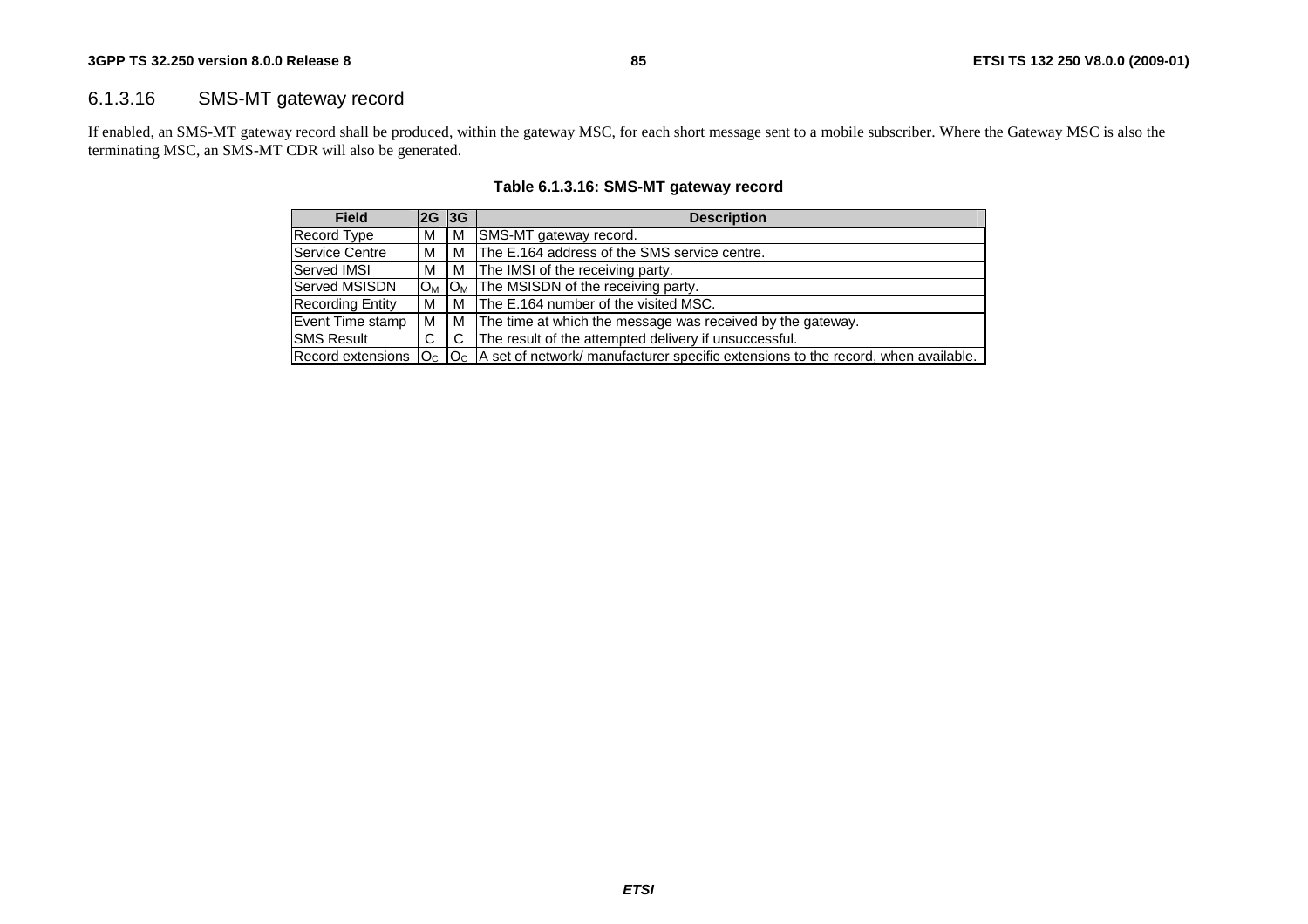## 6.1.3.17 Common equipment usage record

If enabled, a common equipment usage record shall be created in the VMSC to record the usage (duration) of common equipment, e.g. conference circuits, employed by a mobile subscriber.

| <b>Field</b>              | 2G 3G       |       | <b>Description</b>                                                                                                                                                             |
|---------------------------|-------------|-------|--------------------------------------------------------------------------------------------------------------------------------------------------------------------------------|
| Record Type               | м           | м     | Common equipment usage record.                                                                                                                                                 |
| Equipment type            | M           | M     | e.g. Conference circuit.                                                                                                                                                       |
| Equipment Id.             | C           | C     | The local id. Of the equipment employed.                                                                                                                                       |
| <b>Served IMSI</b>        | M           | м     | The IMSI of the party responsible for the seizure of the equipment                                                                                                             |
| <b>Served MSISDN</b>      | $O_M$ $O_M$ |       | The primary MSISDN of the served party                                                                                                                                         |
| <b>Recording Entity</b>   | м           | M     | The E.164 number of the MSC in which the equipment is located.                                                                                                                 |
| <b>Basic service</b>      | C           | C     | Bearer or teleservice employed, if appropriate.                                                                                                                                |
| <b>Rate Adaptation</b>    | $Oc$ $Oc$   |       | Present if "rate adaption" parameters for the basic service were signalled between the MS/UE and the network, see 3GPP TS 24.008 [208].                                        |
| <b>Fixed Network User</b> |             |       | O <sub>C</sub>  O <sub>C</sub>  Indicates the user data rate applied for the connection in the fixed network. Shall only be present for 2G HSCSD connections and for UMTS data |
| Rate                      |             |       | connections.                                                                                                                                                                   |
| ChangeOfService           |             |       | $ O_C $ $ O_C $ A list of changes of basic service during a connection each time-stamped.                                                                                      |
| Supp. Services            | C           | C     | Supplementary services invoked in connection with this equipment.                                                                                                              |
| Event Time Stamp          | М           | M     | Seizure time: the time at which the equipment was seized.                                                                                                                      |
|                           | $O_{M}$     | $O_M$ | Release time: the time at which the equipment was released.                                                                                                                    |
| <b>Call Duration</b>      | М           | м     | The total duration of the usage of the equipment.                                                                                                                              |
| <b>Call Reference</b>     | м           | м     | A local identifier distinguishing between transactions.                                                                                                                        |
| Sequence no.              | C.          | C     | Partial record sequence number if applicable.                                                                                                                                  |
| Record extensions         |             |       | $ O_{C} O_{C} $ A set of network/ manufacturer specific extensions to the record, when available.                                                                              |
| System Type               |             | M     | This field indicates the use of GERAN, UTRAN (or a value of unknown). This field is present when either the UTRAN or GERAN air-interface is                                    |
|                           |             |       | used on call set-up. For an open CDR in a 2G NE (responsible for the CDR), the field is not present (even if the call is handed off to a 3G air                                |
|                           |             |       | interface). For a CDR in a 3G NE (responsible for the CDR), the value unknown shall be used after handover.                                                                    |
| Partial Record Type       |             |       | $ O_{C} $ Indicates the event (time limit etc.) that caused the generation of a partial record.                                                                                |

## **Table 6.1.3.17: Common equipment usage record**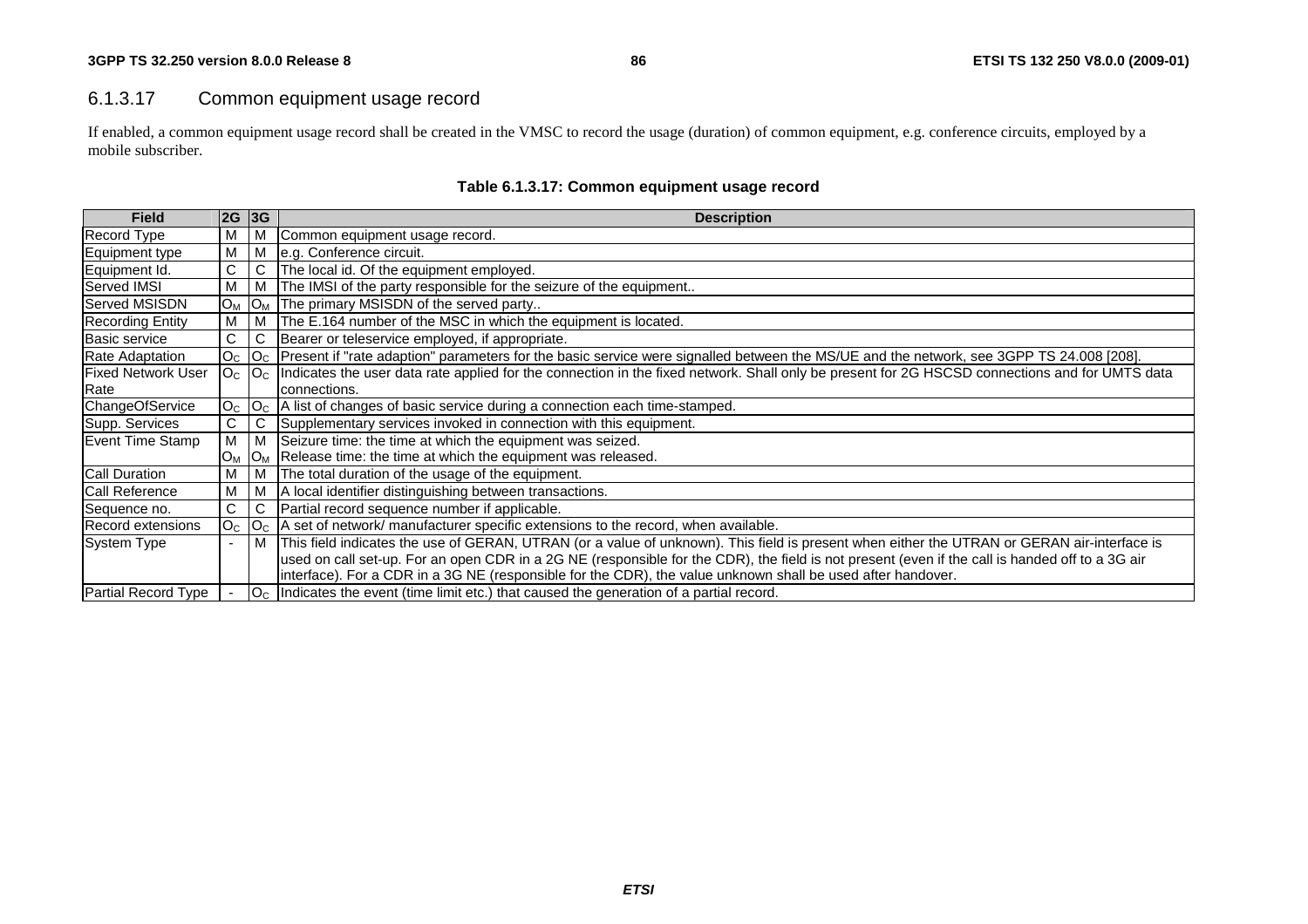# 6.1.3.18 Terminating CAMEL call attempt

If the generation of these records is enabled, a terminating CAMEL call attempt record shall be generated for each call toward a subscriber with a T-CSI or VT-CSI and if the terminating trigger criteria are met. The record is generated in the GMSC/gsmSSF carrying out the terminating CAMEL call handling and in the MSC server/gsmSSF carrying out the visited terminating CAMEL call attempt.

| <b>Field</b>             | <b>2G 3G</b>     |                | <b>Description</b>                                                                                                                          |
|--------------------------|------------------|----------------|---------------------------------------------------------------------------------------------------------------------------------------------|
| Record Type              | M                |                | M Terminating CAMEL interrogation.                                                                                                          |
| Served IMSI              | M                | M              | IMSI of the called party                                                                                                                    |
| Served MSISDN            | $O_M$            |                | $O_M$ The MSISDN of the called party.                                                                                                       |
| <b>Recording Entity</b>  | $\overline{M}$   |                | M The E.164 number of the GMSC.                                                                                                             |
| Interrogation time stamp | M                |                | M Time at which the interrogation was invoked.                                                                                              |
| <b>CAMEL Destination</b> | M                |                | M The number available for routing after the CAMEL server enquiry.                                                                          |
| Number                   |                  |                |                                                                                                                                             |
| <b>GsmSCF Address</b>    | M                |                | M The CAMEL server serving the subscriber.                                                                                                  |
| Service key              | M                |                | M The CAMEL service logic to be applied.                                                                                                    |
| Network call reference   | M                |                | M   An identifier to correlate transactions on the same call taking place in different network nodes.                                       |
| <b>MSC Address</b>       | M                |                | M This field contains the E.164 number assigned to the MSC that generated the network call reference.                                       |
| Default call handling    | O <sub>C</sub>   | O <sub>c</sub> | Indicates whether or not a CAMEL call encountered default call handling. This field shall be present only if default call handling has been |
|                          |                  |                | applied.                                                                                                                                    |
| Record extensions        |                  |                | $ O_{C} $ $ O_{C} $ A set of network/ manufacturer specific extensions to the record, when available.                                       |
| <b>Called Number</b>     | м                |                | M   The address of the called party as received by the GMSC/gsmSSF.                                                                         |
| <b>Calling Number</b>    | C.               |                | C The address of the calling party, if available.                                                                                           |
| Incoming TKGP            | O <sub>M</sub>   |                | $ O_C $ The GMSC trunk group on which the call originated. If available in 3G, this parameter shall be supplied.                            |
| Outgoing TKGP            | $O_M$            |                | $ O_C $ The trunk group on which the call left the GMSC. If available in 3G, this parameter shall be supplied.                              |
| Event time stamps:       | C                | C              | Seizure time: time of incoming traffic channel seizure (for unsuccessful call attempts)                                                     |
|                          | C                | C              | Answer time: time of answer (for successful calls)                                                                                          |
|                          | $O_M$            |                | O <sub>M</sub> Release time: time of traffic channel release                                                                                |
| Call duration            | M                |                | M  The chargeable duration of the connection for successful calls, the holding time of call attempts.                                       |
| Data volume              | C                |                | The number of data segments transmitted if available at the GMSC                                                                            |
| Cause for termination    | $\overline{M}$   |                | M The reason for the release of the connection.                                                                                             |
| Diagnostics              | $O_M$            |                | $ O_M $ A more detailed reason for the release of the connection.                                                                           |
| Call reference           | M                |                | M   A local identifier distinguishing between transactions on the same MS                                                                   |
| Sequence no.             | C                |                | C   Partial record sequence number, only present in case of partial records.                                                                |
| Number of DP             | $\overline{O^C}$ | O <sub>C</sub> | Number that counts how often armed detection points (TDP and EDP) were encountered.                                                         |
| encountered              |                  |                |                                                                                                                                             |
| Level of CAMEL service   |                  |                | $ O_{C} $ $ O_{C} $ Indicator of the complexity of the CAMEL feature used.                                                                  |
| Free format Data         | C                |                | C This field contains data sent by the gsmSCF in the Furnish Charging Information (FCI) message(s). The data can be sent either in one FCI  |
|                          |                  |                | message or several FCI messages with append indicator.                                                                                      |
| <b>CAMEL</b> call leg    | C.               | $\overline{C}$ | Set of CAMEL information IEs. Each of these IEs contains information related to one outgoing CAMEL call leg.                                |
| information              |                  |                |                                                                                                                                             |
| Free format data         | C                | $\mathsf{C}$   | Indicator if free format data from this CDR is to be appended to free format data in previous partial CDR.                                  |
| append indicator         |                  |                |                                                                                                                                             |

## **Table 6.1.3.18: Terminating CAMEL record**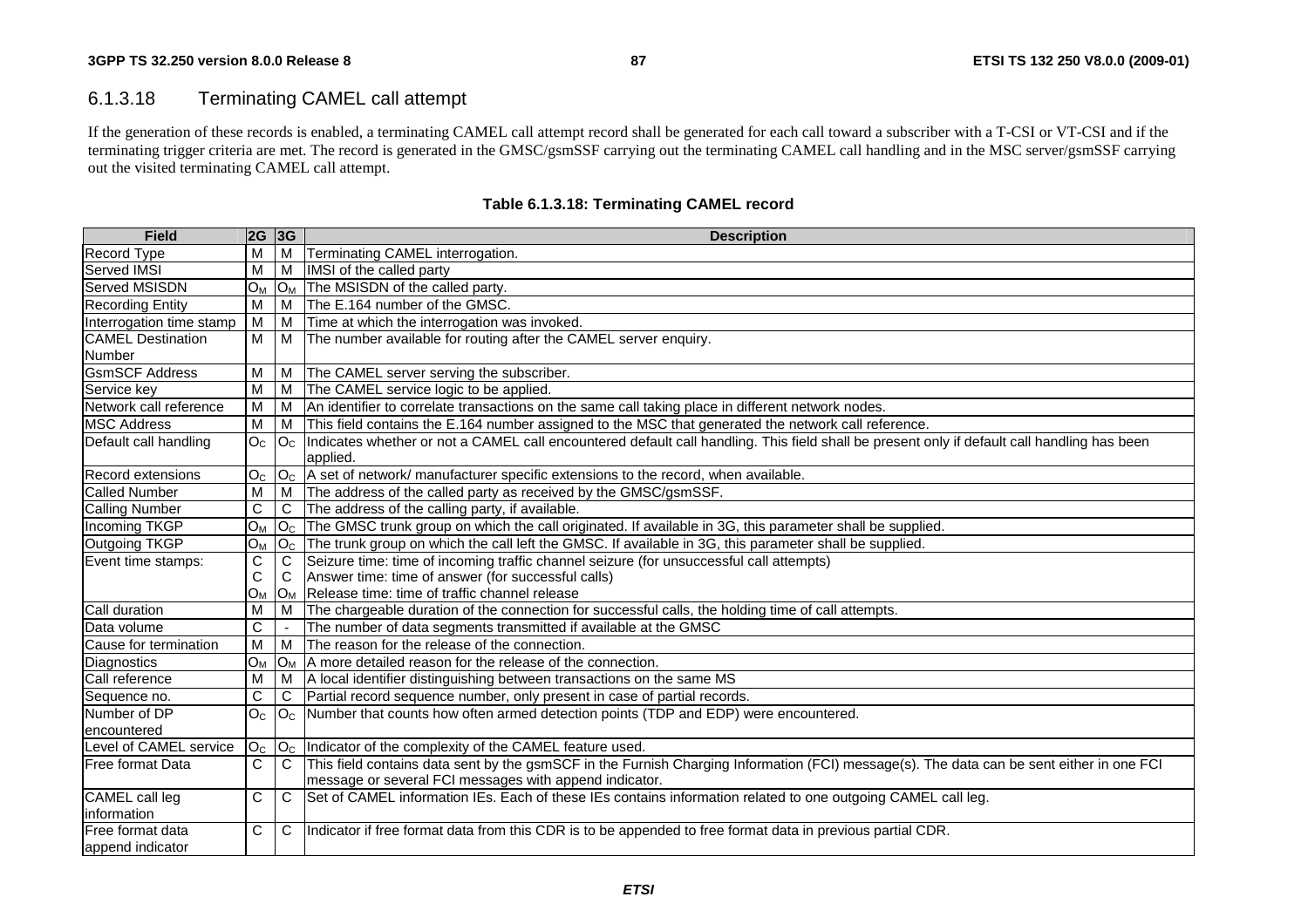| <b>Field</b>                |    | 2G 3G                            | <b>Description</b>                                                                                                                                                |
|-----------------------------|----|----------------------------------|-------------------------------------------------------------------------------------------------------------------------------------------------------------------|
| MSC server indication       | C. | C                                | Indication if the CAMEL call handling is active in the MSC server.                                                                                                |
| Default call handling 2     |    | $ O_C $ $ O_C $                  | Indicates whether or not a CAMEL call encountered default call handling for 2 <sup>nd</sup> service such as dialled service. This field shall be present only     |
|                             |    |                                  | if default call handling has been applied.                                                                                                                        |
| <b>IGsmSCF</b> address 2    | C. | $\mathsf{C}$                     | Identifies the CAMEL server serving the subscriber for $2^{nd}$ service such as dialled service. Shall be present only if CAMEL is applied for $2^{nd}$           |
|                             |    |                                  | service.                                                                                                                                                          |
| Service key 2               | C. | C                                | The CAMEL service logic to be applied for 2 <sup>nd</sup> service such as dialled service. Shall be present only if CAMEL is applied for 2 <sup>nd</sup> service. |
| Free format Data 2          | C. | $\mathsf{C}$                     | This field contains data sent by the gsmSCF in the FCI message(s) for $2^{nd}$ service such as dialled service. The data can be sent either in one                |
|                             |    |                                  | FCI message or several FCI messages with append indicator. Shall be present only if CAMEL is applied for 2 <sup>nd</sup> service.                                 |
| lFree format data           | C. | $\mathsf{C}$                     | Indicator if free format data for 2 <sup>nd</sup> service from this CDR is to be appended to free format data in previous partial CDR. Shall be present only if   |
| append indicator 2          |    |                                  | CAMEL is applied for $2^{nd}$ service.                                                                                                                            |
| Location Routing            |    |                                  | Oc   Location Routing Number for Number Portability feature                                                                                                       |
| Number (LRN)                |    |                                  |                                                                                                                                                                   |
| <b>LRN Source Indicator</b> |    | O <sub>C</sub>                   | LRN Source Indicator tells the source of the LRN                                                                                                                  |
| <b>LRN Query Status</b>     |    |                                  | $ O_C $ Status of Number Portability query.                                                                                                                       |
| Indicator                   |    |                                  |                                                                                                                                                                   |
| <b>JIP Parameter</b>        |    | O <sub>c</sub>                   | Jurisdiction Information Parameter                                                                                                                                |
| <b>JIP Source Indicator</b> |    | O <sub>c</sub>                   | JIP Source Indicator tells the source of the JIP                                                                                                                  |
| <b>JIP Query Status</b>     |    | $\overline{\text{O}}_{\text{C}}$ | Status of Number Portability query.                                                                                                                               |
| Indicator                   |    |                                  |                                                                                                                                                                   |
| <b>Partial Record Type</b>  |    |                                  | $ O_{C} O_{C} $ Indicates the event (time limit etc.) that caused the generation of a partial record.                                                             |

## 6.1.3.19 IMEI observation ticket

An observed IMEI ticket is generated whenever greylisted, blacklisted or non-white listed mobile equipment is detected during an IMEI check. The purpose of the ticket is to link the mobile equipment under observation with its current user (IMSI). The ticket also includes information describing when and where the equipment was used to enable the tracking of such equipment. Finally, if the ticket was triggered by a call attempt, a call reference is provided in order to locate the corresponding call record.

The IMEI tickets are generated by the NEF of the MSC performing the IMEI check.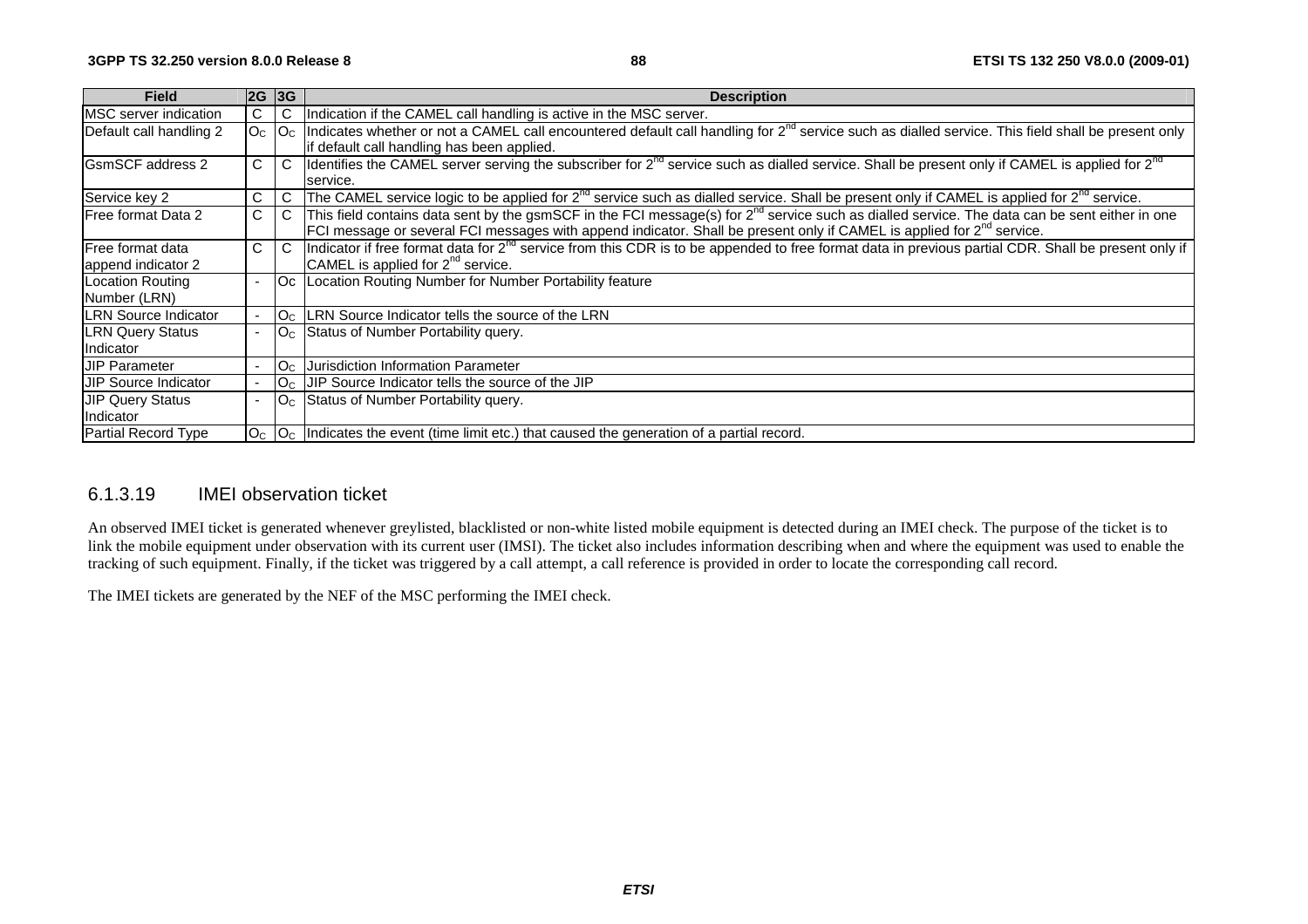#### **Table 6.1.3.19: IMEI ticket**

| <b>Field</b>            | 2G 3G |                | <b>Description</b>                                                                                                                                |
|-------------------------|-------|----------------|---------------------------------------------------------------------------------------------------------------------------------------------------|
| Served IMEI             | M     | M              | IMEI of the observed mobile equipment                                                                                                             |
| <b>IMEI Status</b>      | M     | M              | The result of the IMEI check e.g. blacklisted, greylisted, unknown.                                                                               |
| <b>Served IMSI</b>      | M     | M              | The IMSI of the subscriber currently using the mobile equipment.                                                                                  |
| <b>Served MSISDN</b>    | C.    | $\mathsf{C}$   | The MSISDN of the subscriber currently using the observed mobile equipment, only available if the event that triggered the IMEI check was an MOC, |
|                         |       |                | MTC, SMS-MO or SMS-MT                                                                                                                             |
| <b>Recording Entity</b> | м     | <b>M</b>       | The E.164 number of the recording MSC.                                                                                                            |
| Event Time              | M     | M <sub>1</sub> | The time at which the IMEI check was performed.                                                                                                   |
| Stamp                   |       |                |                                                                                                                                                   |
| Location                | M     | M              | The location area code and cell identity of the cell and MCC+MNC from which the mobile equipment was used.                                        |
| <b>IMEI Check</b>       |       |                | $ O_M $ $ O_M $ The event that caused IMEI checking to take place                                                                                 |
| <b>IEvent</b>           |       |                |                                                                                                                                                   |
| <b>Call Reference</b>   |       |                | $ O_{C} $ $ O_{C} $ Only available if the IMEI check was related to an MOC or MTC                                                                 |
| Record                  |       |                | $ O_{C} O_{C} $ A set of network/ manufacturer specific extensions to the record, when available.                                                 |
| lextensions             |       |                |                                                                                                                                                   |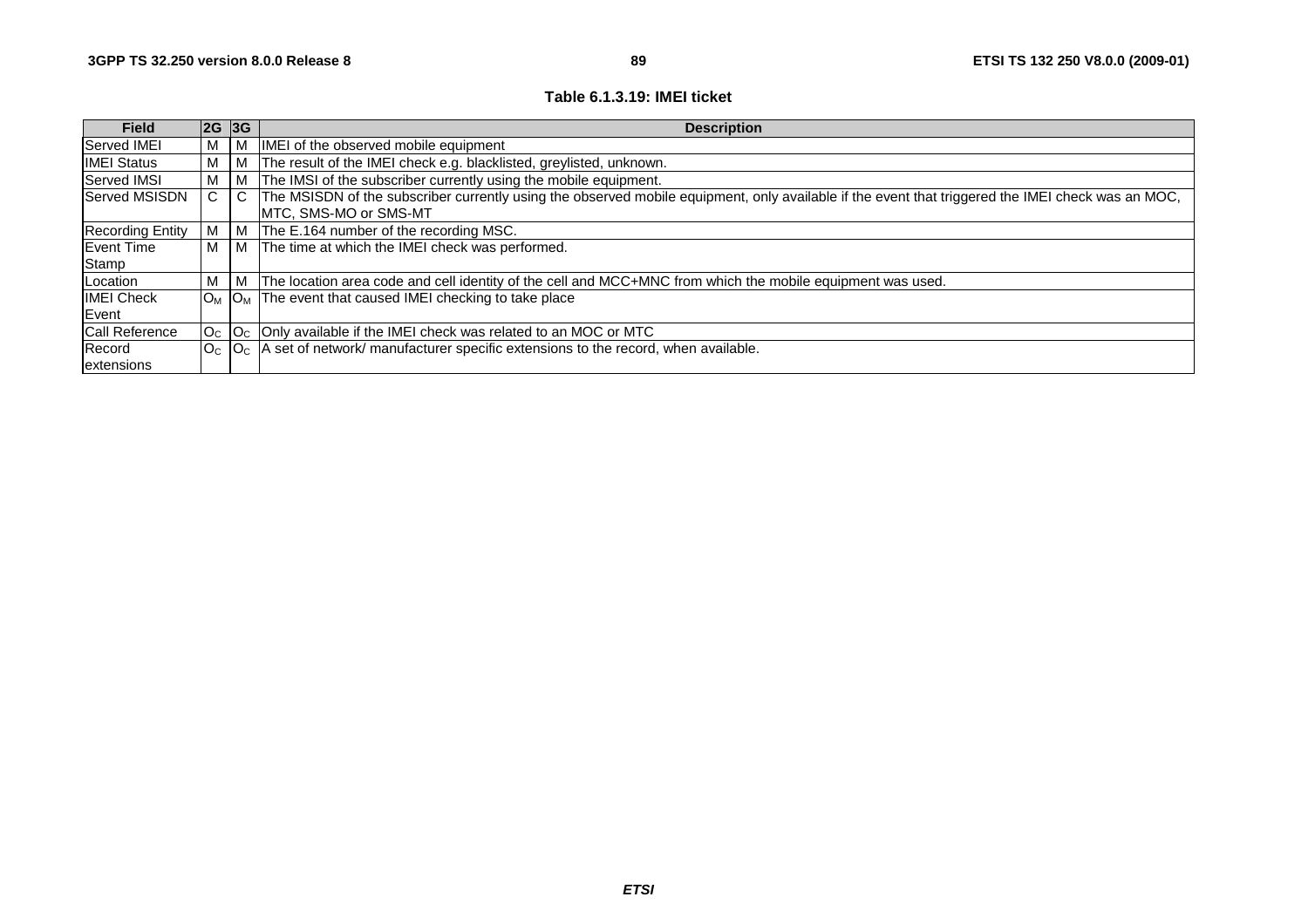## 6.1.3.20 Mobile terminated location request (MT-LR)

If enabled, an LCS-MT record shall be produced, within the visited MSC, for each mobile a terminated location request is performed for.

#### **Table 6.1.3.20: LCS-MT record**

| <b>Field</b>               | 2G 3G          |                      | <b>Description</b>                                                                                                                       |
|----------------------------|----------------|----------------------|------------------------------------------------------------------------------------------------------------------------------------------|
| <b>Record Type</b>         | М              | M                    | LCS-MT record.                                                                                                                           |
| <b>Recording Entity</b>    | M              | M                    | The E.164 number of the visited MSC producing the record.                                                                                |
| <b>LCS Client Type</b>     | Μ              | M                    | The type of the LCS client that invoked the LR.                                                                                          |
| <b>LCS Client Identity</b> | M              | M                    | Further identification of the LCS client.                                                                                                |
| Served IMSI                | М              | м                    | The IMSI of the subscriber the LR is invoked for.                                                                                        |
| Served MSISDN              | $O_M$          | O <sub>M</sub>       | The MSISDN of the subscriber the LR is invoked for.                                                                                      |
| Location Type              | М              | M                    | The type of the location request.                                                                                                        |
| LCS QoS                    | C.             | C                    | QoS of the LR, if available.                                                                                                             |
| <b>LCS Priority</b>        | C              | C.                   | Priority of the LR, if available.                                                                                                        |
| <b>MLC Number</b>          | М              | M                    | The E.164 address of the requesting GMLC.                                                                                                |
| Event Time Stamp           | Μ              | м                    | The time at which the LR was received by the MSC.                                                                                        |
| MeasureDuration            | $O_M$          | $IO_{\underline{M}}$ | The duration of proceeding the location request.                                                                                         |
| Notification To MS         | $\mathsf{C}$   | C                    | The privacy notification to MS user that was applicable when the LR was invoked, if available.                                           |
| User                       |                |                      |                                                                                                                                          |
| <b>Privacy Override</b>    | C              | C                    | This parameter indicates if MS privacy was overridden by the LCS client, if available.                                                   |
| Location                   | $O_M$          |                      | The LAC and CI and MCC+MNC when the LR is received.                                                                                      |
| Location Estimate          | O <sub>C</sub> | O <sub>C</sub>       | The location estimate for the subscriber if contained in geographic position and the LR was successful.                                  |
| Positioning Data           | C              | C                    | The positioning method used or attempted, if available.                                                                                  |
| <b>LCS Cause</b>           | O <sub>C</sub> | O <sub>C</sub>       | The result of the LR if any failure or partial success happened as known at the radio interface.                                         |
| Cause for Termination      | M              | M                    | The reason for the termination of the location service.                                                                                  |
| Diagnostics                | C              | C.                   | A more detailed information about the Cause for Termination if any failure or partial success happened.                                  |
| System Type                |                | M                    | This field indicates the use of GERAN or UTRAN at the time of the LCS request. This field is present when either the UTRAN or GERAN air- |
|                            |                |                      | interface is used on call set-up.                                                                                                        |
| <b>Record extensions</b>   |                |                      | $ O_{C} $ $ O_{C} $ a set of network/ manufacturer specific extensions to the record.                                                    |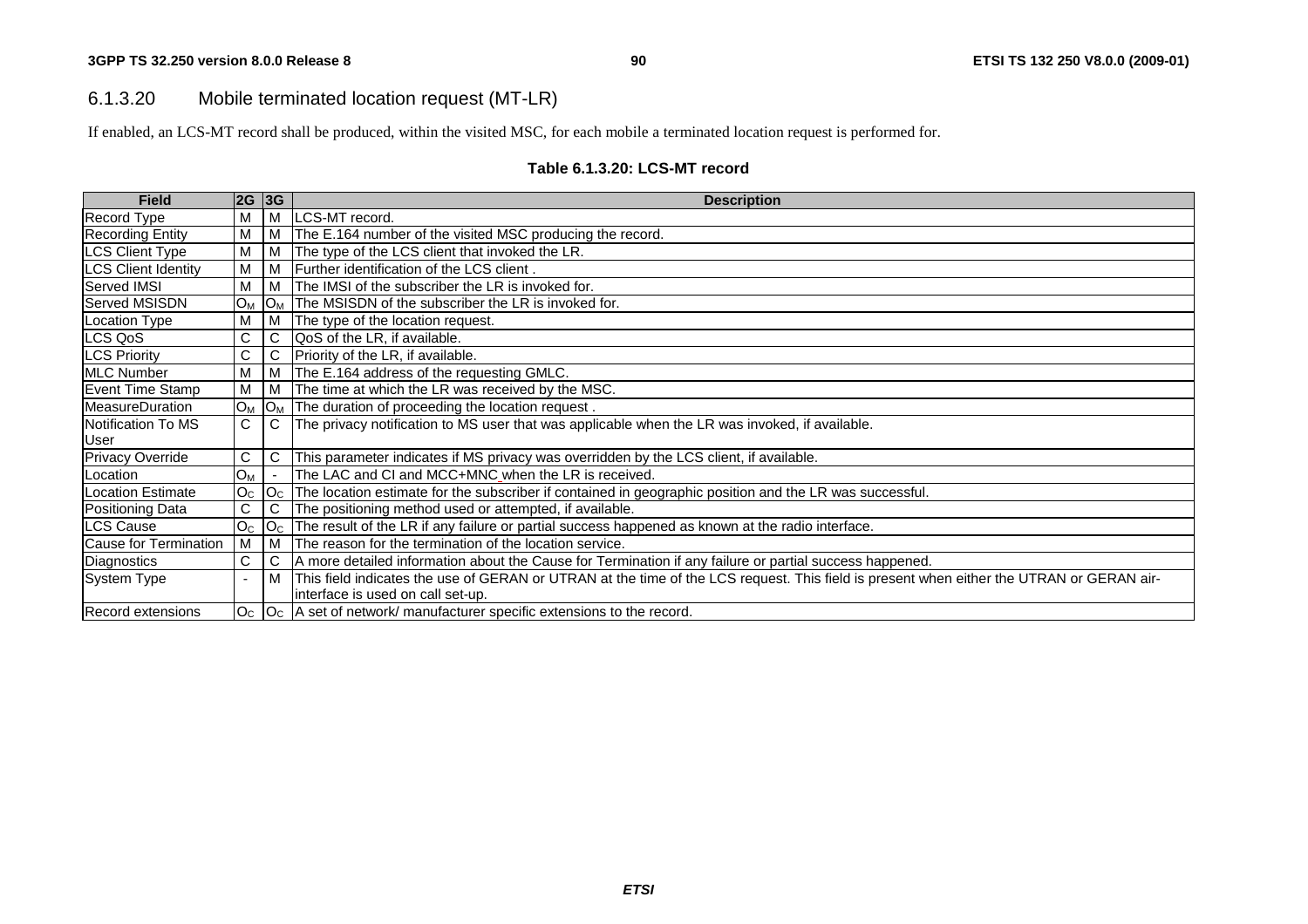## 6.1.3.21 Mobile originated location request (MO-LR)

If enabled, an LCS-MO record shall be produced, within the visited MSC, for each mobile an originated location request is performed for.

#### **Table 6.1.3.21: LCS-MO record**

| <b>Field</b>               | 2G             | 3G             | <b>Description</b>                                                                                                                       |
|----------------------------|----------------|----------------|------------------------------------------------------------------------------------------------------------------------------------------|
| <b>Record Type</b>         | м              | M              | LCS-MO record.                                                                                                                           |
| <b>Recording Entity</b>    | M              | M              | The E.164 number of the visited MSC producing the record.                                                                                |
| <b>LCS Client Type</b>     | C              | С              | The type of the LCS client that invoked the LR, if available.                                                                            |
| <b>LCS Client Identity</b> | C              | С              | Further identification of the LCS client, if available.                                                                                  |
| <b>Served IMSI</b>         | M              | M              | The IMSI of the subscriber the LR is invoked for.                                                                                        |
| <b>Served MSISDN</b>       | $O_M$          | <b>OM</b>      | The MSISDN of the subscriber the LR is invoked for.                                                                                      |
| <b>MOLR Type</b>           | M              | M              | The type of the LR.                                                                                                                      |
| LCS QoS                    | С              | C              | QoS of the LR, if available.                                                                                                             |
| <b>LCS Priority</b>        | O <sub>C</sub> | O <sub>C</sub> | Priority of the LR, if available.                                                                                                        |
| <b>MLC Number</b>          | C              | С              | The E.164 address of the involved GMLC, if available.                                                                                    |
| Event Time Stamp           | м              | l M            | The time at which the LR was received by the MSC.                                                                                        |
| <b>MeasureDuration</b>     | $O_M$          | $O_M$          | The duration of proceeding the location request.                                                                                         |
| Location Estimate          | O <sub>C</sub> | $ O_{C} $      | The location estimate for the subscriber if contained in geographic position and the LR was successful.                                  |
| Positioning Data           | C.             | С              | The positioning method used or attempted, if available.                                                                                  |
| <b>LCS Cause</b>           | C              | C              | The result of the LR if any failure or partial success happened as known at the radio interface.                                         |
| Cause for                  | м              | M              | The reason for the termination of the location service.                                                                                  |
| Termination                |                |                |                                                                                                                                          |
| Diagnostics                | C.             | $\mathbf C$    | A more detailed information about the Cause for Termination if any failure or partial success happened.                                  |
| System Type                |                | M              | This field indicates the use of GERAN or UTRAN at the time of the LCS request. This field is present when either the UTRAN or GERAN air- |
|                            |                |                | interface is used on call set-up.                                                                                                        |
| <b>Record extensions</b>   |                |                | $ O_{C} $ $ O_{C} $ A set of network/ manufacturer specific extensions to the record.                                                    |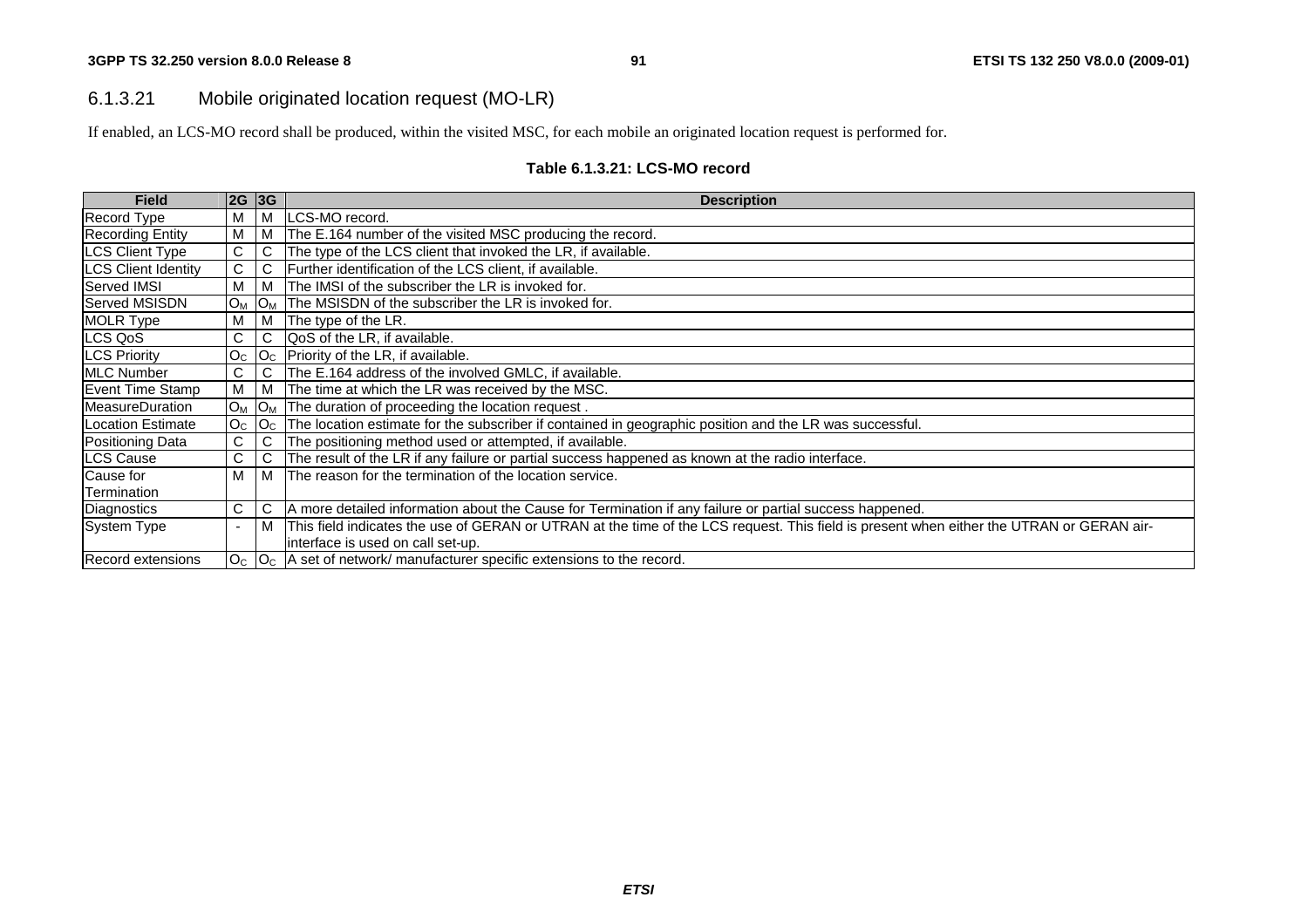## 6.1.3.22 Network induced location request (NI-LR)

If enabled, an LCS-NI record shall be produced, within the visited MSC, for each network induced location request performed for a MS e.g. in case of emergency call.

| <b>Field</b>               | 2G                       | 3G             | <b>Description</b>                                                                                                                       |
|----------------------------|--------------------------|----------------|------------------------------------------------------------------------------------------------------------------------------------------|
| Record Type                | M                        | M              | LCS-NI record.                                                                                                                           |
| <b>Recording Entity</b>    | M                        | M              | The E.164 number of the visited MSC producing the record.                                                                                |
| <b>LCS Client Type</b>     | $\mathsf C$              | C              | The type of the LCS client that invoked the LR, if available.                                                                            |
| <b>LCS Client Identity</b> | $\mathsf C$              | C              | Further identification of the LCS client, if available.                                                                                  |
| Served IMSI                | С                        | С              | The IMSI of the calling party the LR is executed for if supplied by the UE.                                                              |
| Served MSISDN              | С                        | С              | The MSISDN of the calling party the LR is executed for if supplied by the UE.                                                            |
| Served IMEI                | C                        | С              | The IMEI of the calling party the LR is executed for if available.                                                                       |
| <b>EMS-Digits</b>          | O <sub>C</sub>           | O <sub>C</sub> | The emergency service routing digits, if emergency call.                                                                                 |
| <b>EMS-Key</b>             | O <sub>C</sub>           | O <sub>C</sub> | The emergency service routing key, if emergency call.                                                                                    |
| LCS QoS                    | С                        | C              | QoS of the LR, if available.                                                                                                             |
| <b>LCS Priority</b>        | $\mathsf C$              | $\mathsf C$    | Priority of the LR, if available.                                                                                                        |
| <b>MLC Number</b>          | $\mathsf{C}$             | С              | The E.164 address of the involved GMLC, if available.                                                                                    |
| Event Time Stamp           | M                        | M              | The time at which the LR was received by the MSC.                                                                                        |
| <b>MeasureDuration</b>     | $O_M$                    | $O_M$          | The duration of proceeding the location request.                                                                                         |
| Location Estimate          | O <sub>C</sub>           | O <sub>c</sub> | The location estimate for the subscriber if contained in geographic position and the LR was successful.                                  |
| <b>Positioning Data</b>    | С                        | С              | The positioning method used or attempted, if available.                                                                                  |
| LCS Cause                  | $\mathsf C$              | C              | The result of the LR if any failure or partial success happened as known at the radio interface.                                         |
| Cause for                  | M                        | M              | The reason for the termination of the location service.                                                                                  |
| Termination                |                          |                |                                                                                                                                          |
| Diagnostics                | C                        | C              | A more detailed information about the Cause for Termination if any failure or partial success happened.                                  |
| System Type                | $\overline{\phantom{a}}$ | M              | This field indicates the use of GERAN or UTRAN at the time of the LCS request. This field is present when either the UTRAN or GERAN air- |
|                            |                          |                | interface is used on call set-up.                                                                                                        |
| <b>Record extensions</b>   |                          |                | $ O_{C} $ $ O_{C} $ A set of network/ manufacturer specific extensions to the record.                                                    |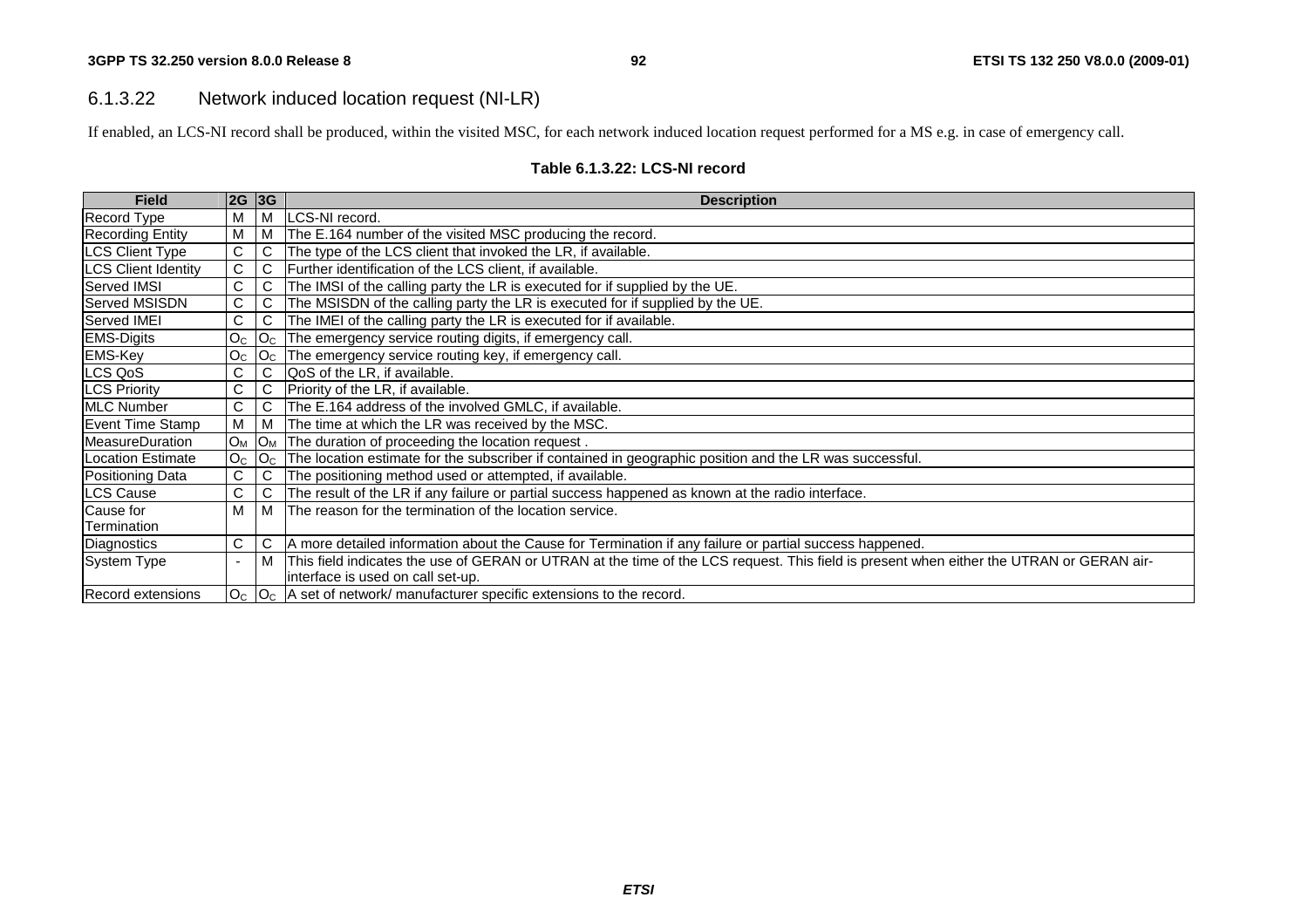#### **3GPP TS 32.250 version 8.0.0 Release 8**

## 6.1.3.23 Mobile originated call attempt (CAMEL CPH adapted version)

If the MSC / gsmSCF is able to provide CAMEL CPH services, this kind of record shall replace records according to section 6.1.3.1 Mobile originated call attempt. This applies to all mobile originated call attempts, even if no CPH operations are used in the individual call. Record fields that are specific to individual outgoing legs are recorded in the grouped field 'Camel Call Leg Information'.

If the generation of this kind of record is enabled then the MSC shall produce one MOC record. The incoming leg is recorded in the main body. Whenever there is a CAMEL dialogue, outgoing legs of the same call segment are recorded in the grouped field "CAMEL call leg information". Further legs in new call segments are recorded in CDRs of type "6.1.3.25 New Call Segment in a MO, CF or MT CAMEL Dialogue".

Examples for call situations where this type of record applies are the following:

- Mobile originating call without CPH being involved,
- Mobile originating call continuing after disconnect of the incoming leg in case of no partial record generation. When partial records are generated, they are of type 6.1.3.25 New Call Segment in a MO, CF or MT CAMEL Dialogue".
- Mobile originating call with more than one outgoing leg on this call segment,
- Mobile originating call in which the original outgoing leg has been disconnected by gsmSCF.

Disconnect of the incoming leg is recorded by filling the related record fields in the main body of the record. Optionally a partial record may be generated. This partial record is of type "6.1.3.24 gsmSSF initiated CAMEL CPH call attempt".

Disappearing (DisconnectLeg, SplitLeg, etc.) of an outgoing leg is recorded by filling the related record fields in the 'Camel Call Leg Information' field for the disappearing leg. Optionally a partial record may be generated. This partial record does not contain information of the leg that disappeared, i.e. it does not contain a 'Camel Call Leg Information' field for that leg.

Connection of a further leg to this call segment is recorded by adding a further field 'Camel Call Leg Information'. Optionally a partial record may be generated.

| <b>Field</b>            | 2G             | 3 <sub>G</sub> | <b>Description</b>                                                                                                                      |  |  |  |  |
|-------------------------|----------------|----------------|-----------------------------------------------------------------------------------------------------------------------------------------|--|--|--|--|
| Record Type             | M              | M              | Mobile originated.                                                                                                                      |  |  |  |  |
| Served IMSI             | M              | M              | IMSI of the calling party.                                                                                                              |  |  |  |  |
| Served IMEI             | C              | C              | IMEI of the calling ME, if available.                                                                                                   |  |  |  |  |
| Served MSISDN           | O <sub>M</sub> | $O_M$          | The primary MSISDN of the calling party.                                                                                                |  |  |  |  |
| <b>Called Number</b>    | M              | M              | The address of the called party i.e. the number dialled by the calling subscriber.                                                      |  |  |  |  |
| <b>Recording Entity</b> | M              | M              | The E.164 number of the visited MSC producing the record.                                                                               |  |  |  |  |
| Incoming TKGP           | $O_{M}$        | O <sub>C</sub> | The MSC trunk group on which the call originated, usually from the BSS. If available in 3G, this parameter shall be supplied.           |  |  |  |  |
| Location                | М              | M              | The identity of the cell or the SAC and MCC+MNC at the time of CDR creation, including the location area code.                          |  |  |  |  |
| Change of Location      | O <sub>C</sub> | O <sub>C</sub> | A list of changes in Location Area Code / Service Area Code / Cell Id and MCC+MNC. Each time-stamped.                                   |  |  |  |  |
| Basic service           | M              | M              | Bearer or teleservice employed. 'speech' in case of CAMEL CPH calls.                                                                    |  |  |  |  |
| Supp. Services          | C              | C              | Supplementary services invoked as a result of this connection. This field shall be present when one or more supplementary services have |  |  |  |  |
|                         |                |                | been invoked.                                                                                                                           |  |  |  |  |

#### **Table 6.1.3.23: MOC record (CAMEL CPH adapted version)**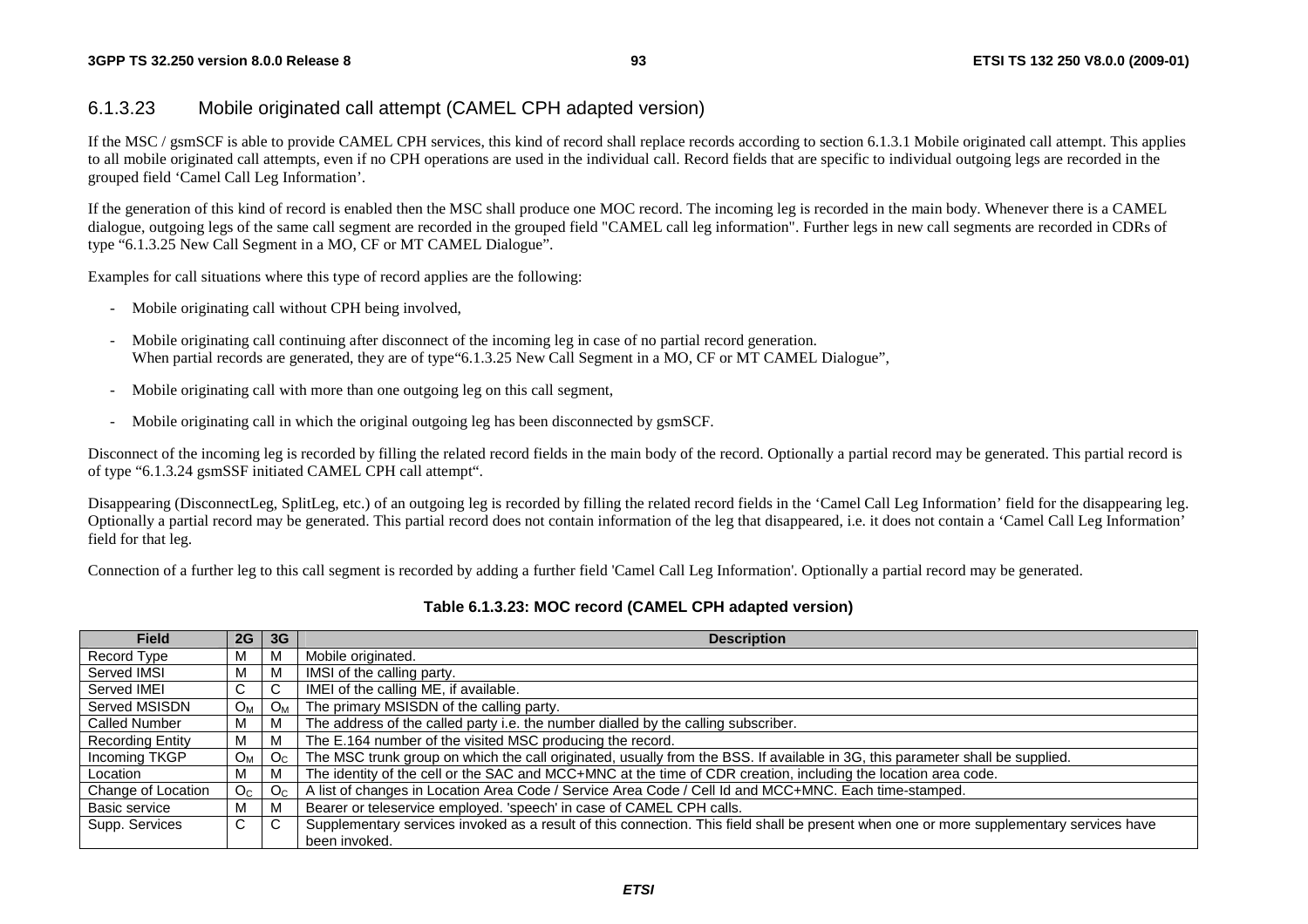| <b>Field</b>             | 2G                 | 3G                          | <b>Description</b>                                                                                                                                |
|--------------------------|--------------------|-----------------------------|---------------------------------------------------------------------------------------------------------------------------------------------------|
| <b>AOC Parameters</b>    | $\overline{O_{C}}$ | O <sub>C</sub>              | The charge advice parameters sent to the MS on call set-up. This field shall be supplied only when AoC parameters have been sent.                 |
| Change of AOC            | O <sub>C</sub>     | O <sub>c</sub>              | New AOC parameters sent to the MS e.g. as a result of a tariff switch over, including the time at which the new set was applied. This field shall |
| Parameters               |                    |                             | be supplied only when AoC parameters have been sent.                                                                                              |
| <b>MS Classmark</b>      | M                  | M                           | The mobile station classmark employed on call set-up.                                                                                             |
| Change of                | O <sub>C</sub>     | O <sub>C</sub>              | A list of changes to the classmark during the connection each time-stamped.                                                                       |
| Classmark                |                    |                             |                                                                                                                                                   |
| Event time stamps:       | $\mathsf C$        | C                           | Seizure time: time of incoming traffic channel seizure (for unsuccessful call attempts)                                                           |
|                          | С                  | $\mathsf{C}$                | Answer: time of answer (for successful calls)                                                                                                     |
|                          | $O_{M}$            | $O_{M}$                     | Release time: time of traffic channel release                                                                                                     |
|                          |                    |                             | for the incoming leg.                                                                                                                             |
| Call duration            | С                  | $\mathsf C$                 | The chargeable duration of the connection of the incoming leg for successful calls, the holding time of the incoming leg for call attempts.       |
| Radio Chan.              | O <sub>M</sub>     | $\mathbf{r}$                | The type of radio traffic channel (full / half etc.) requested by the MS.                                                                         |
| Requested                |                    |                             |                                                                                                                                                   |
| Radio Chan. Used         | M                  | $\mathcal{L}^{\mathcal{A}}$ | The type of radio channel actually used (full or half rate)                                                                                       |
| Change of Rad.           | O <sub>C</sub>     | $\blacksquare$              | A list of changes each time stamped.                                                                                                              |
| Chan.                    |                    |                             |                                                                                                                                                   |
| Cause for                | M                  | M                           | The reason for the release of the connection.                                                                                                     |
| termination              |                    |                             |                                                                                                                                                   |
| Diagnostics              | $O_{M}$            | $O_M$                       | A more detailed reason for the release of the connection.                                                                                         |
| Call reference           | M                  | M                           | A local identifier distinguishing between transactions on the same MS                                                                             |
| Sequence no.             | C                  | C                           | Partial record sequence number, only present in case of partial records.                                                                          |
| Record extensions        | $\overline{O_{C}}$ | $\overline{O_{C}}$          | A set of network / manufacturer specific extensions to the record, when available.                                                                |
| GsmSCF address           | $\overline{M}$     | м                           | Identifies the CAMEL server serving the subscriber.                                                                                               |
| Service key              | ${\bf C}$          | $\mathsf C$                 | The CAMEL service logic to be applied.                                                                                                            |
| Network call             | $\overline{M}$     | M                           | An identifier to correlate transactions on the same call taking place in different network nodes.                                                 |
| reference                |                    |                             |                                                                                                                                                   |
| <b>MSC Address</b>       | M                  | M                           | This field contains the E.164 number assigned to the MSC that generated the network call reference.                                               |
| Default call handling    | O <sub>C</sub>     | O <sub>C</sub>              | Indicates whether or not a CAMEL call encountered default call handling. This field shall be present only if default call handling has been       |
|                          |                    |                             | applied.                                                                                                                                          |
| <b>Speech Version</b>    | $O_{M}$            | $\bar{\phantom{a}}$         | Speech version supported by the MS with highest priority indicated by MS                                                                          |
| Supported                |                    |                             |                                                                                                                                                   |
| <b>Speech Version</b>    | $O_{M}$            | $\blacksquare$              | Speech version used for that call                                                                                                                 |
| Used                     |                    |                             |                                                                                                                                                   |
| Number of DP             | $O_M$              | $O_{M}$                     | Number that counts how often armed detection points (TDP and EDP) were encountered. Sum of all DPs encountered in this call.                      |
| encountered              |                    |                             |                                                                                                                                                   |
| Level of CAMEL           | $O_{M}$            | O <sub>M</sub>              | Indicator for the complexity of the CAMEL feature used.                                                                                           |
| service                  |                    |                             |                                                                                                                                                   |
| Free format Data         | $\mathbf C$        | C                           | This field contains data sent by the gsmSCF in the Furnish Charging Information (FCI) message(s). The data can be sent either in one FCI          |
|                          |                    |                             | message or several FCI messages with append indicator.                                                                                            |
| CAMEL call leg           | C                  | C                           | Set of CAMEL information IEs. Each of these IEs contains information related to one outgoing CAMEL call leg.                                      |
| information              |                    |                             |                                                                                                                                                   |
| <b>CAMEL Destination</b> |                    |                             | Destination modified by camel service.                                                                                                            |
| Number                   |                    |                             |                                                                                                                                                   |
| <b>Translated Number</b> |                    |                             | Called number after digit translation within the MSC.                                                                                             |
| <b>Connected Number</b>  |                    |                             | Number of connected party if different from 'CAMEL Destination Number'.                                                                           |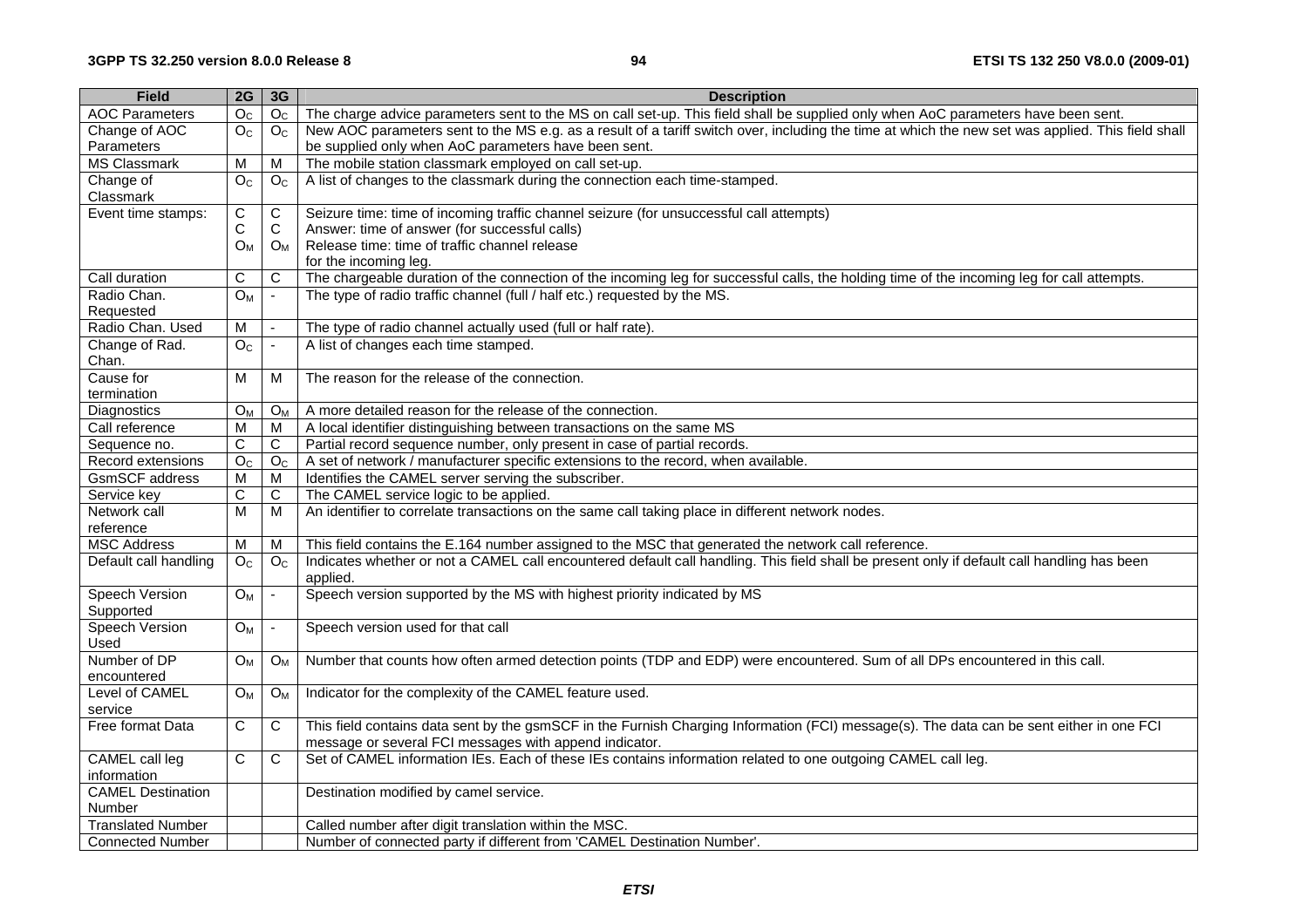| <b>Field</b>                 | $2G$ 3G        |                | <b>Description</b>                                                                                                                              |
|------------------------------|----------------|----------------|-------------------------------------------------------------------------------------------------------------------------------------------------|
| Roaming Number               |                |                | MSRN to route this leg (if applicable).                                                                                                         |
| MSC outgoing<br><b>TKGP</b>  |                |                | Trunk on which the leg leaves the MSC.                                                                                                          |
| Seizure Time                 |                |                | Time of traffic channel seizure for this leg.                                                                                                   |
| Answer Time                  |                |                | Time when the answer message is received for this leg.                                                                                          |
| <b>Release Time</b>          |                |                | Time when the leg is released or moved into another call segment.                                                                               |
| <b>Call Duration</b>         |                |                | Time between answer and release timestamp of this leg.                                                                                          |
| Additional Chg. Info         |                |                | Charge/no charge indicator and additional charging parameters, when available.                                                                  |
| <b>Free Format Data</b>      |                |                | If received in the FCI message from SCF.                                                                                                        |
| Free Format Data             |                |                | If received in the FCI message from SCF.                                                                                                        |
|                              |                |                |                                                                                                                                                 |
| Append<br>Free Format Data 2 |                |                | If provided in the FCI message for a $2^{nd}$ service.                                                                                          |
| Free Format Data             |                |                | If provided in the FCI message for a 2 <sup>nd</sup> service.                                                                                   |
| Append 2                     |                |                |                                                                                                                                                 |
| <b>Diagnostics</b>           |                |                | Detailed reason for disappearing of the leg in this call segment.                                                                               |
| Cause for                    |                |                | The reason for disappearing of the leg in this call segment.                                                                                    |
| Termination                  |                |                |                                                                                                                                                 |
| Default Call                 |                |                | Present if a 2 <sup>nd</sup> service (DP3) is triggered.                                                                                        |
| Handling 2                   |                |                |                                                                                                                                                 |
| gsm-SCF Address 2            |                |                | Present if a 2 <sup>nd</sup> service (DP3) is triggered.                                                                                        |
| Service Key 2                |                |                | Present if a 2 <sup>nd</sup> service (DP3) is triggered.                                                                                        |
| <b>Free Format Data</b>      |                |                | If provided in the FCI message for a 2 <sup>nd</sup> service.                                                                                   |
| Incoming 2                   |                |                |                                                                                                                                                 |
| <b>Free Format Data</b>      |                |                | If provided in the FCI message for a $2^{nd}$ service.                                                                                          |
| Append Incoming 2            |                |                |                                                                                                                                                 |
| <b>Location Routing</b>      |                |                | For Number Portability feature, not available in 2G records.                                                                                    |
| Number (LRN)                 |                |                |                                                                                                                                                 |
| <b>LRN Source</b>            |                |                | Source of the LRN, not available in 2G records.                                                                                                 |
| Indicator                    |                |                |                                                                                                                                                 |
| <b>LRN Query Status</b>      |                |                | Status of Number Portability query, not available in 2G records.                                                                                |
| Indicator                    |                |                |                                                                                                                                                 |
| <b>JIP Parameter</b>         |                |                | Jurisdiction Information Parameter, not available in 2G records.                                                                                |
| <b>JIP Source Indicator</b>  |                |                | The source of the JIP, not available in 2G records.                                                                                             |
| <b>JIP Query Status</b>      |                |                | Status of Number Portability query, not available in 2G records.                                                                                |
| Indicator                    |                |                |                                                                                                                                                 |
| <b>Free Format Data</b>      | $\mathsf{C}$   | C              | Indicator if free format data from this CDR is to be appended to free format data in previous partial CDR. Shall be present only if CAMEL id    |
| Append Indicator             |                |                | applied.                                                                                                                                        |
| System Type                  | $\mathbf{r}$   | $\overline{M}$ | This field indicates the use of GERAN, UTRAN (or a value of unknown) of the incoming leg. This field is present when either the UTRAN or        |
|                              |                |                | GERAN air-interface is used on call set-up. For an open CDR in a 2G NE (responsible for the CDR), the field is not present (even if the call is |
|                              |                |                | handed off to a 3G air interface). For a CDR in a 3G NE (responsible for the CDR), the value unknown shall be used after handover.              |
| Partial Record Type          |                | O <sub>C</sub> | Indicates the event (time limit etc.) that caused the generation of a partial record.                                                           |
| <b>Redial Attempt</b>        | O <sub>C</sub> | O <sub>C</sub> | Indicates to the network that a call is the result of a redial attempt to switch from speech to multimedia or vice-versa                        |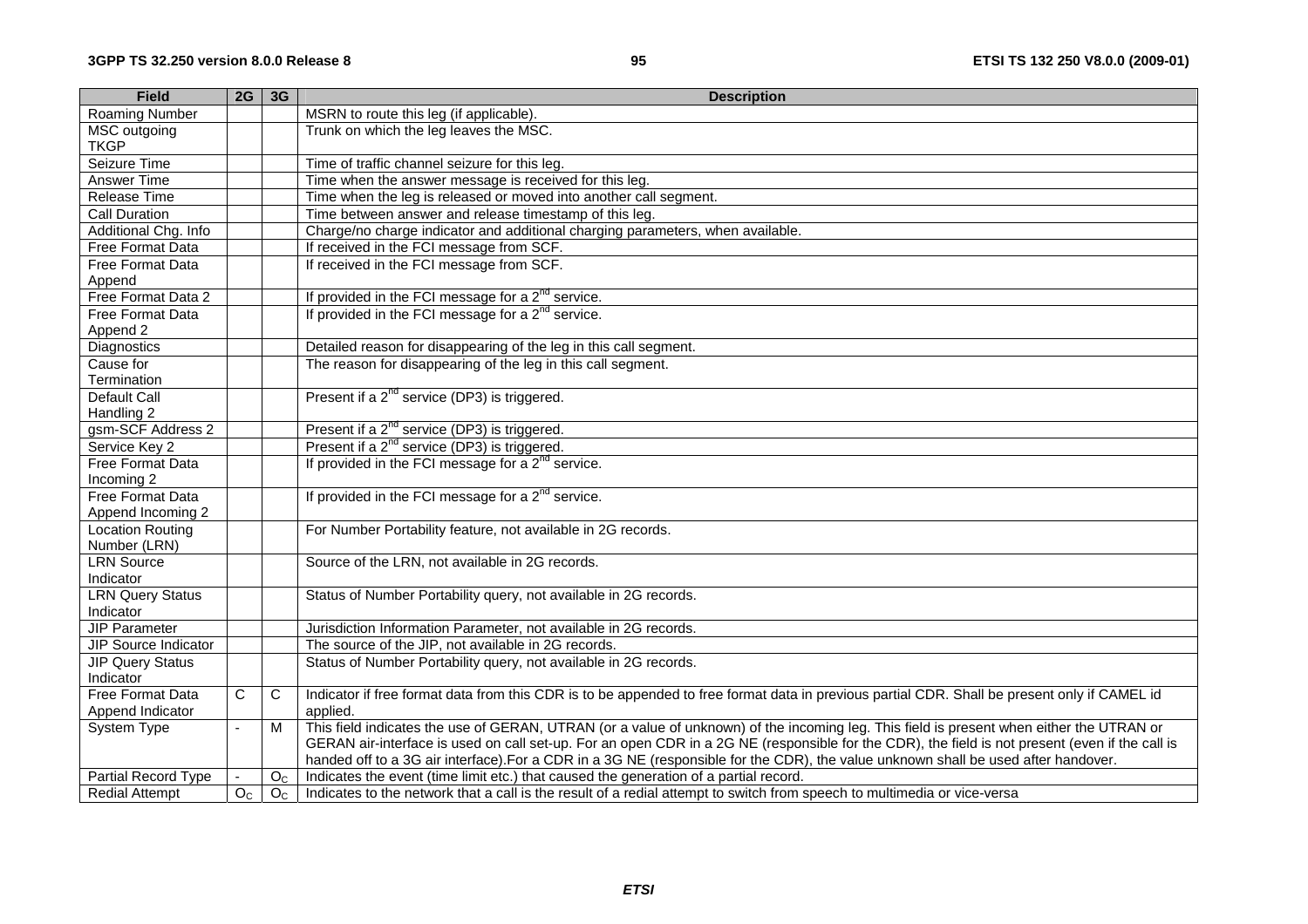#### **3GPP TS 32.250 version 8.0.0 Release 8**

## 6.1.3.24 gsmSCF initiated CAMEL CPH call attempt

If the generation of these records is enabled then an MOC record shall be created for each gsmSCF initiated call attempt and for new parties in new call segments, which are created in a new call dialogue. Examples for call situations where this type of record applies are the following:

- gsmSCF initiated call segment association (new call):

There is only one call segment. It contains the outgoing leg, which is created via CPH initiate call attempt operation (ICA).

- This outgoing leg can be connected to an SRF, which is recorded in the same record in the field 'Camel Call Leg Information'.
- gsmSCF initiated new party in an already established gsmSCF initiated CAP dialogue (new leg): In a new call dialogue a further call leg in a new call segment is initiated via ICA operation.
- This call segment contains one outgoing leg, which can be connected to an SRF. This leg and if used the SRF are recorded in the record for this call segment in the field 'Camel Call Leg Information'.
- This leg can be connected to the other outgoing leg. This would terminate the call segment and thus the call record. The 'Cause for Termination' indicates the reason for disappearing of the leg in this call segment. The Timestamps ('Call Duration', 'Release Time', etc.) are filled in. The record of the call segment the leg is moved to records the leg in a further field 'Camel Call Leg Information'.
- The other leg could be connected to this leg which is recorded by adding a further field 'Camel Call Leg Information'.

Record fields for an incoming leg do not exist, because there is no incoming leg in the call segment this record is created for.

| <b>Field</b>                    | 2G             | 3 <sub>G</sub> | <b>Description</b>                                                                                                     |
|---------------------------------|----------------|----------------|------------------------------------------------------------------------------------------------------------------------|
| Record Type                     | M              |                | Mobile originated.                                                                                                     |
| Served MSISDN                   | O <sub>M</sub> | $O_{M}$        | The number of the initiating party. "Calling Party Number" as received in the ICA operation.                           |
| <b>Called Number</b>            | M              | М              | The address of the called party.                                                                                       |
| <b>Recording Entity</b>         | M              | м              | The E.164 number of the visited MSC producing the record.                                                              |
| Basic service                   | M              | м              | Bearer or teleservice employed. 'speech' in case of CAMEL CPH calls.                                                   |
| Cause for termination           | M              | м              | The reason for the release of the connection.                                                                          |
| Diagnostics                     | $O_M$          | $O_{M}$        | A more detailed reason for the release of the connection.                                                              |
| Call reference                  | M              |                | A local identifier distinguishing between transactions on the same MS                                                  |
| Sequence no.                    | C              | C.             | Partial record sequence number, only present in case of partial records.                                               |
| Record extensions               | O <sub>C</sub> | $O_{C}$        | A set of network / manufacturer specific extensions to the record, when available.                                     |
| <b>GsmSCF</b> address           | C              | U              | Identifies the CAMEL server serving the subscriber (network call reference).                                           |
| Network call reference          | M              |                | An identifier to correlate transactions on the same call taking place in different network nodes.                      |
| <b>MSC Address</b>              | М              | M              | This field contains the E.164 number assigned to the MSC that generated the record.                                    |
| Number of DP encountered        | O <sub>C</sub> | O <sub>c</sub> | Number that counts how often armed detection points (TDP and EDP) were encountered. Sum of all DPs encountered in this |
|                                 |                |                | call.                                                                                                                  |
| Level of CAMEL service          | O <sub>C</sub> | O <sub>C</sub> | Indicator for the complexity of the CAMEL feature used.                                                                |
| CAMEL call leg information      | C              | C.             | Set of CAMEL information IEs. Each of these IEs contains information related to one outgoing CAMEL call leg.           |
| <b>CAMEL Destination Number</b> |                |                | Destination as received in the ICA operation.                                                                          |

### **Table 6.1.3.24: MOC CPH record (gsmSCF initiated)**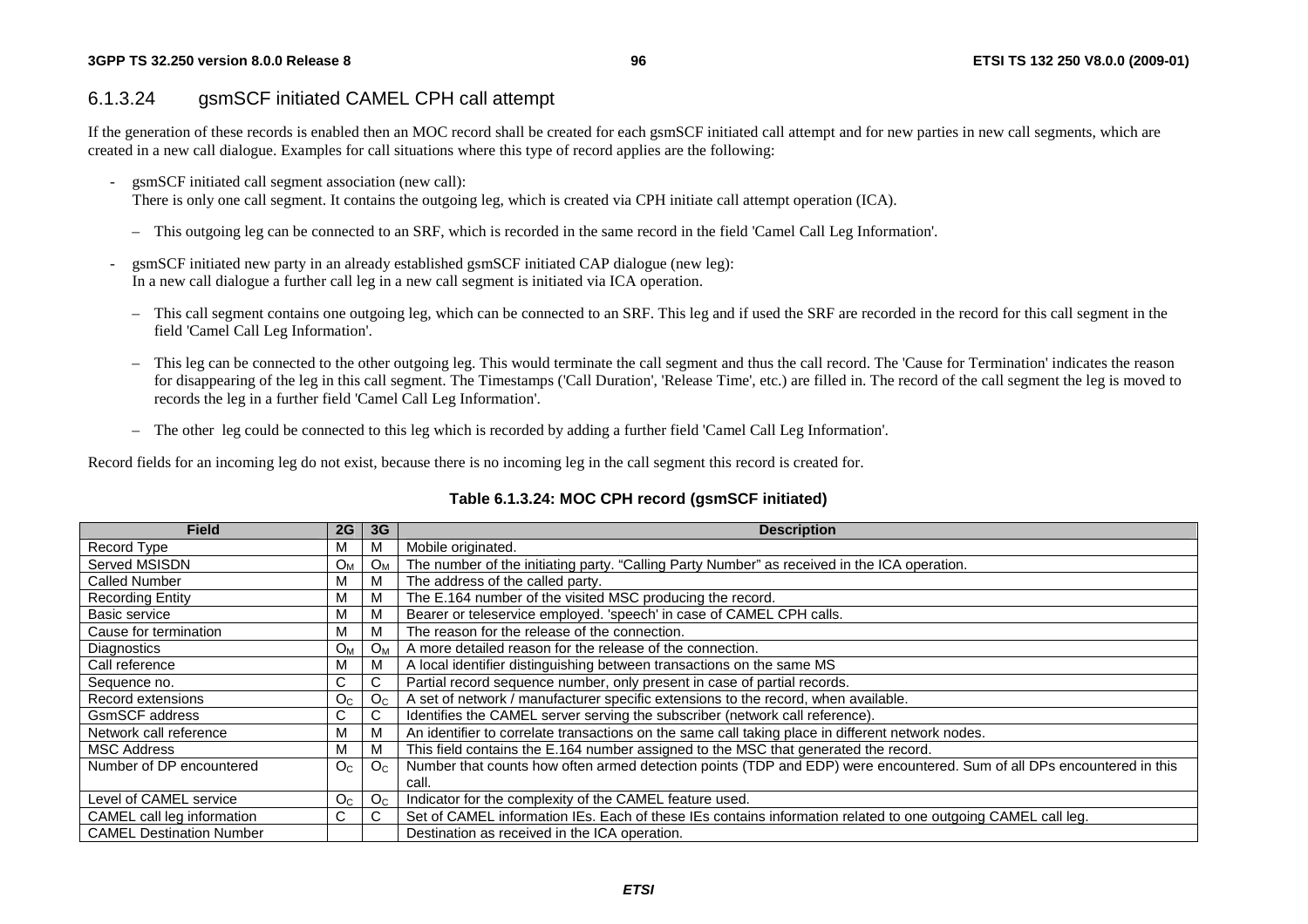| <b>Field</b>                      | 2G | 3 <sub>G</sub> | <b>Description</b>                                                                    |
|-----------------------------------|----|----------------|---------------------------------------------------------------------------------------|
| <b>Translated Number</b>          |    |                | Called number after digit translation within the MSC.                                 |
| <b>Connected Number</b>           |    |                | Number of connected party if different from 'CAMEL Destination Number'.               |
| Roaming Number                    |    |                | MSRN to route this leg (if applicable).                                               |
| <b>MSC outgoing TKGP</b>          |    |                | Trunk on which the leg leaves the MSC.                                                |
| Seizure Time                      |    |                | Time of traffic channel seizure for this leg.                                         |
| Answer Time                       |    |                | Time when the answer message is received for this leg.                                |
| Release Time                      |    |                | Time when the leg is released or moved into another call segment.                     |
| <b>Call Duration</b>              |    |                | Time between answer and release timestamp of this leg.                                |
| Additional Chg. Info              |    |                | Charge/no charge indicator and additional charging parameters, when available.        |
| Free Format Data                  |    |                | If received in the FCI message from SCF.                                              |
| Free Format Data Append           |    |                | If received in the FCI message from SCF.                                              |
| Free Format Data 2                |    |                | If provided in the FCI message for a $2^{nd}$ service.                                |
| Free Format Data Append 2         |    |                | If provided in the FCI message for a $2nd$ service.                                   |
| Diagnostics                       |    |                | Detailed reason for disappearing of the leg in this call segment.                     |
| <b>Cause for Termination</b>      |    |                | The reason for disappearing of the leg in this call segment.                          |
| Default Call Handling 2           |    |                | Present if a 2 <sup>nd</sup> service (DP3) is triggered.                              |
| gsm-SCF Address 2                 |    |                | Present if a $2^{nd}$ service (DP3) is triggered.                                     |
| Service Key 2                     |    |                | Present if a 2 <sup>nd</sup> service (DP3) is triggered.                              |
| Free Format Data Incoming 2       |    |                | If provided in the FCI message for a $2nd$ service.                                   |
| Free Format Data Append Incoming  |    |                | If provided in the FCI message for a $2^{nd}$ service.                                |
| 2                                 |    |                |                                                                                       |
| Location Routing Number (LRN)     |    |                | For Number Portability feature, not available in 2G records.                          |
| <b>LRN Source Indicator</b>       |    |                | Source of the LRN, not available in 2G records.                                       |
| <b>LRN Query Status Indicator</b> |    |                | Status of Number Portability query, not available in 2G records.                      |
| <b>JIP Parameter</b>              |    |                | Jurisdiction Information Parameter, not available in 2G records.                      |
| <b>JIP Source Indicator</b>       |    |                | The source of the JIP, not available in 2G records.                                   |
| JIP Query Status Indicator        |    |                | Status of Number Portability query, not available in 2G records.                      |
| Partial Record Type               |    | O <sub>C</sub> | Indicates the event (time limit etc.) that caused the generation of a partial record. |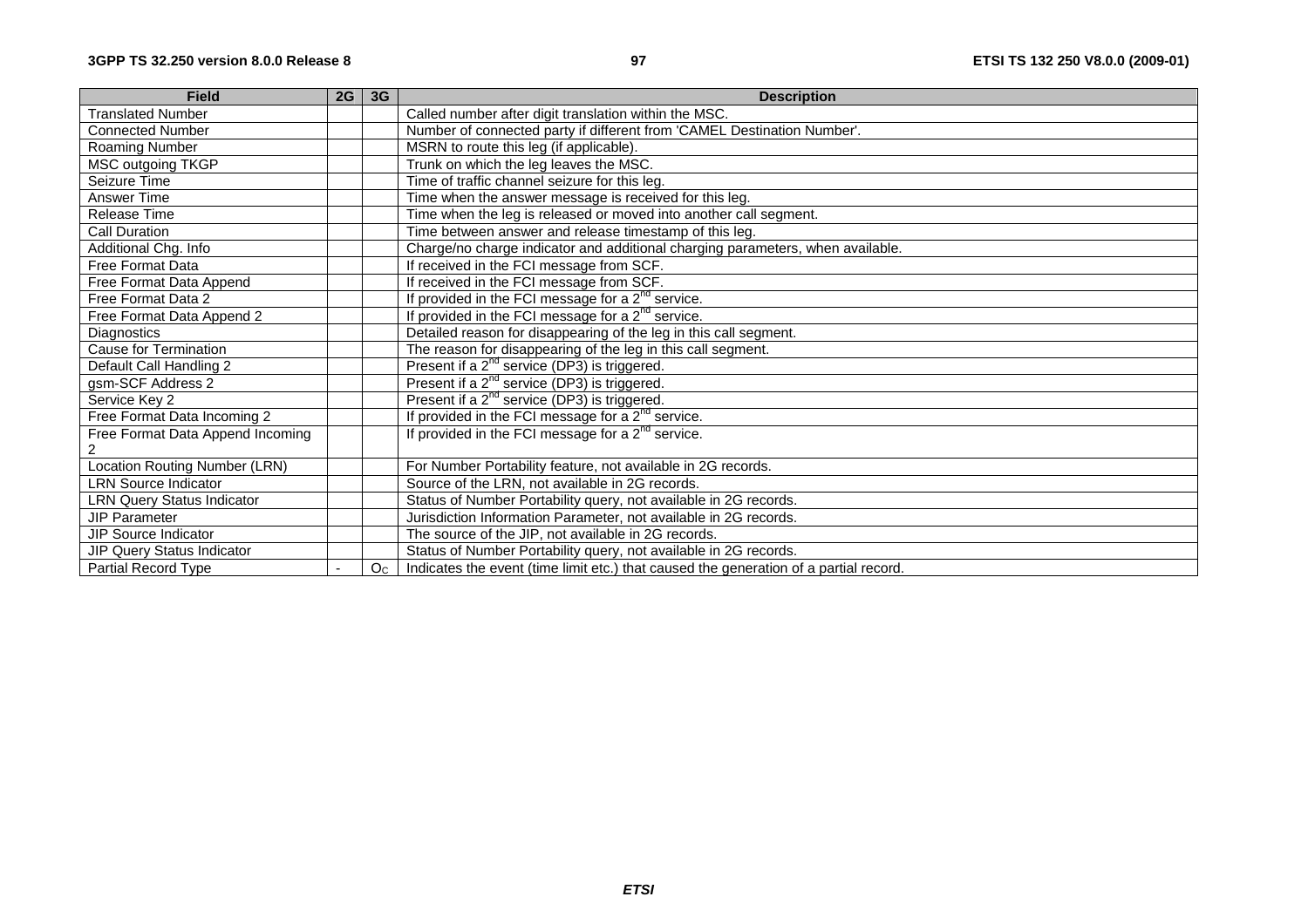## 6.1.3.25 New Call Segment in a MO, CF and MT CAMEL Dialogue

If the generation of these records is enabled then an MOC record shall be created for call segments without incoming leg, generated by a CAMEL dialogue for mobile originated, call forwarding or mobile terminating call attempts. Examples for call situations where this type of record applies are the following:

- Additional call segment, which is created by means of a 'SplitLeg' operation or ICA (new party) operation.
	- This call segment contains one outgoing leg, which can be connected to an SRF. This leg and if used the SRF are recorded in the record for this call segment in the field 'Camel Call Leg Information'.
	- This leg can be connected to the other outgoing leg. This would terminate the call segment and thus the call record. The 'Cause for Termination' indicates the reason for disappearing of the leg in this call segment. The Timestamps ('Call Duration', 'Release Time', etc.) are filled in. The record of the call segment the leg is moved to records the leg in a further field 'Camel Call Leg Information'.
	- The other leg could be connected to this leg which is recorded by adding a further field 'Camel Call Leg Information'.
- Call segment where the incoming leg disappeared (e.g. due to SplitLeg or DisconnectLeg operation). A record of this type is generated if partial records are generated.

Although an incoming leg does not exists, the 'IMSI', the 'IMEI' and the 'Service Key' is recorded in the main body.

| <b>Field</b>            | 2G             | 3G             | <b>Description</b>                                                                                                                      |
|-------------------------|----------------|----------------|-----------------------------------------------------------------------------------------------------------------------------------------|
| Record Type             | M              | м              | Mobile originated.                                                                                                                      |
| Served IMSI             | M              | м              | IMSI of the served party ('calling party' in case of MOC, 'forwarding party' in case of call forwarding respectively 'called party' in  |
|                         |                |                | case of MTC).                                                                                                                           |
| Served IMEI             | C              | C              | IMEI of the served ME, if available ('calling party' in case of MOC, 'forwarding party' in case of call forwarding respectively 'called |
|                         |                |                | party' in case of MTC).                                                                                                                 |
| Served MSISDN           | <b>Ом</b>      | O <sub>M</sub> | The MSISDN of the served party ('calling party' in case of MOC, 'forwarding party' in case of call forwarding respectively 'called      |
|                         |                |                | party' in case of MTC).                                                                                                                 |
| <b>Called Number</b>    | M              |                | The address of the called party.                                                                                                        |
| <b>Recording Entity</b> | м              |                | The E.164 number of the visited MSC producing the record.                                                                               |
| Basic service           | M              |                | Bearer or teleservice employed. 'speech' in case of CAMEL CPH calls.                                                                    |
| Supp. Services          | C              |                | Supplementary services invoked as a result of this connection. This field shall be present when one or more supplementary               |
|                         |                |                | services have been invoked.                                                                                                             |
| Cause for termination   | M              |                | The reason for the release of the connection.                                                                                           |
| Diagnostics             | $O_{M}$        | $O_{N}$        | A more detailed reason for the release of the connection.                                                                               |
| Call reference          | M              |                | A local identifier distinguishing between transactions on the same MS                                                                   |
| Sequence no.            | C              |                | Partial record sequence number, only present in case of partial records.                                                                |
| Record extensions       | O <sub>C</sub> |                | A set of network / manufacturer specific extensions to the record, when available.                                                      |
| GsmSCF address          | C              |                | Identifies the CAMEL server serving the subscriber.                                                                                     |
| Service Key             | C              |                | The CAMEL service logic to be applied.                                                                                                  |
| Network call reference  | M              |                | An identifier to correlate transactions on the same call taking place in different network nodes.                                       |
| <b>MSC Address</b>      | М              |                | This field contains the E.164 number assigned to the MSC that generated the network call reference.                                     |
| Default call handling   | O <sub>C</sub> | O <sub>C</sub> | Indicates whether or not a CAMEL call encountered default call handling. This field shall be present only if default call handling      |
|                         |                |                | has been applied.                                                                                                                       |

### **Table 6.1.3.25: MOC CPH record (new call segment)**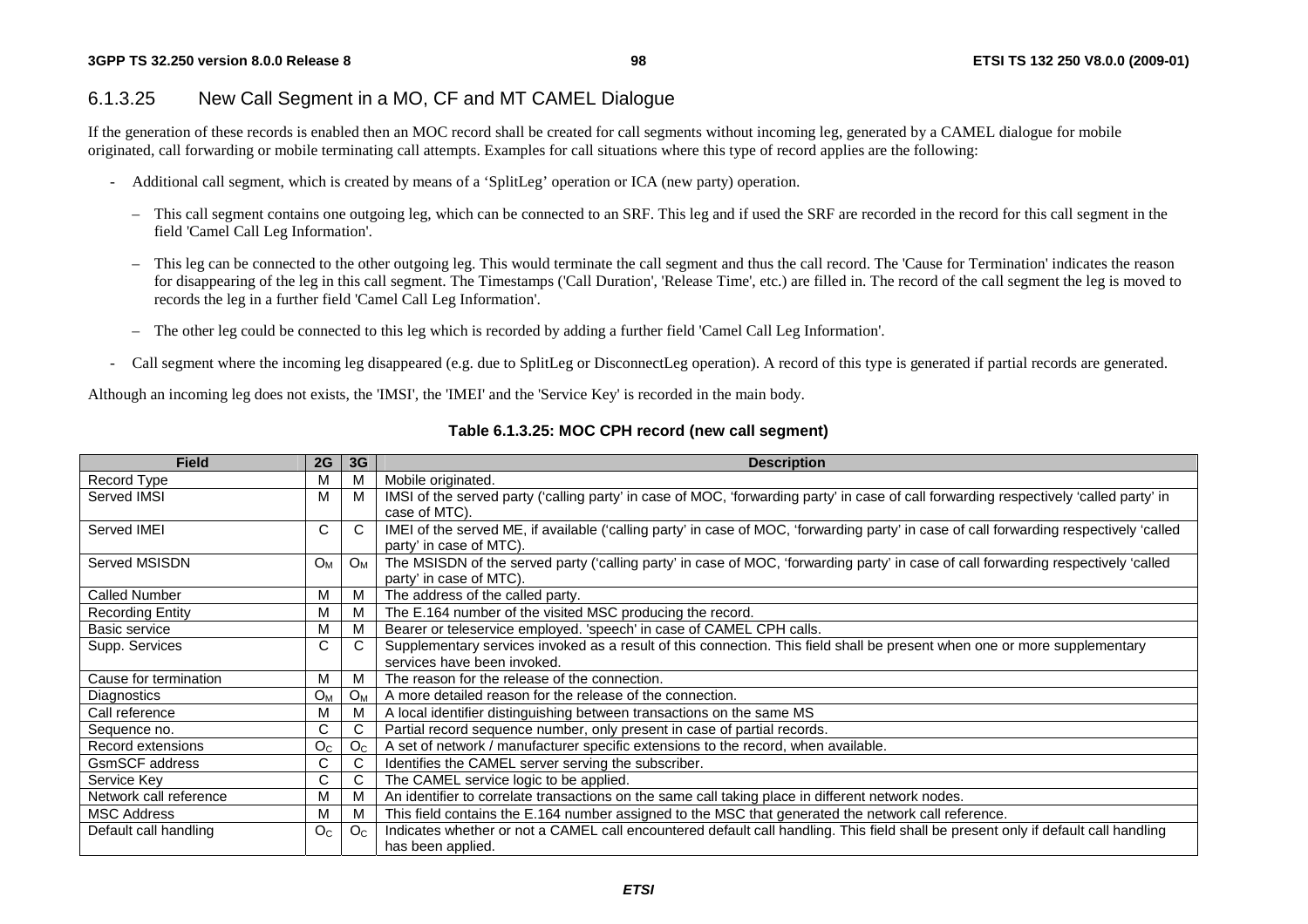| <b>Field</b>                      | 2G             | 3 <sub>G</sub> | <b>Description</b>                                                                                                           |
|-----------------------------------|----------------|----------------|------------------------------------------------------------------------------------------------------------------------------|
| Number of DP encountered          | O <sub>C</sub> | O <sub>C</sub> | Number that counts how often armed detection points (TDP and EDP) were encountered. Sum of all DPs encountered in this call. |
| Level of CAMEL service            | O <sub>C</sub> | O <sub>c</sub> | Indicator for the complexity of the CAMEL feature used.                                                                      |
| CAMEL call leg information        | $\overline{C}$ | C              | Set of CAMEL information IEs. Each of these IEs contains information related to one outgoing CAMEL call leg.                 |
| <b>CAMEL Destination Number</b>   |                |                | Destination as received in the ICA operation.                                                                                |
| <b>Translated Number</b>          |                |                | Called number after digit translation within the MSC.                                                                        |
| <b>Connected Number</b>           |                |                | Number of connected party if different from 'CAMEL Destination Number'.                                                      |
| Roaming Number                    |                |                | MSRN to route this leg (if applicable).                                                                                      |
| <b>MSC outgoing TKGP</b>          |                |                | Trunk on which the leg leaves the MSC.                                                                                       |
| Seizure Time                      |                |                | Time of traffic channel seizure for this leg.                                                                                |
| Answer Time                       |                |                | Time when the answer message is received for this leg.                                                                       |
| Release Time                      |                |                | Time when the leg is released or moved into another call segment.                                                            |
| <b>Call Duration</b>              |                |                | Time between answer and release timestamp of this leg.                                                                       |
| Additional Chg. Info              |                |                | Charge/no charge indicator and additional charging parameters, when available.                                               |
| Free Format Data                  |                |                | If received in the FCI message from SCF.                                                                                     |
| Free Format Data Append           |                |                | If received in the FCI message from SCF.                                                                                     |
| Free Format Data 2                |                |                | If provided in the FCI message for a $2^{nd}$ service.                                                                       |
| Free Format Data Append 2         |                |                | If provided in the FCI message for a $2^{nd}$ service.                                                                       |
| <b>Diagnostics</b>                |                |                | Detailed reason for disappearing of the leg in this call segment.                                                            |
| Cause for Termination             |                |                | The reason for disappearing of the leg in this call segment.                                                                 |
| Default Call Handling 2           |                |                | Present if a 2 <sup>nd</sup> service (DP3) is triggered.                                                                     |
| gsm-SCF Address 2                 |                |                | Present if a 2 <sup>nd</sup> service (DP3) is triggered.                                                                     |
| Service Key 2                     |                |                | Present if a $2^{nd}$ service (DP3) is triggered.                                                                            |
| Free Format Data Incoming 2       |                |                | If provided in the FCI message for a $2^{nd}$ service.                                                                       |
| Free Format Data Append           |                |                | If provided in the FCI message for a $2^{nd}$ service.                                                                       |
| Incoming 2                        |                |                |                                                                                                                              |
| Location Routing Number (LRN)     |                |                | For Number Portability feature, not available in 2G records.                                                                 |
| <b>LRN Source Indicator</b>       |                |                | Source of the LRN, not available in 2G records.                                                                              |
| <b>LRN Query Status Indicator</b> |                |                | Status of Number Portability query, not available in 2G records.                                                             |
| <b>JIP Parameter</b>              |                |                | Jurisdiction Information Parameter, not available in 2G records.                                                             |
| JIP Source Indicator              |                |                | The source of the JIP, not available in 2G records.                                                                          |
| JIP Query Status Indicator        |                |                | Status of Number Portability query, not available in 2G records.                                                             |
| Partial Record Type               |                | O <sub>C</sub> | Indicates the event (time limit etc.) that caused the generation of a partial record.                                        |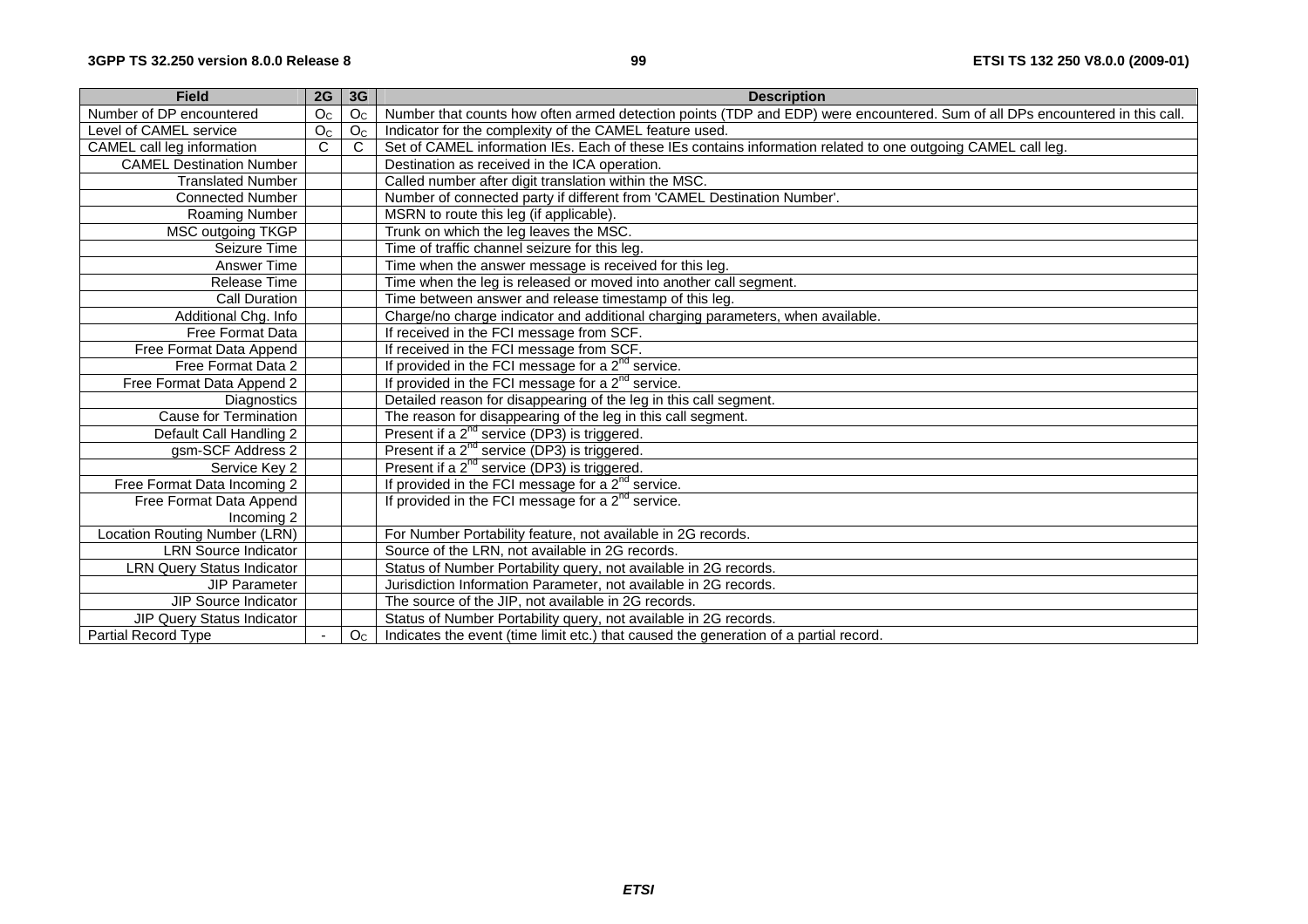## 6.1.3.26 Mobile originated call forwarding attempt (CAMEL CPH adapted version)

If the MSC / gsmSCF is able to provide CAMEL CPH services, this kind of record shall replace records according to section "6.1.3.3 Mobile originated call forwarding attempt". This applies to all mobile originated call forwarding attempts, even if no CPH operations are used in the individual call.

If the generation of MOC records is enabled in the forwarding MSC then the forwarding MSC shall produce an MOC record for the forwarded-leg of the call.

If further legs in new call segments are generated by this CAMEL dialogue, they are recorded in CDRs of type "6.1.3.25 New Call Segment in a MO, CF or MT CAMEL Dialogue".

Connection of a further leg to this call segment is recorded by adding a further field 'Camel Call Leg Information'. Optionally a partial record may be generated.

#### **Table 6.1.3.26: MOC, call forwarding record (CAMEL CPH adapted version)**

| <b>Field</b>                        | 2G             | 3G             | <b>Description</b>                                                                                                                          |
|-------------------------------------|----------------|----------------|---------------------------------------------------------------------------------------------------------------------------------------------|
| Record Type                         | M              | M              | Mobile originated.                                                                                                                          |
| Served IMSI                         | M              | м              | IMSI of the forwarding party.                                                                                                               |
| Served MSISDN                       | $O_{M}$        | $O_M$          | The MSISDN of the forwarding party.                                                                                                         |
| <b>Calling Number</b>               | $O_c$          | O <sub>c</sub> | The address of the calling party.                                                                                                           |
| <b>Called Number</b>                | M              | M              | The address of the "forwarded-to" party.                                                                                                    |
| <b>Recording Entity</b>             | M              | M              | The E.164 number of the forwarding MSC                                                                                                      |
| Incoming TKGP                       | O <sub>M</sub> | $O_{M}$        | The MSC trunk group on which the call originated at the forwarding MSC.                                                                     |
| <b>Basic service</b>                | $\mathsf{C}$   | C              | 'speech' in case of CAMEL CPH, not always available e.g. in case of call forwarding unconditional.                                          |
| <b>Supplementary Services</b>       | C              | C              | Supplementary services invoked as a result of this connection, if this information is available to the forwarding node. This field shall be |
|                                     |                |                | present when one or more supplementary services have been invoked.                                                                          |
| Event time stamps:                  | C              | C              | Seizure time: time of incoming traffic channel seizure (for unsuccessful call attempts)                                                     |
|                                     | C              | C              | Answer time: time of answer (for successful calls)                                                                                          |
|                                     | $O_{M}$        | $O_{M}$        | Release time: time of traffic channel release                                                                                               |
| Call duration                       | C              | C              | The chargeable duration of the connection for successful calls, the holding time of call attempts.                                          |
| Cause for termination               | M              | M              | The reason for the release of the connection.                                                                                               |
| Diagnostics                         | $O_{M}$        | $O_{M}$        | A more detailed reason for the release of the connection.                                                                                   |
| Call reference                      | M              | м              | A local identifier distinguishing between transactions on the same MS                                                                       |
| Sequence no.                        | C              | C              | Partial record sequence number, only present in case of partial records.                                                                    |
| Record extensions                   | O <sub>C</sub> | O <sub>C</sub> | A set of network/ manufacturer specific extensions to the record, when available.                                                           |
| <b>GsmSCF</b> address               | C              | C              | Identifies the CAMEL server serving the subscriber.                                                                                         |
| Service key                         | $\mathbf C$    | C              | The CAMEL service logic to be applied.                                                                                                      |
| Network call reference              | $\mathbf C$    | C              | An identifier to correlate transactions on the same call taking place in different network nodes.                                           |
| <b>MSC Address</b>                  | $\mathbf C$    | C              | This field contains the E.164 number assigned to the MSC that generated the network call reference.                                         |
| <b>CAMEL</b> initiated CF indicator | O <sub>C</sub> | O <sub>C</sub> | Indicates that the CAMEL server initiated call forwarding. Not available in case of gsm call forwarding.                                    |
| Default call handling               | O <sub>C</sub> | O <sub>C</sub> | Indicates whether or not a CAMEL call encountered default call handling. This field shall be present only if default call handling has      |
|                                     |                |                | been applied.                                                                                                                               |
| Number of DP encountered            | O <sub>C</sub> | O <sub>C</sub> | Number that counts how often armed detection points (TDP and EDP) were encountered. Sum of all DPs encountered in this call.                |
| Level of CAMEL service              | O <sub>C</sub> | O <sub>C</sub> | Indicator of the complexity of the CAMEL feature used.                                                                                      |
| Free format Data                    | C              | C              | This field contains data sent by the gsmSCF in the Furnish Charging Information (FCI) messages. The data can be sent either in one          |
|                                     |                |                | FCI message or several FCI messages with append indicator.                                                                                  |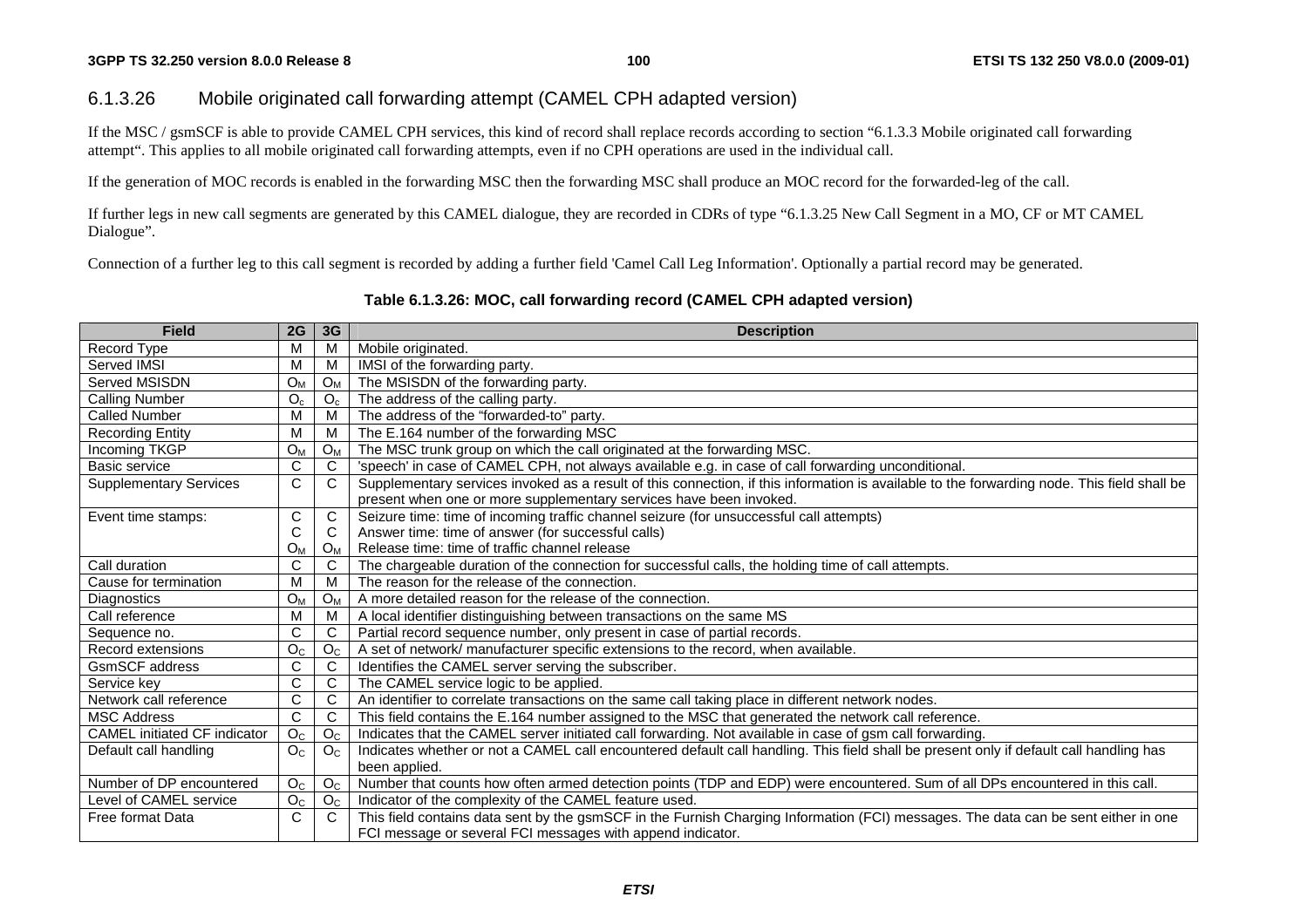| <b>Field</b>                          | 2G             | 3G             | <b>Description</b>                                                                                                                  |
|---------------------------------------|----------------|----------------|-------------------------------------------------------------------------------------------------------------------------------------|
| <b>CAMEL</b> call leg information     | C              | $\mathsf{C}$   | Set of CAMEL information IEs. Each of these IEs contains information related to one outgoing CAMEL call leg.                        |
| <b>CAMEL Destination Number</b>       |                |                | Destination modified by CAMEL service.                                                                                              |
| <b>Translated Number</b>              |                |                | Called number after digit translation within the MSC.                                                                               |
| <b>Connected Number</b>               |                |                | Number of connected party if different from 'CAMEL Destination Number'.                                                             |
| Roaming Number                        |                |                | MSRN to route this leg (if applicable).                                                                                             |
| MSC outgoing TKGP                     |                |                | Trunk on which the leg leaves the MSC.                                                                                              |
| Seizure Time                          |                |                | Time of traffic channel seizure for this leg.                                                                                       |
| Answer Time                           |                |                | Time when the answer message is received for this leg.                                                                              |
| Release Time                          |                |                | Time when the leg is released or moved into another call segment.                                                                   |
| <b>Call Duration</b>                  |                |                | Time between answer and release timestamp of this leg.                                                                              |
| Additional Chg. Info                  |                |                | Charge/no charge indicator and additional charging parameters, when available.                                                      |
| Free Format Data                      |                |                | If received in the FCI message from SCF.                                                                                            |
| Free Format Data Append               |                |                | If received in the FCI message from SCF.                                                                                            |
| Free Format Data 2                    |                |                | If provided in the FCI message for a $2^{nd}$ service.                                                                              |
| Free Format Data Append 2             |                |                | If provided in the FCI message for a $2^{nd}$ service.                                                                              |
| Diagnostics                           |                |                | Detailed reason for disappearing of the leg in this call segment.                                                                   |
| <b>Cause for Termination</b>          |                |                | The reason for disappearing of the leg in this call segment.                                                                        |
| Default Call Handling 2               |                |                | Present if a 2 <sup>nd</sup> service (DP3) is triggered.                                                                            |
| gsm-SCF Address 2                     |                |                | Present if a $2^{nd}$ service (DP3) is triggered.                                                                                   |
| Service Key 2                         |                |                | Present if a $2^{nd}$ service (DP3) is triggered.                                                                                   |
| Free Format Data Incoming             |                |                | If provided in the FCI message for a $2^{nd}$ service.                                                                              |
| Free Format Data Append<br>Incoming 2 |                |                | If provided in the FCI message for a $2^{nd}$ service.                                                                              |
| <b>Location Routing Number</b>        |                |                | For Number Portability feature, not available in 2G records.                                                                        |
| (LRN)                                 |                |                |                                                                                                                                     |
| <b>LRN</b> Source Indicator           |                |                | Source of the LRN, not available in 2G records.                                                                                     |
| <b>LRN Query Status Indicator</b>     |                |                | Status of Number Portability query, not available in 2G records.                                                                    |
| <b>JIP Parameter</b>                  |                |                | Jurisdiction Information Parameter, not available in 2G records.                                                                    |
| JIP Source Indicator                  |                |                | The source of the JIP, not available in 2G records.                                                                                 |
| <b>JIP Query Status Indicator</b>     |                |                | Status of Number Portability query, not available in 2G records.                                                                    |
| Free format data append               | C              | $\mathsf{C}$   | Indicator if free format data from this CDR is to be appended to free format data in previous partial CDR. Shall be present only if |
| indicator                             |                |                | CAMEL is applied.                                                                                                                   |
| <b>Partial Record Type</b>            | $\blacksquare$ | O <sub>C</sub> | Indicates the event (time limit etc.) that caused the generation of a partial record.                                               |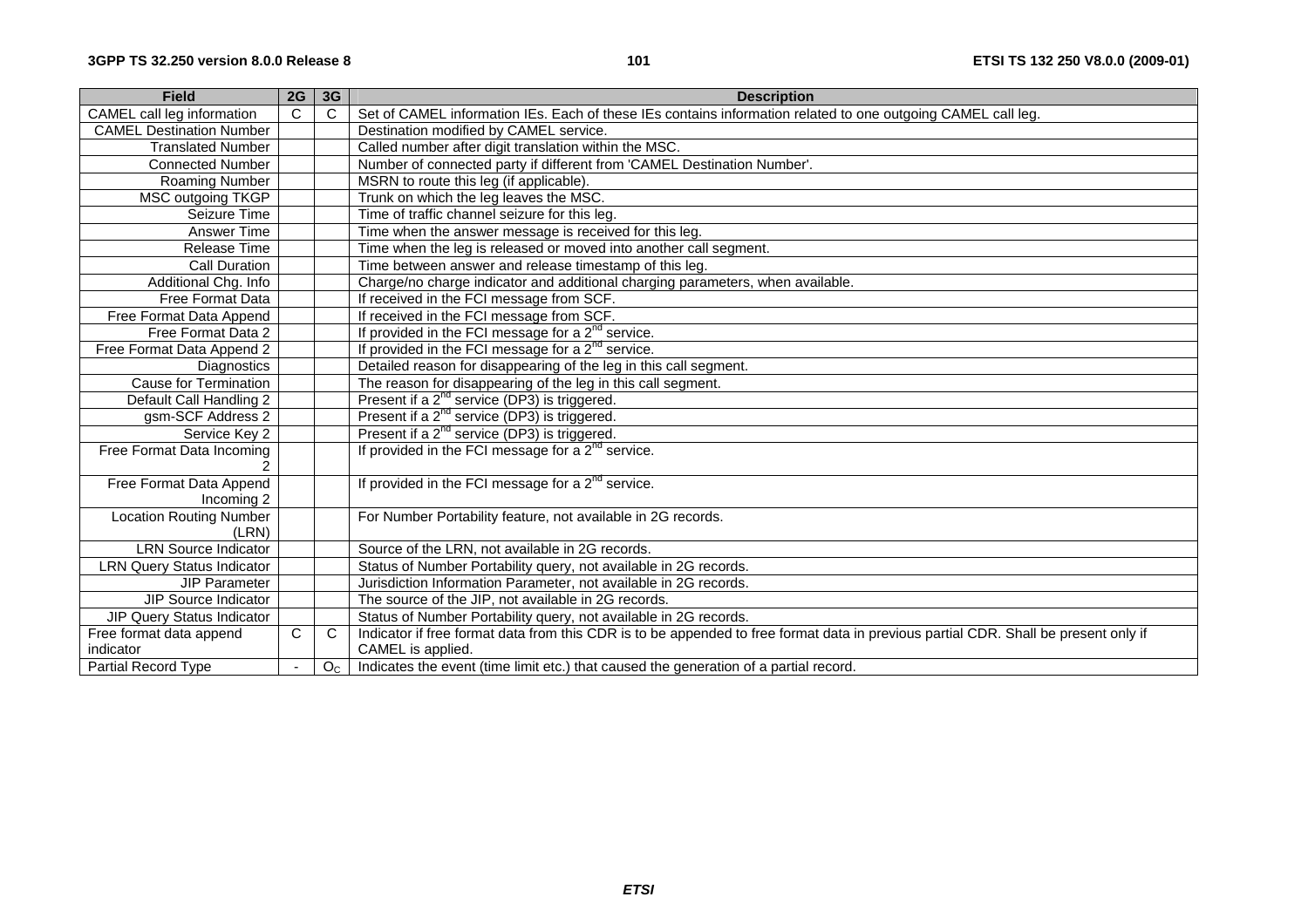## 6.1.3.27 Terminating CAMEL call attempt (CAMEL CPH adapted version)

If the MSC / gsmSCF is able to provide CAMEL CPH services, this kind of record shall replace records according to section "6.1.3.18 Terminating CAMEL call attempt". This applies to all terminating CAMEL call attempts, even if no CPH operations are used in the individual call.

If the generation of these records is enabled, a terminating CAMEL call attempt record shall be generated for each call involving CAMEL CPH operations. The record is generated in the GMSC/gsmSSF carrying out the terminating CAMEL call handling and in the MSC server/gsmSSF carrying out the visited terminating CAMEL call attempt.

If further legs in new call segments are generated by this CAMEL dialogue, they are recorded in CDRs of type "6.1.3.25 New Call Segment in a MO, CF or MT CAMEL Dialogue".

| <b>Field</b>             | 2G             | 3 <sub>G</sub>        | <b>Description</b>                                                                                                                                      |
|--------------------------|----------------|-----------------------|---------------------------------------------------------------------------------------------------------------------------------------------------------|
| Record Type              | M              | M                     | Terminating CAMEL interrogation.                                                                                                                        |
| Served IMSI              | M              | M                     | IMSI of the called party                                                                                                                                |
| Served MSISDN            | $O_M$          | $O_M$                 | The MSISDN of the called party.                                                                                                                         |
| <b>Recording Entity</b>  | M              | м                     | The E.164 number of the GMSC.                                                                                                                           |
| Interrogation time stamp | M              | M                     | Time at which the interrogation was invoked.                                                                                                            |
| <b>GsmSCF Address</b>    | M              | М                     | The CAMEL server serving the subscriber.                                                                                                                |
| Service key              | M              | М                     | The CAMEL service logic to be applied.                                                                                                                  |
| Network call reference   | M              | M                     | An identifier to correlate transactions on the same call taking place in different network nodes.                                                       |
| <b>MSC Address</b>       | M              | М                     | This field contains the E.164 number assigned to the MSC that generated the network call reference.                                                     |
| Default call handling    | O <sub>C</sub> | O <sub>C</sub>        | Indicates whether or not a CAMEL call encountered default call handling. This field shall be present only if default call handling has<br>been applied. |
| Record extensions        | O <sub>C</sub> | O <sub>C</sub>        | A set of network/ manufacturer specific extensions to the record, when available.                                                                       |
| Called Number            | M              | M                     | The address of the called party as received by the GMSC/gsmSSF.                                                                                         |
| <b>Calling Number</b>    | C              | C                     | The address of the calling party, if available.                                                                                                         |
| Incoming TKGP            | $O_{M}$        | O <sub>C</sub>        | The GMSC trunk group on which the call originated. If available in 3G, this parameter shall be supplied.                                                |
| Event time stamps:       | С              | С                     | Seizure time: time of incoming traffic channel seizure (for unsuccessful call attempts)                                                                 |
|                          | С              | С                     | Answer time: time of answer (for successful calls)                                                                                                      |
|                          | $O_{M}$        | Oм                    | Release time: time of traffic channel release                                                                                                           |
| Call duration            | $\mathsf{C}$   | C                     | The chargeable duration of the connection for successful calls, the holding time of call attempts.                                                      |
| Cause for termination    | м              | M                     | The reason for the release of the connection.                                                                                                           |
| Diagnostics              | O <sub>M</sub> | <b>O</b> <sub>M</sub> | A more detailed reason for the release of the connection.                                                                                               |
| Call reference           | M              | M                     | A local identifier distinguishing between transactions on the same MS                                                                                   |
| Sequence no.             | C              | C                     | Partial record sequence number, only present in case of partial records.                                                                                |
| Number of DP encountered | O <sub>C</sub> | O <sub>C</sub>        | Number that counts how often armed detection points (TDP and EDP) were encountered. Sum of all DPs encountered in this call.                            |
| Level of CAMEL service   | O <sub>C</sub> | O <sub>C</sub>        | Indicator of the complexity of the CAMEL feature used.                                                                                                  |
| Free format Data         | C              | C                     | This field contains data sent by the gsmSCF in the Furnish Charging Information (FCI) message(s). The data can be sent either in one                    |
|                          |                |                       | FCI message or several FCI messages with append indicator.                                                                                              |

## **Table 6.1.3.27: Terminating CAMEL record (CPH adapted version)**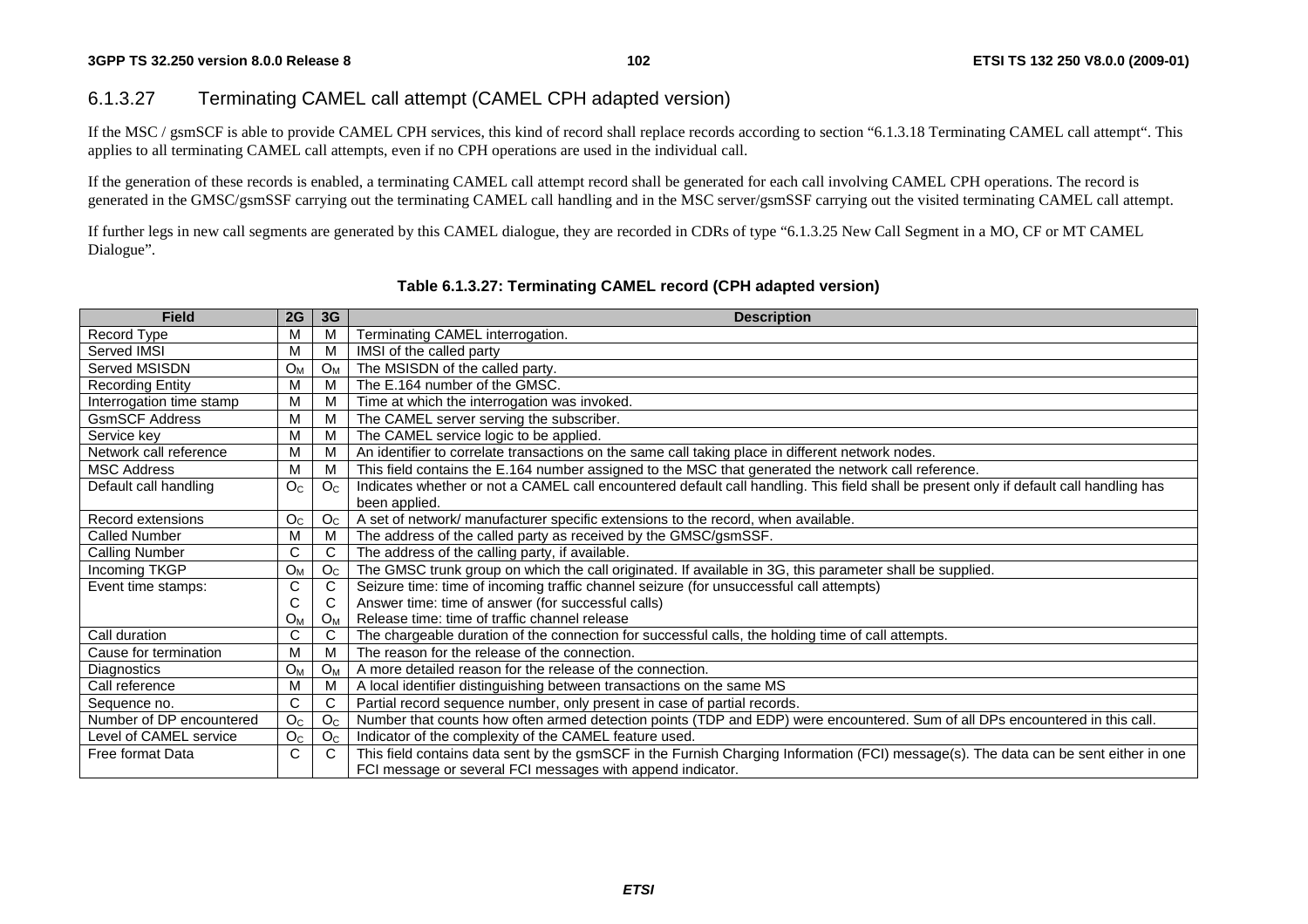| <b>Field</b>                                 | 2G             | 3G             | <b>Description</b>                                                                                           |
|----------------------------------------------|----------------|----------------|--------------------------------------------------------------------------------------------------------------|
| CAMEL call leg information                   | $\overline{C}$ | $\overline{C}$ | Set of CAMEL information IEs. Each of these IEs contains information related to one outgoing CAMEL call leg. |
| <b>CAMEL Destination Number</b>              |                |                | Destination as received in the ICA operation or overwritten by TDP3.                                         |
| <b>Translated Number</b>                     |                |                | Called number after digit translation within the MSC.                                                        |
| <b>Connected Number</b>                      |                |                | Number of connected party if different from 'CAMEL Destination Number'.                                      |
| Roaming Number                               |                |                | MSRN or B-party (if applicable).                                                                             |
| <b>MSC outgoing TKGP</b>                     |                |                | Trunk on which the leg leaves the MSC.                                                                       |
| Seizure Time                                 |                |                | Time of traffic channel seizure for this leg.                                                                |
| Answer Time                                  |                |                | Time when the answer message is received for this leg.                                                       |
| Release Time                                 |                |                | Time when the leg is released or moved into another call segment.                                            |
| Call Duration                                |                |                | Time between answer and release timestamp of this leg.                                                       |
| <b>CAMEL Init CF Indicator</b>               |                |                | Indicates that the CAMEL server initiated call forwarding.                                                   |
| Additional Chg. Info                         |                |                | Charge/no charge indicator and additional charging parameters, when available.                               |
| Free Format Data                             |                |                | If received in the FCI message from SCF.                                                                     |
| Free Format Data Append                      |                |                | If received in the FCI message from SCF.                                                                     |
| Free Format Data 2                           |                |                | If provided in the FCI message for a $2^{nd}$ service.                                                       |
| Free Format Data Append 2                    |                |                | If provided in the FCI message for a $2^{nd}$ service.                                                       |
| Diagnostics                                  |                |                | Detailed reason for disappearing of the leg in this call segment.                                            |
| <b>Cause for Termination</b>                 |                |                | The reason for disappearing of the leg in this call segment.                                                 |
| Default Call Handling 2                      |                |                | Present if a 2 <sup>nd</sup> service (DP3) is triggered.                                                     |
| gsm-SCF Address 2                            |                |                | Present if a $2^{nd}$ service (DP3) is triggered.                                                            |
| Service Key 2                                |                |                | Present if a 2 <sup>nd</sup> service (DP3) is triggered.                                                     |
| Free Format Data Incoming                    |                |                | If provided in the FCI message for a $2^{n\sigma}$ service.                                                  |
|                                              |                |                |                                                                                                              |
| Free Format Data Append                      |                |                | If provided in the FCI message for a 2 <sup>nd</sup> service.                                                |
| Incoming 2<br><b>Location Routing Number</b> |                |                |                                                                                                              |
| (LRN)                                        |                |                | For Number Portability feature, not available in 2G records.                                                 |
| <b>LRN Source Indicator</b>                  |                |                | Source of the LRN, not available in 2G records.                                                              |
| <b>LRN Query Status Indicator</b>            |                |                | Status of Number Portability query, not available in 2G records.                                             |
| <b>JIP Parameter</b>                         |                |                | Jurisdiction Information Parameter, not available in 2G records.                                             |
| JIP Source Indicator                         |                |                | The source of the JIP, not available in 2G records.                                                          |
| JIP Query Status Indicator                   |                |                | Status of Number Portability query, not available in 2G records.                                             |
| Free format data append                      | $\mathsf{C}$   | $\overline{C}$ | Indicator if free format data from this CDR is to be appended to free format data in previous partial CDR.   |
| indicator                                    |                |                |                                                                                                              |
| MSC server indication                        | C              | C              | Indication if the CAMEL call handling is active in the MSC server.                                           |
| Partial Record Type                          | $\sim$         | O <sub>C</sub> | Indicates the event (time limit etc.) that caused the generation of a partial record.                        |

# 6.2 Data description for CS domain online charging

CS domain charging is implemented by CAMEL techniques as described in 3GPP TS 23.078 [67] and 3GPP TS 29.078 [73], i.e. it is outside the scope of the 3GPP 32-series charging TSs.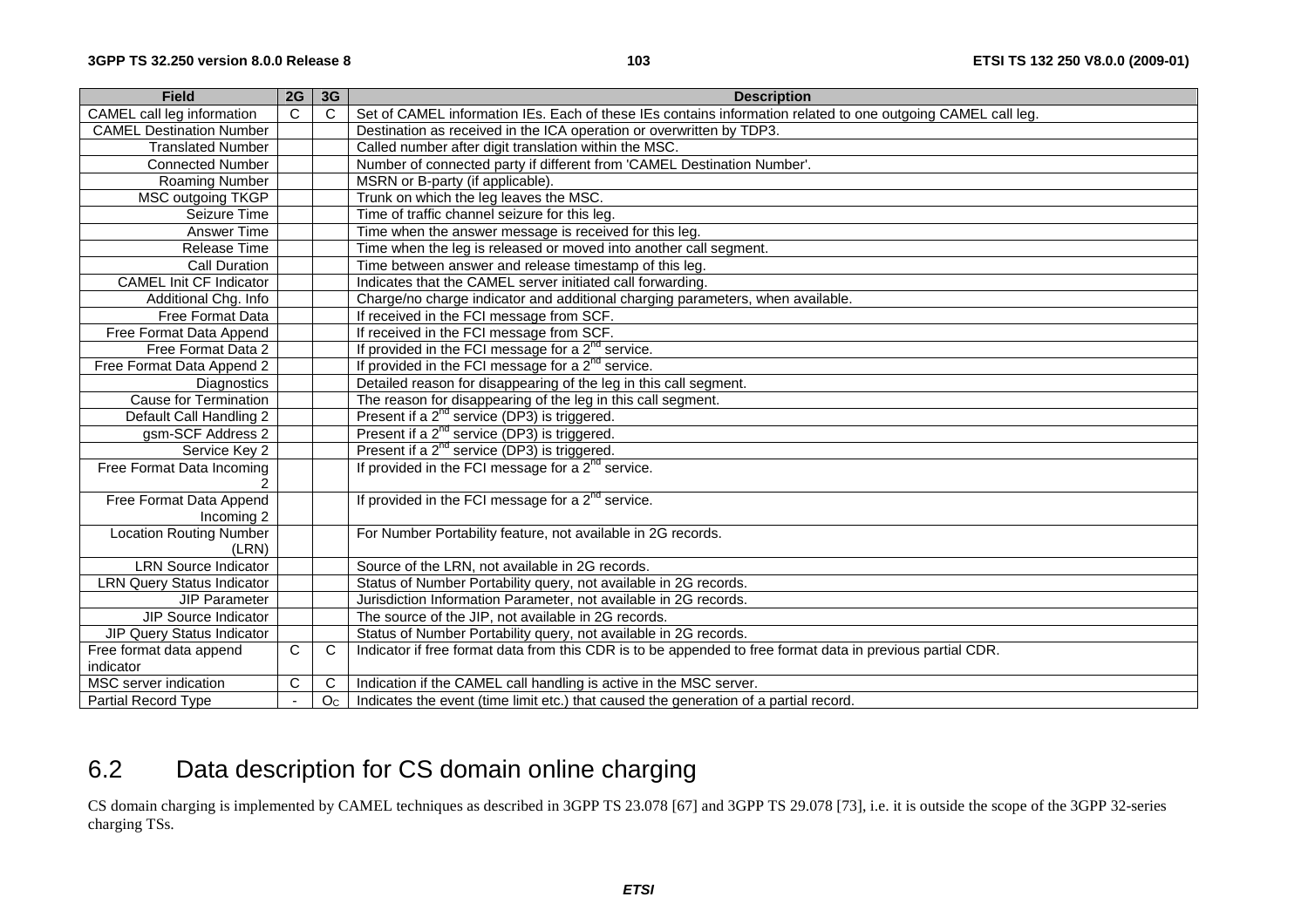# 6.2.1 Diameter message contents

Void (refer to clause 6.2).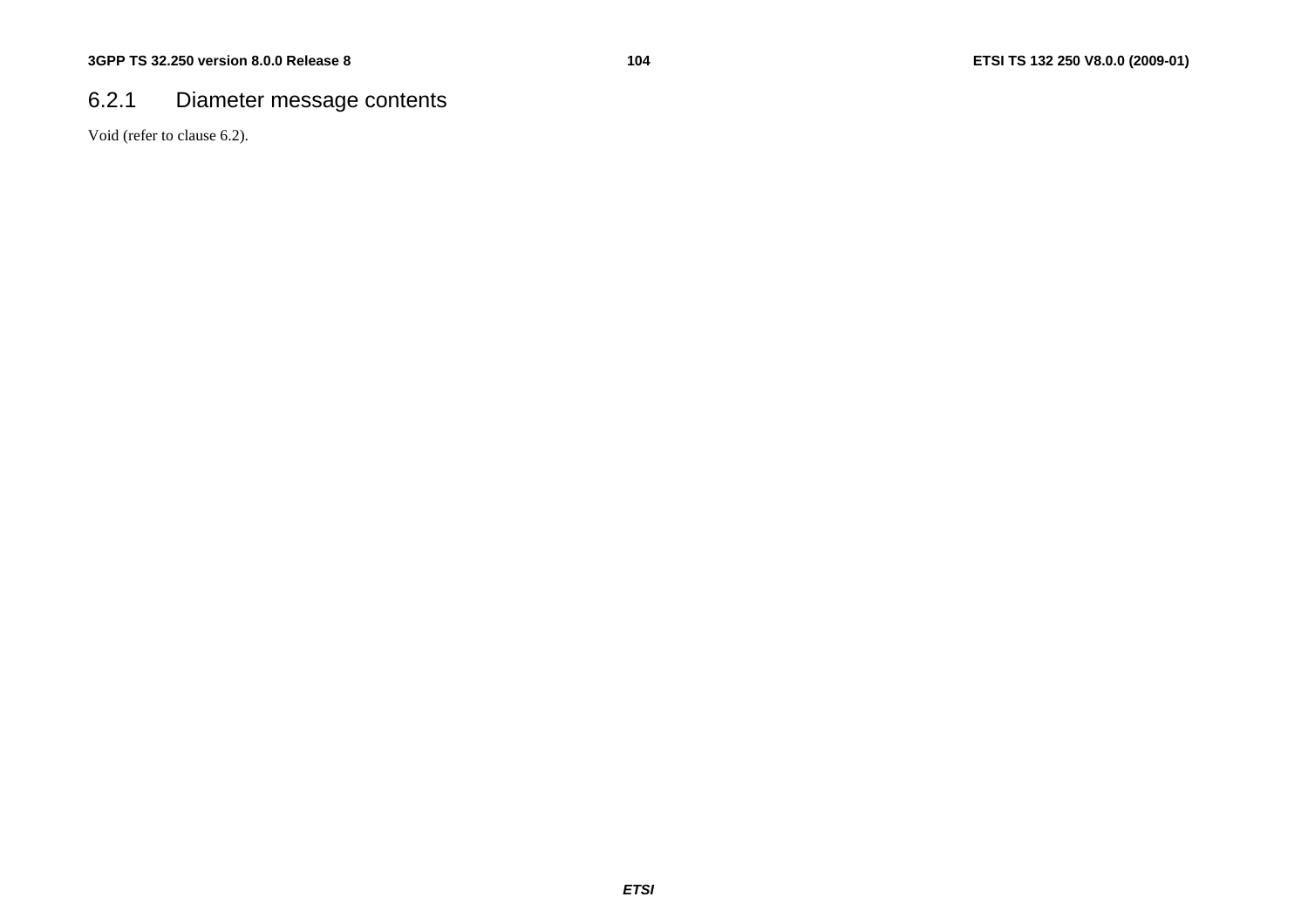# Annex A (informative): CDR File Transfer compliant with earlier 3GPP releases

This group of TMN functions is concerned with the bulk transfer of call and event records from the NEF record filestore to the NEF.

The call and event records shall be transferred from the NEF to the OSF by the use of FTAM protocol on X.25 or TCP/IP, and FTP or TFTP over TCP/IP. For further details of the use of FTAM see GSM 12.01 [405] and of the use of FTP see RFC 959 [400] and TFTP see [403].

In addition to the simple file transfer services provided by FTAM, peer-to-peer application process communication may be also be supported. The use of CMIS services for the uploading of files from the NEF to the OSF is specified in GSM 12.00 [406].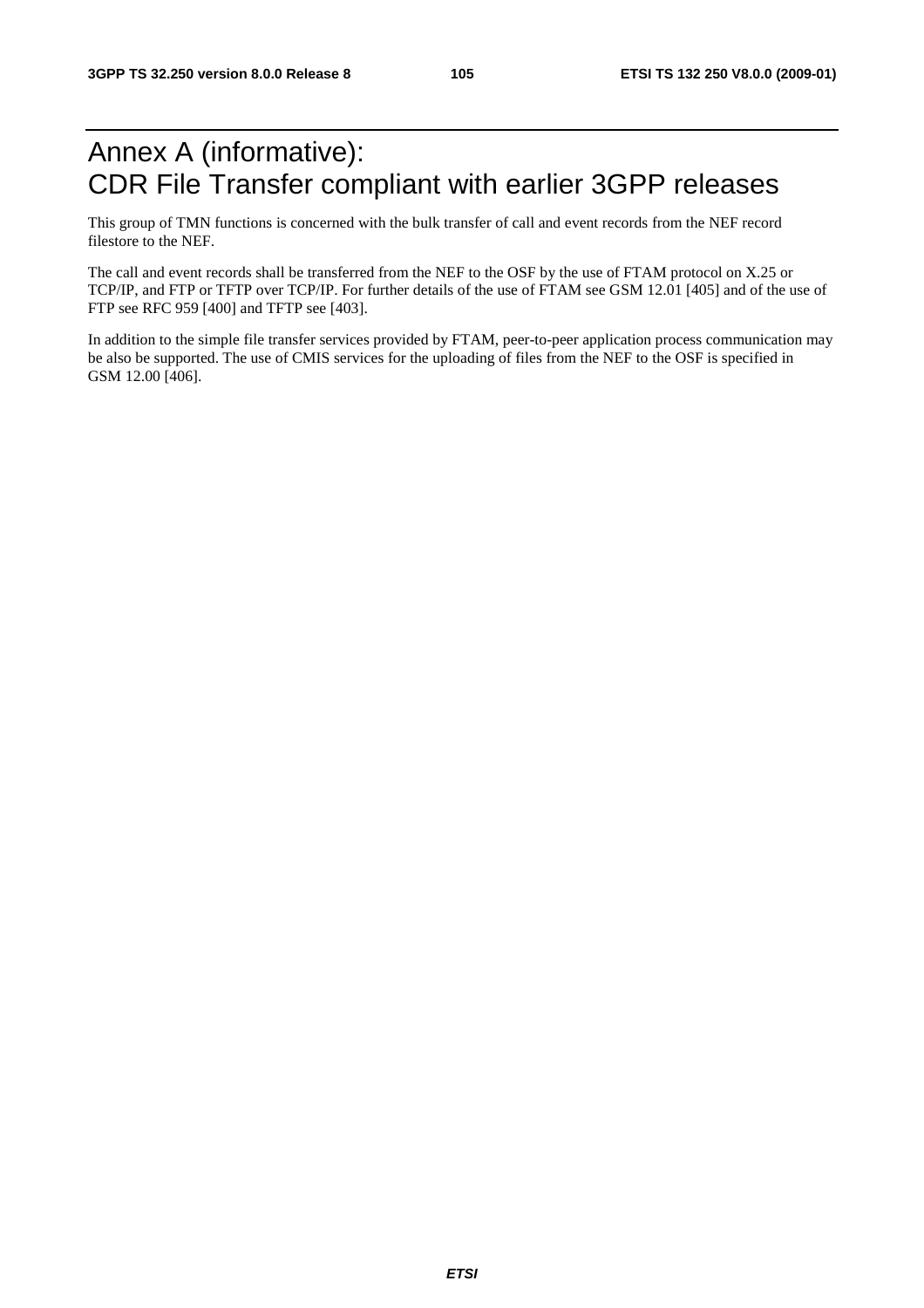# Annex B (informative): **Bibliography**

| a) | The 3GPP charging specifications                                                                                                                                                                                                       |
|----|----------------------------------------------------------------------------------------------------------------------------------------------------------------------------------------------------------------------------------------|
|    | 3GPP TS 32.251: "Telecommunication management; Charging management; Packet Switched<br>(PS) domain charging".                                                                                                                          |
|    | 3GPP TS 32.252: "Telecommunication management; Charging management; Wireless Local Area<br>Network (WLAN) charging".                                                                                                                   |
|    | 3GPP TS 32.260: "Telecommunication management; Charging management; IP Multimedia<br>Subsystem (IMS) charging".                                                                                                                        |
|    | 3GPP TS 32.270: "Telecommunication management; Charging management; Multimedia<br>Messaging Service (MMS) charging".                                                                                                                   |
|    | 3GPP TS 32.271: "Telecommunication management; Charging management; Location Services<br>(LCS) charging".                                                                                                                              |
|    | 3GPP TS 32.296: "Telecommunication management; Charging management; On-line Charging<br>System (OCS) applications and interfaces".                                                                                                     |
| b) | other charging specifications                                                                                                                                                                                                          |
|    |                                                                                                                                                                                                                                        |
| C) | <b>Common 3GPP specifications</b>                                                                                                                                                                                                      |
|    | 3GPP TS 22.101: "Service aspects; Service principles".                                                                                                                                                                                 |
|    | 3GPP TS 23.003: "Numbering, addressing and identification".                                                                                                                                                                            |
|    | 3GPP TS 27.001: "General on Terminal Adaptation Functions (TAF) for Mobile Stations (MS)".                                                                                                                                             |
| d) | other Domain and Service specific 3GPP / ETSI specifications                                                                                                                                                                           |
|    | 3GPP TS 23.009: "Handover procedures".                                                                                                                                                                                                 |
|    | 3GPP TS 23.040: "Technical realization of the Short Message Service (SMS)".                                                                                                                                                            |
|    | 3GPP TS 24.080: "Mobile radio Layer 3 supplementary service specification; Formats and<br>coding".                                                                                                                                     |
|    | 3GPP TS 49.031: "Location Services (LCS); Base Station System Application Part LCS Extension<br>(BSSAP-LE)".                                                                                                                           |
|    | 3GPP TS 29.002: "Mobile Application Part (MAP) specification".                                                                                                                                                                         |
| e) | <b>Relevant ITU Recommendations</b>                                                                                                                                                                                                    |
|    | ITU-T Recommendation E.164: "The international public telecommunication numbering plan".                                                                                                                                               |
|    | ITU-T Recommendation Q.767: "Application of the ISDN user part of CCITT Signalling System<br>No.7 for international ISDN interconnections".                                                                                            |
|    | ITU-T Recommendation X.25: "Interface between Data Terminal Equipment (DTE) and Data<br>Circuit-terminating Equipment (DCE) for terminals operating in the packet mode and connected to<br>public data networks by dedicated circuit". |
|    | ITU-T Recommendation X.121: "International numbering plan for public data networks".                                                                                                                                                   |
|    | GSM 12.00: "Network Management (NM); Part 1: Objectives and structure of network<br>management".                                                                                                                                       |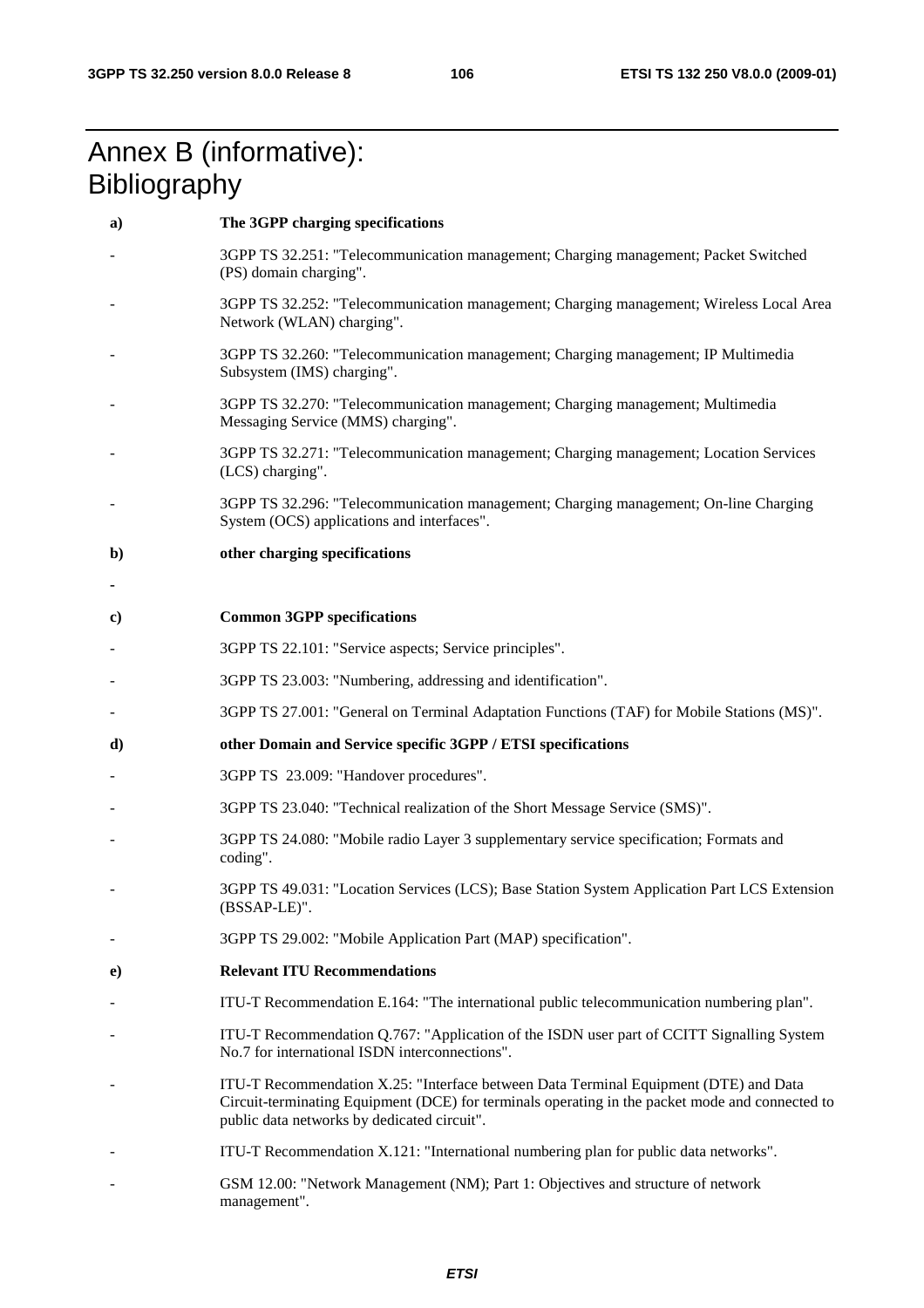# Annex C (informative): Charging Support for Voice Call Continuity

Voice Call Continuity is a home IMS application that provides capabilities to transfer voice calls between the CS domain and the IMS. VCC provides functions for voice call originations, voice call terminations and for Domain Transfers between the CS domain and the IMS. This feature is defined in 3GPP TS 23.206 [210].

The following principles apply to VMSC/GMSC that are capable of VCC:

In case of CS Origination call with anchoring in the IMS, the Access Leg is charged as follows: Normal MOC CDR is generated by the VMSC with special handling. One example of special handling is to zero rate the CS resource usage. This can be performed using the "Service Key" parameter in the MOC Record indicating a VCC call. The CDRs generated within the IMS Domain to complete the anchoring mechanism are handled as specified in 3GPP TS 32.260 [55].

In case of IMS origination call, the Access Leg is charged as follows: Normal IMS and IP-CAN (e.g. WLAN or GSM/GPRS) charging mechanism are applied. These mechanisms are defined in 3GPP TS 32.260 [55] and IP-CAN Middle Tier TS respectively.

In case of Incoming call received via CS and routed to IMS, the Remote Leg is charged as follows: Normal MTC CDRs are generated by the GMSC of the terminating network with special handling. One example of special handling is to zero rate the CS resource usage. This can be performed using the "Service Key" parameter in the MTC Records indicating a VCC call. The CDRs generated within the IMS Domain to complete the Domain selection procedure are handled as specified in 3GPP TS 32.260 [55].

In case of Incoming call received via CS and routed to CS with anchoring, the Remote Leg is charged as follows: Normal MTC CDRs are generated by the GMSC and the VMSC in the terminating network with special handling. One example of special handling is to zero rate the CS resource usage. This can be performed using the "Service Key" parameter in the MTC Records indicating a VCC call. The CDRs generated within the IMS Domain to complete the anchoring procedure are handled as specified in 3GPP TS 32.260 [55].

In case of Incoming call received via IMS and routed to IMS, the Remote Leg is charged as follows: Normal IMS and IP-CAN (e.g. WLAN or GSM/GPRS) charging mechanism are applied. These mechanisms are defined in 3GPP TS 32.260 [55] and IP-CAN Middle Tier TS respectively.

In case of Incoming call received via IMS and routed to CS with anchoring, the Remote Leg is charged as follows: Normal MTC CDRs are generated by the GMSC or the VMSC in ther terminating network with special handling. One example of special handling is to zero rate the CS resource usage. This can be performed using the "Service Key" parameter in the MTC Records indicating a VCC call. The CDRs generated within the IMS Domain to complete the domain selection procedure are handled as specified in 3GPP TS 32.260 [55].

In case of Domain Transfer from IMS to CS, the Access Leg is charged as follows: Normal MOC CDR is generated by the VMSC of the new Access Leg with special handling. One example of special handling is to zero rate the CS resource usage. This can be performed using the "Service Key" parameter in the MOC Record indicating a VCC call. The IMS CDRs generated to perfom Domain Transfer are handled as specified in 3GPP TS 32.260 [55].

In case of Domain Transfer from CS to IMS, the Access Leg is charged as follows: The MOC CDRs of the Source-Access Leg (i.e. the Access leg previously established over CS) are closed when the Source Acces Leg is released following normal CDR closure associated with CS call release. The IMS CDRs generated on the new access Leg are handled as specified in 3GPP TS 32.260 [55].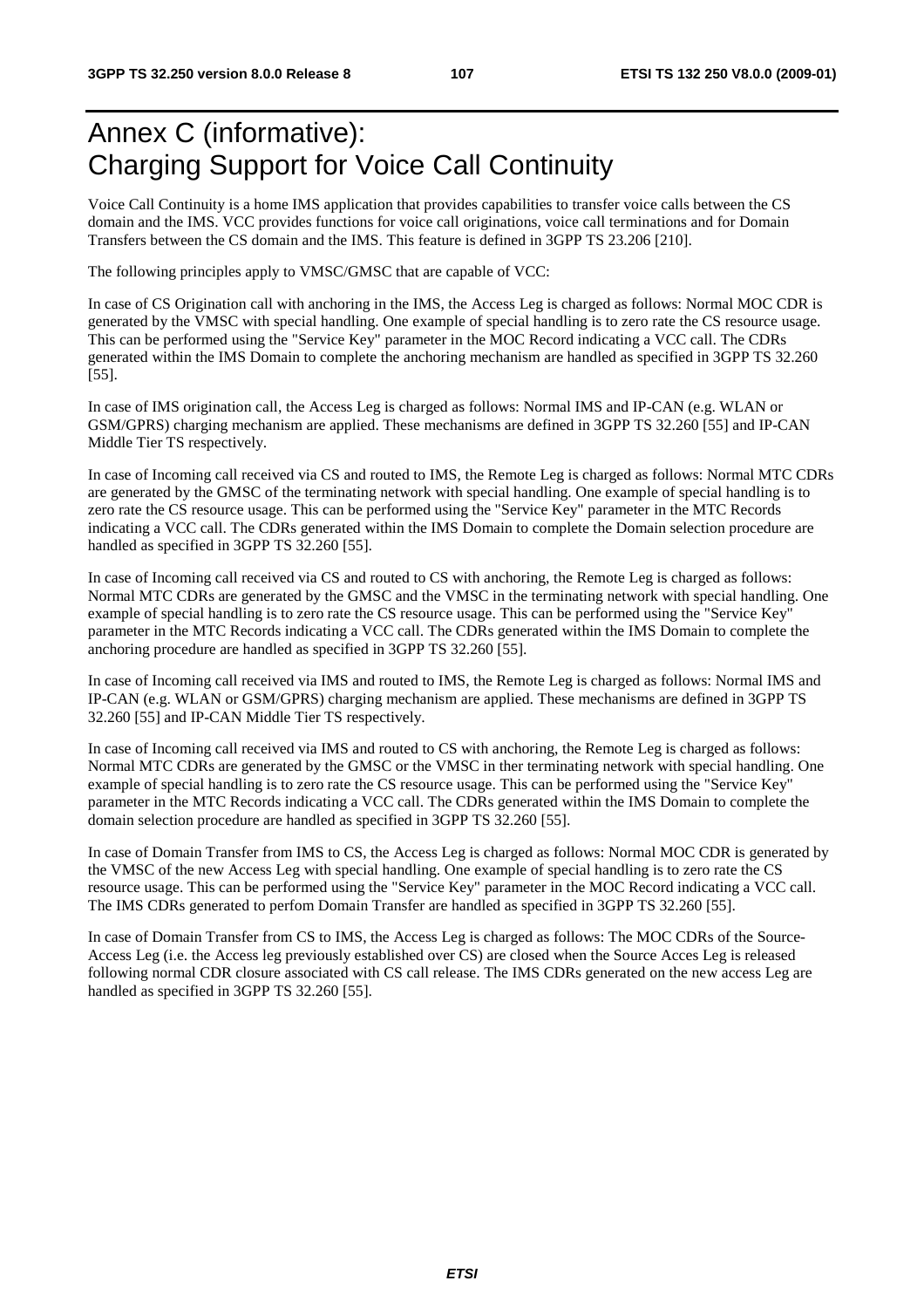## Annex D (informative): Change history

| <b>Change history</b> |  |                                          |   |        |                                                    |     |  |                    |  |  |
|-----------------------|--|------------------------------------------|---|--------|----------------------------------------------------|-----|--|--------------------|--|--|
| <b>Date</b>           |  |                                          |   |        | <b>TSG # TSG Doc.</b> CR Rev Subject/Comment       |     |  | <b>CatiOld New</b> |  |  |
|                       |  | Mar 2007   SA_35   SP-070039   0010   -- |   |        | Introduce CS charging implications of VCC          | IB. |  | $6.6.0$ 7.0.0      |  |  |
|                       |  | Mar 2007   SA 35   SP-070043   0011   -- |   |        | Add MCC MNC in Location/change of location field   | IB. |  | $6.6.0$ 7.0.0      |  |  |
|                       |  | Jun 2007   SA 36   SP-070268   0013   -- |   |        | Correction on MOC CDRs - Align with ITU ISUP Q.763 | A   |  | 7.0.0 7.1.0        |  |  |
| Dec 2008 SA 42 --     |  |                                          | . | $\sim$ | Upgrade to Release 8                               | $-$ |  | 7.0.0 8.0.0        |  |  |